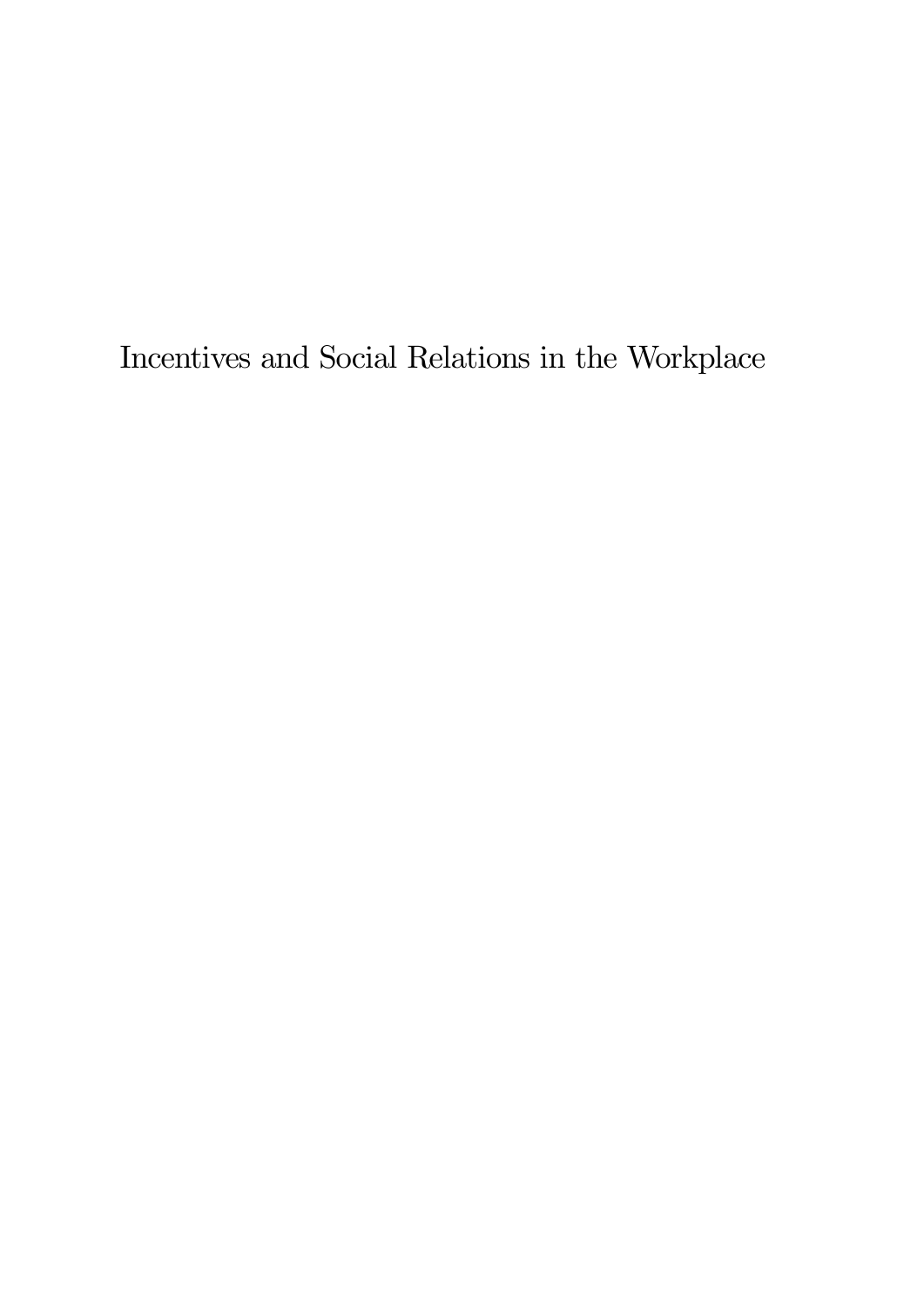ISBN: 978 90 3610 238 4

Cover design: Crasborn Graphic Designers bno, Valkenburg a.d. Geul

This book is no. 502 of the Tinbergen Institute Research Series, established through cooperation between Thela Thesis and the Tinbergen Institute. A list of books which already appeared in the series can be found in the back.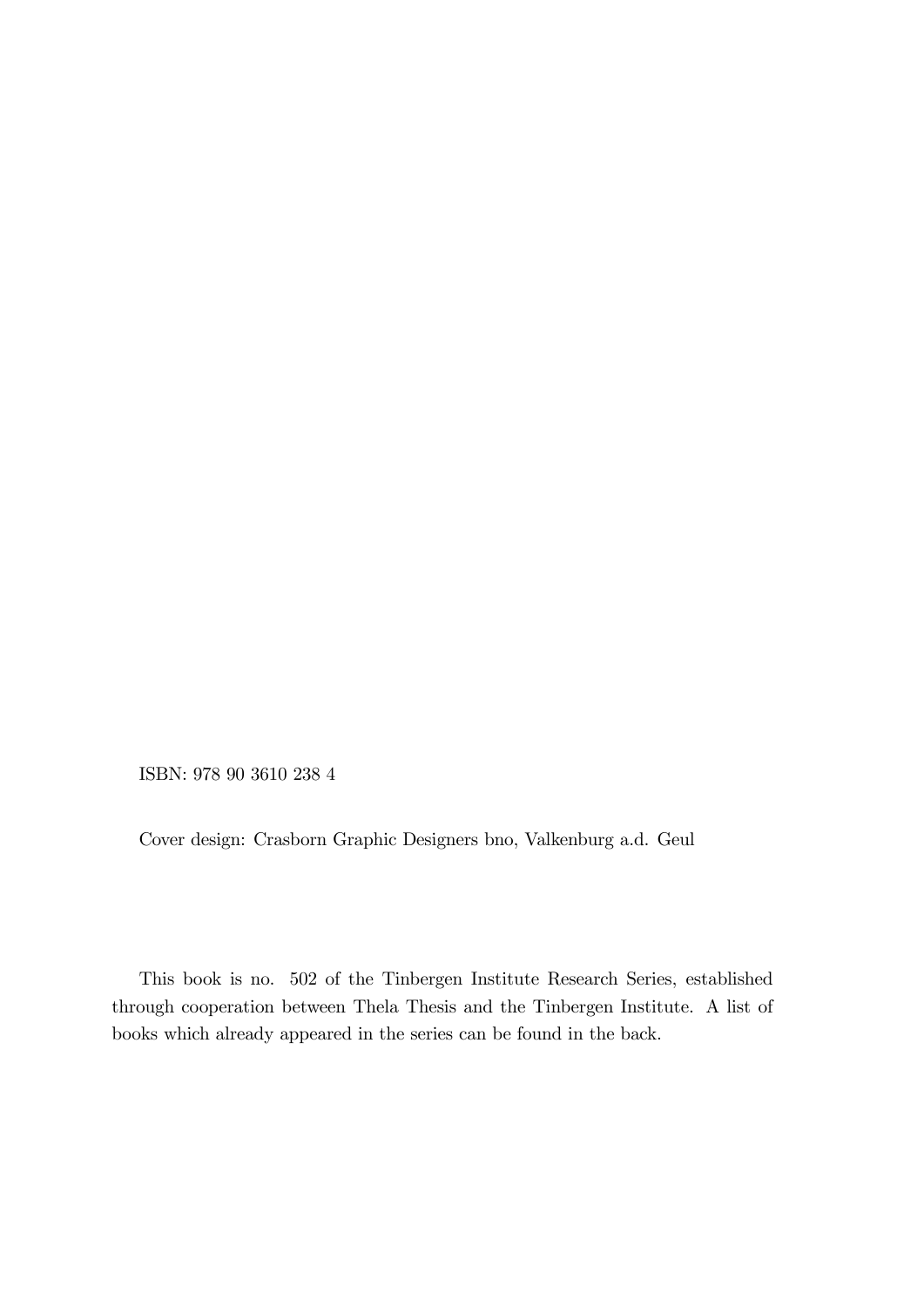### Incentives and Social Relations in the Workplace

Prikkels en Sociale Relaties op de Werkplek

Proefschrift

ter verkrijging van de graad van doctor aan de Erasmus Universiteit Rotterdam op gezag van de rector magnificus Prof.dr. H.G. Schmidt en volgens het besluit van het College voor Promoties

De openbare verdediging zal plaatsvinden op vrijdag 1 juli 2011 om 13:30 uur

door

Joeri Sol geboren te Leidschendam

Eafung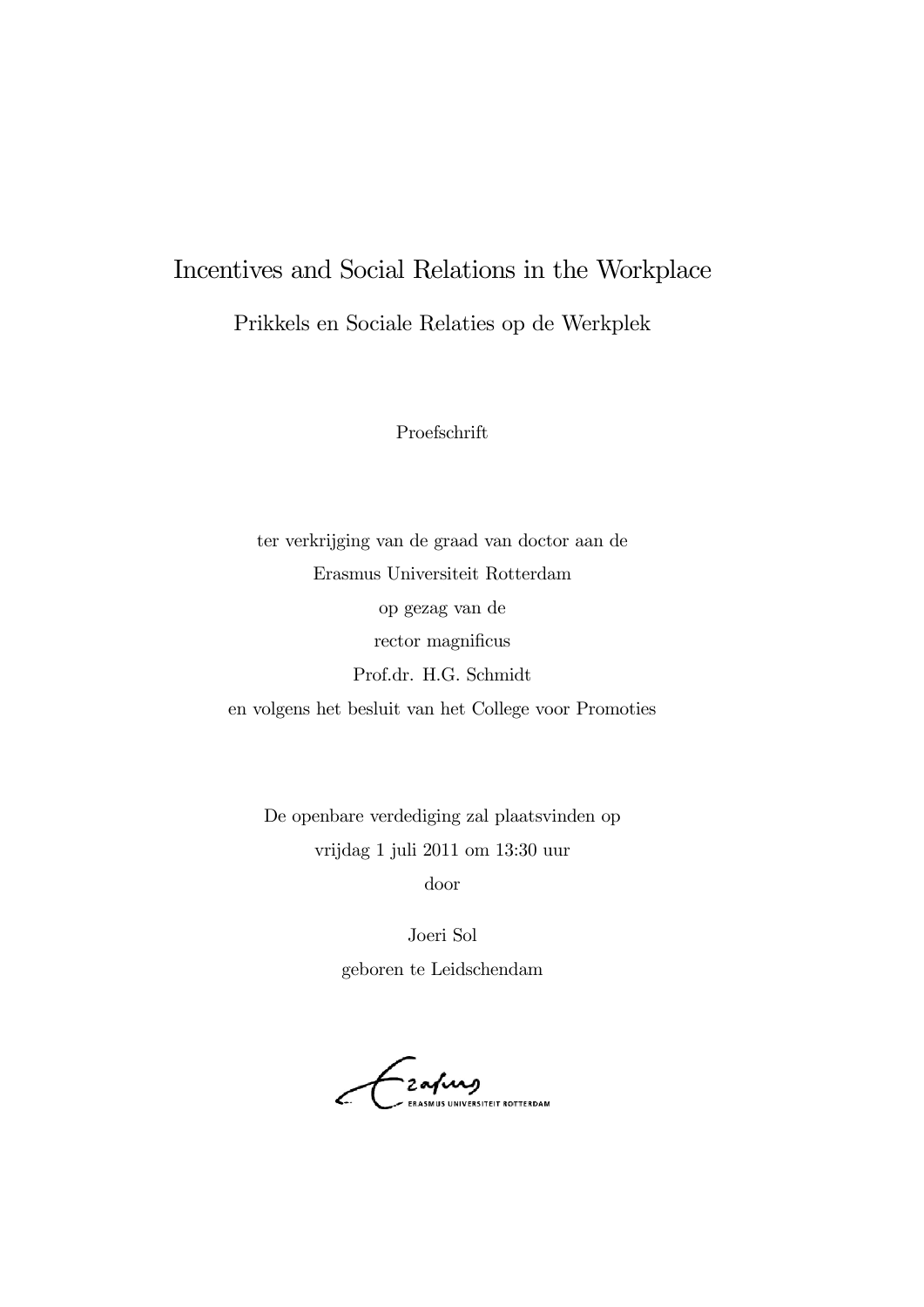### Promotiecommissie

| Promotor:      | Prof.dr. A.J. Dur     |
|----------------|-----------------------|
| Overige leden: | Prof.dr. D. Sliwka    |
|                | Prof.dr. B. Visser    |
|                | Prof.dr. H.D. Webbink |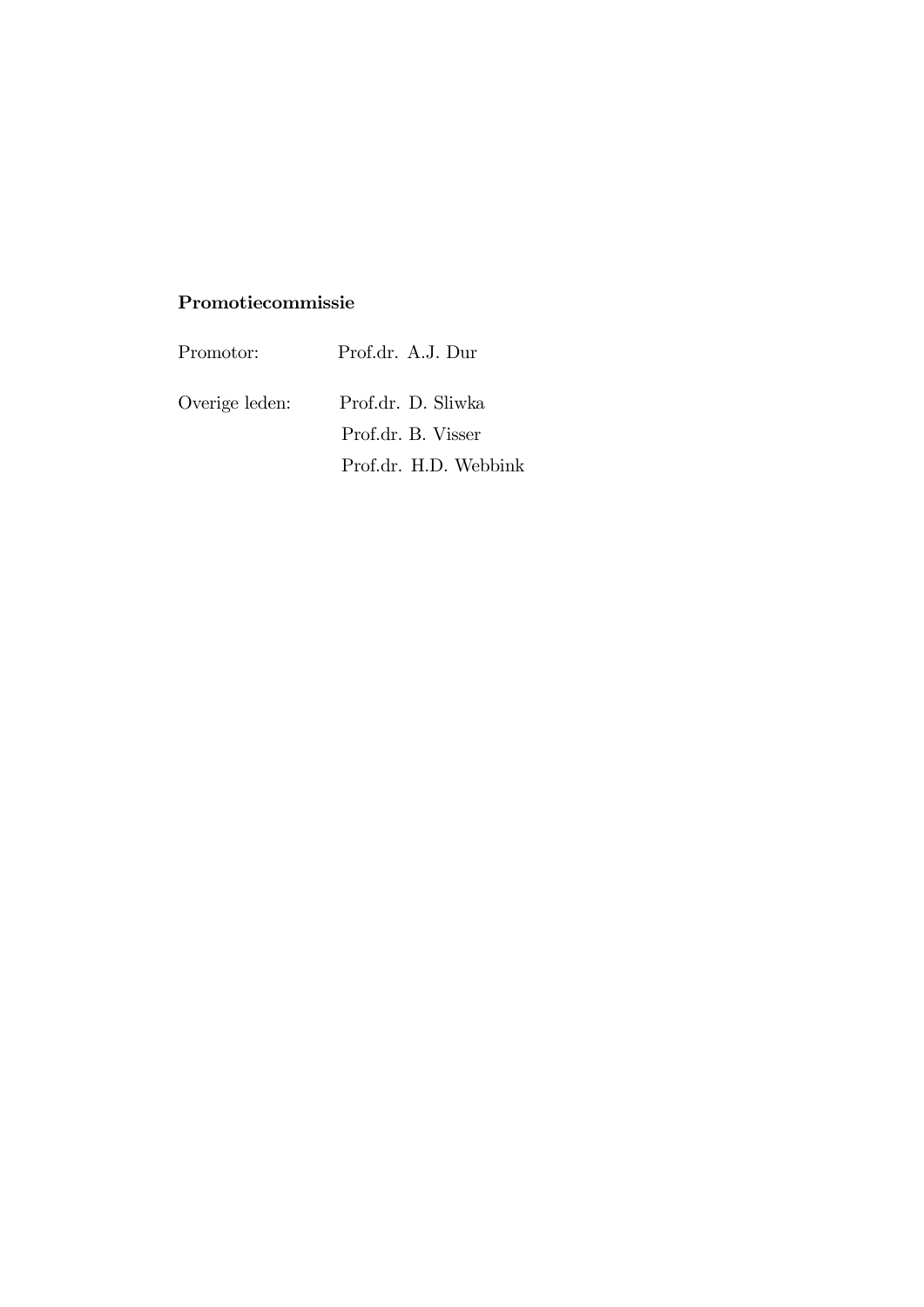### Preface

I enjoyed the four years that led to the thesis that you see before you. My thesis has benefitted a great deal from discussions with people from both inside and outside of academics. Here I take the opportunity to thank some people individually.

First and foremost, I want to thank Robert Dur. Robert, your enthusiasm in doing research is contagious, and your ingenuity is inspiring. I always left your office with renewed energy and motivation, while there were times that I was close to despair upon entering your office. Although I should probably discount some of the positive reinforcement, your positive attitude and encouragement made me more confident about my ability as a researcher. Besides being an academic role-model, you are also one of the most fun people to be around during dinners, after workshop drinks, and in the club.

Second, I like to thank my other co-authors in this thesis: Josse Delfgaauw, Willem Verbeke, and Okemena Onemu. Josse, you showed me how to structure my work better, and I enjoyed being the teaching assistant for your course. Willem, our joint company visits have been a success and working together was instructive. Oke, your dedication and eagerness to learn will leave you with a PhD soon enough.

Furthermore, I would like to thank Dirk Sliwka, Bauke Visser, and Dinand Webbink for their willingness to take part in my doctoral committee, as well as the members of the large committee, Mirjam van Praag and Otto Swank. In particular, I like to thank Dirk Sliwka for his comments. In addition, I want to express my gratitude to the management of the anonymous Dutch retail chain that is frequently mentioned in this thesis. A special thank you to Jerry and Martin for their patience and enthusiasm for working together with researchers.

On the  $9<sup>th</sup>$  floor I found plenty of inspiration for my topic: Social relations in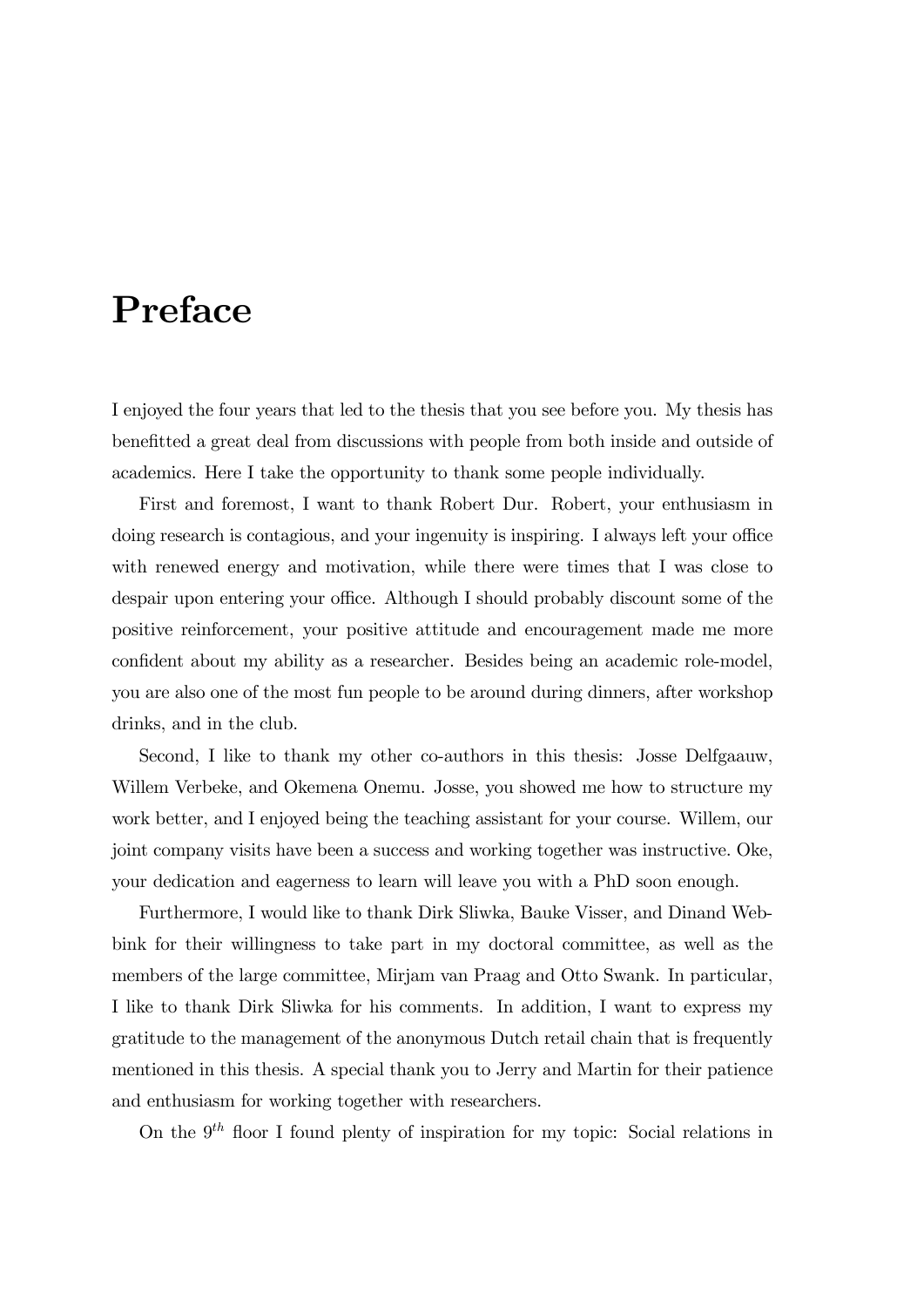the workplace. I am thankful to have shared an office with two fellow students who started the same year. Bart and Paul, you have been helpful sparring partners in discussions about research and teaching. In addition, you and Alexei provided healthy distractions with chess, other board games, and office soccer. Arjan and Margaretha, sharing the same supervisor ensured that I always found an interested ear or someone to laugh with, even in Granada, Venice, or Barcelona. I enjoyed the chats over lunches or breaks with Riemer, Sven, Umut among many others from TI. I also enjoyed all social and professional interaction with the staff from the  $8^{th}$  floor, in particular I want to thank Benoit Crutzen and Vladimir Karamychev for useful suggestions. I have found another nice group of colleagues at my new position with the University of Amsterdam; where I managed to finish my final chapter with some pointers from Jeroen van de Ven.

I moved to Rotterdam when starting the PhD. Bram, next to being an excellent roommate, master of the Dutch cuisine, talented basketball player, and fair loser with PES, I value your reliability and passion for your environment the most. I want to thank Elisha for good memories and for enduring countless practice presentations. I also want to thank the 'jongahs van de  $SV$ ', as well as the Baros people, for making Rotterdam feel like home.

I want to thank friends and family that have always supported my studies. Ramzy, discussions about my work and your business, combined with your sense of humour, give a good reason to visit Zoetje. Most importantly, Zoetermeer is the place where I find a warm and loving home. André, Petronella, and Mario, I cannot thank you enough for your unconditional love and support. Finally, during the last year of my PhD I met Aslı. Aslıcım, thanks you for helping me through the last bits of this thesis, and for being able to make me forget about work altogether.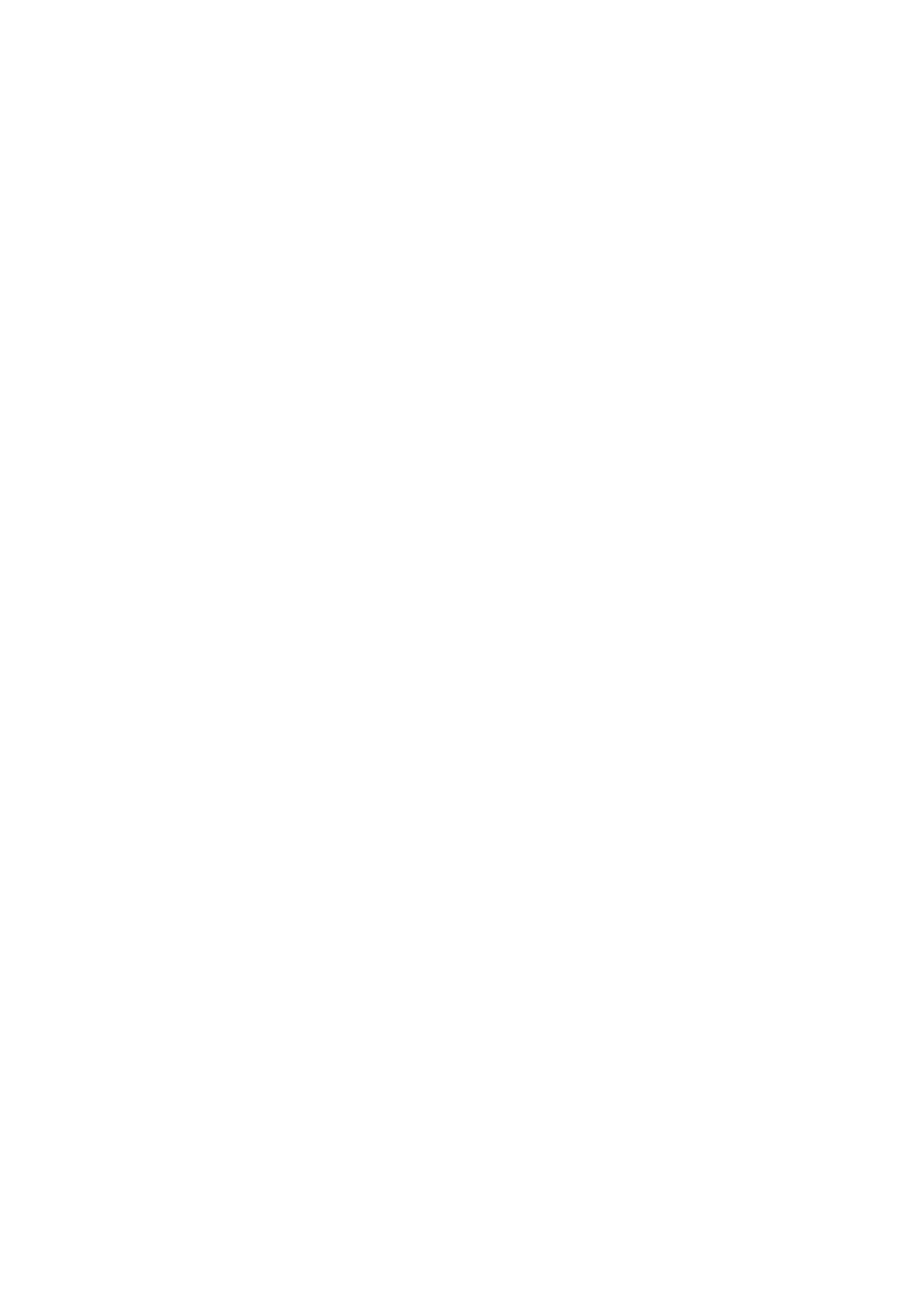## **Contents**

|                                                          | Preface                                                |                                                                                          | v              |
|----------------------------------------------------------|--------------------------------------------------------|------------------------------------------------------------------------------------------|----------------|
| 1                                                        |                                                        | Introduction                                                                             | 1              |
|                                                          | 1.1                                                    |                                                                                          | $\overline{2}$ |
|                                                          | 1.2                                                    |                                                                                          | $\overline{5}$ |
|                                                          | 1.3                                                    |                                                                                          | $\overline{7}$ |
| $\bf{2}$                                                 | Social Interaction, Co-Worker Altruism, and Incentives |                                                                                          |                |
|                                                          | 2.1                                                    |                                                                                          | 11             |
|                                                          | 2.2                                                    |                                                                                          | 15             |
|                                                          | 2.3                                                    |                                                                                          | 18             |
|                                                          | 2.4                                                    |                                                                                          | 20             |
|                                                          | 2.5                                                    |                                                                                          | 21             |
|                                                          | 2.6                                                    |                                                                                          | 26             |
|                                                          | 2.A                                                    |                                                                                          | 28             |
| 3<br>Peer Evaluation: Incentives and Co-worker Relations |                                                        |                                                                                          | 37             |
|                                                          | 3.1                                                    |                                                                                          | 37             |
|                                                          | 3.2                                                    |                                                                                          | 40             |
|                                                          | 3.3                                                    | The model $\ldots \ldots \ldots \ldots \ldots \ldots \ldots \ldots \ldots \ldots \ldots$ | 42             |
|                                                          | 3.4                                                    |                                                                                          | 43             |
|                                                          | 3.5                                                    |                                                                                          | 52             |
|                                                          | 3.A                                                    |                                                                                          | 55             |
| 4                                                        |                                                        | A Field Experiment on Team Incentives and Peer Pressure                                  | 61             |
|                                                          | 4.1                                                    |                                                                                          | 61             |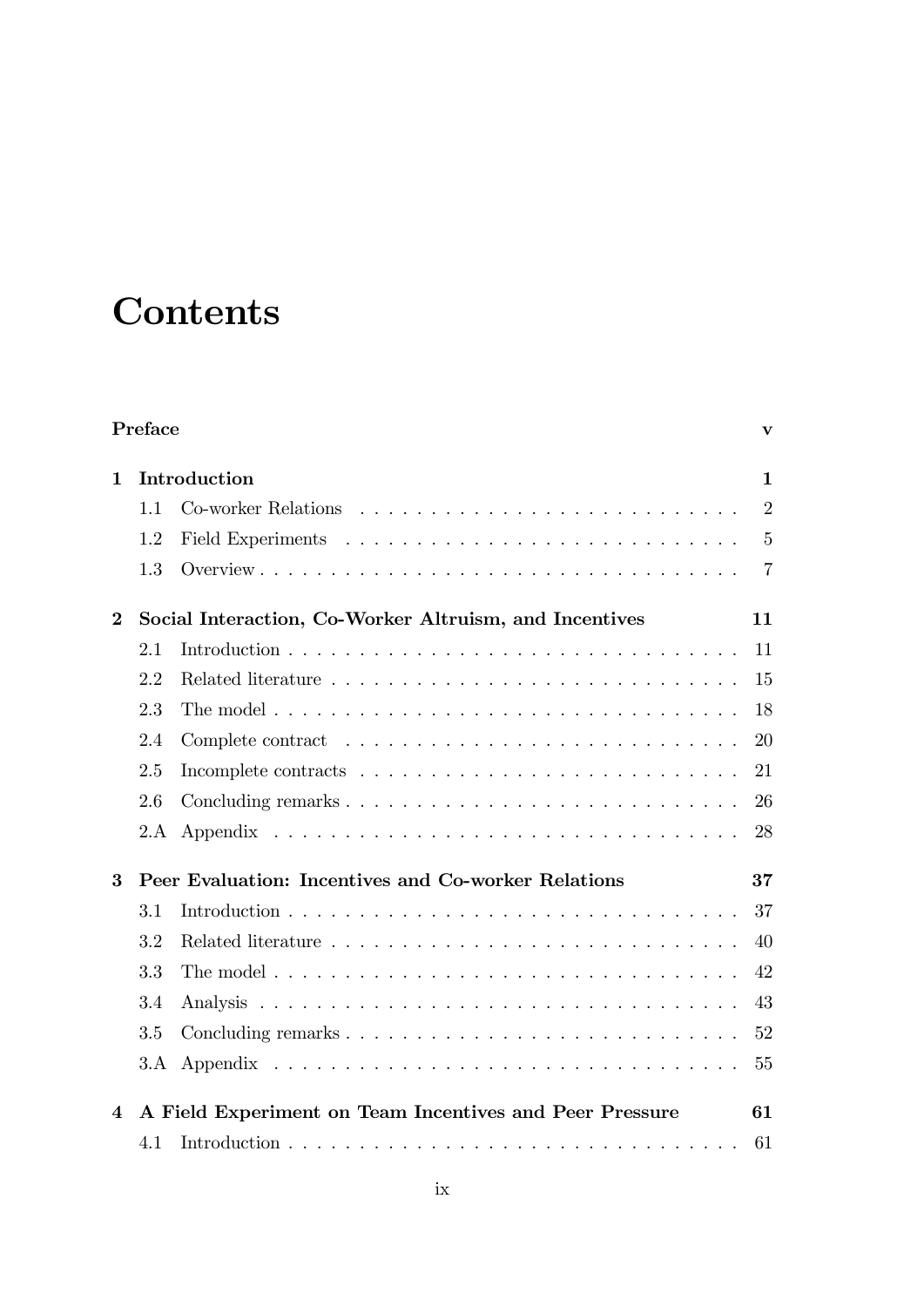|                                 | 4.2                 |                                                                               | 65  |
|---------------------------------|---------------------|-------------------------------------------------------------------------------|-----|
|                                 | 4.3                 |                                                                               | 67  |
|                                 | 4.4                 |                                                                               | 73  |
|                                 | 4.5                 |                                                                               | 76  |
|                                 | 4.6                 |                                                                               | 83  |
|                                 | 4.A                 |                                                                               | 85  |
| 5                               |                     | Tournament Incentives in the Field: Gender Differences in the                 |     |
|                                 | 87<br>Workplace     |                                                                               |     |
|                                 | 5.1                 |                                                                               | 87  |
|                                 | 5.2                 | Experimental set-up and data description $\ldots \ldots \ldots \ldots \ldots$ | 91  |
|                                 | 5.3                 |                                                                               | 97  |
|                                 | 5.4                 |                                                                               | 99  |
|                                 | 5.5                 |                                                                               |     |
| 6                               |                     | Summary and directions for further research                                   | 109 |
|                                 | 6.1                 |                                                                               |     |
|                                 | 6.2                 |                                                                               |     |
| Samenvatting (Summary in Dutch) |                     |                                                                               | 117 |
|                                 | <b>Bibliography</b> |                                                                               |     |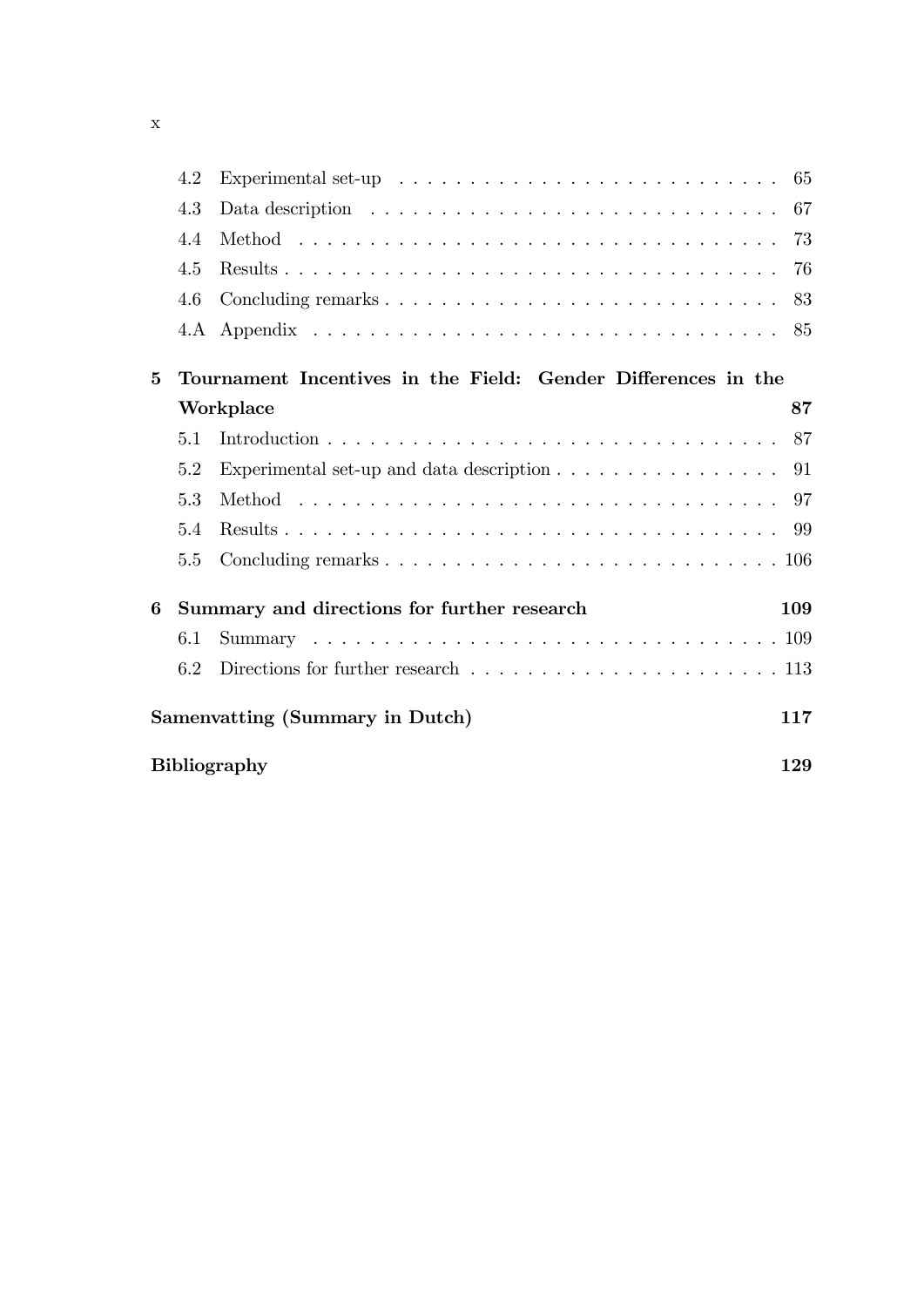### Chapter 1

### Introduction

"Interdependence is and ought to be as much the ideal of man as self-sufficiency. Man is a social being." Mohandas K. Gandhi (1929)

A central theme in personnel economics is the misalignment of the goals of employees and those of the organization that employs them. In case the required actions are impossible or costly to verify, this misalignment gives rise to the wellknown problem of moral hazard (Holmstrom 1979). Organizations have to ensure that it becomes in the employee's best interest to work towards the goals of the organization. A widely studied means of achieving this goal alignment is making an employee's income contingent on objectives set by the employer; e.g., a piece rate, an annual bonus depending on performance, or a promotion to reward outstanding behavior over a longer period of time. There is compelling evidence that these financial incentives increase employee productivity (see Prendergast 1999 and Lazear and Oyer 2009 for an overview).

While financial rewards can be a powerful tool to promote alignment, it is by no means always the only, or most efficient, option to motivate employees. Some organizations can provide employees with other highly valued job aspects, such as intrinsically rewarding work (Delfgaauw 2007), social inclusion, or an inspiring boss (Dur et al. 2010). Moreover, neither Önancial incentives nor non-monetary rewards should be studied in a vacuum, as important interaction effects may occur. In this thesis, I study how different workplace practices influence, and are influenced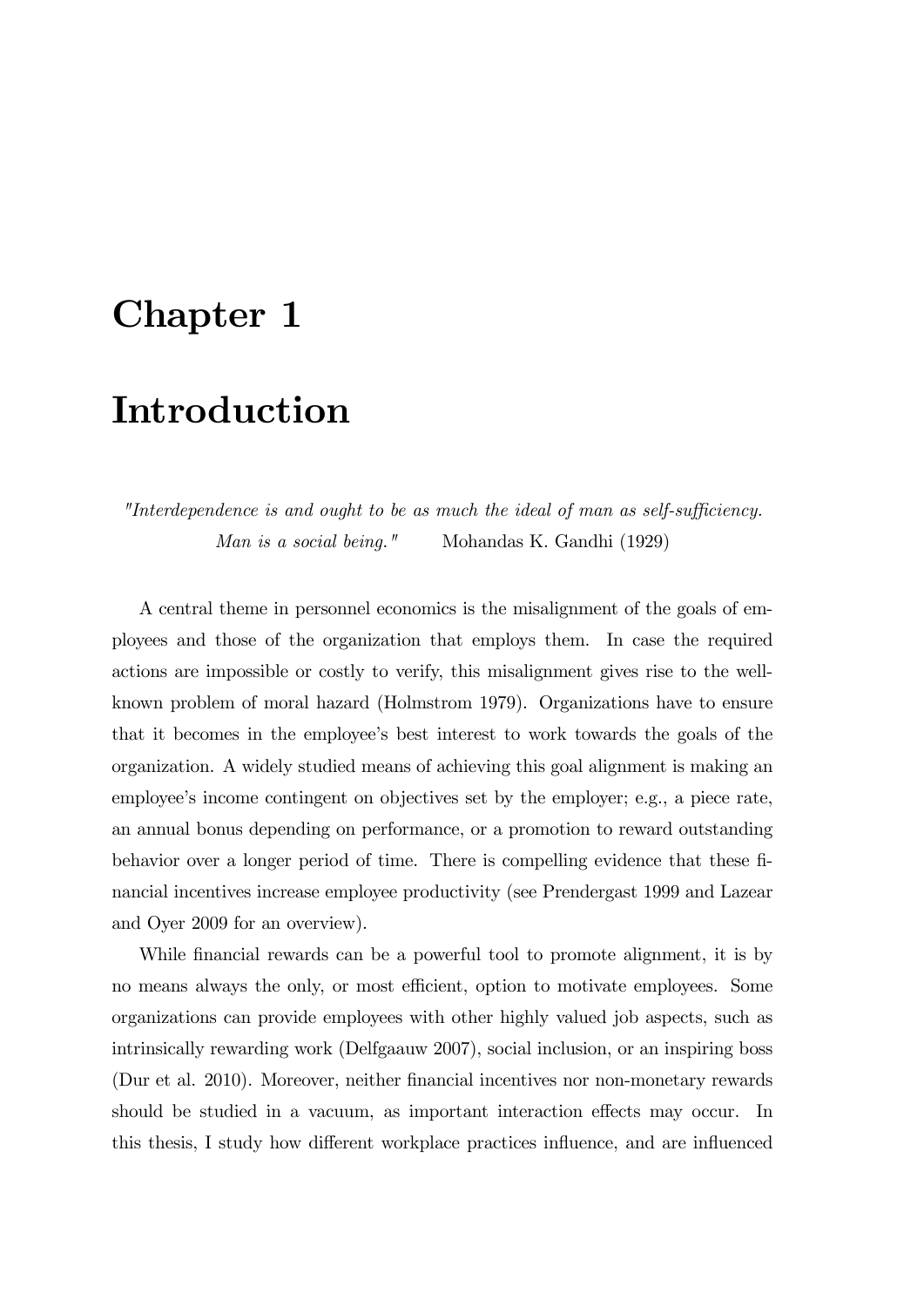by, interpersonal relationships between colleagues. By enriching economic theory in this direction I aim to increase the understanding of organizational design and human behavior in organizations. Further, this thesis may offer organizations some lessons in their quest to optimize human resource practices.

This thesis presents two theoretical chapters and two chapters that describe the results of field experiments. I provide theoretical investigations into the interaction between financial incentives and co-worker relations using principal-multi-agent models. Principal-multi-agent models capture the strategic interaction between an organization and its employees (such as the moral hazard problem described above), and allow for a formalization of interpersonal relationships between colleagues. Further, I present the results of two field experiments on the effects of team incentives. Empirical evidence for interaction effects between financial incentives and co-worker relations is difficult to obtain, because it is hard to establish causality with naturally occurring data. For example, when we observe a positive correlation between the quality of co-worker relations and the use of team incentives, it is unclear whether good co-worker relations are a determinant for the use team incentives or a result of it. Field experiments circumvent this problem of reverse causality by randomization.

This introduction proceeds as follows: The importance of co-worker relations is motivated in Section 1.1. I will provide a more general discussion of the merits and caveats of Öeld experiments in Section 1.2. The introduction ends with an overview of the different chapters in Section 1.3.

### 1.1 Co-worker Relations

Most organizations actively promote social interaction among their personnel; examples range from the facilitation of coffee corners to offering joint holiday trips  $(e.g., Rohlen 1975, Cohen and Prusak 2001).$  There are two main reasons for firms to invest in social interaction between colleagues: First, productivity may be higher when employees have good relations on the workfloor. Second, there may be a compensating wage differential for good co-worker relations, i.e., employees may be willing to accept lower wages in workplaces with a more pleasant atmosphere.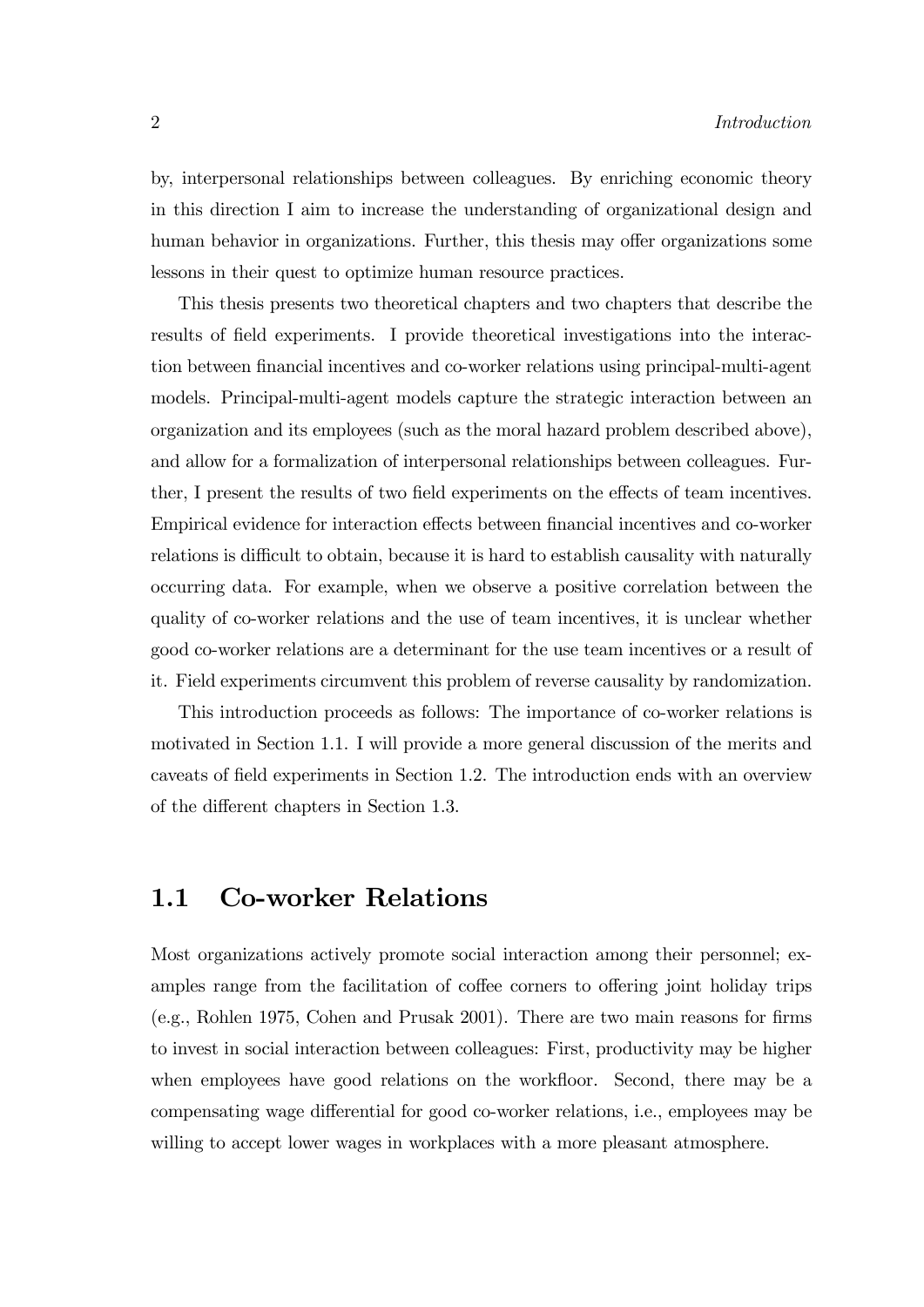The belief that co-worker relations can be of value to an organization is shared among managers. A survey among managers in the public sector in the US revealed that close to 85% of managers state that their organization actively promotes friendships between colleagues (Berman et al. 2002). These managers observe higher productivity in workplaces where friendships were stimulated. However, evidence for a direct relationship between group cohesiveness and productivity is inconclusive (see the studies discussed in Rotemberg 2006). Co-worker relations are found to be directly related to other important measures; co-worker relations are positively correlated with job satisfaction, organizational commitment, while they are negatively related to employee stress, absenteeism, and turnover (see Price and Mueller 1981, Riordan and Griffeth 1995, Nielsen et al. 2000, and Morrison 2004, among other studies mentioned in Chapter 2).

Facilitation of social interaction among colleagues makes Örms more attractive as an employer for many (potential) workers. The anticipated interaction with colleagues is one of the main drivers for job search among Dutch unemployed (Van Echtelt and Hoff 2008). Besides this, retired workers state that the social interaction with colleagues is one of the most missed job aspects (Shacklock 2005). Finally, detailed time-use data from both France and the US illustrate that employees are more satisfied and in a better mood, when their job involves more frequent interaction with colleagues (Krueger and Schkade 2009). The theory of equalizing differences (Rosen 1986) predicts that workplaces that have better co-worker relations are associated with a lower wage. Borzaga and Depedri (2005) provide evidence for this negative relation between co-worker satisfaction and wages in the Italian nonproÖt sector. In line with this, Hamilton et al. (2003) show that some employees in a Californian garment factory voluntarily agreed to join team production, even though this resulted in an income loss, suggesting that these workers received some non-monetary rewards from teamwork.

This thesis studies the interaction between co-worker relations and the financial incentives that are offered. Besides a direct investment in the social interaction between co-worker relations, Örms may have some ináuence over co-worker relations with the financial incentives they offer their employees. Employees may treat their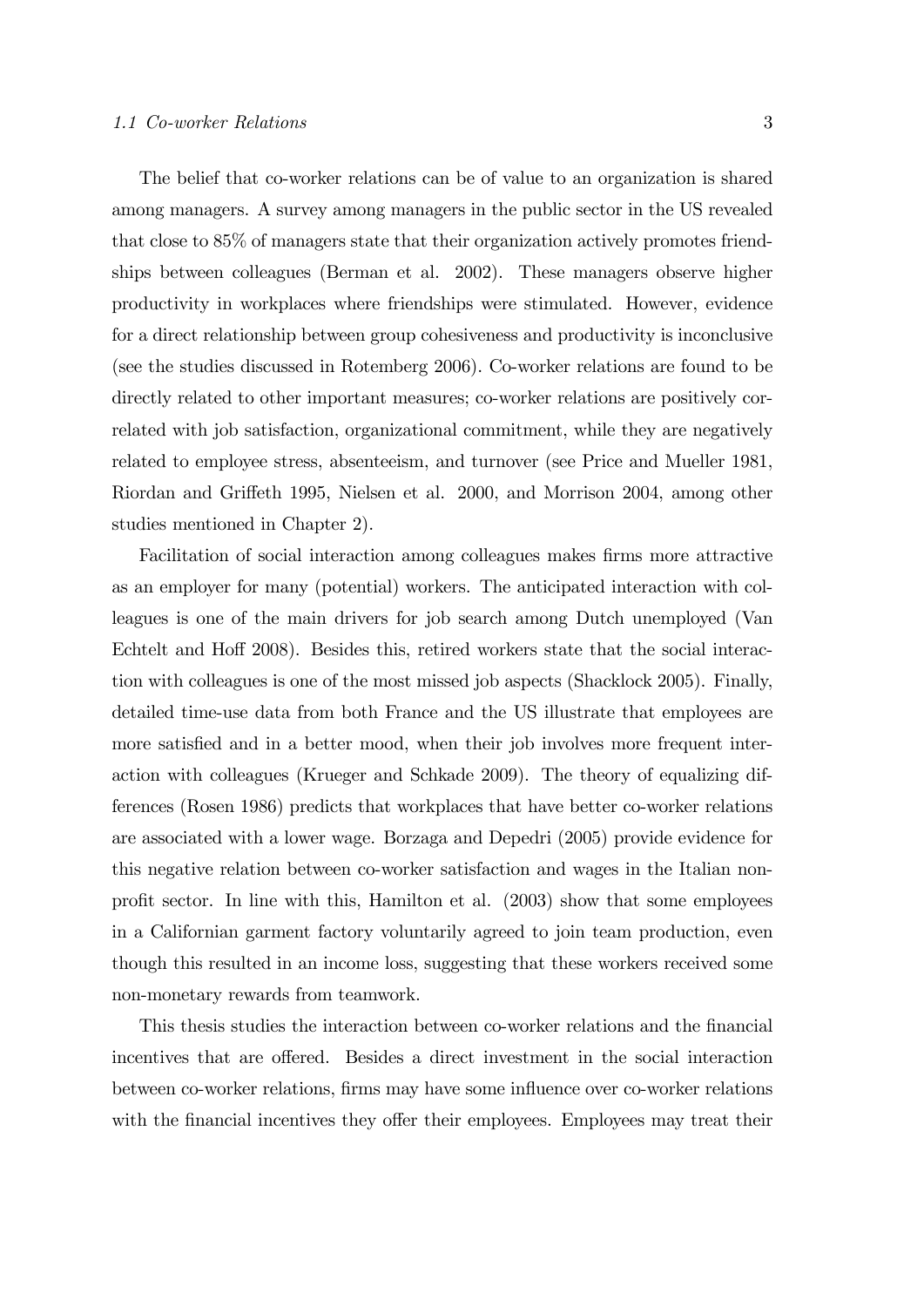colleagues differently depending on how their colleagues' effort affects wages. The existing body of literature identifies a rich number of channels through which a worker's compensation can shape his actions towards colleagues: Team incentives may stimulate helping behavior (Fitzroy and Kraft 1986 and Itoh 1991a), or lead to increased peer pressure (Kandel and Lazear 1992 and Barron and Gjerde 1997). Promotion tournaments may induce colleagues to sabotage each other (Lazear 1989). This thesis contributes to the literature that studies how incentives ináuence the interaction between colleagues, with both a theoretical model in Chapter 2 and a field experiment in Chapter 4.

Notwithstanding the positive aspects of social interaction between co-workers mentioned above, facilitating interaction is not without risk. Managers perceive o¢ ce gossip, distraction from work, and disturbance of merit-based decision making, as threats that come with workplace friendships (Berman et al. 2002). Chapter 3 of this thesis studies the latter concern that interpersonal relations between colleagues may influence the effectiveness of the financial incentives that are being offered.

Social relations in the workplace influence how employees react to the incentives in place, and thereby shape the opportunities to introduce effective financial incentives. For example, employees with good co-worker relations may take the effect of their effort on colleagues more into account (Rotemberg 1994). Bandiera et al.  $(2005)$  found that productivity went up when a firm moved from relative performance incentives to individual piece rates, especially for those workers who worked alongside their friends. In line with this, in a one-time employment setting, Cohn  $(2010)$  found that a negative externality in wages led to a significant drop in productivity when employees were given the opportunity to interact with co-workers. In this study, social interaction did not increase productivity under team incentives. Further, in a laboratory experiment, Towry (2003) shows that a team incentive was strengthened with team identity, whereas productivity was undermined when compensation depended on the report of a colleague.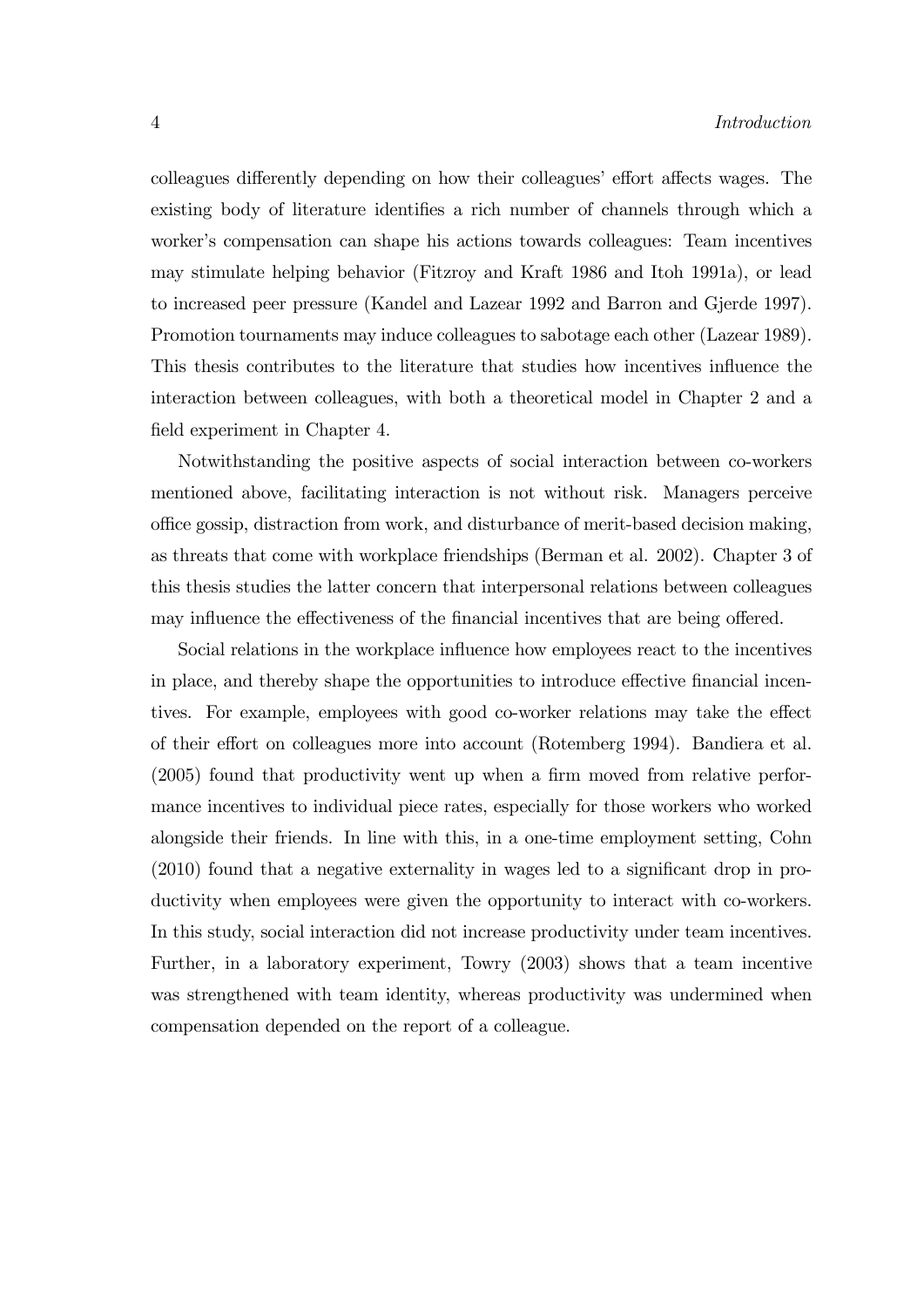### 1.2 Field Experiments

According to empiricists, knowledge arises from experience and observation. This notion is central to the practice of science, where theories have to withstand empirical scrutiny. However, simple observation is often not sufficient to falsify a hypothesis, as one needs the counterfactual of an observation to find conclusive evidence. For example, to conclude that a policy had a positive impact on worker productivity, it is not enough to observe an increase in productivity. There may have been factors unrelated to this policy that have led to the increase. Ideally, one would like to observe the same workers in the scenario where they were not exposed to the policy, i.e., the counterfactual. It is the empirical economist's task to create such counterfactuals. Experiments create counterfactuals by random assignment to a policy; workers that are assigned to the control group serve as the counterfactual to those that are assigned to the policy. With naturally occurring data, the empirical economist has to use some identification method to create the counterfactual, e.g., with instrumental variables, or matching. Field experiments are the latest addition to the empirical economist's toolbox. In this section, I discuss some vices and virtues of Öeld experiments: It is not meant to be exhaustive, for a more detailed overview of field experiments in labour economics see List and Rasul (2010).

According to John List, an advocate of field experiments in economics, field experiments build a bridge between laboratory experiments and naturally occurring data (List 2006). The credibility of the results in studies using naturally occurring data, i.e., the internal validity, depends on the quality of the identification method that has been used. Laboratory experiments directly allow for causal inference, as randomization of the treatment gives the counterfactuals in the control group. However, laboratory experiments may lack realism in the stakes involved, the representativeness of the participants, or the presence of an experimenter, among other dimensions (Harrison and List 2004, Levitt and List 2007). Therefore, its external validity is often questioned. A natural field experiment, defined as an experiment

Other goals of empirical research can be to make inference about a larger population from observations in a smaller sample (empirical exploration), or to estimate or forecast variables of interest.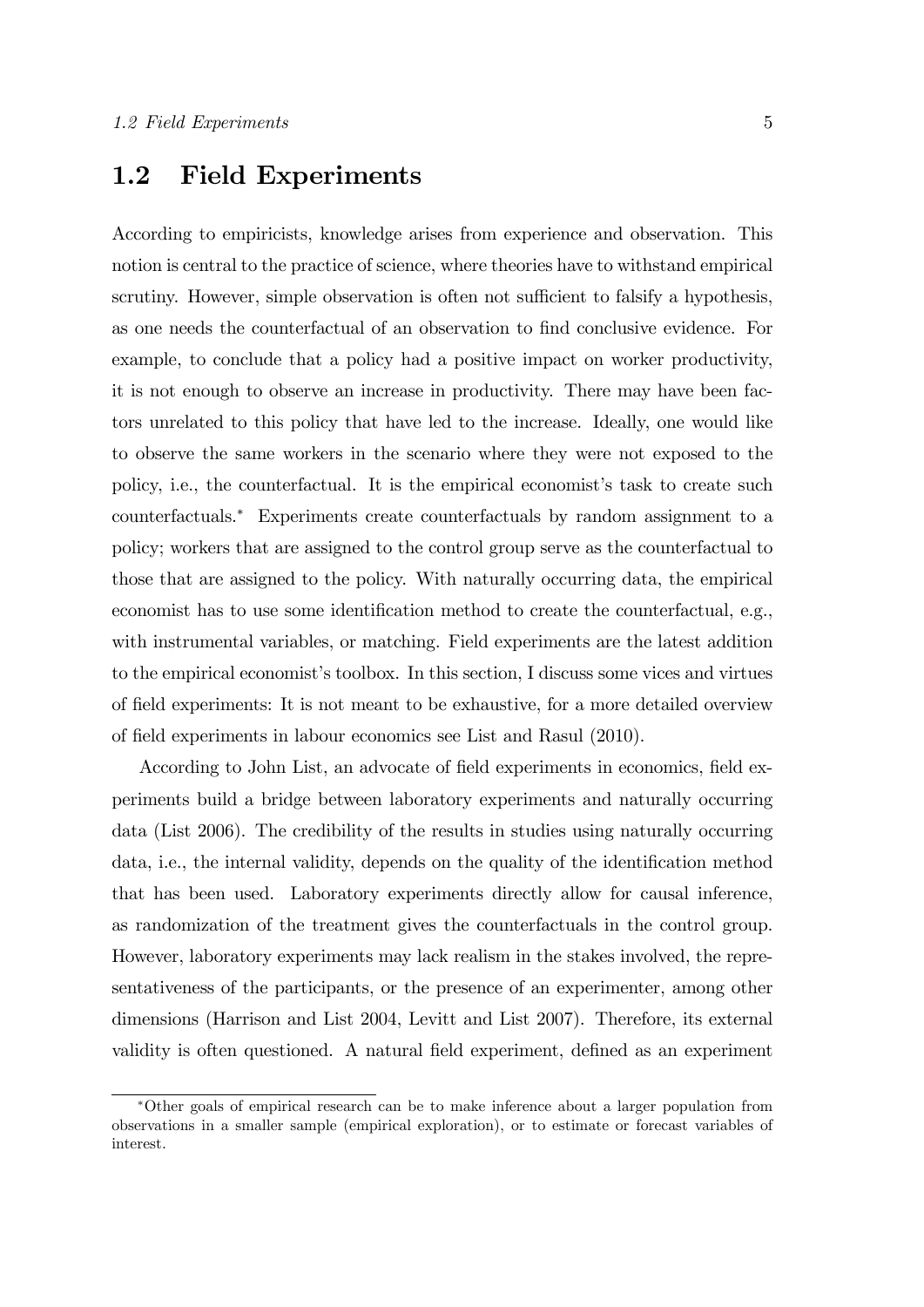where participants act in their natural environment without being aware of the experiment (Reiley and List 2008), combines the virtues of randomization and realism.

Obviously field experiments are no magic potion. When moving to the field, experimenters often have to give up some control in exchange for a more realistic setting. There also remain concerns with the external validity, as results from field experiments may be specific to the local conditions (examples abound in Rodrik 2009). Even if the results from small-scale field experiments would not be specific to local conditions, the results do not automatically generalize to a larger population due to possible general equilibrium effects. For example, suppose a field experiment has shown that more productive workers sort into a firm that pays for performance, such sorting is unlikely to occur when all firms start paying for performance. Most discussions of the merits and limitations of field experiments conclude that they complement the existing empirical methods.

Finally, there are some concerns that researchers should keep in mind irrespective of the empirical method that is being applied. A first concern is the sample selection bias, meaning that the studied sample differs from the population at large in ways that may bias the results. The results in Chapter  $4$  and  $5$  may also suffer from this bias. Namely, the Öeld experiment took place in only one of the 15 companies that we approached. Therefore, it is possible that this company had some distinct features, like a management that was willing to experiment. This may have had an influence on the results. However, the sample selection bias is not specific to the experimental method alone; naturally occurring data may also suffer from this bias. Banerjee and Dufto (2009) provide the following example: "Large programs are politically more sensitive to evaluate than pilot programs, since they are usually well publicized, and so countries may be strategic with respect to the choice of programs to evaluate." (p. 19).

A second concern is the publication bias, which arises when the likelihood of research findings being published depends on having results that are significantly different from zero.<sup>†</sup> The non-reporting of zero results is also referred to as the "file"

<sup>&</sup>lt;sup>†</sup>There may be good reasons for journals to favor studies with significant results, as their research method or data may have been of superior quality. For example, Chapter 4 will probably have difficulties ending up in a journal, as there are multiple viable explanations for the zero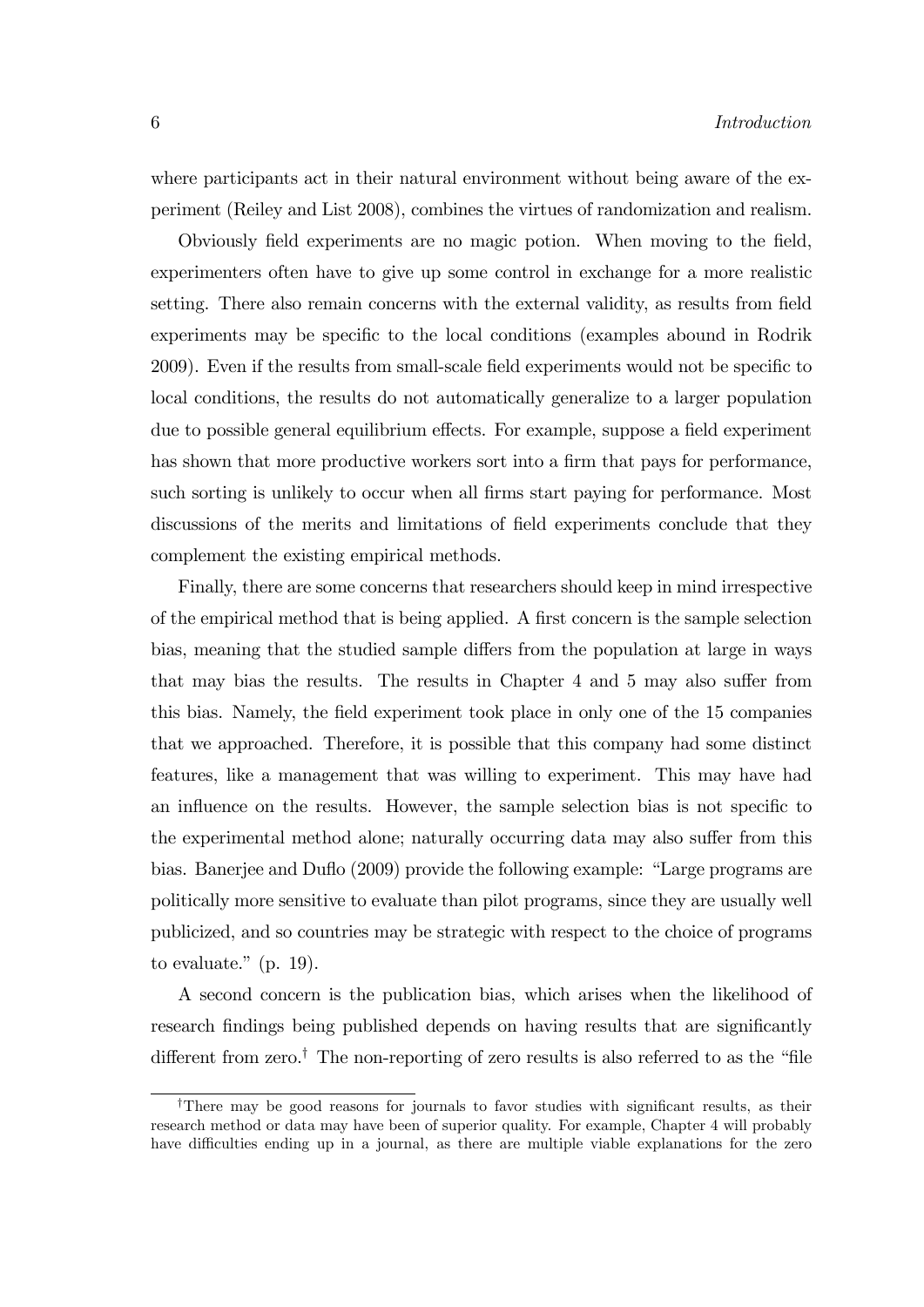drawer problem", where studies without significant results proverbially disappear into the Öle drawer (Rosenthal 1979). Rosenthal argues that this problem can be overcome by replication, as a large number of studies showing significant results would require an inconceivable large file drawer with zero results to counteract the existing results. However, the combination of theoretical presumptions among researchers and the discretion they have over the control variables they include, can still lead to a harmful publication bias. Card and Krueger (1995) argue that the literature on the effect of minimum wages on employment may suffer from such bias. In a meta-analysis they show that the estimated effect typically is twice the standard error, irrespective of the size of the effect, and that the t-values do not increase with the number of observations. Finally, the publication bias may not be limited to the favoring of significant results. Replications of earlier studies have difficulties making their way into leading journals even when their findings are significant. This problem is arguably most severe for experiments. As Rodrik (2009) puts it: "Perhaps ironically, other types of studies that have weaker internal validity generate much greater incentive for replication. Here the name of the game is improved identification,  $\ldots$ <sup>n</sup> (p. 23).

#### 1.3 Overview

The following two chapters provide a theoretical investigation of the interaction between a worker's financial incentives and the interpersonal relations between coworkers. Chapter 2 explores the possibility to stimulate co-worker relations by finetuning a worker's financial incentives. In the principal-multi-agent setting under study, agents not only choose productive effort, but also engage in social interaction with their colleagues. Social interaction is modeled as an exchange of 'attention', where giving attention is costly. The receipt of attention gives a consumption benefit and affects a worker's social preferences: That is, agents are conditionally altruistic, i.e., altruism towards a colleague increases in the receipt of his attention. The private costs and external benefits of attention provision give rise to an internalization

result. However, the publication bias implicitly refers to favoring studies with significant results over studies with zero results of comparable research quality.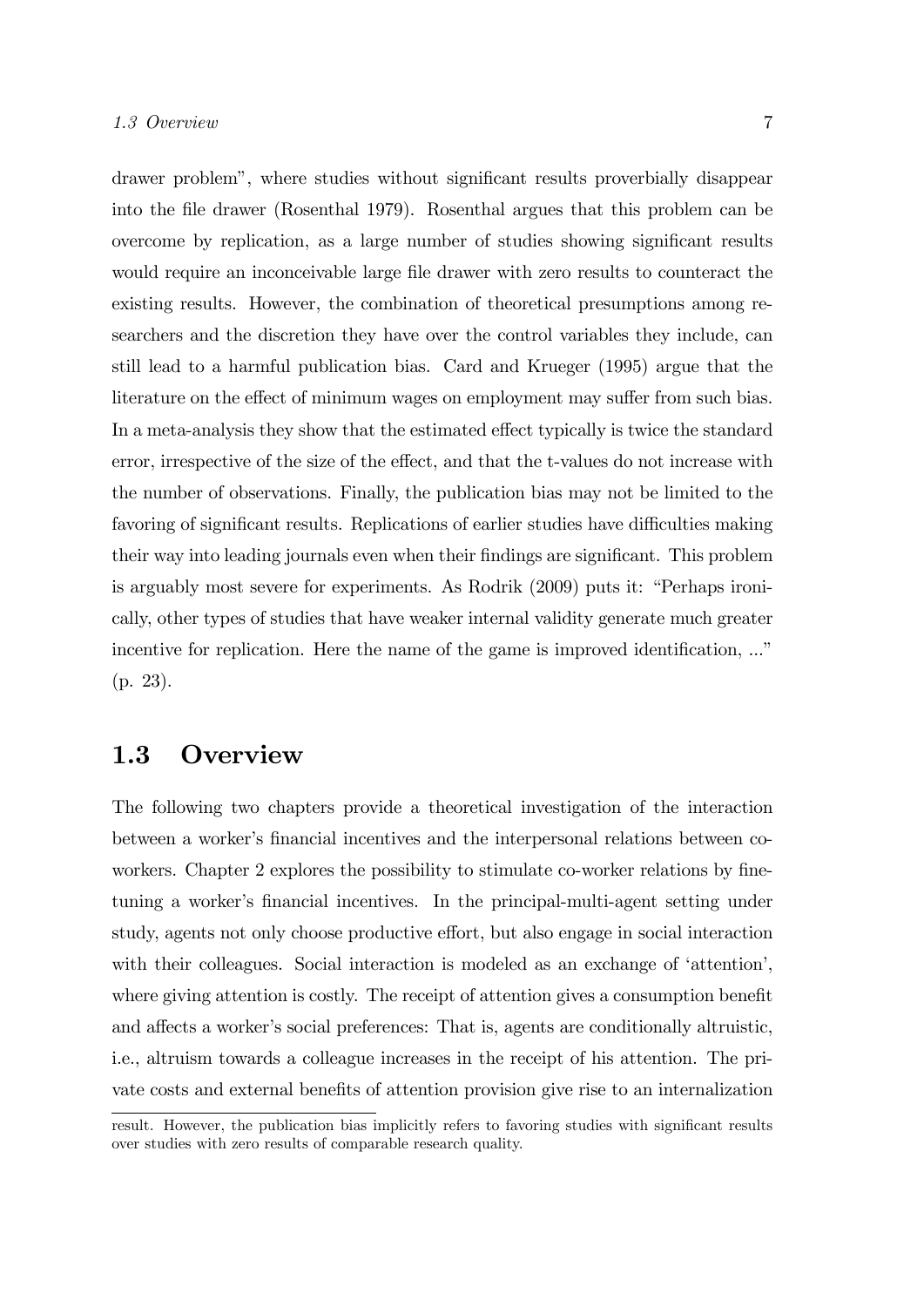problem, resulting in suboptimal attention provision.

We show that the principal can stimulate social interaction between colleagues by offering agents either team incentives or relative performance incentives. This externality in a worker's compensation gives agents the desire to influence the effort choice of their colleagues. The strategic motivation to provide additional attention to a colleague is the following: As the co-worker's altruism towards the giving agent is increasing in the receipt of attention, attention provision will trigger a reciprocal reaction. That is, the altruistic colleague partly internalizes the effect of his effort on the giving agent, adjusting his effort in the desired direction in response to the receipt of attention. Thereby, the principal intentionally introduces an externality of effort to mitigate the externality problem of attention provision. The principal restores incentives for effort either by muting individual incentives for effort in combination with team incentive, or amplifying individual incentives when combined with relative performance incentives, such that the Örst-best is obtained.

Chapter 3, instead, studies how existing co-worker relations influence the optimal use of incentives. I look into a setting where co-workers have better information about each other's behavior than their manager. In the model this boils down to colleagues receiving signals about each other's effort choice, while the principal only observes the team output. The principal attempts to improve upon offering a team bonus by asking agents to send evaluation reports about their colleague. I start from ideal circumstances for these peer evaluations by assuming that agents have costs of lying about the signals they receive. Truthful peer evaluation gives an agent incentives to exert effort, because he desires to increase the likelihood that his colleague receives a positive signal and evaluates performance accordingly. In this case, a bonus for the receipt of a positive peer evaluation performs just as well as individual incentives for effort.

Next, I allow for co-worker relations, either good or bad, which may bias the evaluation decisions. Agents trade-off the cost of lying and the internalized utility of a bonus given to a (dis)liked colleague. Small costs of lying, strong social preferences, or a large reward for a positive evaluation can lead friends to give each other positive evaluations irrespective of the received signal, as well as cause foes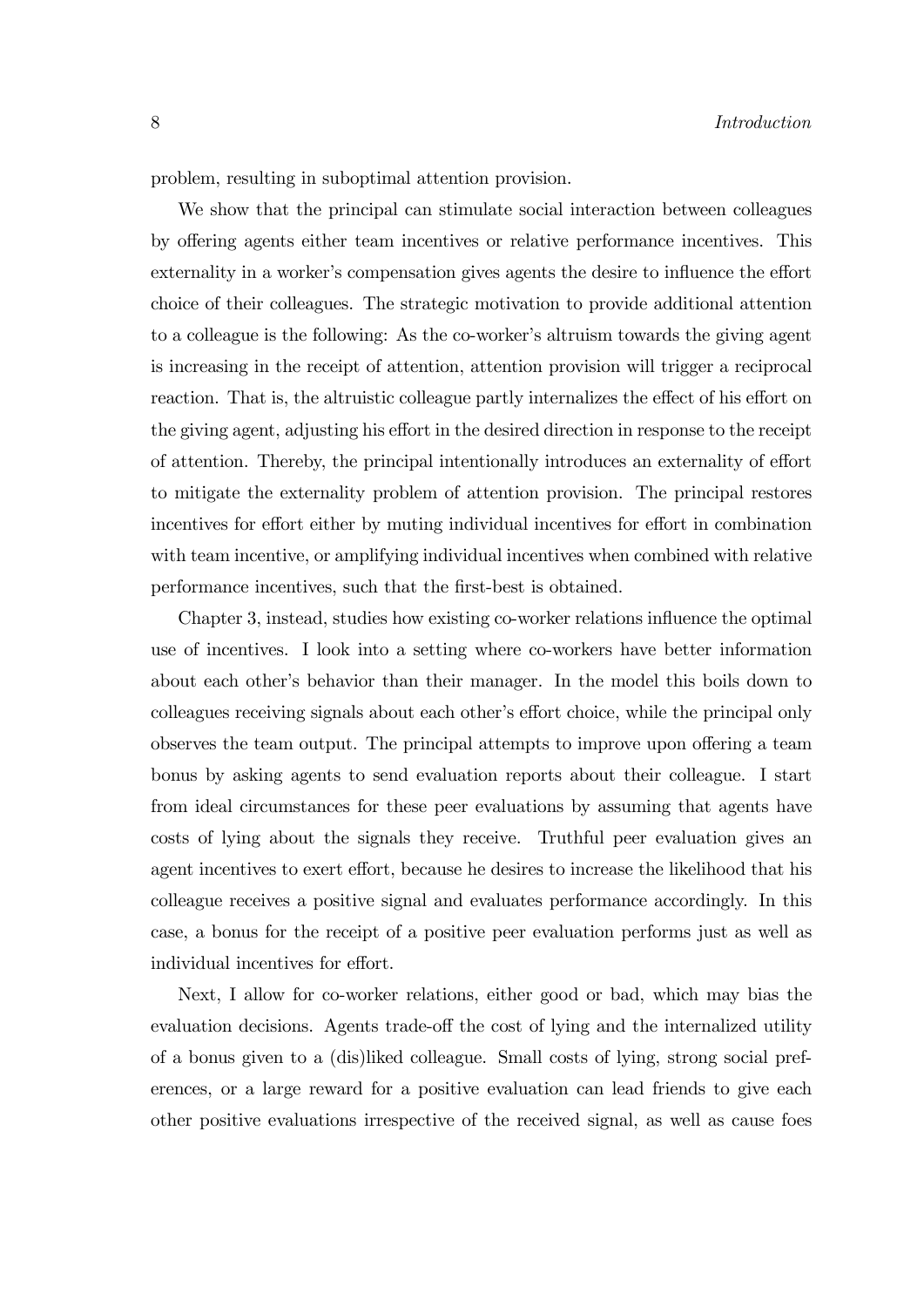always to begrudge each other the peer evaluation bonus. The principal can ensure that peer evaluation remains truthful by adjusting the peer evaluation bonus downward. Nevertheless, the optimal contract always includes a peer evaluation bonus, which is complemented with a team bonus in case peer evaluation becomes severely restricted.

Chapter 4 and 5 describe the results of two field experiments. Both experiments took place in a Dutch retail chain of 128 stores. The stores operate under a single brand, and sell clothing and shoes. The management wanted to introduce incentives for store employees, who, unlike store managers, only receive a fixed wage. In both experiments we introduced a temporary team incentive for all employees within a store. Neither store managers nor store employees were aware that they took part in an experiment, which classifies the experiments as natural field experiments (Harrison and List 2004).

Chapter 4 studies the determinants and the effects of anti-shirking behavior; i.e., actions that employees undertake when they observe a colleague not working as hard as he or she should. During the experiment all employees in treated stores could earn a team reward by raising the number of items sold per purchase above a given target. We hypothesized that anti-shirking behavior may influence the effectiveness of a team incentive and may be affected by the presence of a team incentive. Therefore, we held a questionnaire to gauge a store's anti-shirking culture both prior to and after the experiment.

The team incentive did not lead to additional sales during the experiment. The short-run team incentive did cause a reduction in the willingness to undertake anti-shirking behavior. We provide suggestive evidence for the claim that this decrease is the result of dissatisfaction with increased peer pressure during the experiment. Namely, respondents in treated stores stated significantly more often that anti-shirking behavior led to resentment by the colleague at which the actions were aimed, and significantly less often that it led to an improvement of the colleague's behavior. Besides the unsatisfactory experiences with anti-shirking behavior, difference-in-difference estimations also show that co-worker relations suffered in treated stores. An alternative explanation, that employees might have showed a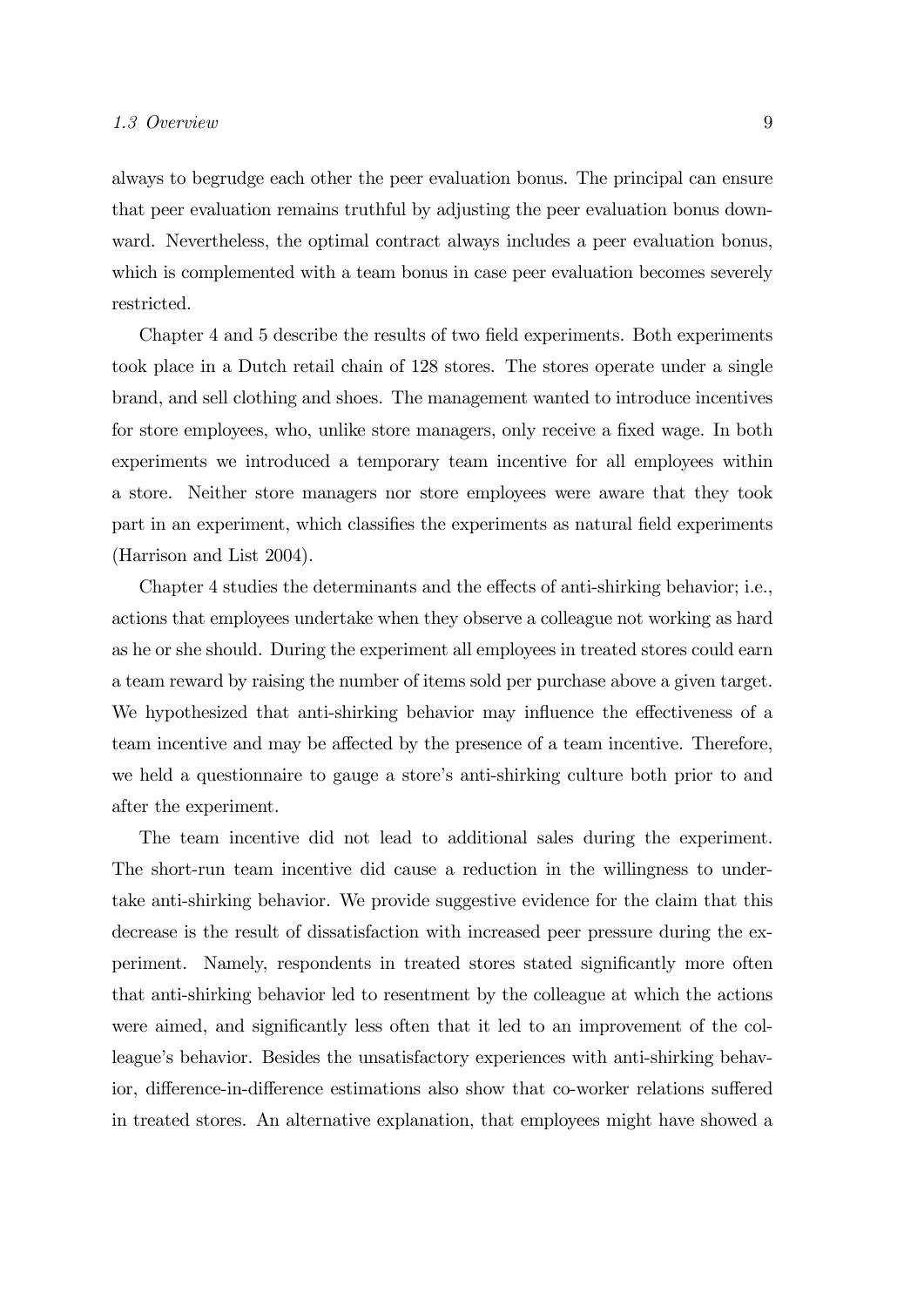general dissatisfaction in treated stores, is ruled out by showing that job satisfaction and employee-management relations are unaffected by the treatment.

The field experiment described in Chapter 5 introduced sales contests, i.e., tournaments, between stores. In one treatment the winning store and the runner-up could earn a financial reward, while in a second treatment there was only the honor of winning (i.e., no financial reward). Both types of tournaments led to significantly higher sales growth compared to the control group, and we find no difference between the treatments. This result is in line with recent literature that shows positive effects of relative performance feedback (Blanes i Vidal and Nossol 2009 and Azmat and Iriberri 2010) and non-monetary rewards of winning a contest (Kosfeld and Neckermann 2011).

In addition, Chapter 5 contributes to the literature on gender differences in competition, by exploring whether the treatment effects are heterogeneous in gender. Unlike recent findings (Gneezy et al. 2003, more references can be found in Chapter 5), we did not find that the response towards competition differed by gender, neither at the store manager level nor at the employee level. Interestingly, the interaction between the store manager and the gender composition of a team mattered for the effect of these competitions. Namely, the competition only had an effect in stores where the manager and a large fraction of the employees were of the same gender. Our findings are important for two reasons: First, we show that competition can be equally stimulating to women, which possibly depends on the way that the tournament is communicated. Second, the interaction is interesting for the competition over executive-level positions. In order to reach top positions, one should win several promotion tournaments, where performance depends not only on one's own performance, but also on the performance of the team one leads.

Finally, I conclude with Chapter 6, which provides a discussion of the results, some managerial implications, and suggestions for further research.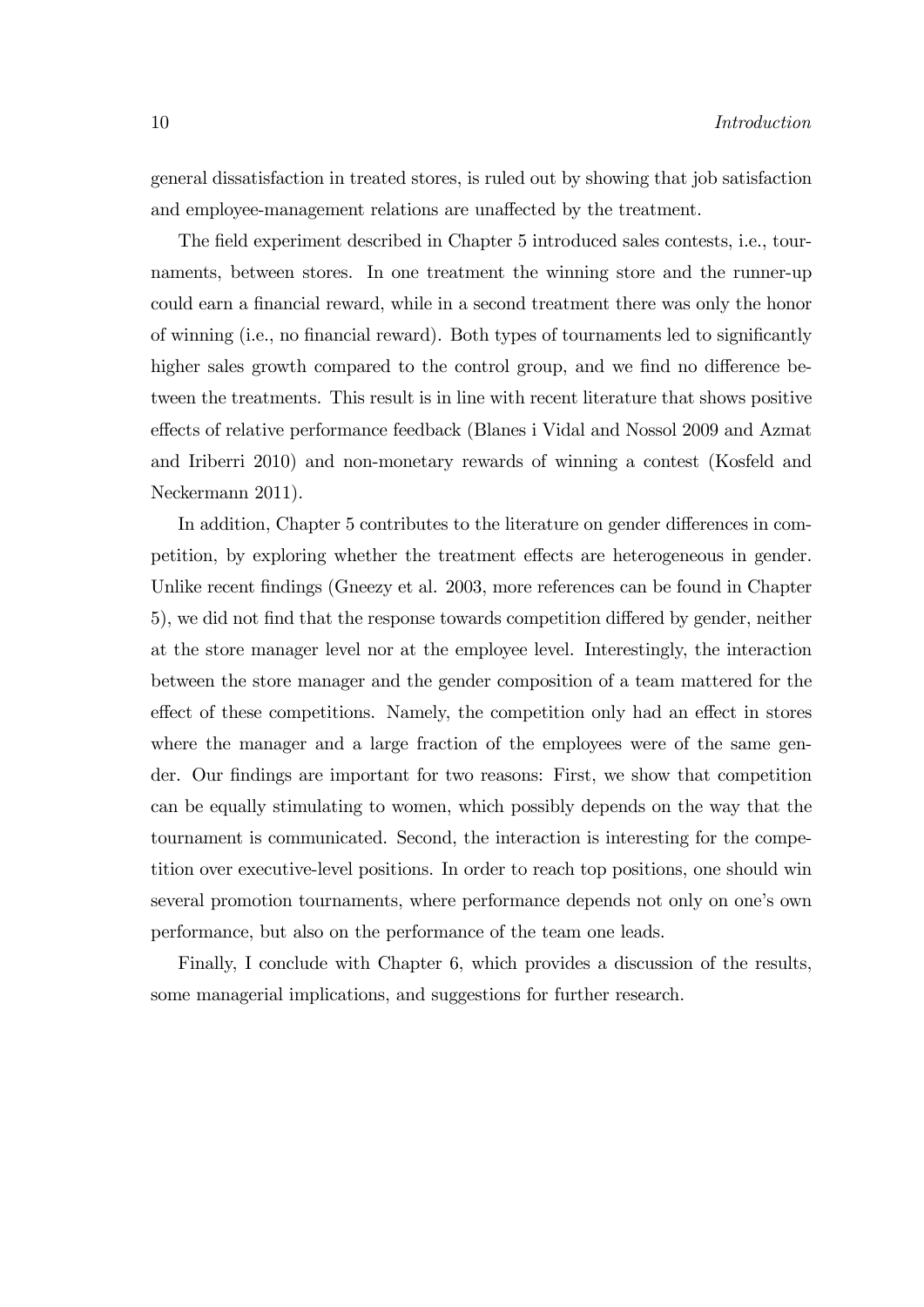### Chapter 2

# Social Interaction, Co-Worker Altruism, and Incentives

Joint with Robert Dur

### 2.1 Introduction

Social interaction with colleagues is a highly valued job aspect for many workers. Research in psychology, sociology, and management shows that receiving affective support from colleagues and having good interpersonal relationships at work are positively associated with job satisfaction, job involvement, and organizational commitment, and negatively with employee stress and absenteeism (see among others Price and Mueller, 1981; Riordan and Griffeth, 1995; Hodson, 1997; Ducharme and Martin, 2000; Nielsen et al. 2000; Morrison 2004; Wagner and Harter, 2006). Moreover, turnover intentions and actual turnover tend to be lower when workers experience social support from co-workers (Price and Mueller, 1981; Riordan and Griffeth, 1995; Nielsen et al., 2000; Morrison 2004; Mossholder et al., 2005). Social interaction with colleagues is also one of the most missed job aspects under retired workers in Australia (Shacklock,  $2005$ ) – and it is one of the main drivers of job search among Dutch unemployed (Van Echtelt and Hoff, 2008). Lastly, using time-

A slightly adapted version of this chapter appeared in Games and Economic Behavior (2010) Vol. 69: 293 - 301.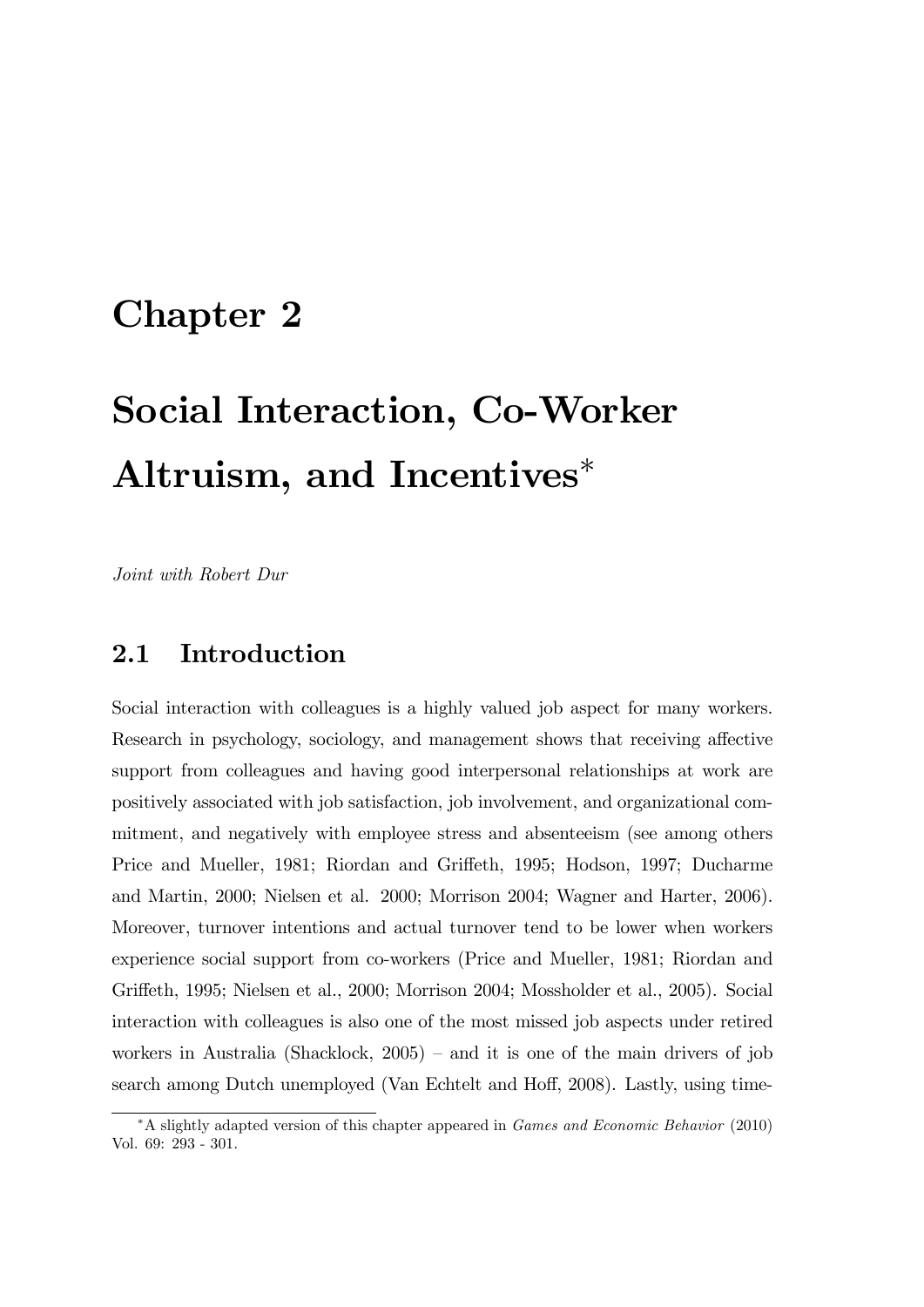use data for France and the US, Krueger and Schkade (2009) show that workers who are in jobs that entail more frequent interactions with co-workers are more satisfied with their jobs and in a better mood during work time.

These findings have a clear managerial implication: In their struggle to attract and retain workers, managers should strive to create and maintain high-quality coworker relationships. This view is confirmed by managers. Berman et al.  $(2002)$ report the results of a survey among managers in the US and show that more than 85% of managers approve or strongly approve of workplace friendships. A similar percentage reports that their organization actively encourages workplace friendship. An obvious and widely used means of doing so is to facilitate social interaction among co-workers through e.g. creating coffee corners or a nice canteen, having Friday-afternoon drinks, or organizing after-work social events (Cohen and Prusak, 2001). However, as we shall see, when a companyís workplace policies are limited to facilitating social interaction, typically too little social interaction takes place, implying lower than first-best profits.

This chapter studies an alternative, complementary way to promote co-worker relationships: fine-tuning workers' financial incentives. We develop a principal-multiagent model in which workers do not only engage in productive activities, but also in social interaction with their colleagues. Workers' productive activities are, for convenience, assumed to be fully contractible. Social interaction, however, is not contractible at all. We model social interaction as an exchange of 'attention' between workers. Attention may include showing interest in a colleague's personal life, o§ering a drink after working hours, or any other kind gestures. While receipt of attention is always valued positively by workers, giving attention is assumed to be costly, at least above a certain level of attention. The reason is clear: Although giving some attention can evidently be pleasurable, it is also time-consuming, expensive, or perhaps even boresome at some point. In addition to these direct benefits and costs, we assume that social interaction creates altruistic feelings among colleagues. More specifically, we assume that receipt of attention leads to stronger feelings of altruism towards the giving agent. As we shall see, in equilibrium this gives rise to reciprocal behavior: When a worker has been treated kindly by a colleague, the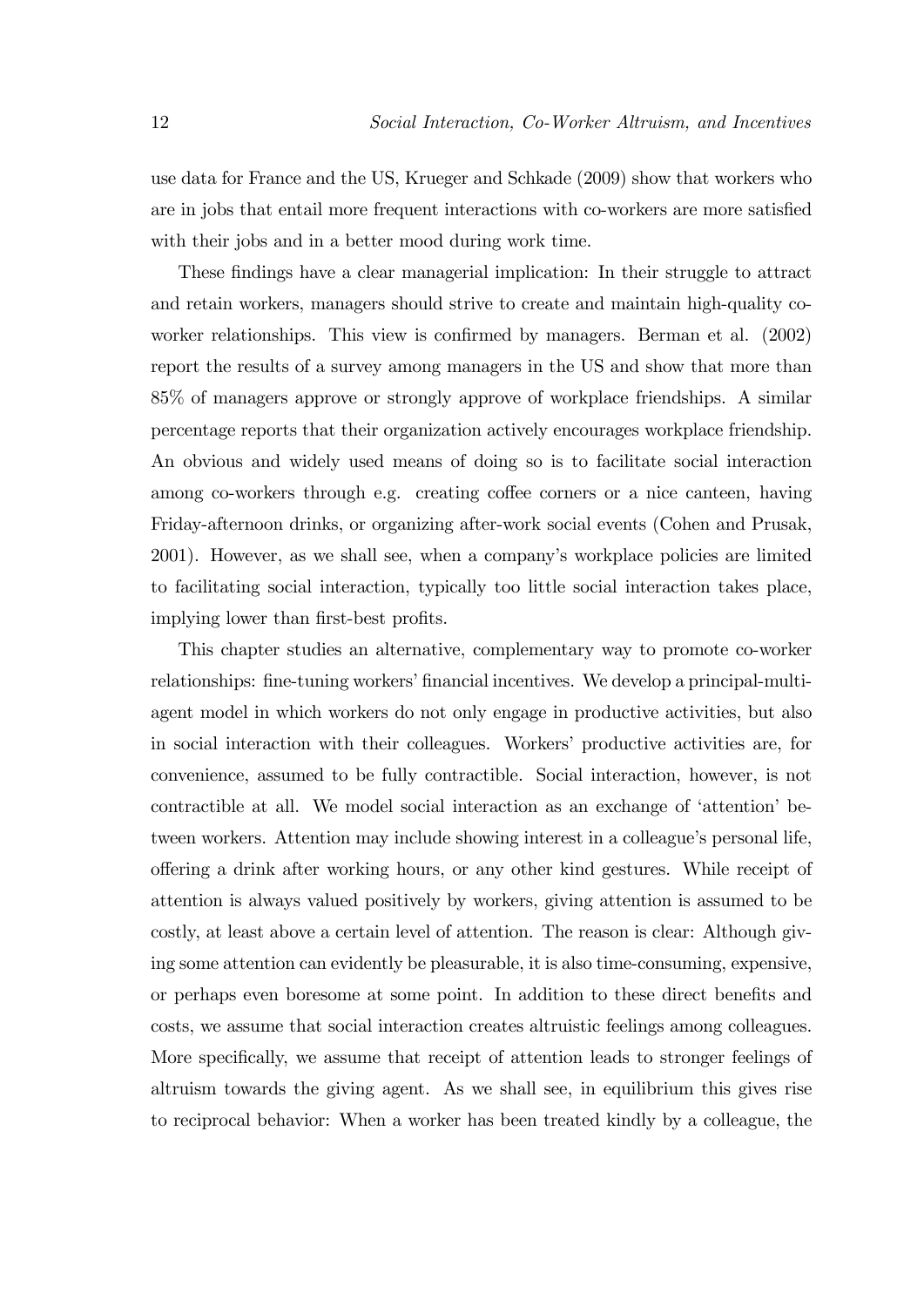worker cares more about his colleague's well-being, and adapts his future actions accordingly.

We obtain two main results. First, when the firm provides only individual performance incentives, too little social interaction takes place, implying lower than first-best profits for the firm.<sup>1</sup> The reason is an externality problem. Each worker internalizes the benefits of giving attention to his co-workers in as far as he is altruistic towards his co-workers. Since people care more for themselves than they do for their colleagues, there is too little social interaction in equilibrium. This is costly to the firm: If the firm could induce workers to engage in more social interaction, workers' job satisfaction would be higher, allowing the firm to pay lower wages. Borzaga and Depedri (2005) have recently provided some evidence for such compensating wage differentials. They find that, in Italian non-profit organizations, satisfaction with colleagues is negatively associated with wages. Consistent with this, the Öeld study by Hamilton et al. (2003) shows that quite a few workers of a Californian garment factory were willing to give up a substantial part of their salary so as to join team production, suggesting high non-pecuniary benefits from working in a team.

Second, the firm can promote social interaction among workers by including team incentives or relative incentives in the workers' contract. Consequently, the firm can achieve first-best profits by choosing the right mix of individual incentives and team or relative incentives. The intuition behind these results is as follows. Provision of team or relative incentives creates externalities among workers. Team incentives create positive effort externalities, implying underprovision of effort (free-riding); relative incentives create negative effort externalities, resulting in overprovision of effort from the perspective of the workers. These externality problems are less severe when workers are more altruistic towards each other. Hence, contracts with team or relative incentives strengthen workers' incentives to invest in co-worker altruism. A natural way to do so is to engage in social interaction with colleagues. In other words,

 $1A$  similar result can be found in Itoh's (1991b) study of social relations and incentive contracts, of which we became aware only after completing a first draft of this paper. In contrast to our model, workers in his model are not altruistic. Consequently, our results on optimal incentive contracts starkly differ from his.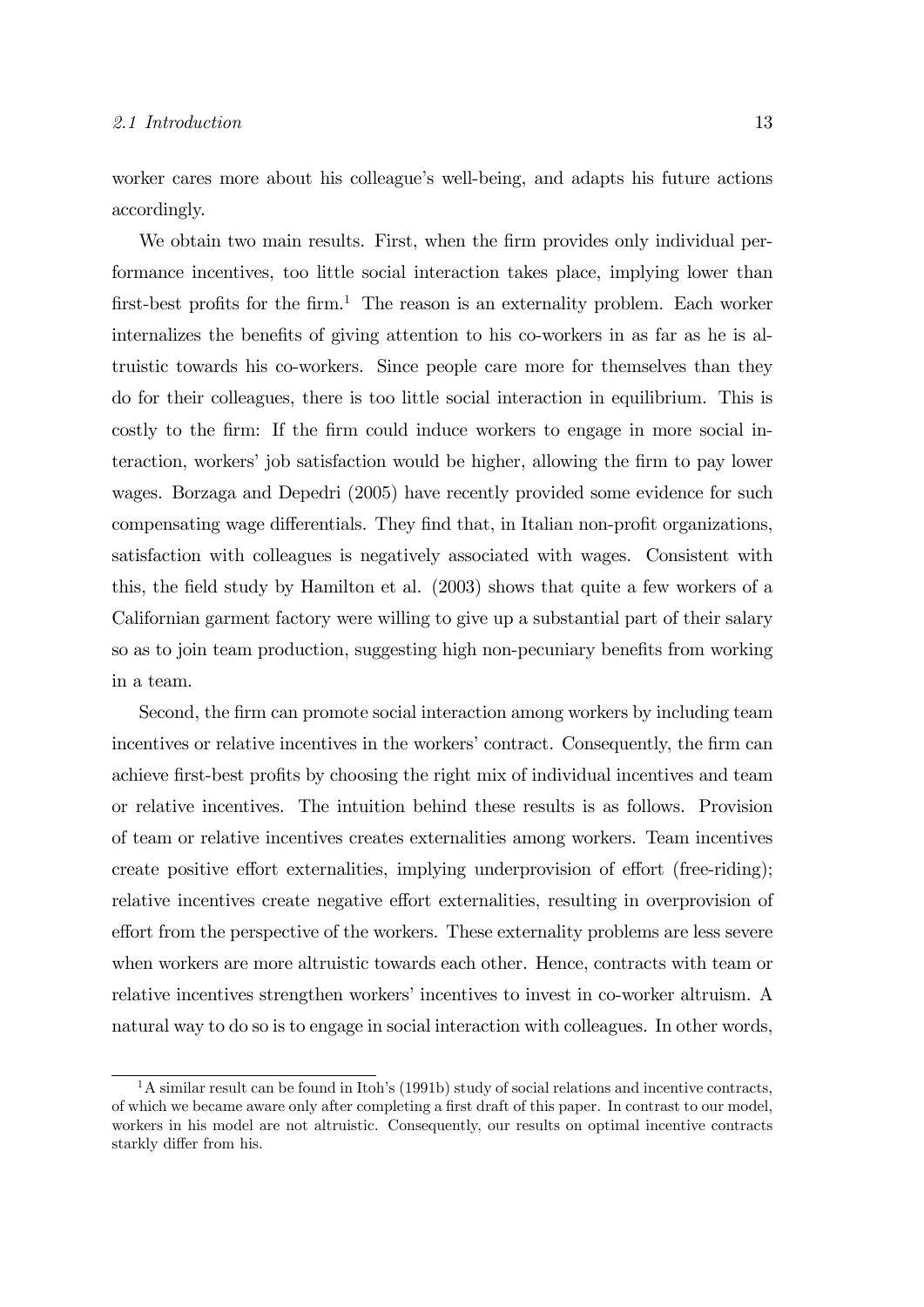by deliberately creating an additional externality problem among workers through provision of either team or relative incentives, Örms induce workers to resolve the initial externality problem of too little attention provision. Incentives for productive activities are restored through fine-tuning the level of individual incentives. Optimal contracts thus induce workers to exert first-best effort and to give first-best attention. Consequently, the firm achieves first-best profits.

Our model's predictions concerning the effect of team and relative incentives on the quality of co-worker relationships and workers' effort are supported by existing empirical Öndings. Firstly, there is evidence based on survey data. Burks et al. (2009) study social preferences of bicycle messengers in Switzerland and San Francisco and find that, compared to couriers in firms that pay for individual performance, couriers under team-based or hourly pay act more cooperatively in a prisoner's dilemma game and expect their co-workers to be more cooperative as well.<sup>2</sup> Moreover, the paper provides some evidence that these differences in social preferences are endogenous to the employerís choice of compensation scheme. Likewise, Carpenter and Seki (2011) find among Japanese fishermen that those who pool their catch at the end of day are significantly more altruistic towards each other than those who organized themselves into groups that do not pool. Heywood et al. (2005) analyze data from the German Socioeconomic Panel and find evidence for the view that promotions and profit-sharing are alternative means of generating cooperation among workers. Their measure of cooperation is workers' response to the question "Do you get along with your colleagues?", which is close in spirit to the quality of interpersonal relationships that we focus on. Heywood and Wei (2006) examine data from the National Longitudinal Study of Youth (US) and find that co-worker satisfaction is significantly higher for workers who recently received a promotion. No such relation is found between co-worker satisfaction and individual performance pay, profit-sharing, or the wage level.

A potential problem with evidence based on survey data is reversed causality: It may well be that high-quality co-worker relations are a determinant rather than

<sup>2</sup>Unfortunately (for our purpose), the study pools the data for couriers under team-based and hourly pay. About 70% of the subjects in this pool receive team-based pay, the remaining  $30\%$  are on hourly pay.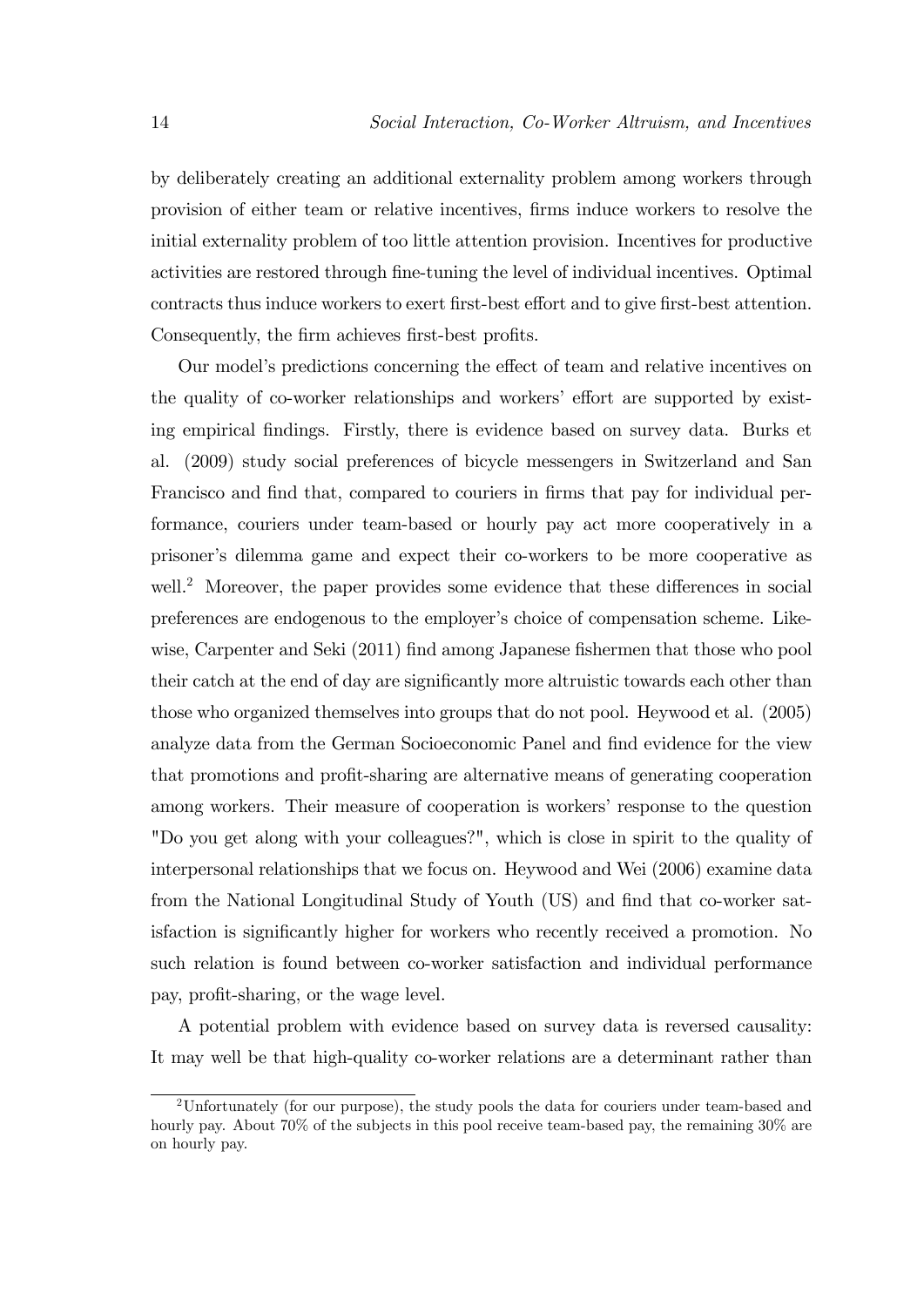the result of team or relative incentives. Field experiments circumvent this problem. Rotemberg (1994) discusses the famous Hawthorne experiments (Roethlisberger and Dickson, 1939) where both workers' financial incentives and their opportunities for socializing were varied. The results suggest that team incentives encouraged friendship among workers and that this friendship was instrumental in raising output. More recently, the field study by Bandiera et al. (2005) compares fruit pickers' productivity under individual incentives and relative incentives. Their results strongly suggest that, when workers are paid on the basis of relative performance, they partially internalize the negative externality their effort imposes on others, especially when working alongside their friends. They do not find evidence for pure altruism, however. One reason for this could be that workers in their sample are hired on a daily basis, with no guarantee of further employment, giving little incentives to build up relationships.

This chapter proceeds as follows. In the next section we give a brief overview of related literature and discuss how our chapter contributes to it. Section 2.3 presents the model. In Section 2.4 and 2.5 we examine the case of perfect contractibility and the case of non-contractible attention, respectively. Section 2.6 concludes.

#### 2.2 Related literature

This chapter builds on Rotembergís (1994) seminal analysis of human relations in the workplace. He argues that, when workers' actions are strategic complements and workers are paid as a function of joint output, they may rationally choose to become altruistic towards each other. Altruism serves as a commitment device to exert more effort, which  $\alpha$  due to the strategic complementarity of workers' efforts  $\alpha$  induces coworkers also to exert more effort. This is in the worker's narrow self-interest because of the free-rider problem inherent in team incentives.

We differ from his analysis in three important respects. First, while Rotemberg studies the effect of team incentives in isolation, we derive the properties of first-best contracts which are shown to consist of a mix of different types of incentives. Second, in contrast to Rotemberg, strategic complementarity between workers' productive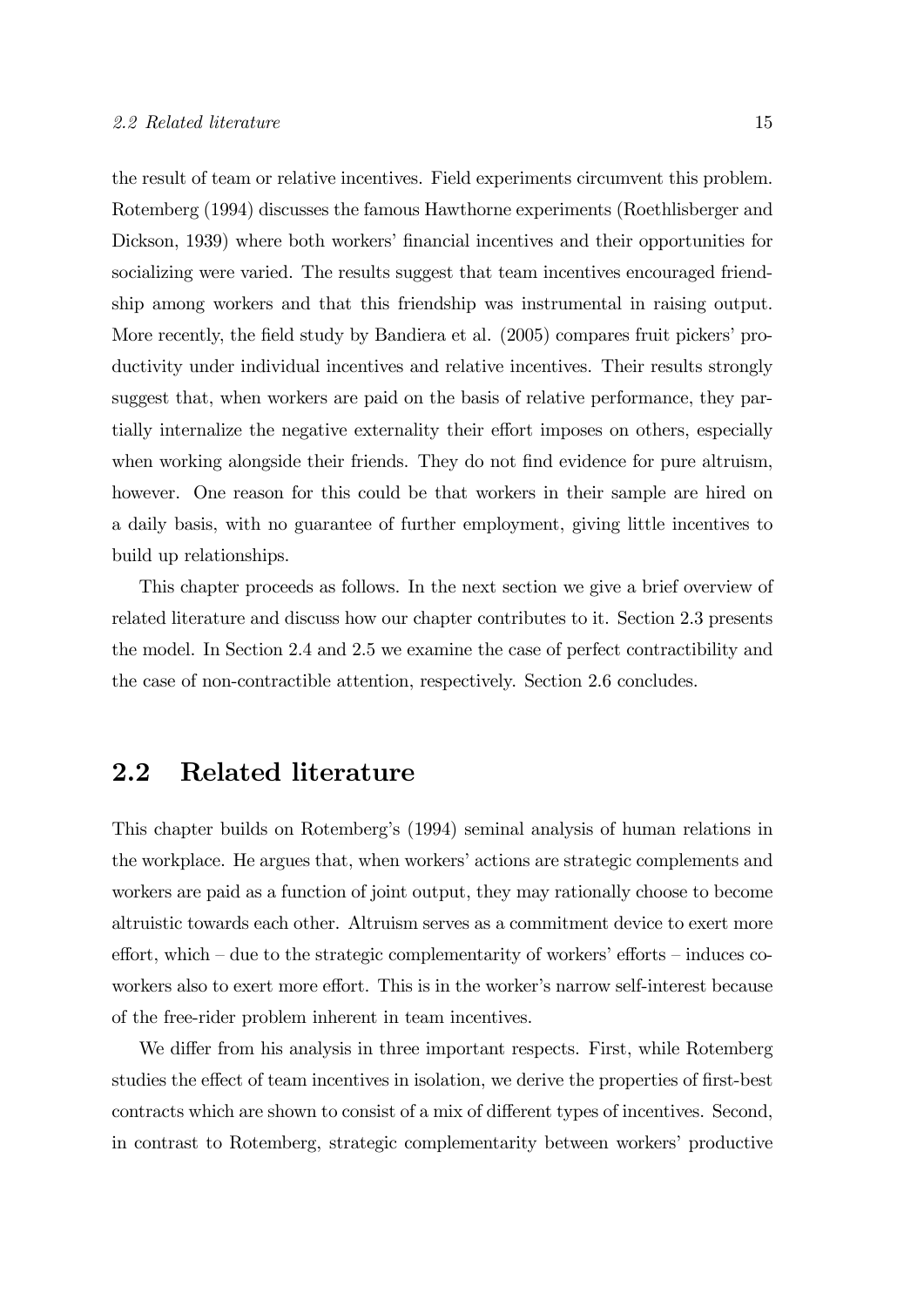actions is not a necessary condition for co-worker altruism to arise in our model. The reason is that we allow for a consumption benefit from social interaction at work, which is absent in Rotemberg. Last, and most important, we do not allow people to directly choose their altruistic feelings towards others. Instead, we assume that people may attempt to make others feel more altruistic towards them by being kind, showing attention, paying respect, offering favors, and so on. Thus, while as in Rotemberg an individualís altruistic feelings are endogenous in our model, the individual does not choose his feelings, but his feelings can be affected by other people's actions.

The way we model social interaction between workers and how it affects coworkers' altruism is close to the formalization of social ties in van Dijk and van Winden (1997). In their model, as in ours, social ties are represented by interdependent utility functions, where the weight assigned to the utility of the other agent depends on the history of interaction.<sup>3</sup> The positive relationship between social interaction and the formation of social ties is supported by a large number of empirical studies in several branches of the social sciences. For example, Homans (1950) concludes from observations of workers at the Western Electric Company that "favourable sentiments increase as interaction increases" (p. 112). Additional support for this hypothesis can be found in Baumeister and Leary (1995), van Dijk et al.  $(2002)$ , and Hays  $(1988)$ . We differ from van Dijk and van Winden  $(1997)$  in the application, as they analyze the influence of social ties on the contribution to a public good. Further, we do not make the assumption that individuals are myopic with respect to the feelings of a colleague; instead workers may invest in social relationships for strategic reasons, e.g., to alleviate externality problems.

In another related approach, Cox et al. (2007) have developed a model where the marginal rate of substitution between an agent's own income and the income of another is influenced by actions of this other agent. In particular, an agent becomes more willing to pay for the income of the other agent, i.e., becomes more altruis-

 ${}^{3}$ In a related approach by Bolle and Kritikos (2006), the altruism parameter is not defined as the weight assigned to the utility of the other agent, but as the marginal utility of a transfer to another agent. However, like in van Dijk and van Winden (1997), this altruism parameter depends on the past interaction with this agent.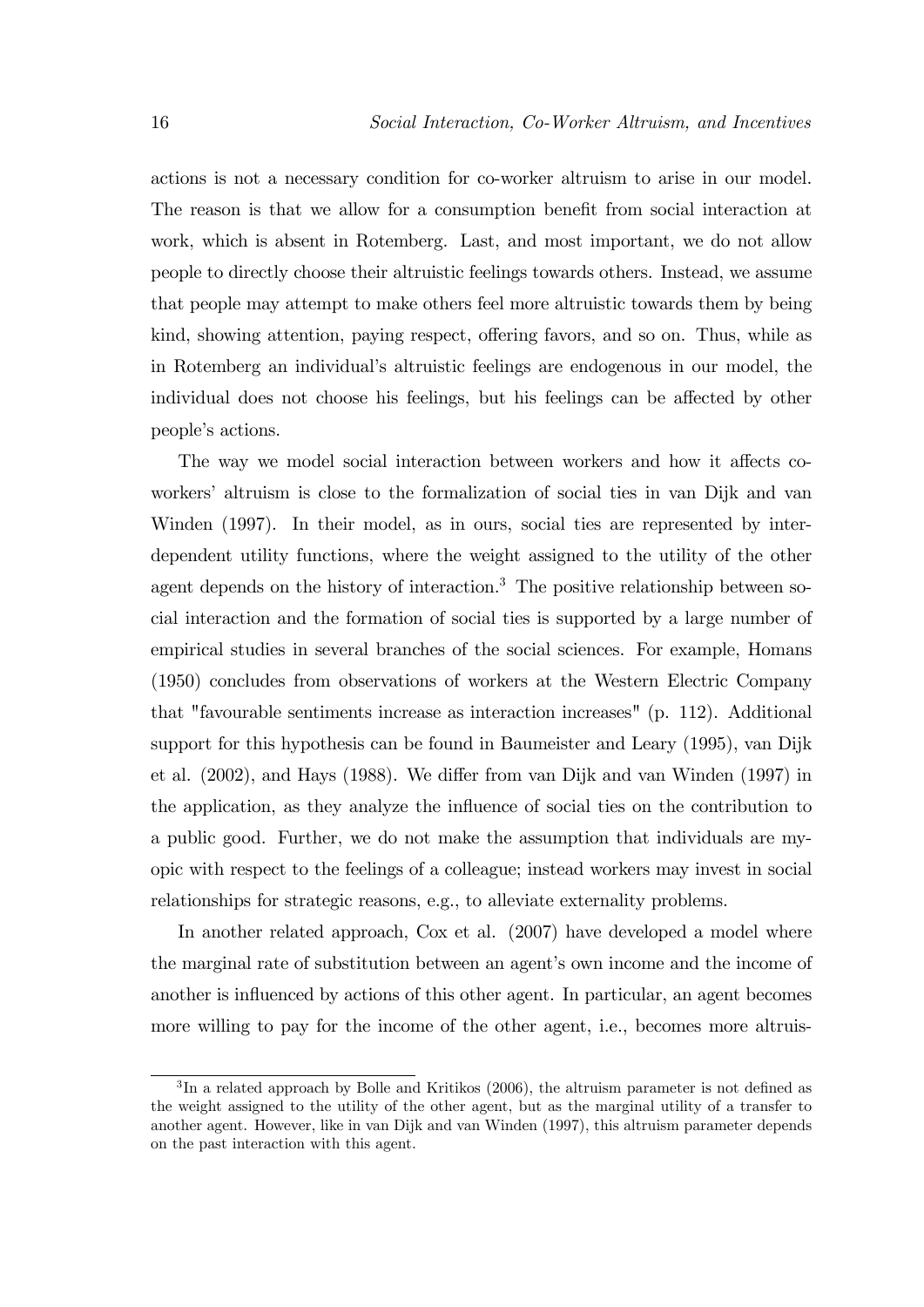tic, if the other agent has been more generous to the former. Recently, Cox et al. (2008) formulated a similar theory in a more general (nonparametric) framework of preferences over one's own and other people's payoffs. Both papers discuss results of existing laboratory experiments to validate the model. The results of these experiments indicate that people do become more altruistic in response to kind behavior.

The results of our analysis are in stark contrast to those of Lazear (1989) on sabotage in tournaments and of Kandel and Lazear (1992) on peer pressure in teams. These papers predict worse rather than better co-worker relations under relative or team incentives compared to individual incentives (see also Barron and Gjerde, 1997). While we obviously do not deny that sabotage and peer pressure are relevant in many settings (see e.g., Garicano and Palacios-Huerta  $(2005)$  on 'dirty play' in professional soccer), the empirical evidence discussed in the previous section strongly suggests that opposite forces such as those studied in this chapter can sometimes dominate.

The economics literature provides two alternative ways through which teambased pay may improve upon the work climate: by increasing workers' willingness to help each other and by reducing pay inequity at the workplace. Studies stressing workers' helping behavior include FitzRoy and Kraft (1986), Drago and Turnbull (1988), Itoh (1991a), Rob and Zemsky (2002), and Corneo and Rob (2003). A crucial difference between these studies and ours is that helping or cooperating is assumed productive in these studies, implying that there is a team-element in production, which is not necessarily the case in our model. This chapter can thus explain the prevalence of team-based pay and their positive effects on the work climate, even when there is little or no complementarity between workers' productive efforts. The same holds for studies which consider inequity-averse workers (see Bartling, 2007; Demougin and Fluet, 2006; Englmaier and Wambach, 2010; Goel and Thakor, 2006; Grund and Sliwka, 2005; Itoh, 2004; Rey-Biel, 2007). When workers dislike pay inequality, team incentives may outperform both individual and relative incentives, because team incentives generate little inequality of pay among workers. We differ from these studies in that workers are altruistic rather than inequity-averse, and that workers' altruism is endogenously determined. One implication is that  $-\text{in line}$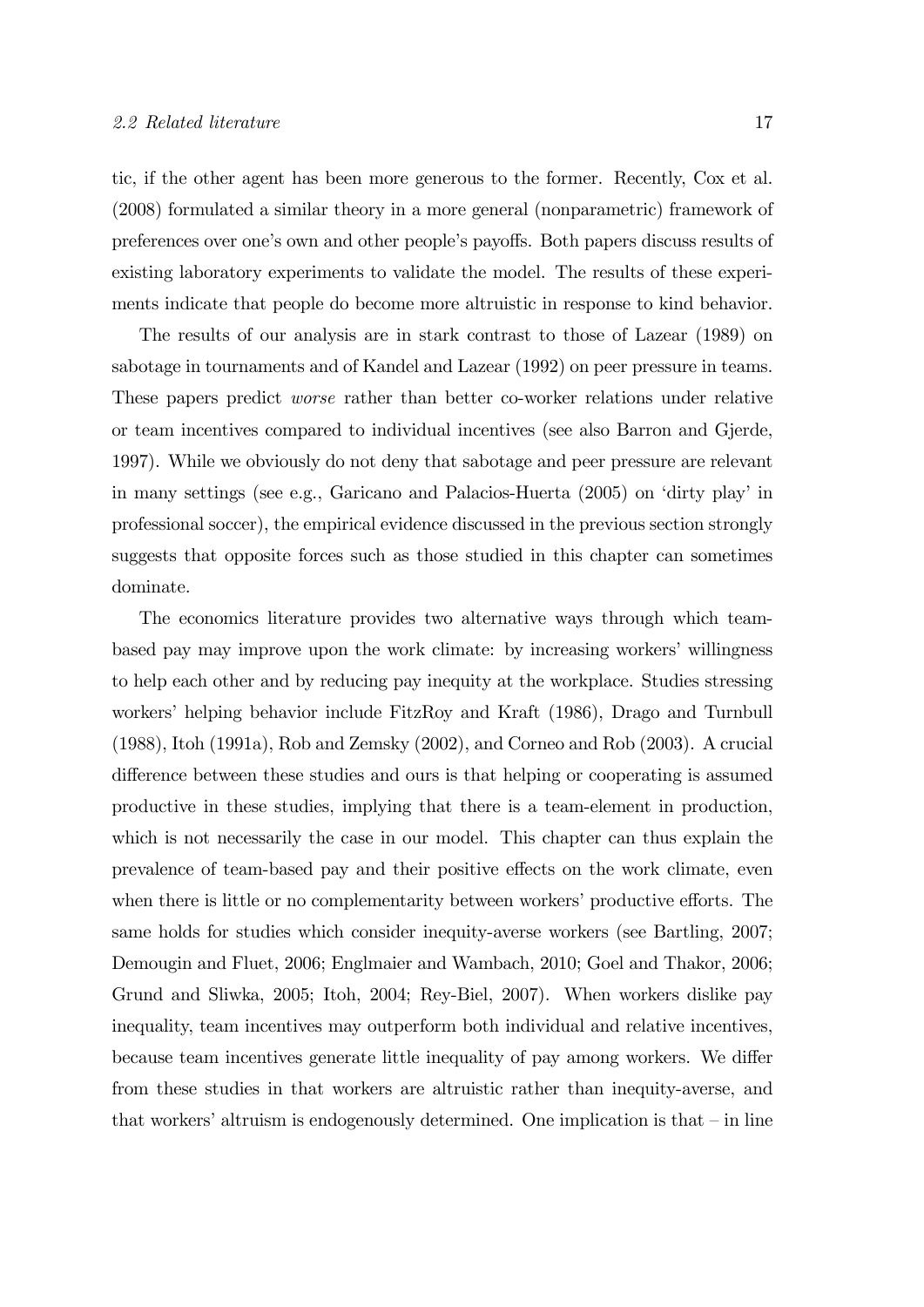with the empirical evidence mentioned at the end of the previous paragraph  $-$  the introduction of team-based incentives on top of flat wages increases the quality of co-worker relations in our model, while it is neutral in models of inequity aversion. Moreover, our results on the effects of relative incentives are also clearly different from those that arise when workers are inequity averse.

### 2.3 The model

We consider a profit-maximizing principal who employs two homogenous agents.<sup>4</sup> Agents produce output by exerting effort. Effort of agent i is denoted by  $e_i \geq 0$ . Total profits of the principal are:

$$
\pi = Q(e_i, e_j) - w_i - w_j,
$$

where the production function  $Q$  satisfies the Inada conditions with respect to all inputs, and  $w_i$  denotes agent is wage.

Agents care about three things: their wage, their cost of effort, and their net benefit from social interaction with colleagues. We model social interaction as an exchange of attention between agents. We assume that receiving attention is pleasurable, while giving attention is costly.<sup>5</sup> The utility function of agent i is:

$$
U_i = w_i - C(e_i, a_{ij}) + G(a_{ji}) + F(a_{ji}, U_j),
$$
\n(2.1)

where  $a_{ij} \geq 0$  denotes the attention given by agent i to agent j. The cost function  $C$  is strictly convex and increasing in both arguments and satisfies the conditions  $C(0,0) = 0, C_e(0,a_{ij}) = 0$ , and  $C_a(e_i, 0) = 0$ , where subscripts to functions denote partial derivatives. For simplicity, we assume that  $C_{ea}(\cdot) = 0.6$  Receiving attention

<sup>&</sup>lt;sup>4</sup>Our results generalize to the case of an arbitrary number  $n > 2$  of agents. Details can be found in the appendix.

<sup>&</sup>lt;sup>5</sup>These assumptions are stronger than we need: They only need to hold at the margin in the optimum. For instance, allowing agents to enjoy giving attention up to some point would not change our results qualitatively. Clearly, in practice, receipt of attention is sometimes costly; in those cases, our results do not carry over.

 $6C$ learly, giving and receiving attention takes time and, hence, may increase worker's marginal cost of effort. On the other hand, as shown by some of the studies we discussed in the introduction,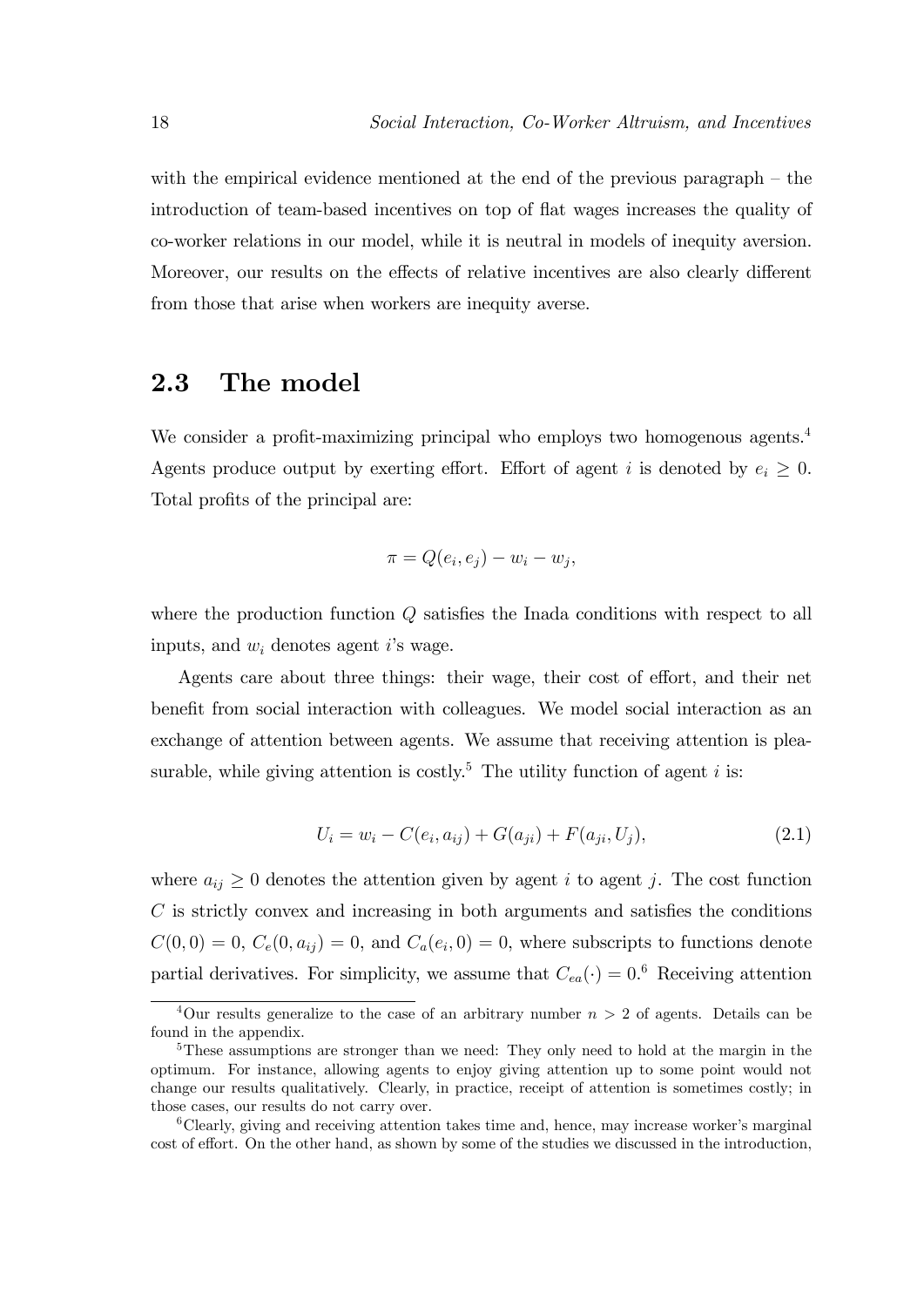generates two types of benefits to an agent, represented by the functions  $G$  and  $F$ . First, we allow for a consumption benefit from attention, captured by the strictly concave and increasing function G, with  $G_a(0) = +\infty$ .<sup>7</sup> Second, we assume that receipt of attention leads to feelings of altruism for the giving agent, which increases the utility of the receiving agent. This is captured by the function  $F(a_{ii}, U_i) =$  $\gamma a_{ji} U_j$ , where  $\gamma > 0$ . The specific functional form keeps the analysis tractable.<sup>8</sup> To ensure an interior solution, we shall abstract from situations where  $F_u \geq 1$ .<sup>9</sup> That is, agents always care more for themselves than for others. Last, note that the linearity of utility in income implies that the agent is risk-neutral.

The principal offers a contract to each agent that makes each agent at least as well off as his outside option  $\overline{U} > 0$ . The principal can condition the agent's wage on the effort of the agent himself and also on the effort of his colleague  $(w^{i}(e_i, e_j))$ . We shall speak of individual incentives when  $w_{e_i}^i(e_i, e_j) > 0$ , of team incentives when  $w_{e_j}^i(e_i, e_j) > 0$ , and of relative incentives when  $w_{e_j}^i(e_i, e_j) < 0$ .

The timing of the game is as follows. In the first stage, the principal offers contracts to the agents, which they accept or reject. Next, agents decide simultaneously and independently how much attention to give to their co-worker. In the last stage, agents decide on the level of effort they exert.<sup>10</sup>

social contact with colleagues can reduce stress and increase job involvement. In practice, both of these arguments are likely to play a role, which may explain why the empirical evidence on the relation between worker cohesiveness and productivity is rather mixed (see Rotemberg 2006 for an overview). Itoh (1991b) provides a thorough analysis of the consequences of these kind of interdependencies between effort and attention provision in a closely related principal-multi-agent model.

<sup>&</sup>lt;sup>7</sup>As will become clear, our results are qualitatively the same in the absence of a consumption benefit from receiving attention.

<sup>&</sup>lt;sup>8</sup>Clearly, the specific functional form implies that receipt of attention increases the utility of the receiving agent only when the giving agent has positive utility, which we assume. This assumption is, however, inessential. The analysis would be unchanged if the function  $F$  depended on the difference between the utility that the giving agent obtains and the utility  $U^s$  that he would obtain if the receiving agent provided the 'selfish' levels of effort and attention (that is,  $F(a_{ji}, U_j) = \gamma a_{ji} (U_j - U^s)).$ 

<sup>&</sup>lt;sup>9</sup>Clearly, this is ensured when agents do not get a positive utility from  $a \geq \frac{1}{\gamma}$ . Note that it is easy to extend the function to allow for unconditional altruism or spite, e.g.  $F(a_{ii}, U_i) =$  $\gamma(a_{ii} + \phi)U_i$ , where  $\phi \neq 0$ . This would not affect our results qualitatively except for situations where unconditional spite is very strong so that creation of co-worker altruism through social interaction is inefficient.

<sup>&</sup>lt;sup>10</sup>Obviously, in the one-shot game that we study, the exact timing is important for the results. In a repeated setting where agents alternately give attention and provide effort, this would be much less of a concern. In such a setting, it is important that the agents have a finite horizon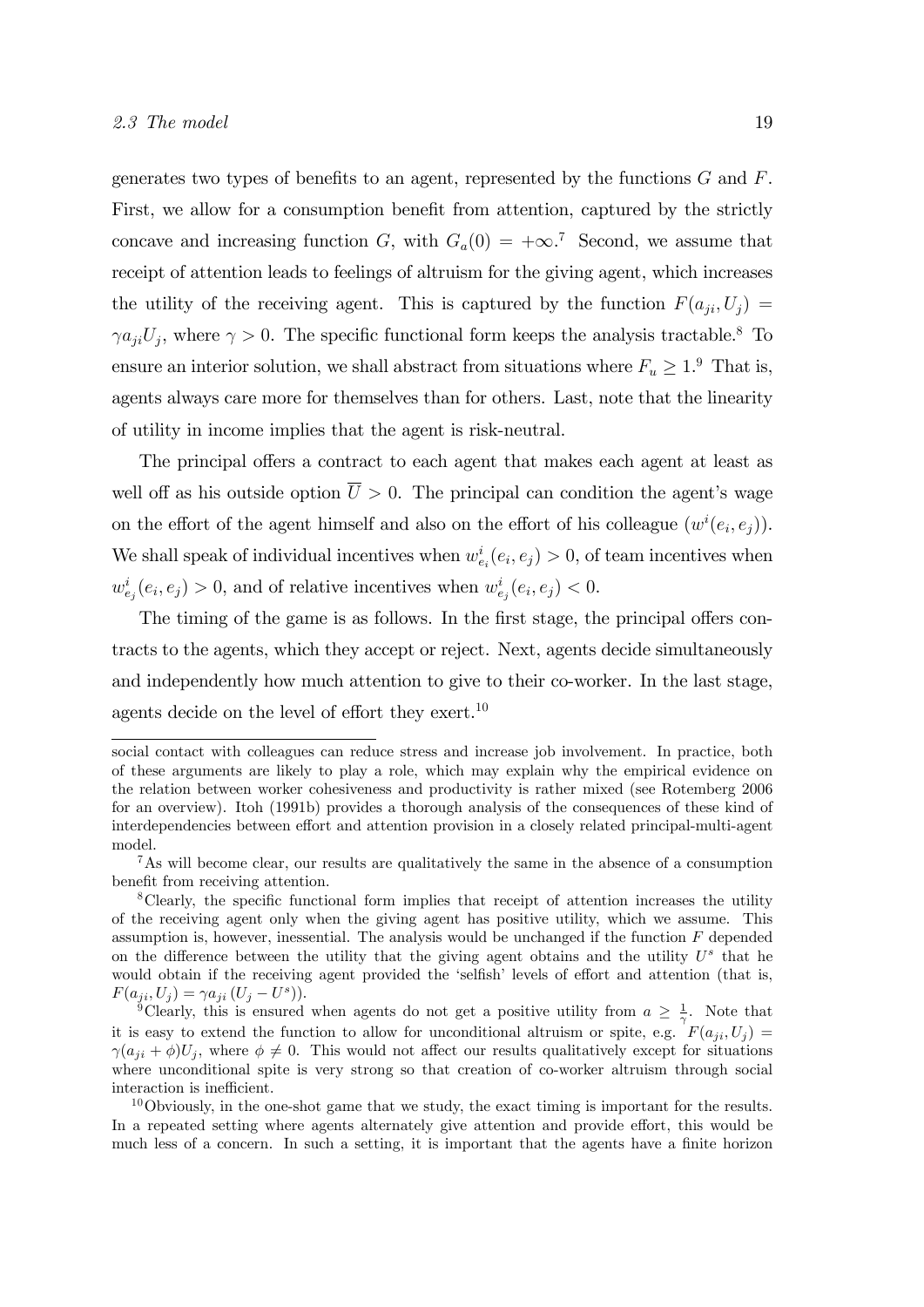### 2.4 Complete contract

We start by studying the benchmark case where both effort and attention are contractible. Full contractibility implies that there is no reason to condition the wage on effort, and so an agent's compensation only consists of a base salary in this section. The principal's optimization problem is:

 $\max_{e_i,e_j,a_{ij},a_{ji},w_i,w_j} Q(e_i,e_j) - w_i - w_j$ 

subject to the agents' participation constraints:

$$
w_i - C(e_i, a_{ij}) + G(a_{ji}) + F(a_{ji}, U_j) \ge \overline{U},
$$
\n(2.2)

$$
w_j - C(e_j, a_{ji}) + G(a_{ij}) + F(a_{ij}, U_i) \ge U.
$$
\n(2.3)

The first-best levels of effort and attention are described in Proposition 2.1.

Proposition 2.1 The complete contract has the following properties:

- 1. Effort of each agent is strictly positive and equates the marginal benefits of effort to the principal with the marginal cost of effort to the agent:  $Q_e(\cdot)$  =  $C_e(\cdot);$
- 2. Attention by each agent is strictly positive and equates the receiving agent's marginal benefits with the giving agent's marginal cost of attention:  $G_a(\cdot)$  +  $F_a(\cdot) = C_a(\cdot).$
- 3. The wage makes each agent indifferent between accepting and rejecting the contract, given the first-best levels of effort and attention:  $w = \overline{U} + C(\cdot)$  $G(\cdot) - F(\cdot).$

The proof is given in the appendix. As usual, the first-best contract induces agents to exert the level of effort that maximizes the joint surplus. The principal optimally includes a positive level of attention in the contract. Even though attention

<sup>(</sup>e.g., retirement). In an inÖnite horizon model, Örst-best attention may arise as equilibrium play without any contractual arrangements by the principal.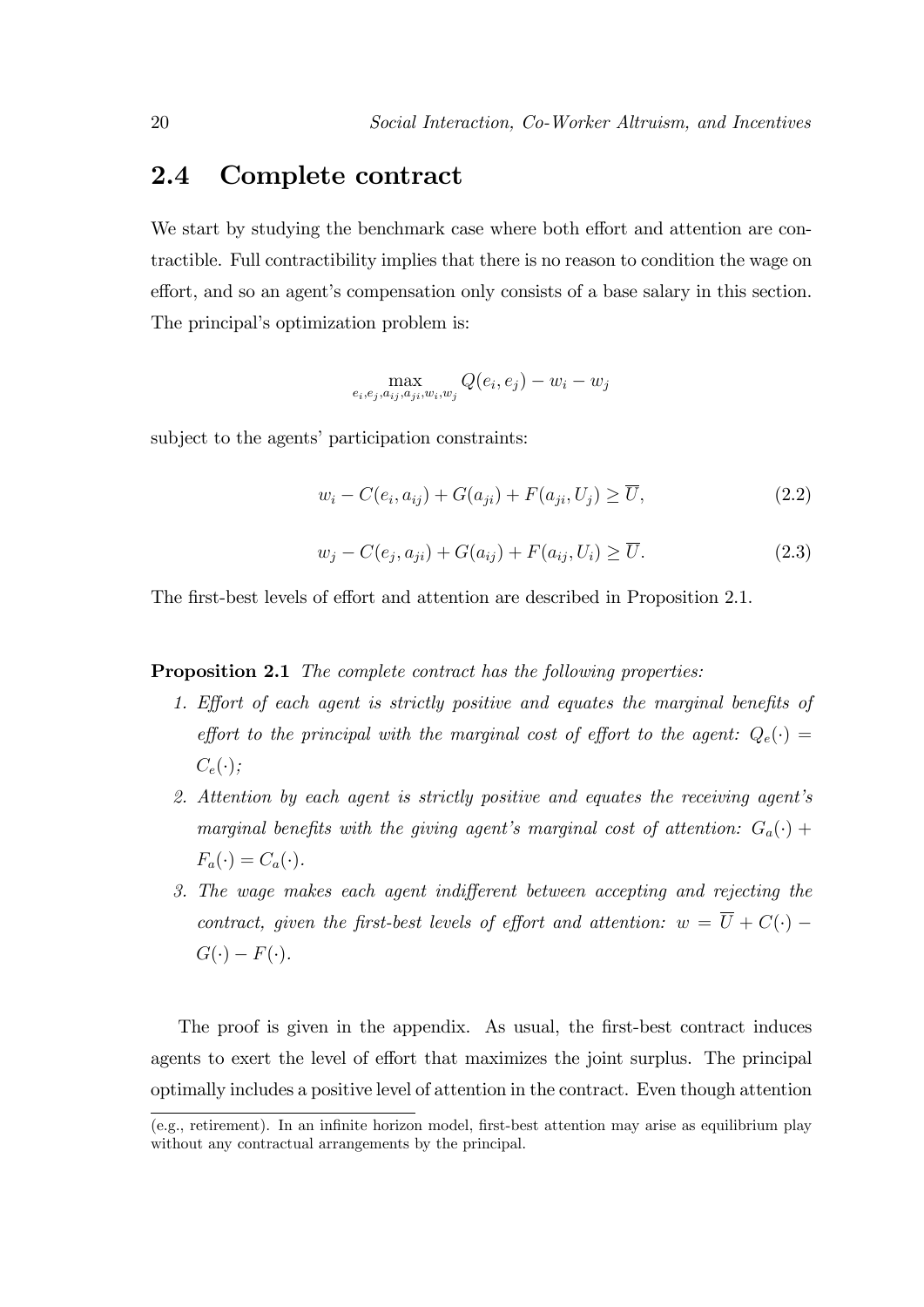entails a cost for the giving agent, it produces a pleasant working environment for the receiving agent, which allows the principal to pay a lower wage.

#### 2.5 Incomplete contracts

Next let us consider the more realistic case where workers' attention is not contractible; the principal cannot contract on workers' actions like showing interest in a colleague's personal life, treating colleagues with courtesy, or giving affective support. We keep the assumption of contractible effort.<sup>11</sup> As we shall see, the principal finds it optimal to condition each agent's wage on the effort of both agents,  $w(e_i, e_j)$ . For convenience, we assume that the wage contract is linear in both  $e_i$  and  $e_j$ . This is innocuous: As will become clear, the principal can not do better by offering nonlinear contracts. Let  $w_{e_i}^i$  denote agent *i*'s bonus per unit of effort provided by agent i (representing individual incentives) and let  $w_{e_j}^i$  denote agent i's bonus per unit of effort provided by agent j (representing team or relative incentives). Further, let  $s<sup>i</sup>$  be agent is base salary. We solve the maximization problem of the principal by backward induction, starting with the agent's choice of effort.

The first-order condition for agent  $i$ 's optimal effort is described by:

$$
w_{e_i}^i(\cdot) + w_{e_i}^j(\cdot)F_{u_j}(\cdot) - C_{e_i}(\cdot) = 0.
$$
\n(2.4)

Effort has three effects on an agent's utility. First, when the principal gives individual incentives, the agent's wage increases with his effort. Second, when the principal has installed team incentives or relative incentives, agent  $i$ 's effort choice affects agent  $j$ 's income. Agent  $i$  cares about this effect to the extent that he is altruistic towards his colleague. Last, there is a cost of providing effort. The optimal effort level equates these benefits and costs at the margin.

The comparative static effect of social interaction on the agent's effort is summarized in the following Lemma.

 $11$ None of the results change when effort is noncontractible as long as the principal can contract on a (noisy) signal of each agent's effort (e.g. output). Extending the model to allow for risk aversion of agents in the presence of noisy signals of effort does not affect our results qualitatively.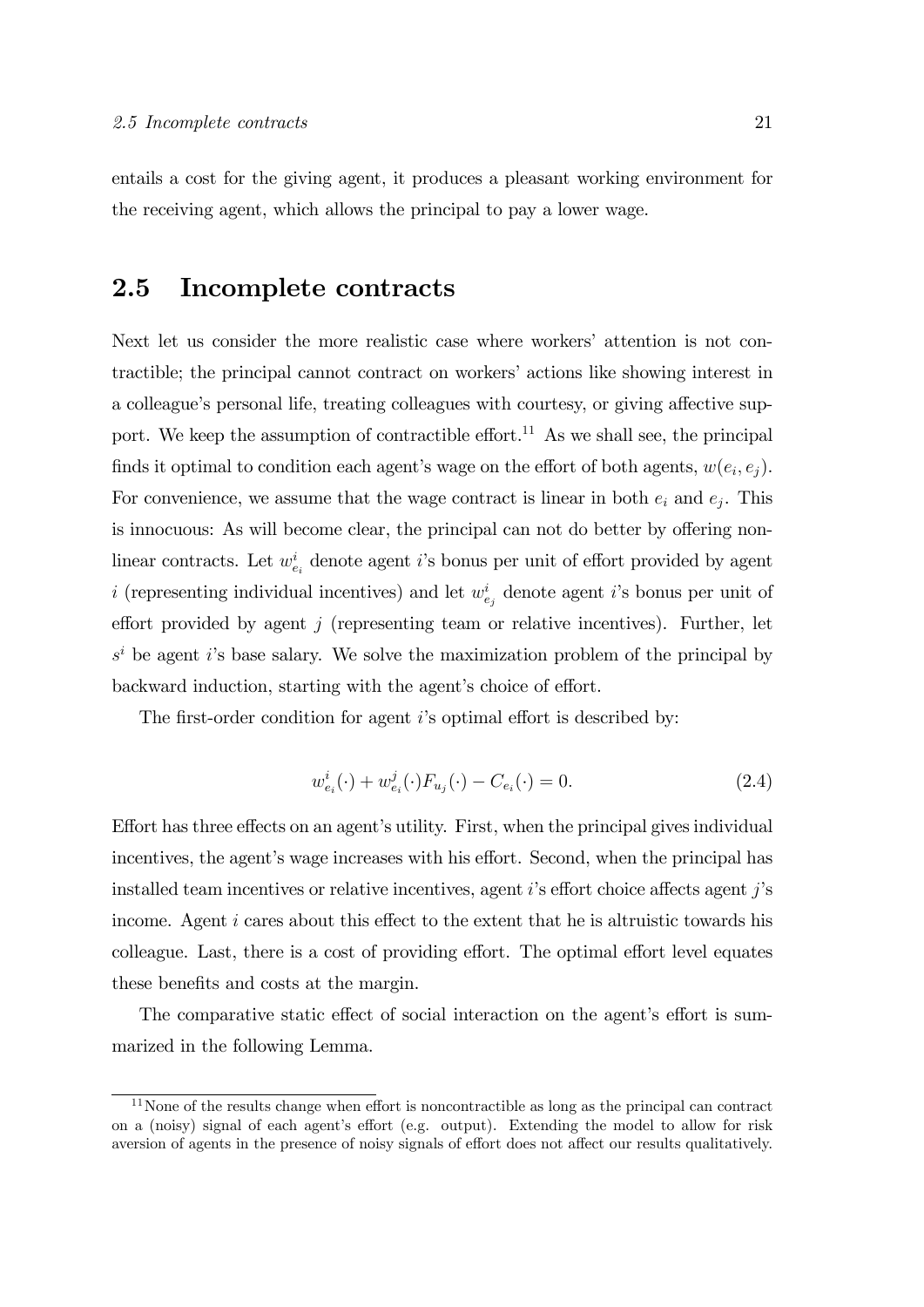Lemma 2.1 Social interaction affects the agent's choice of effort as follows:

1. The effect of received attention on effort is described by:

$$
\frac{de_i}{da_{ji}} = \frac{F_{u_j a_{ji}}(\cdot) w_{e_i}^j(\cdot)}{C_{e_i e_i}(\cdot)},
$$
\n(2.5)

implying that an agent's effort increases with received attention when the contract includes team incentives, while effort decreases with received attention when the contract includes relative incentives.

2. Attention given by agent i has no effect on his effort:

$$
\frac{de_i}{da_{ij}} = 0.
$$

The first part of Lemma 2.1 echoes the results by Rotemberg (1994) and Bandiera et al.  $(2005)$  on the relation between co-worker altruism and effort. When workers care for one another, they partly take into account the externalities they impose on others. Compared to egoistic agents, this implies higher effort under team incentives and lower effort under relative incentives. As co-worker altruism increases with received attention, effort increases with attention under team incentives and it decreases with attention under relative incentives. The second part of Lemma 2.1 directly follows from the separability of effort cost and attention cost in the worker's utility function. Clearly, when effort and attention would be substitutes, agent's effort would decrease with attention given by the agent.

In the previous stage of the game, the agents decide independently on how much attention to give to their co-worker, taking into account the effect of their attention on effort in the next stage of the game. The first-order condition for agent's optimal attention is:

$$
\frac{dU_i}{da_{ij}} = -C_{a_{ij}}(\cdot) + \frac{dU_j}{da_{ij}}F_{u_j}(\cdot) + \frac{de_i}{da_{ij}}\frac{dU_i}{de_i} + \frac{de_j}{da_{ij}}\frac{dU_i}{de_j} = 0.
$$
\n(2.6)

Using the agents' first-order conditions for optimal effort  $(2.4)$ , this can be simplified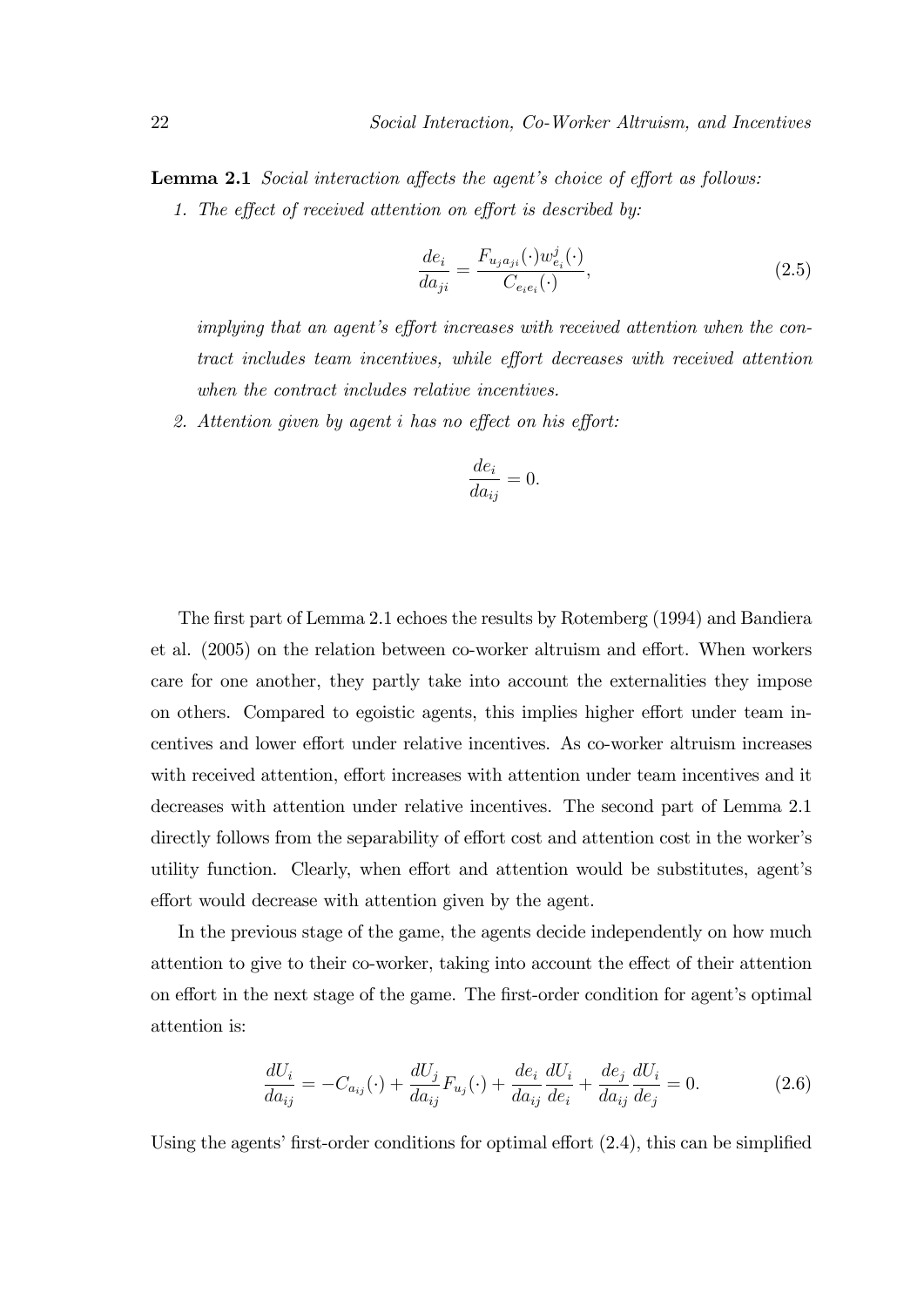to:

$$
-C_{a_{ij}}(\cdot) + \frac{dU_j}{da_{ij}}F_{u_j}(\cdot) + \frac{de_j}{da_{ij}}\frac{dU_i}{de_j} = 0.
$$
 (2.7)

Besides the direct cost of attention provision, giving attention has two effects on the agent's utility. First, when the agent has altruistic feelings towards his co-worker, he enjoys the increase in his co-worker's utility resulting from the receipt of attention. Differentiating  $(2.1)$ , it follows that the increase in the co-worker's utility is:

$$
\frac{dU_j}{da_{ij}} = G_{a_{ij}}(\cdot) + F_{a_{ij}}(\cdot) + F_{u_i}(\cdot)\frac{dU_i}{da_{ij}},
$$
\n(2.8)

where the last term drops by the envelope theorem, using  $(2.6)$ . Second, there is an indirect effect of attention provision through the co-worker's effort choice: By giving more attention, the agent induces the co-worker to change his level of effort in the next stage, which in turn affects the agent's utility. Differentiating  $(2.1)$  it follows that:

$$
\frac{dU_i}{de_j} = w_{e_j}^i(\cdot) + F_{u_j}(\cdot)\frac{dU_j}{de_j} = w_{e_j}^i(\cdot),\tag{2.9}
$$

where the last equality follows from applying the envelope theorem, using the firstorder condition for optimal effort  $(2.4)$ . Clearly, an agent's utility is only affected by his co-worker's effort when the contract includes team incentives or relative performance incentives. Similarly, we learned from Lemma 2.1 that a worker's effort is only affected by received attention when the contract has team or relative incentives. Taking these two results together, it follows that the last term of the first-order condition (2.7) is strictly positive when either team incentives or relative incentives are part of the agent's contract. That is, both team incentives and relative incentives create an additional marginal benefit from attention provision for each agent. This benefit stems from the effect of attention-giving on co-worker altruism and, hence, on effort. When the contract has team incentives, an agent's provision of attention induces the other agent to exert more effort in the next stage, which benefits the agent. Likewise, when the contract has relative incentives, the agent's provision of attention induces the other agent to exert less effort in the next stage, which again benefits the agent. Lemma 2.2 follows.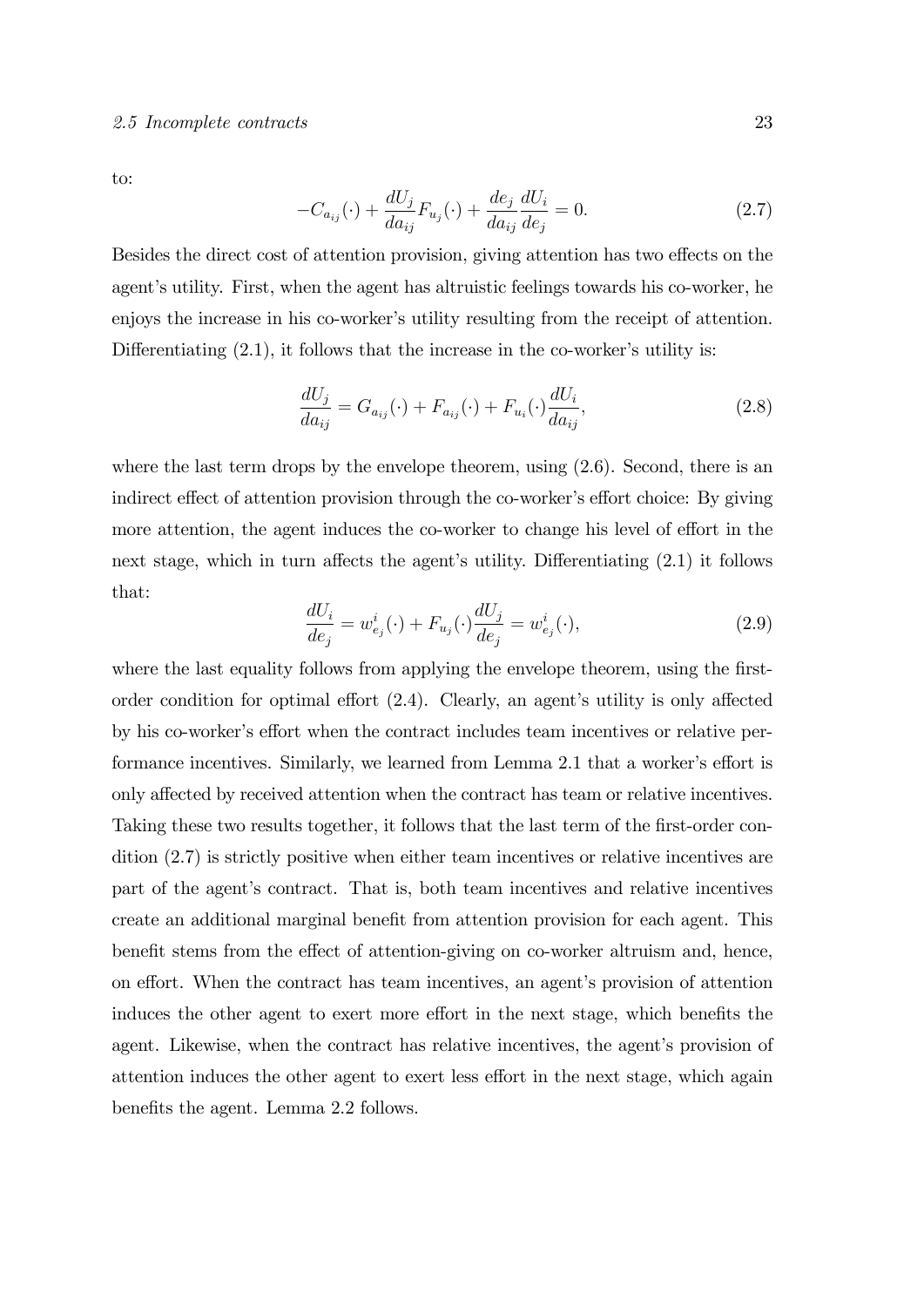Lemma 2.2 Both team incentives and relative incentives promote social interaction among workers.

Intuitively, when team incentives are provided, agents invest in altruism so as to foster cooperation. When relative incentives are provided, agents invest in altruism so as to tame their colleague's eagerness to outperform.

Substituting  $(2.5)$ ,  $(2.8)$  and  $(2.9)$  into  $(2.7)$  gives agent is first-order condition for optimal attention in a rewritten form:

$$
-C_{a_{ij}}(\cdot) + F_{u_j}(\cdot) \left[ G_{a_{ij}}(\cdot) + F_{a_{ij}}(\cdot) \right] + \frac{F_{u_i a_{ij}}(\cdot) w_{e_j}^i(\cdot)}{C_{e_j e_j}(\cdot)} w_{e_j}^i(\cdot) = 0.
$$
 (2.10)

Our next result follows immediately and is described in the following Proposition.

**Proposition 2.2** When the principal does not provide team incentives or relative incentives  $(w_{e_j}^i = 0$  for all  $i \neq j)$ , there is too little social interaction in equilibrium.

Proposition 2.2 follows from a comparison of the first-order condition for attention  $(2.10)$  with first-best attention as described by Proposition 2.1. In the absence of team or relative incentives, the last term of first-order condition  $(2.10)$  drops. Comparing with the first-best as described by Proposition 2.1, it follows that there is too little social interaction in any equilibrium where  $F_u < 1$ , as we have imposed. That is: As agents care less about their co-worker than about themselves, the benefits from attention provision are not fully internalized. Underprovision of attention results. Note that there exist multiple equilibria. First, an equilibrium exists where neither of the agents give attention. When an agent believes that the other agent will not give any attention, the second term of  $(2.10)$  is zero, implying that the agent only faces costs from attention provision (as reflected by the first term of  $(2.10)$ ). Hence, given that an agent expects to receive no attention, it is optimal for him to give no attention as well. Second, depending on the exact shape of the functions, one or more equilibria with positive attention exist. When the function  $G(\cdot)$ , representing the consumption benefits from attention, is sufficiently concave, or the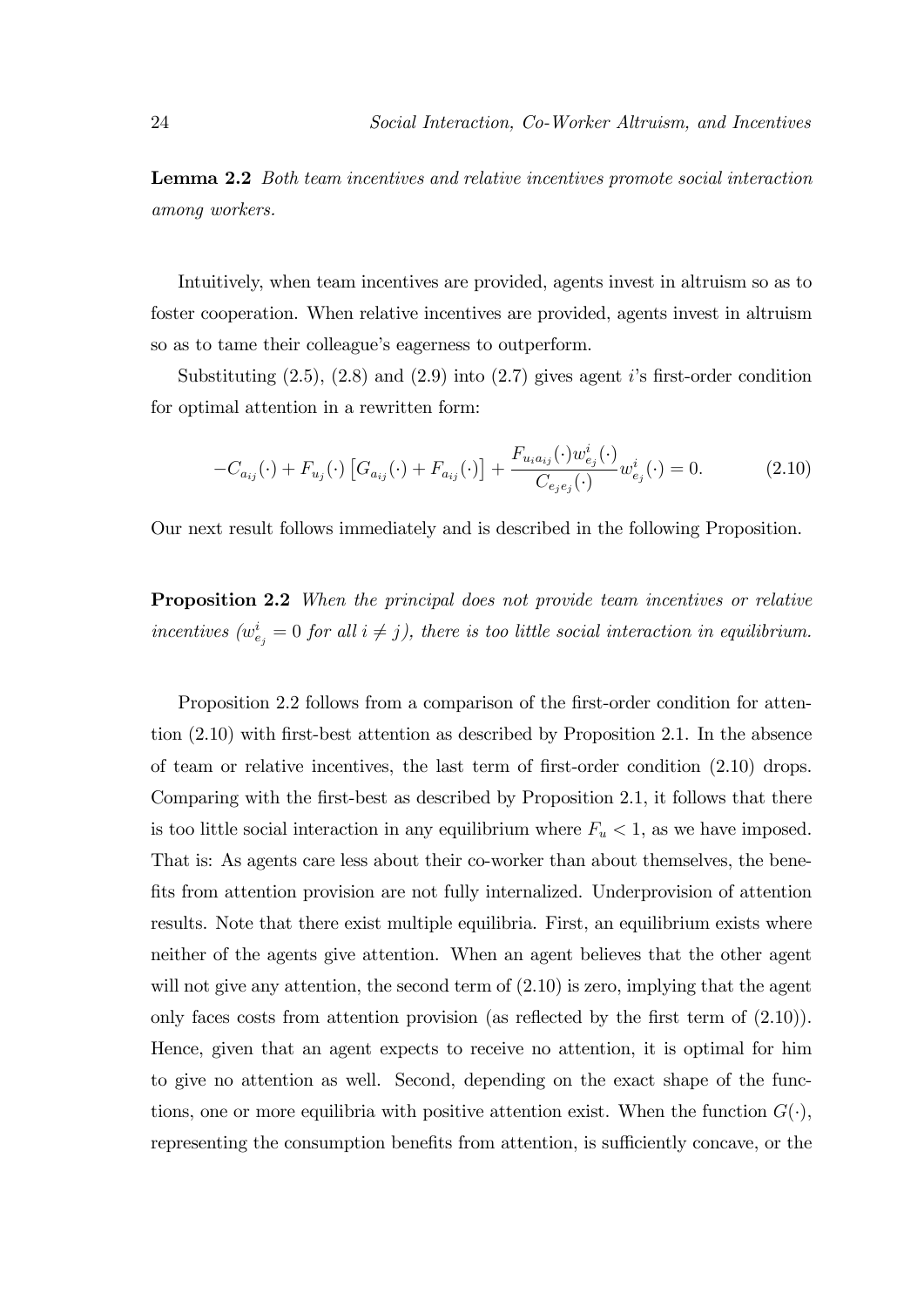cost function  $C(\cdot)$  is sufficiently convex in attention, there is a unique equilibrium with strictly positive attention.<sup>12</sup> Anyway, since in all possible equilibria attention is described by (2.10), attention is always at a suboptimal level. As a result, the principal's profits are lower than first-best.<sup>13</sup>

Last, consider the principal's contract design problem, which is given by:

$$
\max_{w_{e_i}^i, w_{e_j}^i, w_{e_i}^j, s^i, s^j} Q(e_i, e_j) - (w_{e_i}^i + w_{e_i}^j)e_i - (w_{e_j}^i + w_{e_j}^j)e_j - s^i - s^j,
$$

subject to the agents' participation constraints  $(2.2)$  and  $(2.3)$ . First-best effort, attention, and proÖts are achieved by the incentive contract described in Proposition 2.3.

**Proposition 2.3** When attention cannot be contracted, but effort can, the principal  $a$ chieves first-best profits by offering an incentive contract consisting of a base salary, individual incentives, and team or relative incentives. Optimal individual incentives are described by:

$$
w_{e_i}^i = Q_{e_i}(\cdot) - F_{u_j}(\cdot) w_{e_i}^j \text{ for } i \neq j,
$$

and optimal team or relative incentives are described by:

$$
w_{e_j}^i = \pm \sqrt{\frac{\left(1 - F_{u_j}(\cdot)\right)\left[G_{a_i}(\cdot) + F_{a_i}(\cdot)\right]C_{ee}(\cdot)}{F_{u_i a_{ij}}(\cdot)}} \quad \text{for } i \neq j,
$$

where all functions are evaluated at the first-best levels of effort and attention, as described by Proposition 2.1. The level of the base salary follows from the agents' participation constraints.

The proof is in the appendix. The principal can obtain maximum profits by including a mix of individual incentive pay and team or relative incentive pay in the

 $12$ The appendix describes the precise condition; it rules out that agent's responsiveness to received attention increases with received attention. In the remainder of this chapter, we shall assume that this condition holds.

<sup>&</sup>lt;sup>13</sup>Note that, since this result holds for any level of the cost of attention, companies that restrict their workplace policies to facilitating social interaction (that is, reducing agent's marginal cost of attention) will achieve lower than first-best profits.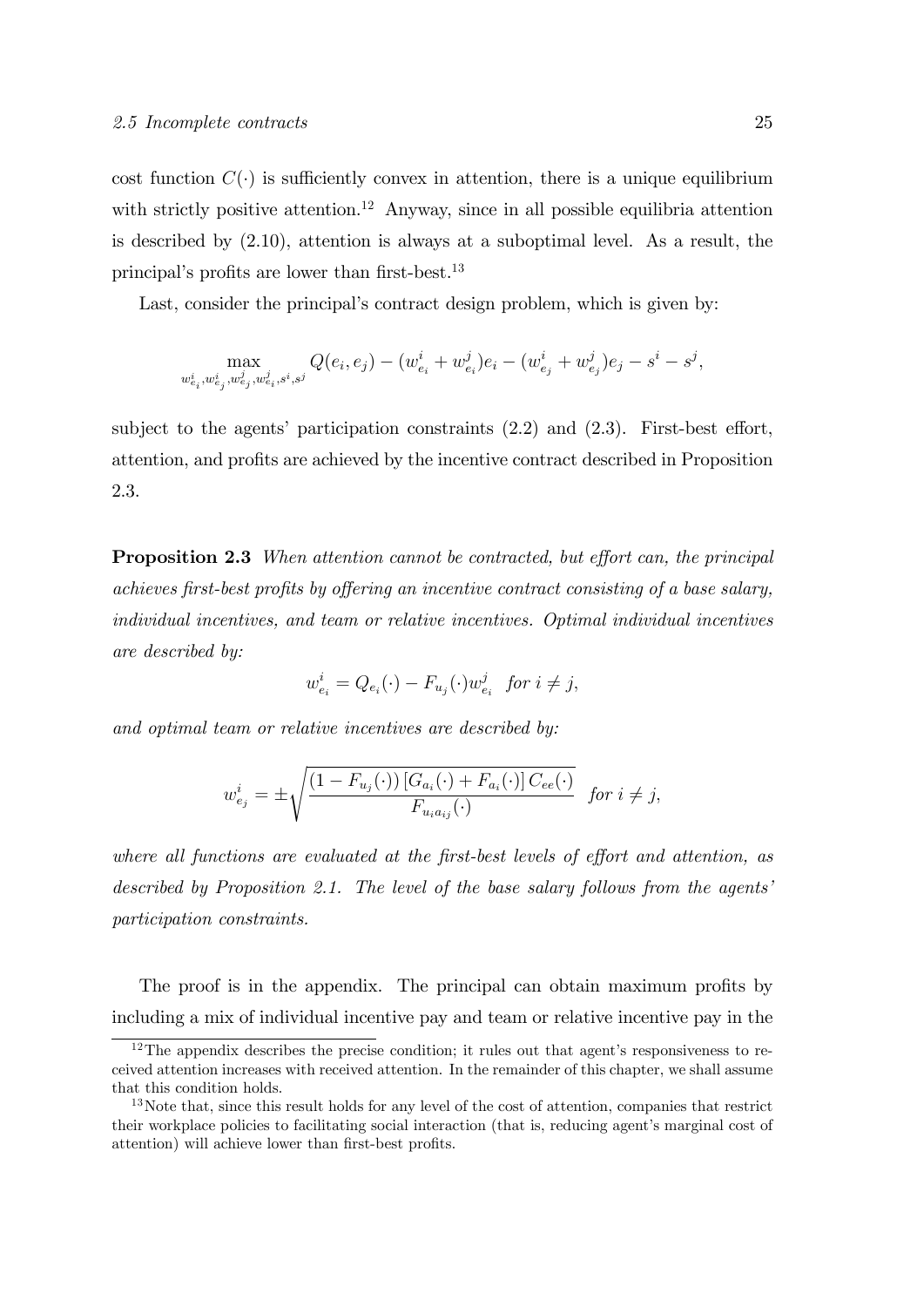contract. As we have seen in Lemma 2.2, team or relative incentives can be used to promote social interaction. In the optimum, the team incentives or relative incentives are chosen such that, given first-best effort, the agents provide first-best attention as described in Proposition 2.1. Next, the principal can ensure that agents exert first-best effort by adjusting the individual incentives. When attention provision is stimulated through team incentives, individual incentives are muted, since an agent enjoys the positive effect his effort has on his colleague's wage. With relative incentives, the effort of an agent negatively influences the utility of his co-worker, which in equilibrium is an additional cost of effort. Individual incentives therefore need to be adjusted upwards to restore efficient effort provision.

### 2.6 Concluding remarks

For many employees, social interaction with colleagues is one of the key determinants of job satisfaction. We have studied the influence of financial incentives for productive activities on the quality of co-worker relationships in a model where agents have endogenous other-regarding preferences. Following earlier work on the formation of social ties, we have assumed that the strength of a worker's altruistic feelings towards a colleague is increasing with the colleague's kindness towards the worker. We have seen that, absent team or relative incentives, workers do not invest enough in their relationships with their co-workers, as the benefits from relationship-building to the colleague are not fully internalized. This externality problem comes at a cost to the employer, as good co-worker relationships allow employers to attract and retain workers without paying high wages. We have shown that employers can stimulate social interaction among colleagues by providing either team incentives or relative incentives.

We have deliberately kept the analysis as simple as possible. An interesting next step would be to study situations where the employer can only contract on team output, so that team incentives serve a dual role: promoting productive effort and stimulating social interaction. In such situations, too much social interaction may arise (as strong team incentives may be optimal to boost production, but as a side-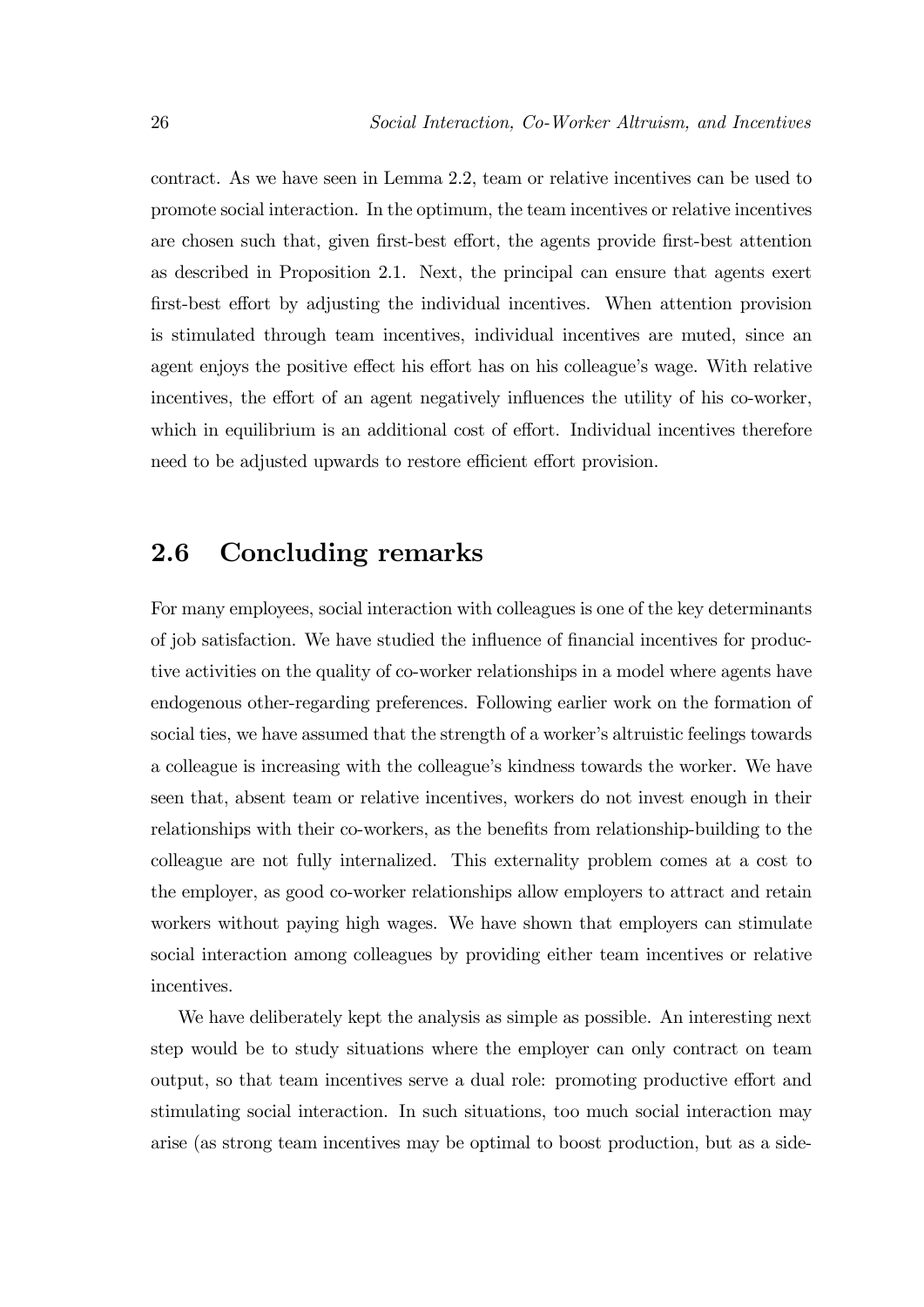effect create too much concern among workers to please each other). In response to this, employers may take actions so as to increase workers' cost of giving attention. Likewise, employers may not be so keen on encouraging social interaction when relative performance incentives are the sole instrument to promote effort. Other interesting extensions include heterogeneity in workers' social preferences and the sorting of different types of workers to firms offering different incentive schemes. Kosfeld and von Siemens (2009, 2011) make interesting steps in that direction.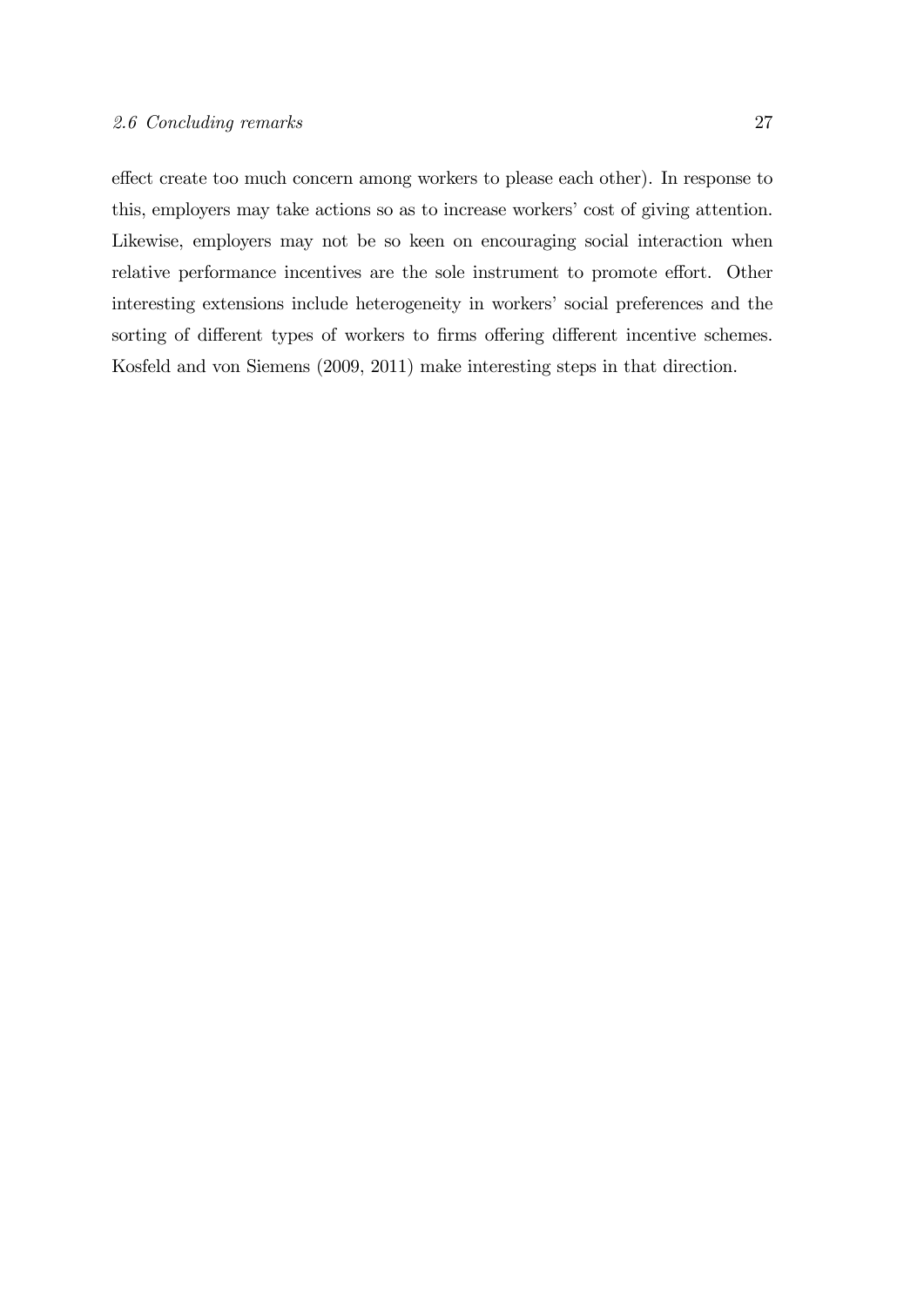# 2.A Appendix

#### Proof of Proposition 2.1

Let  $\lambda_i$  denote the Lagrange-multiplier for the participation constraint of agent i. The first-order conditions are:

$$
Q_{e_i}(\cdot) + \lambda_i \frac{dU_i}{de_i} + \lambda_j \frac{dU_j}{de_i} = 0; \qquad Q_{e_j}(\cdot) + \lambda_i \frac{dU_i}{de_j} + \lambda_j \frac{dU_j}{de_j} = 0; \tag{2. A1}
$$

$$
\lambda_i \frac{dU_i}{da_{ij}} + \lambda_j \frac{dU_j}{da_{ij}} = 0; \qquad \lambda_i \frac{dU_i}{da_{ji}} + \lambda_j \frac{dU_j}{da_{ji}} = 0; \tag{2.A2}
$$

$$
-1 + \lambda_i \frac{dU_i}{dw_i} + \lambda_j \frac{dU_j}{dw_i} = 0; \qquad -1 + \lambda_i \frac{dU_i}{dw_j} + \lambda_j \frac{dU_j}{dw_j} = 0; \tag{2.A3}
$$

and the two participation constraints. Using (2.A1) and (2.A3) and noting that

$$
\frac{dU_j}{de_i} = F_u(\cdot) \frac{dU_i}{de_i},
$$

$$
\frac{dU_j}{dw_i} = F_u(\cdot) \frac{dU_i}{dw_i},
$$

$$
\frac{dU_i}{de_i} \left(\frac{dU_i}{dw_i}\right)^{-1} = -C_e(\cdot),
$$

the first part of Proposition 2.1 follows. Substituting

$$
\frac{dU_i}{da_{ij}} = -C_a(\cdot) + F_u(\cdot) \frac{dU_j}{da_{ij}}
$$

$$
\frac{dU_j}{da_{ij}} = G_a(\cdot) + F_a(\cdot) + F_u(\cdot) \frac{dU_i}{da_{ij}}
$$

into (2.A2) yields after successive substitution:

$$
[-C_a(\cdot) + G_a(\cdot) + F_a(\cdot)] [1 + F_u(\cdot) + F_u^2(\cdot) + \dots + F_u^{\infty}(\cdot)] = 0,
$$

from which the second part of Proposition 2.1 follows. The third part follows from (2.A1) and (2.A3) which imply that  $\lambda_i = \lambda_j > 0$ , and hence the participation constraints bind.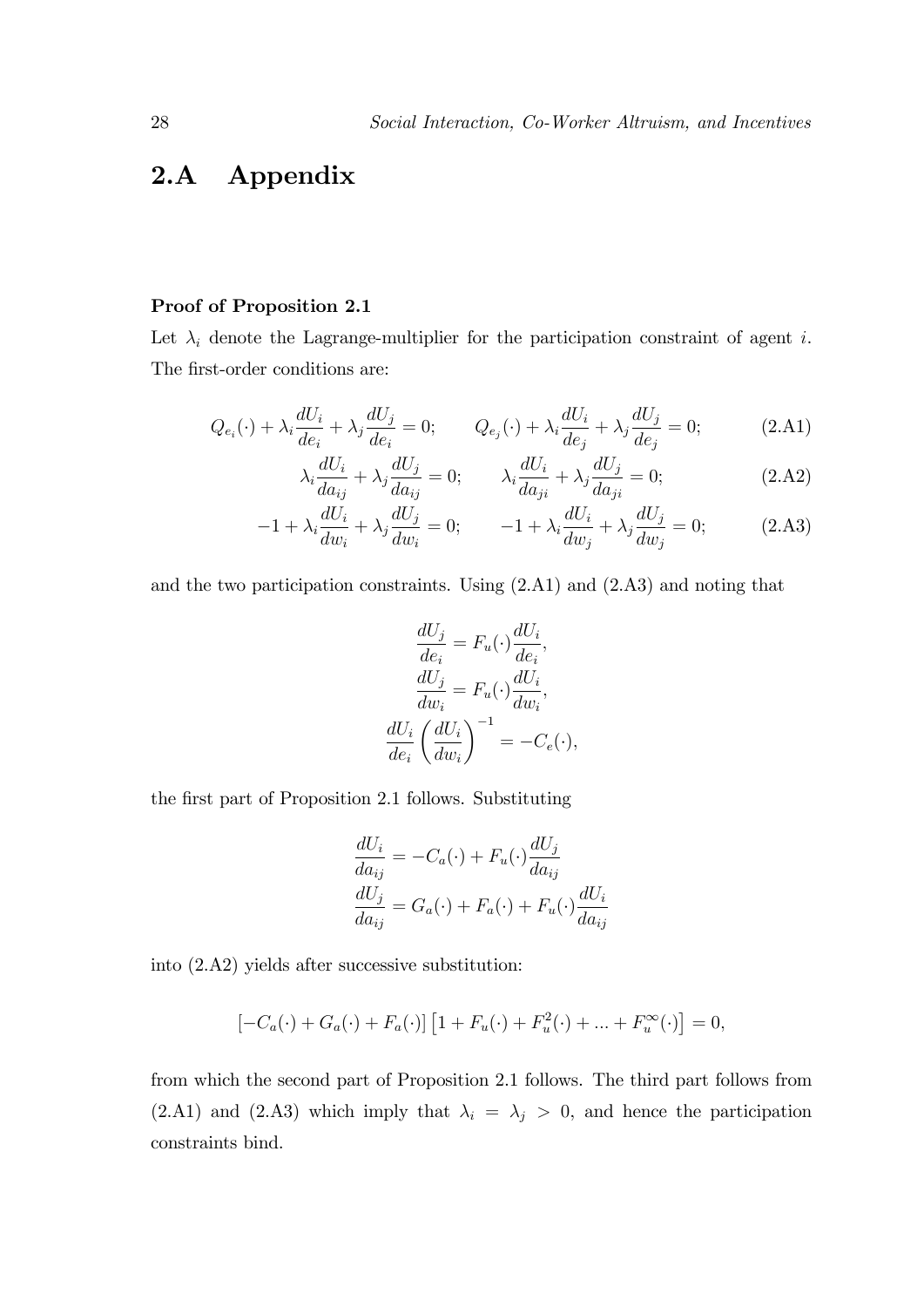#### Condition for unique equilibrium with strictly positive attention

Agent *i*'s best-response curve has the following slope:

$$
\frac{da_{ij}}{da_{ji}} = -\frac{d^2U_i/da_{ij}da_{ji}}{d^2U_i/da_{ij}^2} = -\frac{F_{u_j a_{ji}}(\cdot) \left[G_{a_{ij}}(\cdot) + F_{a_{ij}}(\cdot)\right] + F_{u_j}(\cdot)F_{a_{ij} u_i}(\cdot)\frac{dU_i}{da_{ji}}}{-C_{a_{ij} a_{ij}}(\cdot) + F_{u_j}(\cdot)G_{a_{ij} a_{ij}}(\cdot)},
$$
(2.A4)

where 
$$
\frac{dU_i}{da_{ji}} = G_{a_{ji}}(\cdot) + F_{a_{ji}}(\cdot) + F_{u_j}\frac{dU_j}{da_{ji}}.
$$
 (2.A5)

Note that at the origin the slope of the best-response curve is infinitely large, as  $G_{a_{ij}}(0) \rightarrow +\infty$ . Hence, to ensure that there is a unique equilibrium with strictly positive attention, it is sufficient that the best-response curve is strictly concave when  $da_{ij}/da_{ji} > 0$ . The second derivative of the best-response curve is given by the following expression:

$$
\frac{d^2 a_{ij}}{(da_{ji})^2} = -\frac{(d^3 U_i/da_{ij}da_{ji}^2)(d^2 U_i/da_{ij}^2) - (d^3 U_i/da_{ij}^2 da_{ji})(d^2 U_i/da_{ij}da_{ji})}{(d^2 U_i/da_{ij}^2)^2},
$$

where  $d^2U_i/da_{ij}^2$  and  $d^3U_i/da_{ij}^2da_{ji}$  are always negative by the second-order condition and by the concavity of the  $G(\cdot)$  function, respectively, and  $d^2U_i/da_{ij}da_{ji}$  is always positive in the relevant area where  $da_{ij}/da_{ji} > 0$  (see (2.A4)). Hence, a sufficient (but not necessary) condition for the best-response function to be strictly concave when  $da_{ij}/da_{ji} > 0$  is:

$$
d^{3}U_{i}/da_{ij}da_{ji}^{2} = 2\gamma^{2} \left[ -C_{a_{ji}}(\cdot) + \gamma a_{ij} \left( G_{a_{ji}}(\cdot) + \gamma U_{i} \right) \right] +
$$
  

$$
\gamma^{2} a_{ji} \left\{ -C_{a_{ji}a_{ji}}(\cdot) + \gamma a_{ij} \left[ G_{a_{ji}a_{ji}}(\cdot) + \gamma \left( dU_{i}/da_{ji} \right) \right] \right\} < 0
$$
 (2.A6)

which is satisfied when the  $G(\cdot)$  function is sufficiently concave or the  $C(\cdot)$  function is sufficiently convex in attention.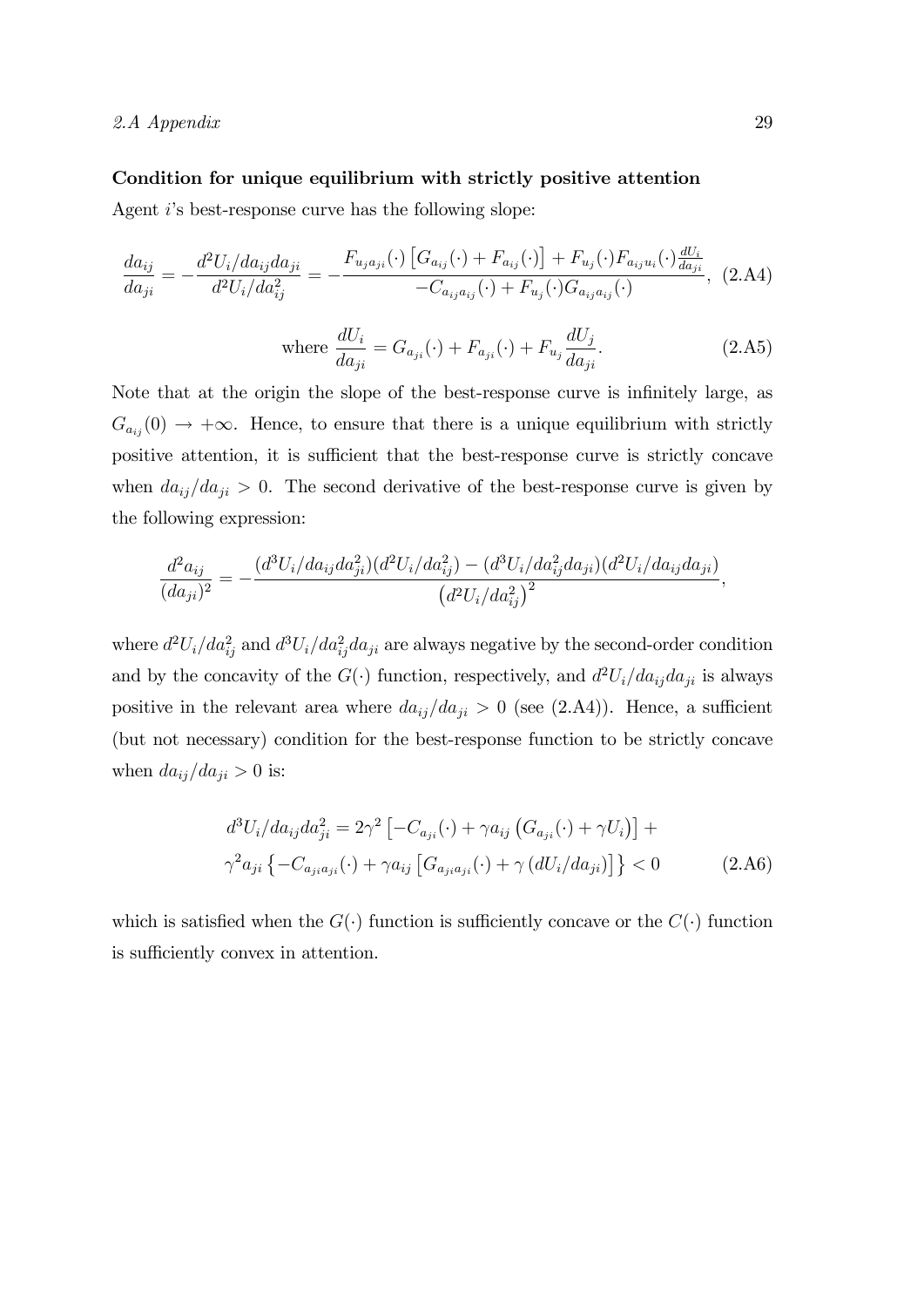#### Proof of Proposition 2.3

The agent's choice of attention is described by first-order condition  $(2.10)$ . Comparing with Proposition 2.1, to achieve Örst-best attention, the principal should set incentives such that the last two terms of  $(2.10)$  equal  $G_a(\cdot) + F_a(\cdot)$ , or:

$$
F_{u_j}(\cdot) [G_{a_{ij}}(\cdot) + F_{a_{ij}}(\cdot)] + \frac{F_{u_i a_{ij}}(\cdot) w_{e_j}^i}{C_{e_j e_j}(\cdot)} w_{e_j}^i = G_a(\cdot) + F_a(\cdot).
$$

Solving for  $w_{e_j}^i$  gives the expression for relative or team incentives in Proposition 2.3. The optimal level of individual incentives follows along similar lines, using first-order condition  $(2.4)$  and the expression for first-best effort in Proposition 2.1. Lastly, note that we do not need to be concerned about multiplicity of equilibria since, first, the equilibrium where both workers abstain from giving attention is no longer an equilibrium when  $w_{e_j}^i \neq 0$ , and, second, there exists only one equilibrium with strictly positive attention when condition  $(2.A6)$  holds, which is assumed.

#### Generalization to n-agents

The analysis in the main text can be generalized to an arbitrary number of identical agents, where the proof follows the same lines as the proofs for 2 agents. The profits of the principal are:

$$
\pi = Q(e_1, ..., e_n) - \sum_i w_i,
$$

and agent  $i$ 's utility function is:

$$
U_i = w_i - C(e_i, \sum_{j \neq i} a_{ij}) + \sum_{j \neq i} G(a_{ji}) + \sum_{j \neq i} F(a_{ji}, U_j).
$$

In this generalization of the results we proceed as follows, first, we have to set a boundary on the level of altruism. Second, we derive the first-best effort, attention, and wage levels similar to Proposition 2.1. Finally, we demonstrate that with unobservable attention individual incentives alone do not lead to the first-best, while it can be obtained using team incentives and relative performance incentives, parallel to Propositions 2.2 and 2.3.

For the analysis with n-agents we need to impose a stricter condition on the level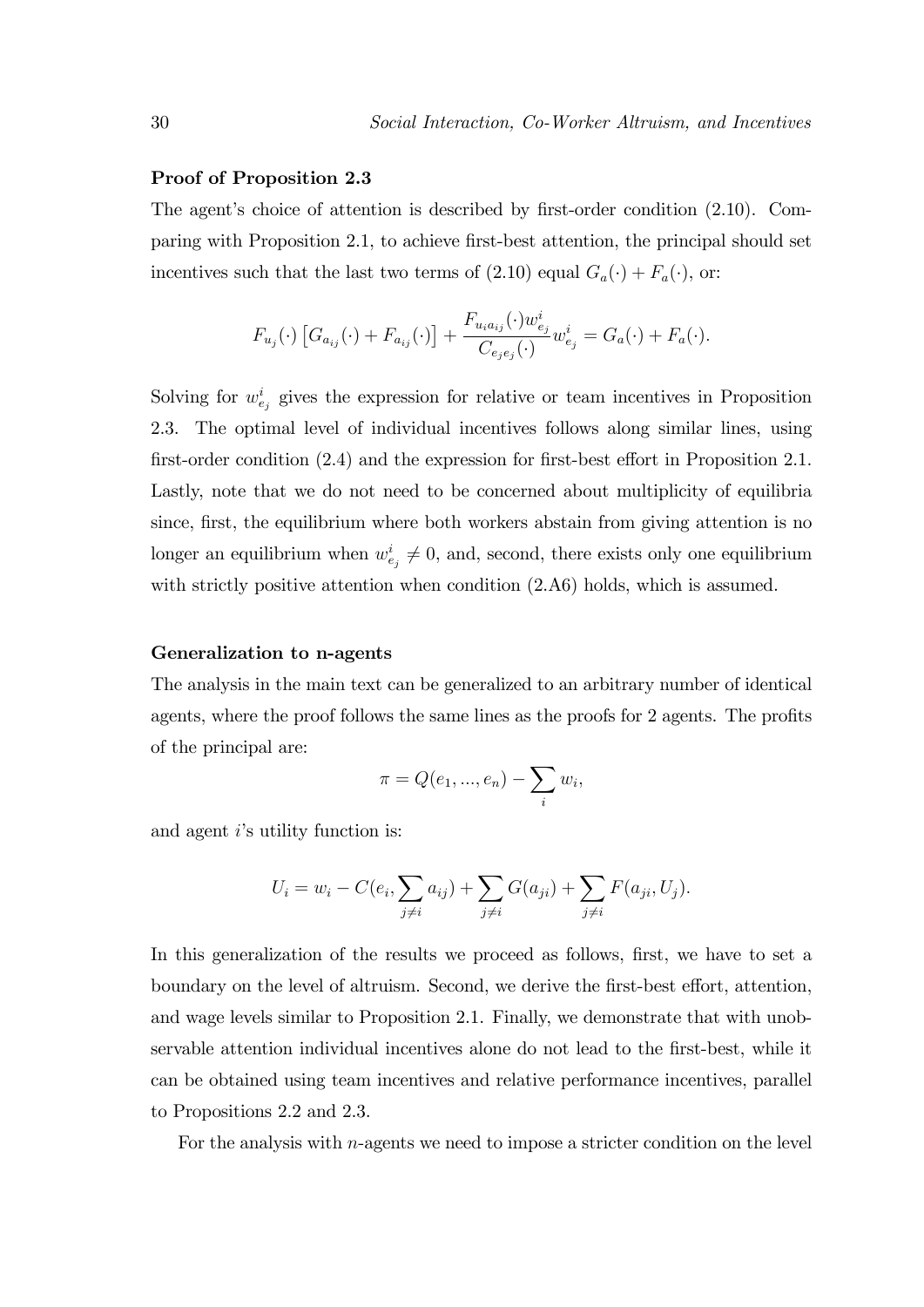of altruism. Our analysis with two agents illustrated a sort of 'social multiplier', as agent i not only cared for agent j's well-being, but also that agent j cares for  $i$ , and that agent j cared that i cares about his well-being, etcetera , which converges only if  $F_u < 1$ . With a larger number of agents convergence is more difficult, because a third or fourth agent benefits from the good relationships between his colleagues. That is, agent k is not only altruistic towards agent i and agent j, but he also enjoys that agent  $i$  and agent  $j$  are altruistic towards him and each other. To ensure an interior solution the level of altruism needs to satisfy  $F_u < \frac{1}{n-1}$  $\frac{1}{n-1}$ , which we derive next.<sup>14</sup>

After successive substitution the utility function becomes:

$$
U_i = w_i - C(\cdot) + \sum_{j \neq i} G(\cdot) + \sum_{m=2}^n \left[ (m-1) \frac{n!}{m!(n-m)!} F_u^m \right] U_i.
$$
 (2.A7)

From (2.A7) we can see the need for the assumption:

$$
\sum_{m=2}^{n} \left[ (m-1) \frac{n!}{m!(n-m)!} F_u^m \right] < 1. \tag{2.A8}
$$

 $14$ Like in the main text, we actually need to assume that agents do not choose attention levels where  $F_u \geq \frac{1}{n-1}$ , which is ensured if  $a \geq \frac{1}{\gamma(n-1)}$  leads to a negative utility.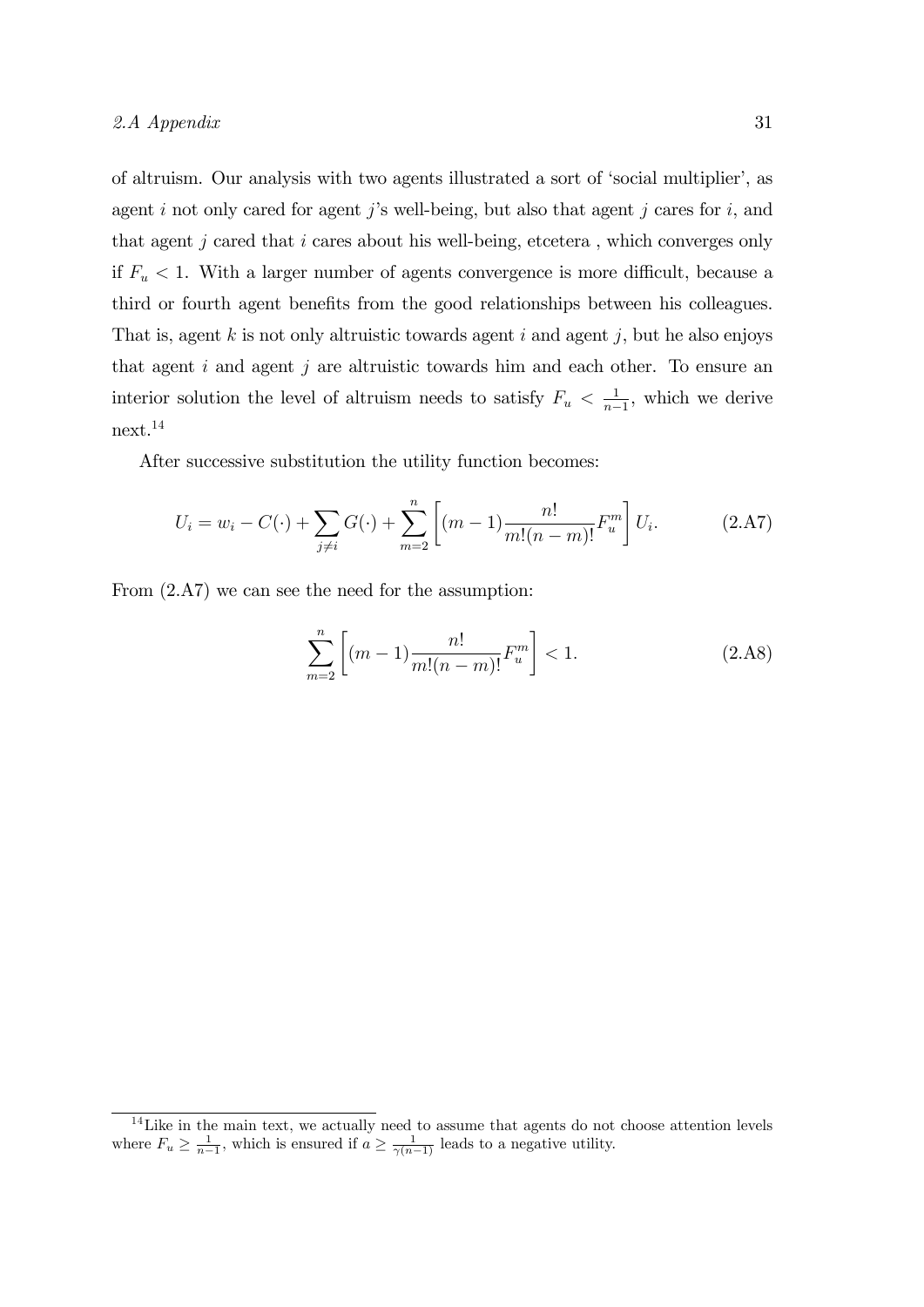We can rewrite the expression from  $(2.48)$ :

$$
\sum_{m=2}^{n} \left[ (m-1) \frac{n!}{m!(n-m)!} F_u^m \right]
$$
  
=  $F_u^2 \sum_{m=2}^{n} \left[ (m-1) \frac{n!}{m!(n-m)!} F_u^{m-2} \right]$   
=  $F_u^2 \sum_{m=2}^{n} \left[ \frac{n!}{m!(n-m)!} \frac{d}{dF_u} F_u^{m-1} \right]$   
=  $F_u^2 \frac{d}{dF_u} F_u^{-1} \sum_{m=2}^{n} \left[ \frac{n!}{m!(n-m)!} F_u^m \right]$   
=  $F_u^2 \frac{d}{dF_u} F_u^{-1} \sum_{m=0}^{n} \left[ \left( \frac{n!}{m!(n-m)!} F_u^m \right) - \frac{n!}{0!(n-0)!} F_u^0 - \frac{n!}{1!(n-1)!} F_u^1 \right]$   
=  $F_u^2 \frac{d}{dF_u} F_u^{-1} [(1 + F_u)^n - 1 - nF_u] = F_u^2 \left[ \frac{n(1 + F_u)^{n-1} F_u - [(1 + F_u)^n - 1]}{F_u^2} \right]$   
=  $1 + n(1 + F_u)^{n-1} F_u - (1 + F_u)^n = 1 - (1 + F_u)^{n-1} [1 - (n - 1) F_u],$ 

which allows us to simplify (2.A8):

$$
\sum_{m=2}^{n} \left[ (m-1) \frac{n!}{m!(n-m)!} F_u^m \right] < 1 \Leftrightarrow 1 - (1 + F_u)^{n-1} \left[ 1 - (n-1)F_u \right] < 1 \Leftrightarrow \\
\Leftrightarrow (1 + F_u)^{n-1} \left[ 1 - (n-1)F_u \right] > 0 \Leftrightarrow \\
\Leftrightarrow 1 - (n-1)F_u > 0 \Leftrightarrow F_u < \frac{1}{(n-1)},
$$

where the last line follows as  $F_u > -1$ , which was already satisfied the assumptions  $y > 0$  and  $a \geq 0$ .

To derive the first-best levels of effort and attention we look at the principal who maximizes profits subject to the *n* participation constraints  $(U_i = w_i - C(e_i, a_i) +$  $\sum_{j\neq i} G(a_{ji}) + \sum_{j\neq i} F(a_{ji}, U_j) \geq U_0$ . This constrained optimization problem has the following first-order conditions: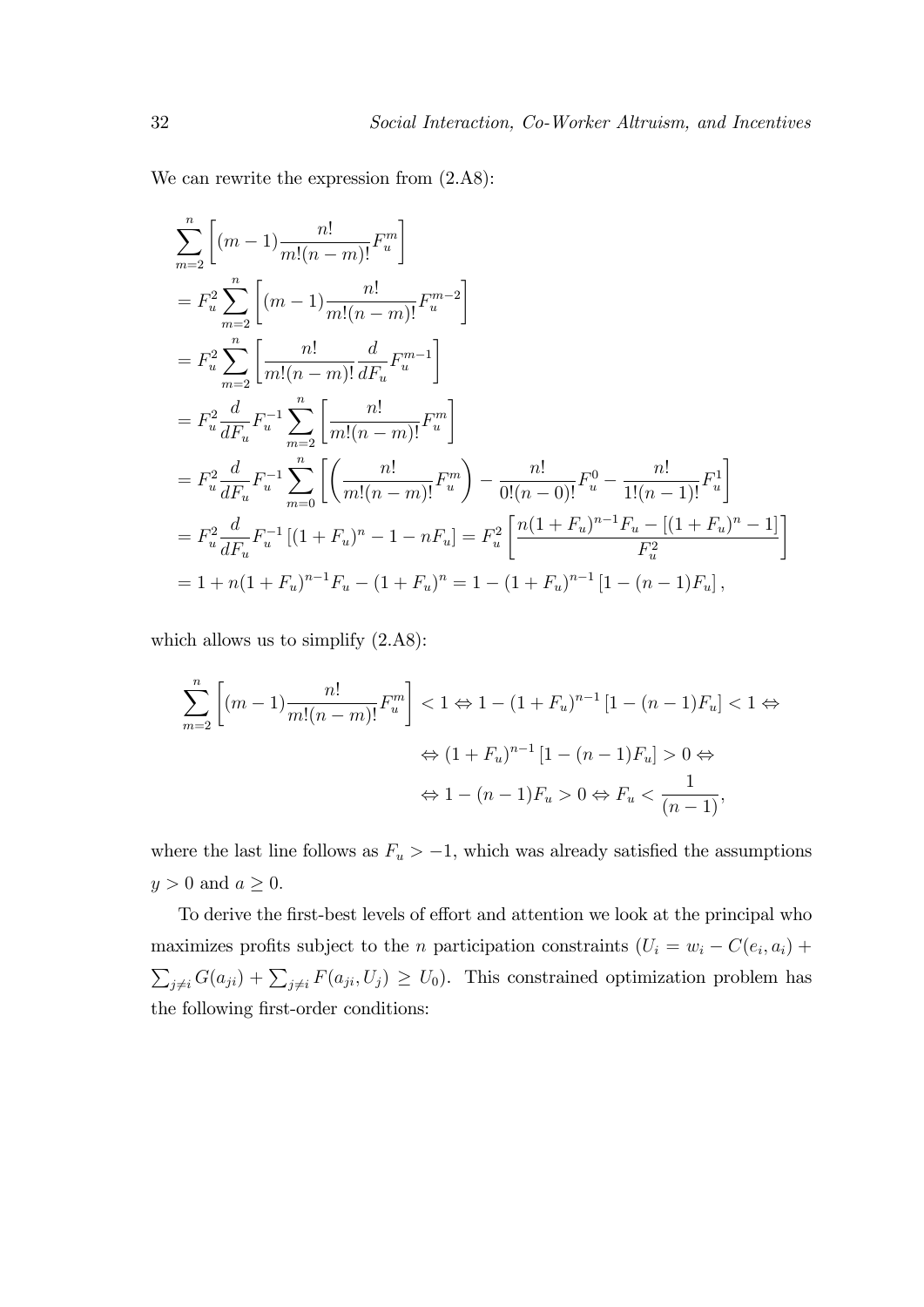2.A Appendix 33

$$
Q_{ei}(\cdot) + \lambda_i \frac{dU_i}{de_i} + \sum_{j \neq i} \lambda_j \frac{dU_j}{de_i} = 0; \text{ for } \forall i, i \neq j
$$
 (2. A9)

$$
-1 + \lambda_i \frac{dU_i}{dw_i} + \sum_{j \neq i} \lambda_j \frac{dU_j}{dw_i} = 0; \text{ for } \forall i, i \neq j
$$
 (2. A10)

$$
\lambda_i \frac{dU_i}{da_{ij}} + \lambda_j \frac{dU_j}{da_{ij}} + \sum_{k \neq i,j} \lambda_k \frac{dU_k}{da_{ij}} = 0; \text{ for } \forall i \text{ and } \forall j, i \neq j \neq k \tag{2.A11}
$$

and the participation constraints. As

$$
\frac{dU_j}{de_i} = F_{u_i}^j(\cdot)\frac{dU_i}{de_i} + \sum_{k \neq i,j} F_{u_k}^j(\cdot)\frac{dU_k}{de_i},
$$

and  $\frac{dU_j}{de_i} = \frac{dU_k}{de_i}$  $\frac{dU_k}{de_i}$ , since the colleagues are affected similarly by agent *i*'s effort, we can rewrite (2.A9):

$$
Q_{ei} + \frac{dU_i}{de_i} \left[ \lambda_i + \sum_{j \neq i} \lambda_j \left[ \frac{F_{u_i}^j(\cdot)}{1 - \sum_{k \neq i,j} F_{u_k}^j(\cdot)} \right] \right] = 0.
$$

Similar, (2.A10) can be written as:

$$
-1 + \frac{dU_i}{dw_i} \left[ \lambda_i + \sum_{j \neq i} \lambda_j \left[ \frac{F_{u_i}^j(\cdot)}{1 - \sum_{k \neq i,j} F_{u_k}^j(\cdot)} \right] \right] = 0.
$$

Using

$$
\frac{dU_i}{de_i} \left(\frac{dU_i}{dw_i}\right)^{-1} = -C_{ei}(\cdot),
$$

from which the first part of Proposition 2.1 follows. Likewise, noting that  $\,$ 

$$
\frac{dU_k}{da_{ij}} = F_{u_i}^k(\cdot) \frac{dU_i}{da_{ij}} + F_{u_j}^k(\cdot) \frac{dU_j}{da_{ij}} + \sum_{l \neq i,j,k} F_{u_l}^k(\cdot) \frac{dU_l}{da_{ij}},\tag{2. A12}
$$

and  $\frac{dU_k}{da_{ij}} = \frac{dU_l}{da_{ij}}$  $\frac{dU_l}{da_{ij}}$ , as the attention from agent i to agent j affects other (third party)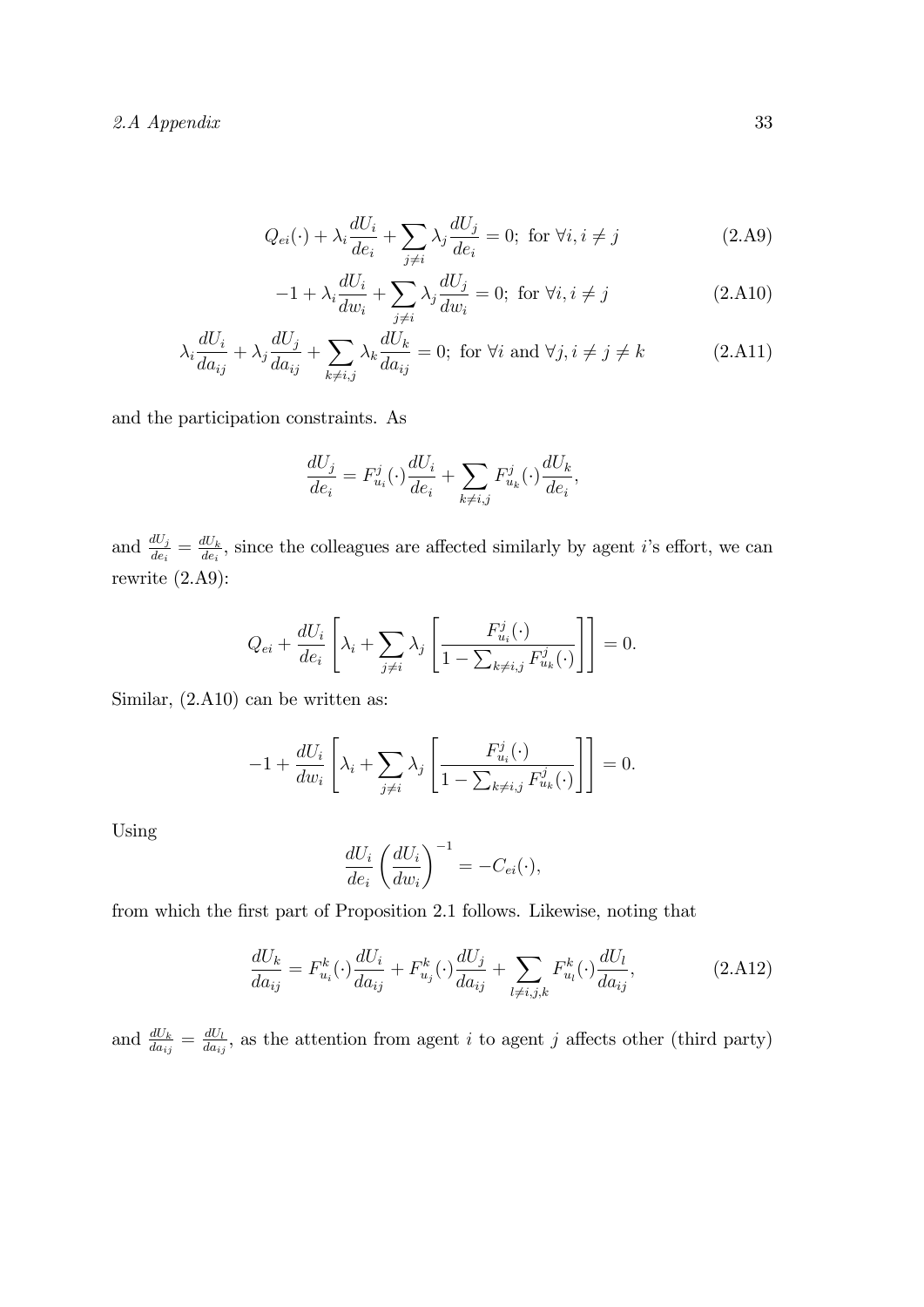colleagues the same, we can rewrite (2.A11):

$$
\frac{dU_i}{da_{ij}} \left[ \lambda_i + \sum_{k \neq i,j}^n \lambda_k \left[ \frac{F_{u_i}(\cdot)}{1 - \sum_{l \neq i,j,k} F_{u_l}(\cdot)} \right] \right] +
$$
\n
$$
\frac{dU_j}{da_{ij}} \left[ \lambda_j + \sum_{k \neq i,j} \lambda_k \left[ \frac{F_{u_j}(\cdot)}{1 - \sum_{l \neq i,j,k} F_{u_l}(\cdot)} \right] \right] = 0.
$$
\n(2.A13)

Given that agents are identical, we know that  $\lambda_i = \lambda_j$ , (2.A13) simplifies to  $\frac{dU_i}{da_{ij}}$  +  $dU_j$  $\frac{dU_j}{da_{ij}}=0. ~~(2.\mathrm{A}12)~\mathrm{and}~\frac{dU_k}{da_{ij}}=\frac{dU_l}{da_{ij}}$  $\frac{dU_i}{da_{ij}}$  can be used to express  $\frac{dU_i}{da_{ij}}$  in  $\frac{dU_j}{da_{ij}}$  and vice versa, which allows for a similar successive substitution argument as in the end of the proof of Proposition 2.1. This gives the second part of Proposition 2.1 and completes the generalization for the Örst-best.

The generalization of Propositions  $2.2$  and  $2.3$ , where the agent's attention choice is unobservable follows the same steps as in the main text, solving the game backwards. In the derivation we assume that all individuals receive a similar linear incentive scheme of the form:  $w = w_{e_i}^i e_i + \sum_{j \neq i} w_{e_j}^i e_j$ , however this innocuous as it holds true for profit maximizing incentives. Further, as we will only look at a symmetric equilibrium, all  $F_u$ 's may be set equal.

Agent  $i$ 's first-order condition for optimal effort is:

$$
\frac{dU_i}{de_i} = w_{ei}^i(\cdot) - C_{ei}(\cdot) + \sum_{j \neq i} F_{u_j}^i(\cdot) \frac{w_{ei}^j}{1 - \sum_{k \neq j,i} F_{u_k}^j} = 0
$$
\n(2. A14)

where there last term follows from:

$$
\frac{dU_j}{de_i} = w_{ei}^j + F_{u_i}^j(\cdot)\frac{dU_i}{de_i} + \sum_{k \neq j,i} F_{u_k}^j(\cdot)\frac{dU_k}{de_i} = \frac{w_{ei}^j}{1 - \sum_{k \neq j,i} F_{u_k}^j},\tag{2.A15}
$$

combined with the envelope theorem. Note that, since agent  $i$ 's effort level has a similar influence on the wage of each of his colleagues, we may put  $\frac{dU_j}{de_i} = \frac{dU_k}{de_i}$  $\frac{dU_k}{de_i}.$ From the agent's first-order condition  $(2.A14)$  we can derive comparative statics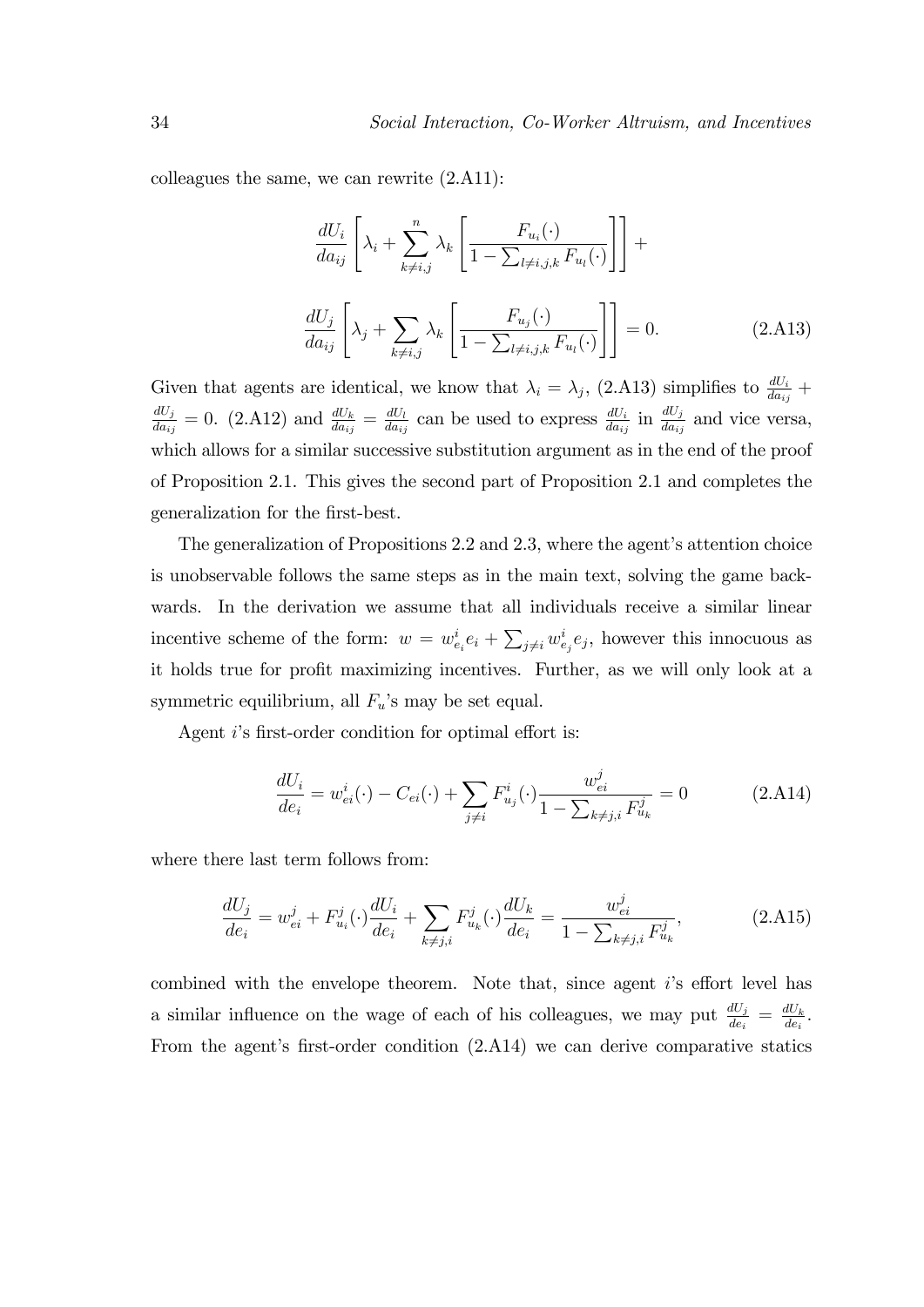#### 2.A Appendix 35

with respect to received and provided attention:

$$
\frac{de_i}{da_{ij}} = 0,\t\t(2. A16)
$$

$$
\frac{de_i}{da_{ji}} = \frac{F_{u_j a_{ji}} w_{e_i}^j}{C_{e_i e_i} (1 - \sum_{k \neq j,i} F_{u_k}^j)}
$$
(2. A17)

$$
\frac{de_i}{da_{kj}} = \frac{F_{u_k a_{kj}} F_{u_j} w_{e_i}^j}{C_{e_i e_i} (1 - \sum_{k \neq j,i} F_{u_k}^j)^2}.
$$
\n(2.A18)

Agent i's first-order condition for giving attention to agent  $j$  is as follows:

$$
\frac{dU_i}{da_{ij}} = -C_{aij}(\cdot) + F_{u_j}^i(\cdot)\frac{dU_j}{da_{ij}} + \sum_{k \neq j,i} F_{u_k}^i(\cdot)\frac{dU_k}{da_{ij}} + \frac{de_j}{da_{ij}}\frac{dU_i}{de_j} + \sum_{k \neq i,j}\frac{de_k}{da_{ij}}\frac{dU_i}{de_k} = 0.
$$
 (2.A19)

The attention from agent  $i$  to agent  $j$  affects the other agents in the following way:

$$
\frac{dU_j}{da_{ij}} = G_{a_{ij}} + F_{a_{ij}} + \sum_{k \neq j,i} F_{u_k}^j(\cdot) \frac{dU_k}{da_{ij}} + \sum_{k \neq i,j} \frac{de_k}{da_{ij}} \frac{dU_j}{de_k} \n+ F_{u_i}^j(\cdot) \frac{dU_i}{da_{ij}} + \frac{de_i}{da_{ij}} \frac{dU_j}{de_i}, \n\frac{dU_k}{da_{ij}} = F_{u_j}^k(\cdot) \frac{dU_j}{da_{ij}} + \frac{de_j}{da_{ij}} \frac{dU_k}{de_j} + \sum_{l \neq k,j,i} F_{u_l}^k(\cdot) \frac{dU_l}{da_{ij}} + \sum_{l \neq k,j,i} \frac{de_l}{da_{ij}} \frac{dU_k}{de_l} \n+ F_{u_i}^k(\cdot) \frac{dU_i}{da_{ij}} + \frac{de_i}{da_{ij}} \frac{dU_k}{de_i}.
$$
\n(2.A21)

The expressions (2.A20) and (2.A21) need to be rewritten to substitute them into (2.A19), because they contain each other. First, note that in both (2.A20) and (2.A21) the last two terms drop, due to the envelope theorem and (2.A16). Further, since we look at a symmetric equilibrium, we can save on notation by combining  $(2. A17)$  and  $(2. A18)$ , which gives  $\frac{de_k}{da_{ij}} = \frac{de_l}{da_{ij}}$  $\frac{de_l}{da_{ij}} = \frac{F_u}{1-(n-1)}$  $1-(n-2)F_u$ de<sup>j</sup>  $\frac{de_j}{da_{ij}}$  and use  $\frac{dU_i}{de_j} = \frac{dU_j}{de_i}$  $\frac{a_{U_j}}{de_i}$  for  $\forall i, \forall j$ , and  $i \neq j$  as well. In addition, we may replace the summations  $\sum_{k \neq j,i}$  and  $\sum_{l \neq k,j,i}$  with  $(n-2)$  and  $(n-3)$  respectively. Finally, noticing that  $\frac{dU_k}{da_{ij}} = \frac{dU_l}{da_{ij}}$  $\frac{dU_l}{da_{ij}},$  one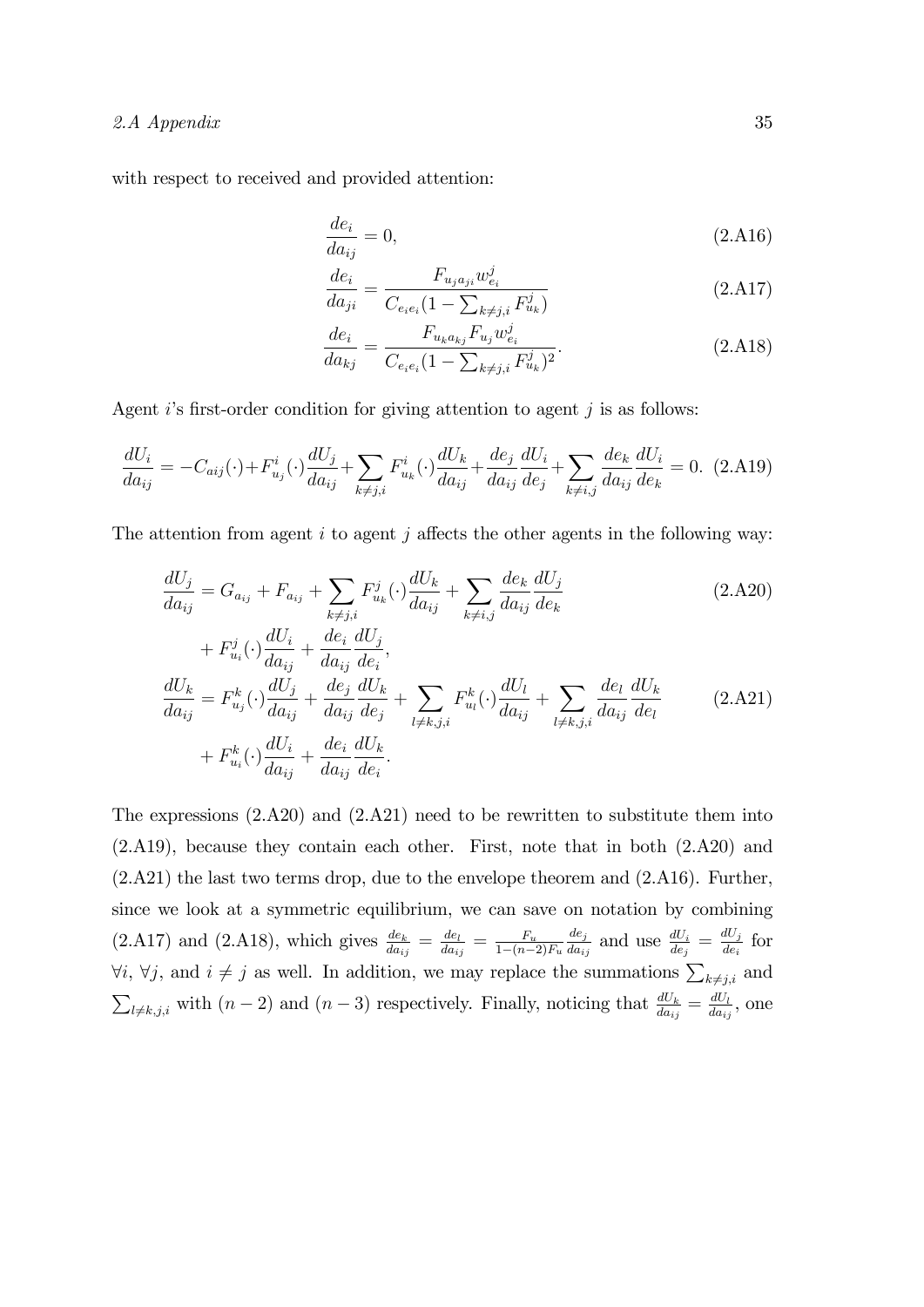can substitute a slightly rewritten (2.A21) into (2.A20), which yields:

$$
\frac{dU_j}{da_{ij}} = (G_{a_{ij}} + F_{a_{ij}}) \frac{1 - (n-3)F_u}{1 - (n-3)F_u - (n-2)F_u^2} +
$$
\n
$$
\frac{de_j}{da_{ij}} \frac{dU_i}{de_j} \frac{(n-2)F_u [2 - (n-2)F_u]}{[1 - (n-3)F_u - (n-2)F_u^2] [1 - (n-2)F_u]},
$$
\n(2. A22)

substituting (2.A22) back into (2.A21) gives:

$$
\frac{dU_k}{da_{ij}} = (G_{a_{ij}} + F_{a_{ij}}) \frac{F_u}{1 - (n-3)F_u - (n-2)F_u^2} +
$$
\n
$$
\frac{de_j}{da_{ij}} \frac{dU_i}{de_j} \frac{1 - F_u + (n-2)F_u^2}{1 - (n-3)F_u - (n-2)F_u^2}.
$$
\n(2. A23)

The combination of (2.A19) with (2.A22) and (2.A23) presents:

$$
\frac{dU_i}{da_{ij}} = -C_{aij}(\cdot) + (G_{a_{ij}} + F_{a_{ij}}) \frac{F_u \left[1 - (n-3)F_u\right] + (n-2)F_u^2}{1 - (n-3)F_u - (n-2)F_u^2} +
$$
\n
$$
\frac{de_j}{da_{ij}} \frac{dU_i}{de_j} \frac{1 - (n-3)F_u + (n-2)F_u}{1 - (n-2)F_u^2 \left[1 - (n-2)F_u\right]}.
$$
\n(2.424)

One can verify, using  $F_u < \frac{1}{n-1}$  $\frac{1}{n-1}$ , that agents will provide attention too little without team incentives or relative performance incentives, as the last term of (2.A24) drops in this case. Intuitively, by having  $F_u < \frac{1}{n-1}$  $\frac{1}{n-1}$ , we ensured that there is still an internalization problem in the provision of incentives. To derive the profit maximizing team incentives or relative performance incentives, we substitute (2.A15) and  $(2. A17)$  into  $(2. A24)$ , which gives:

$$
w_{e_j}^i = \pm \sqrt{\frac{\left[G_{a_{ij}}(\cdot) + F_{a_{ij}}(\cdot)\right]C_{e_je_j}(\cdot)}{F_{u_ia_{ij}}(\cdot)} \frac{\left[1 - (n-2)F_u - (n-1)F_u^2\right]\left[1 - (n-2)F_u\right]}{1 + F_u}} \quad \text{for } i \neq j,
$$

when set equal to the first-best level of attention. The remainder of the generalization follows from solving  $(2A.14)$  for first-best effort and setting base salaries such that participation constraints bind.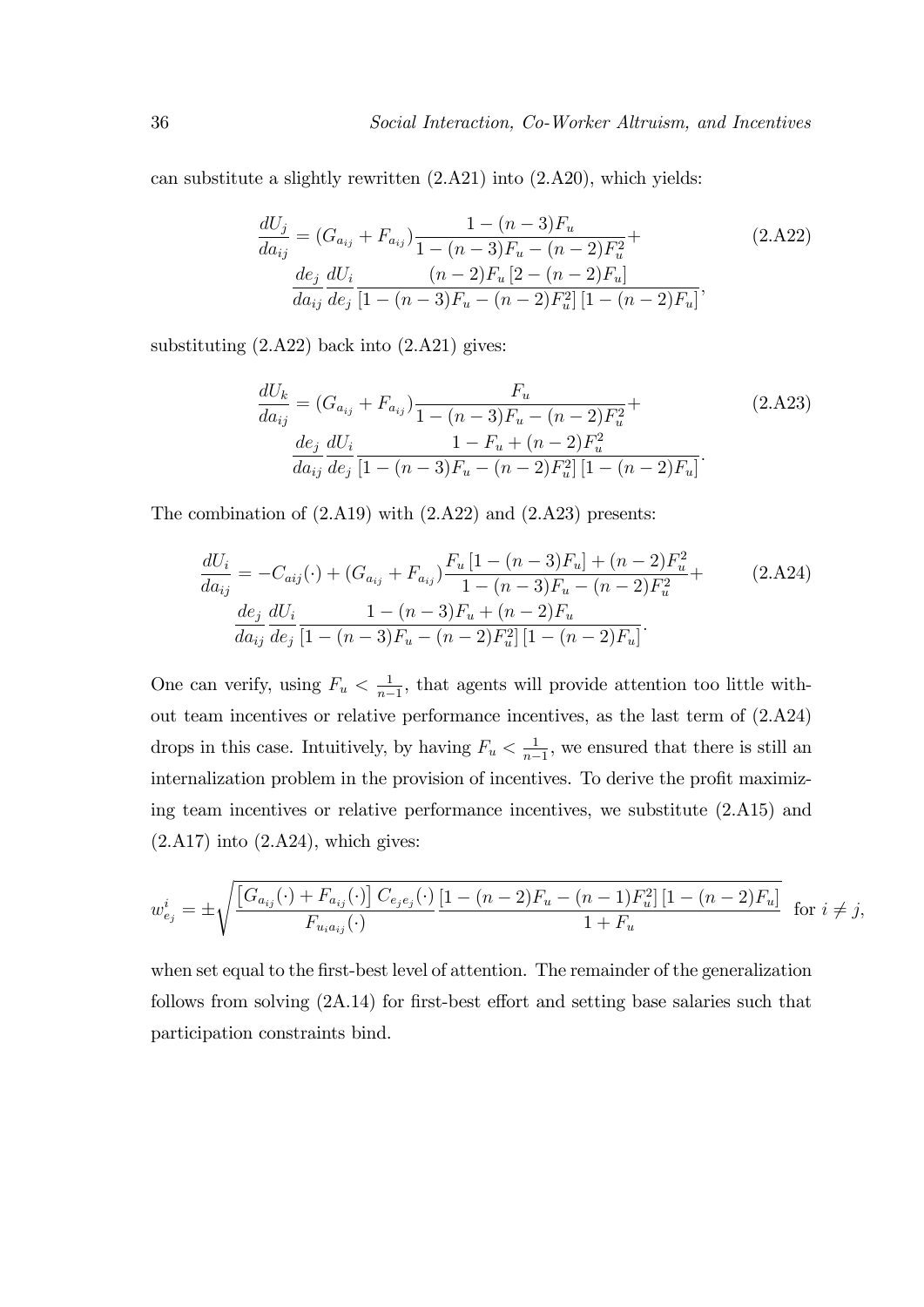# Chapter 3

# Peer Evaluation: Incentives and Co-worker Relations

# 3.1 Introduction

In many employment relations managers lack information about employees' individual effort or performance; e.g. in highly interdependent work teams, with work on location, or in case of experts. In an attempt to obtain a more complete picture of employee performance, many firms have turned to multisource feedback, in business better known as  $360^{\circ}$  evaluations. A  $360^{\circ}$  evaluation can include performance assessments by subordinates, peers, supervisors, customers, or other stakeholders. According to survey data, about  $90\%$  of Fortune 1000 firms use some form of multisource feedback, often including evaluation by peers (Edwards and Ewen 1996). Moreover, in many companies peer evaluation schemes partially determine personnel decisions regarding promotions and performance pay (Bohl 1996).<sup>1</sup>

Evaluation by peers has intuitive appeal when employees have valuable information about one another's performance. However, when seen from an economic theory perspective, the widespread use of peer evaluation is less obvious. A major concern is that employees may benefit from providing the employer with invalid performance

 $1$ Bohl (1996) finds that one-fifth of 750 surveyed companies reports to use peer evaluations, of which 90% includes the peer evaluation in personnel decisions. Similarly, in a survey among 280 firms, roughly one-fifth of the firms have adopted some form of peer evaluation (Antonioni 1996).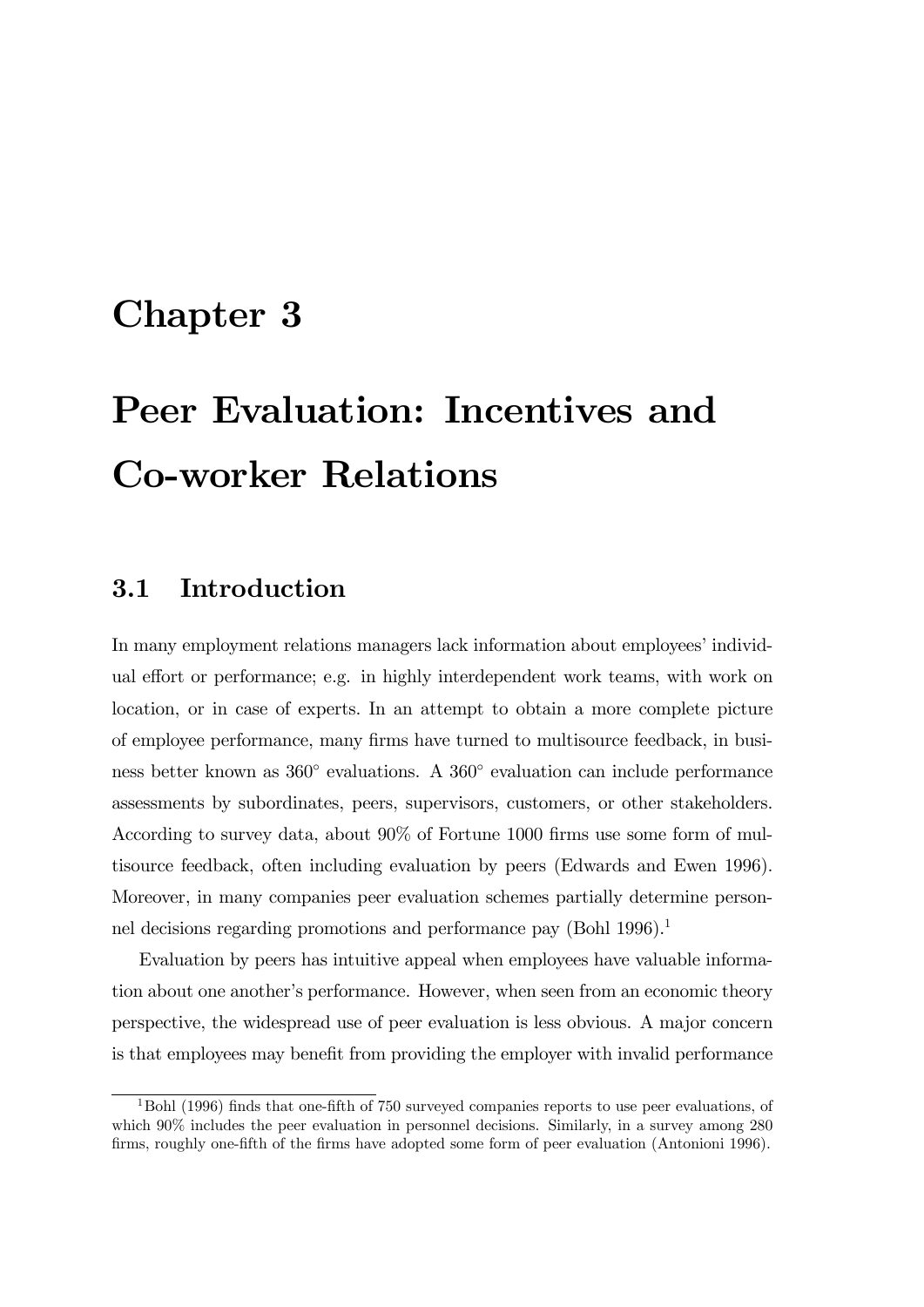evaluations of their colleagues. For instance, employees can provide invalid ratings so as to help their friends, hurt their competitors, or 'game the system' through collusion (Edwards and Ewen 1996 and Kozlowski et al. 1998). In line with this, Tsui and Barry (1986) Önd that performance evaluations are more lenient when raters experience more personal affect towards the ratee.<sup>2</sup> Love (1981) even asserts that: "The most common rationale given by organizational personnel for avoiding the use of peer assessment is that it is simply a "popularity contest." " (p. 451). This chapter develops a formal agency model so as to study when and how peer evaluation should be used under different intensities of co-worker relations.

I study peer evaluation in a model of team production by two homogeneous agents, who are protected by limited liability. The production suffers from a pure moral hazard problem, i.e., the principal is unable to distinguish individual inputs, and can only offer a team bonus for output. A team bonus results in inefficiently low effort levels, since limited liability makes the budget breaking solution infeasible. Agents receive a signal about their colleague's effort provision. In an attempt to offer more efficient incentives for effort, the principal employs peer evaluation to gather the information from these signals. A bonus is paid to those agents that receive a positve evaluation report. As a starting point I assume ideal circumstances for these peer evaluations: Agents have an aversion towards lying about their signal. A small cost of lying is sufficient to ensure truthful evaluations, as the agents' reports only affect the payoff of their colleague. Peer evaluation motivates agents to exert effort so as to increase the likelihood that their co-worker receives a positive signal and rates performance accordingly. Und er these ideal circumstances, peer evaluation outperforms a team bonus; in fact, peer evaluation performs as well as individual incentives would.

Next, I allow for interpersonal relations between colleagues, either good or bad. Social preferences can give agents an incentive to lie about their signal, i.e., result in a (dis)likeability bias. In case the internalized utility from a bonus to a friend outweighs the cost of lying, agents in good relationships give positive evaluations

<sup>&</sup>lt;sup>2</sup>Similar significant correlations between likeability or friendships and leniency in peer evaluation can be found in Sonnentag (1998) and Love (1981). Antonioni and Park (2001) show that peer evaluations suffer more from such a likeability bias than traditional performance evaluations.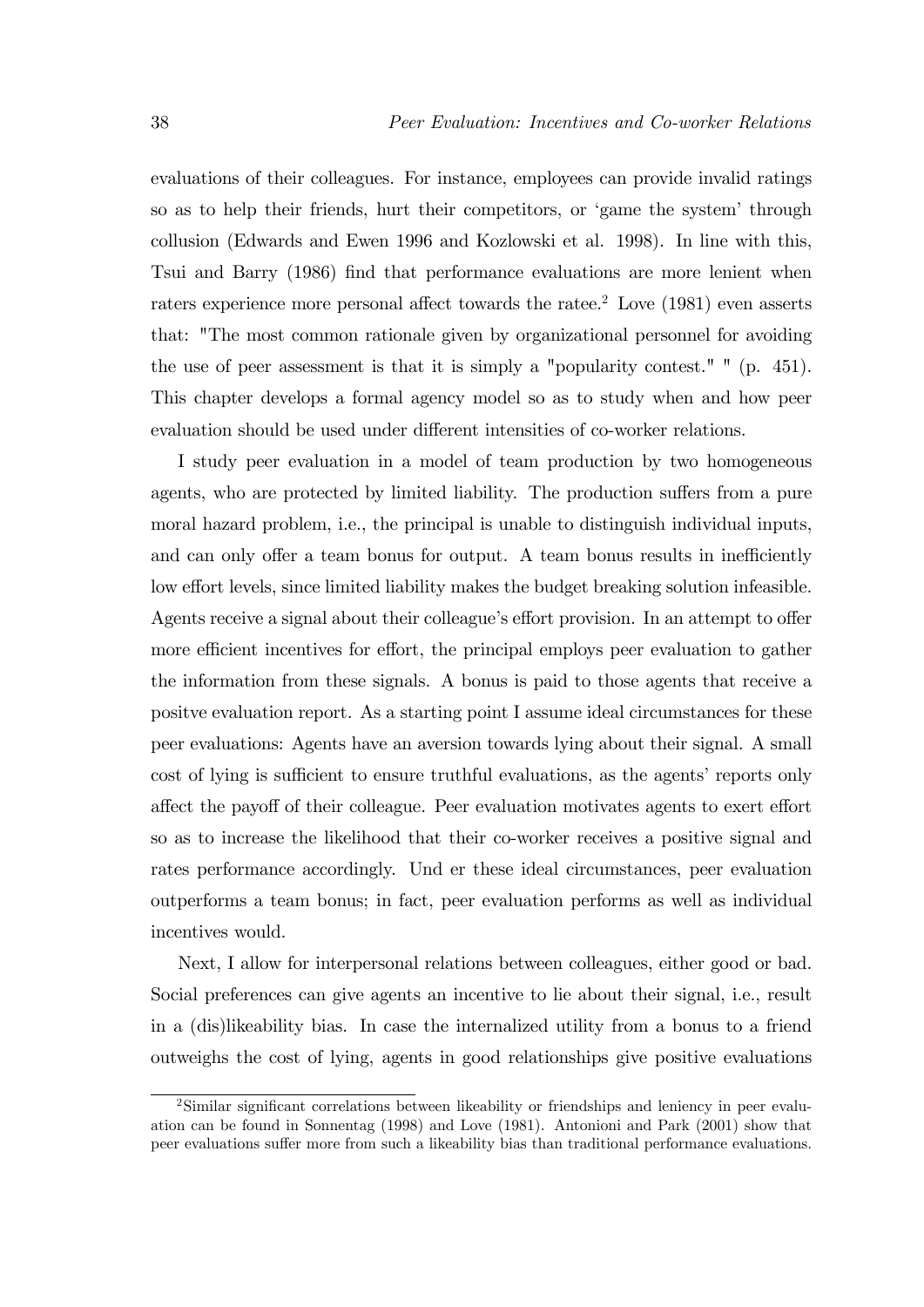regardless of their signal. Likewise, agents in bad relationships may begrudge their colleague a bonus and lie upon receiving a positive signal. Invalid peer evaluations also provide incentives for effort, through internalization of a colleague's lying costs. Profits, however, are usually higher when peer evaluations remain truthful. The principal can ensure truthful evaluation by adjusting the bonus for peer evaluations downward, such that co-worker relations do not affect the evaluation decision. Social preferences, thereby, constrain the effectiveness of peer evaluation. Nevertheless, the optimal contract always includes peer evaluation. The principal will complement incentives for effort by including a team bonus in case peer evaluation becomes severely constrained.

The combination of peer evaluation and a team bonus in the optimal contract gives an interesting comparative static result regarding how co-worker relations affect profits. The effectiveness of the team bonus increases with better co-worker relations, as co-worker relations mitigate incentives to free-ride on a colleague. Peer evaluation suffers from more pronounced co-worker relations, through the earlier discussed likability bias. Taken together, co-worker relations have non-monotonic effects on profits.

Despite the widespread use of peer evaluation, there are few empirical studies on its effectiveness. The success of peer evaluation programs is difficult to determine, since objective performance measures are often lacking, motivating peer assessment to start with. Peiperl (1999) is one of the few empirical studies that looks into success factors of peer evaluation in business.<sup>3</sup> Managers in a multinational servicesector organization were asked to identify units with (un)successful peer evaluation. Successful peer evaluation was positively correlated with a high interdependency of work within and across units, group components in incentives, the perceived quality of the ratings, and its integration with rewards. In addition, peer evaluation was found to be less successful in units that had a very positive group culture, of which Peiperl says: "an unexpected result that bears some consideration" (p. 445). The likability bias illustrated in this chapter can explain this observation.

<sup>&</sup>lt;sup>3</sup>Bamberger et al. (2005) evaluate the impact of a peer assessment program in a kibbutzowned manufacturing facility in Israel. The peer evaluations led to an improvement of performance (measured by supervisory ratings), especially so in the nonanonymous departments.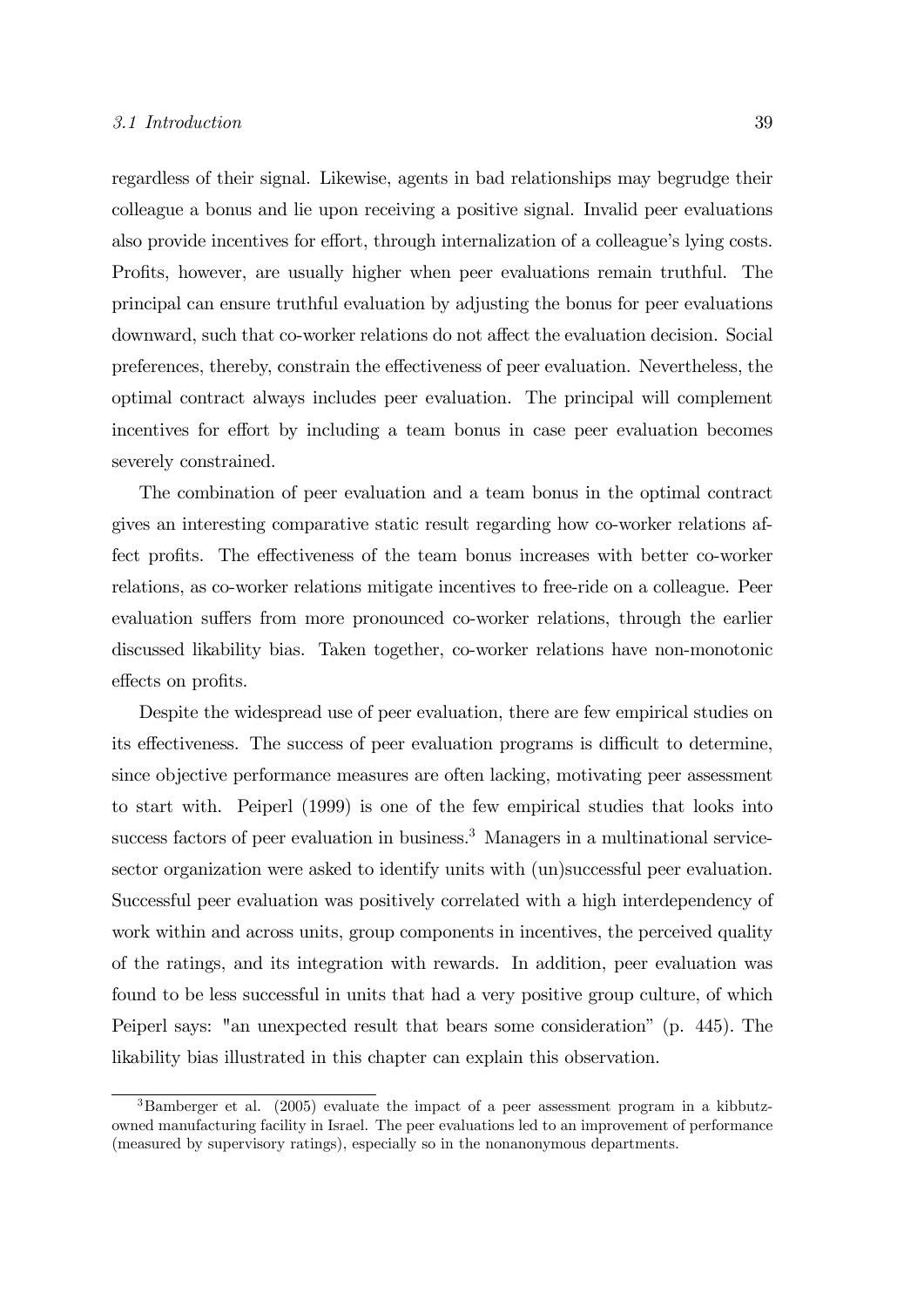The results of this chapter, that better co-worker relations erode peer evaluation, while they strengthen the effectiveness of a team bonus, are largely in line with findings by Towry (2003). In a laboratory experiment, she studies how the effectiveness of these two incentive schemes are ináuenced by a team identity manipulation. In this experiment, participants either receive a compensation based on a colleague's report about performance, i.e. peer evaluation, or they receive team bonus. Towry finds that the peer evaluations are undermined by strong team identity, because team members became more likely to cover for each other's shirking behavior. The team incentive, on the other hand, was more effective in this strong team identity treatment.

The chapter is organized as follows. The next section gives a brief overview of the related literature. Section 3.3 describes the set-up of the model, followed by the analysis in Section 3.4. Section 3.5 contains concluding remarks.

### 3.2 Related literature

In a pioneering paper, Ma (1988) shows that there exist mechanisms where it is in the agents' best interest to report shared information truthfully. Ma considers a principal who is unable to observe the inputs of a team of agents, while agents observe each others' actions perfectly. The principal can implement first-best effort by asking one agent to report the effort choices of all team members, and giving other agents the option to challenge this report. There exists a lottery for which the option to challenge a report is exercised if and only if the report contains a lie. Since other agents will always challenge a false report, it is optimal for the reporting agent to state the chosen actions truthfully. The principal, thereby, retrieves the agents' information on individual inputs, which enables him to implement first-best effort.

This chapter differs from the set-up by Ma in the agents' ability to observe each othersí action: Instead of perfect observability, or an assumption that signals are sufficient statistics for effort (Fischer and Hughes 1997), I assume that agents get a coarse signal of a colleague's performance. In the set-up I consider, the principal does not benefit from asking agents to report their own effort choice in addition to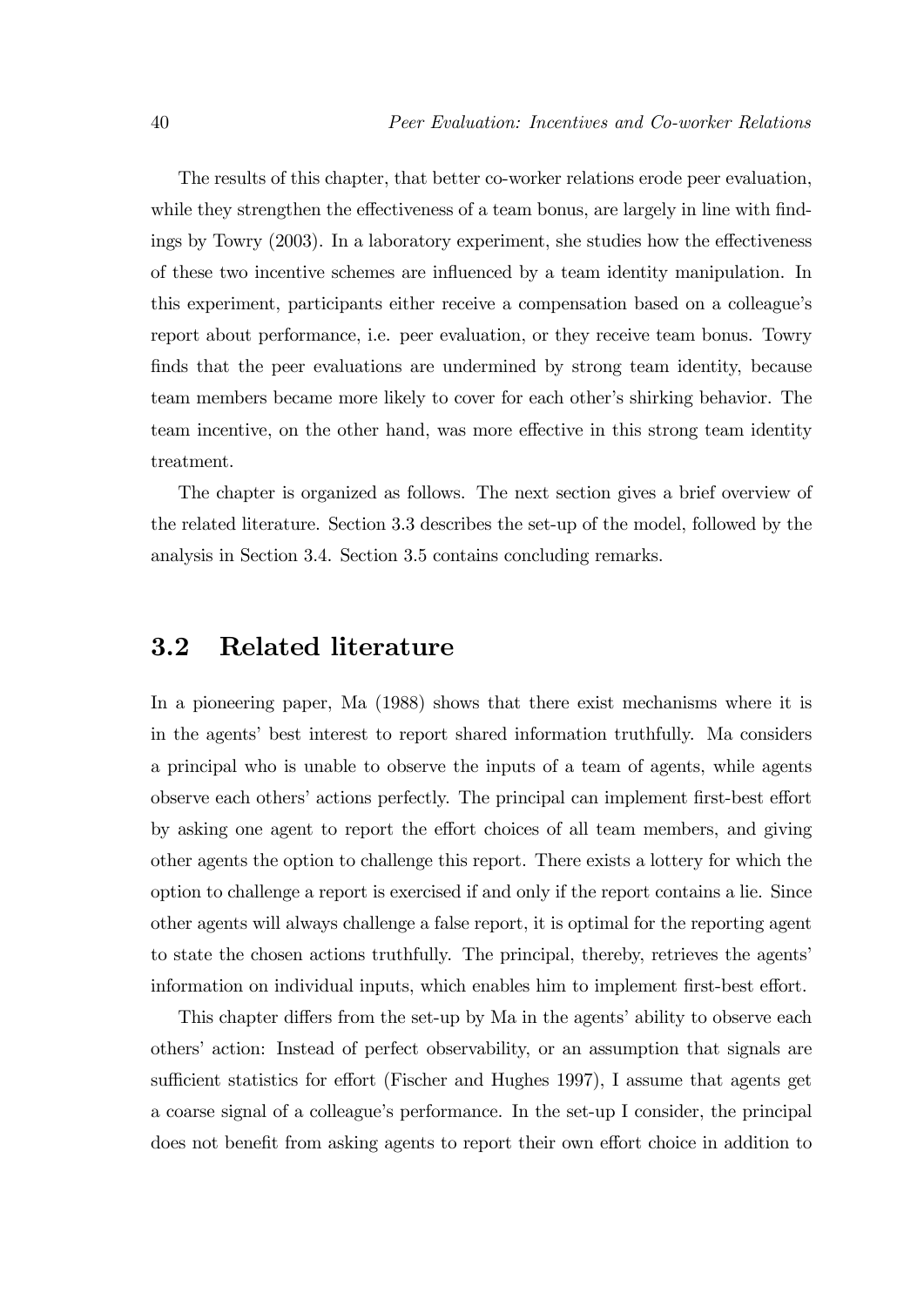the signal about a co-worker's effort. The coarse signals do not allow colleagues to verify the stated reports perfectly, hence the principal cannot play off agents' reports against each other. As a consequence, agents have no incentive to report their effort truthfully, rendering the mechanism above infeasible. In many work settings, e.g., within health care, consultancy, or academics, the performance assessment by peers is relevant, yet it is rarely based on perfect information about effort.

Instead of interpersonal relations, Barron and Gupte (2009) focus on other limitations of peer evaluation. The authors introduce harmful consequences of negative peer appraisals, modelled in two ways: First, negative appraisals make agents less productive through a drop in team cohesion. Second, agents experience a loss of utility due to peer pressure. Barron and Gupte show that, in a Ma-type of lottery for truthtelling, agents need higher compensation to report shirking by a colleague.<sup>4</sup> Peer evaluation is no longer guaranteed to be profitable under these adverse effects of a negative appraisal, instead profitability depends on the quality of signals among peers.

Marx and Squintani (2009) also analyze a pure moral hazard problem in team production, where agents can be given the task to evaluate each other. Without peer evaluation, the combination of unobservable individual effort choices, and an inability to punish individuals without proof of shirking behavior, results in low output. The principal can achieve the Örst-best outcome with a contract that demands both high effort and peer monitoring, notwithstanding that monitoring is costly. The peer monitoring gives an incentive to provide effort, as the principal can now punish upon observing low output. Punishment is possible, since peer monitoring provides verifiable evidence of shirking, or in case evidence is lacking, agents failed to monitor. The principal will not punish agents for not monitoring with high output, because he cannot distinguish between non-monitoring and the absence of evidence for shirking. Therefore, the agents exert effort and refrain from monitoring in equilibrium, leading to the first-best. The authors show that their results are sensitive to the monitoring technology.

 $4$ The lottery offered in Barron and Gupte (2009) plays off the signal that a co-worker receives against a signal the principal has, while Ma (1988) only uses the information that the agents share.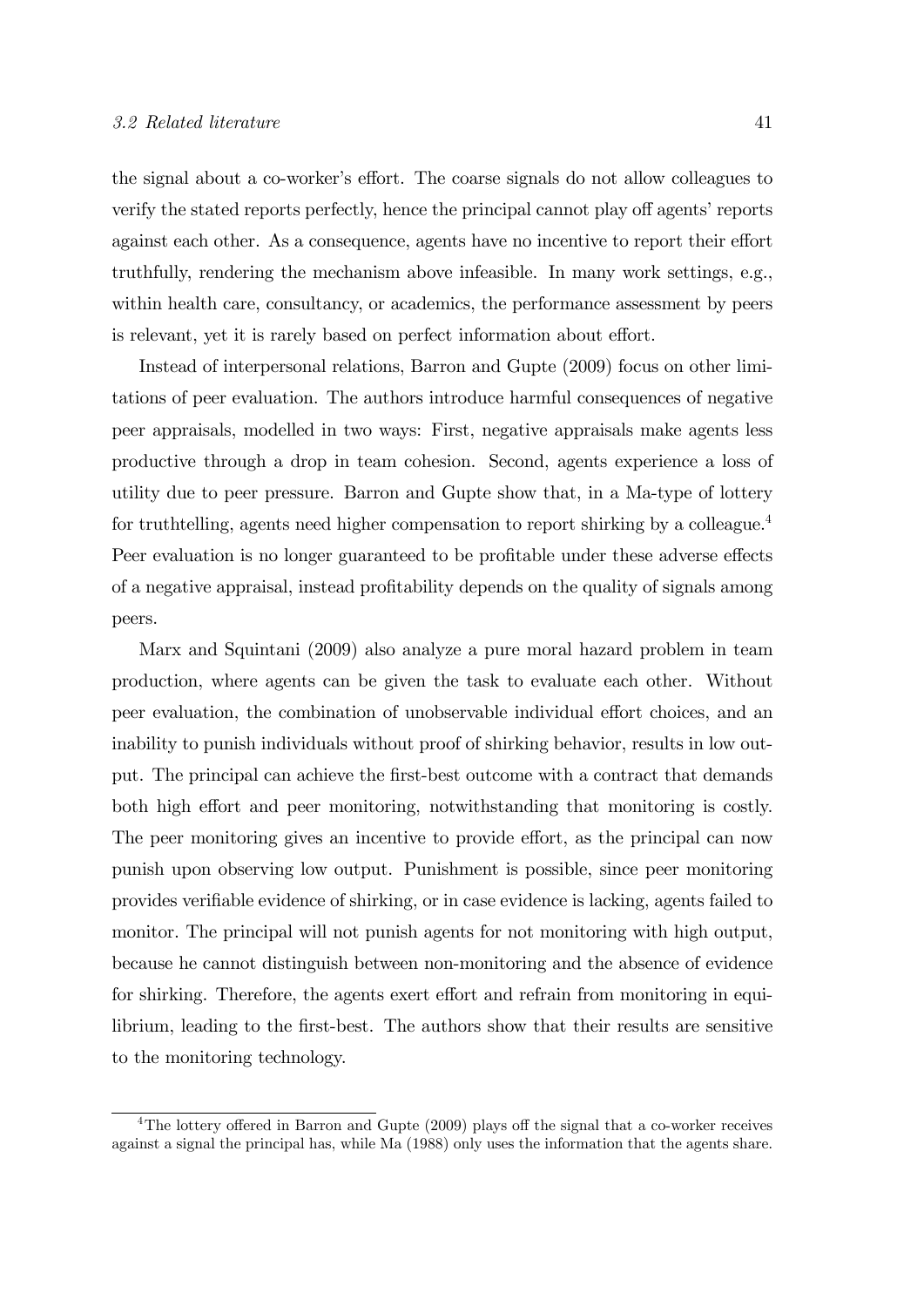### 3.3 The model

I consider a principal who employs two homogeneous agents, denoted by  $i$  and  $j$ , and maximizes the following profit function:

$$
\pi = qQ_H - \sum_{i} \left[ w_{Li} + q\Delta w + m_{ji} B_i \right], \text{ where } i \neq j. \tag{3.1}
$$

The principal's profit equals output minus wages. Output can be high or low, where high output has value  $Q_H$  and low output is set to zero. The output realization is determined by random variable  $q \in \{0, 1\}$ , where the probability of high output is increasing in the effort of both agents:  $Pr(q = 1) = \varphi(e_i, e_j) = e_i + e_j$ .<sup>5</sup> The principal only observes the output level that is realized, i.e., effort choices are unobservable. Wages can contain a base wage,  $w_{Li}$ , a team bonus for high output,  $\Delta w$ , and a bonus for the receipt of a positive peer evaluation,  $B_i$ <sup>6</sup>. Wages are subject to a limited-liability constraint: The wage cannot be negative in any state of the world. This gives the following limited-liability constraints:

$$
w_{Li} \ge 0, \ w_{Li} + B_i \ge 0, \ w_{Li} + \Delta w \ge 0, \ w_{Li} + B_i + \Delta w \ge 0. \tag{3.2}
$$

Agents maximize the following utility function:

$$
U_i = w_{Li} + q\Delta w + m_{ji}B_i - C(e_i) - \gamma |m_{ij} - s_{ij}| + \alpha U_j.
$$
 (3.3)

Utility is increasing in the wage and decreasing with costs of effort. For convenience, I assume quadratic costs of effort:  $C(e_i) = \frac{1}{2}e_i^2$ . The principal asks agents to evaluate the performance of their colleague: Agent  $i$  sends an evaluation message to

<sup>&</sup>lt;sup>5</sup>The assumption of a probabilistic team output is not essential, it is important that individual inputs are unobservable to the principal. It does simplify the analysis by the reduction of the number of possible team bonuses. Further, it creates the need for a restriction on  $Q_H$ , or on the cost of effort, such that high output with certainty is not preffered over the optimal contract.

 ${}^{6}$ Hereby, I restrict my attention to a limited class of contracts. I consider the performance of the least sophisticated form of peer evaluation incentives, where the peer evaluation bonus only depends on the report by a colleague. This may not be without loss of generality: In a more general setting, the principal could specify a contract  $w_i(m_{ij}, m_{ji}, q)$ , which would allow for 8 possible bonus payments in the binary setting that I analyse. The optimal contract for more sophisticated peer evaluation schemes, i.e., where payments depend on the interaction of reports and team outcomes, is left for further research.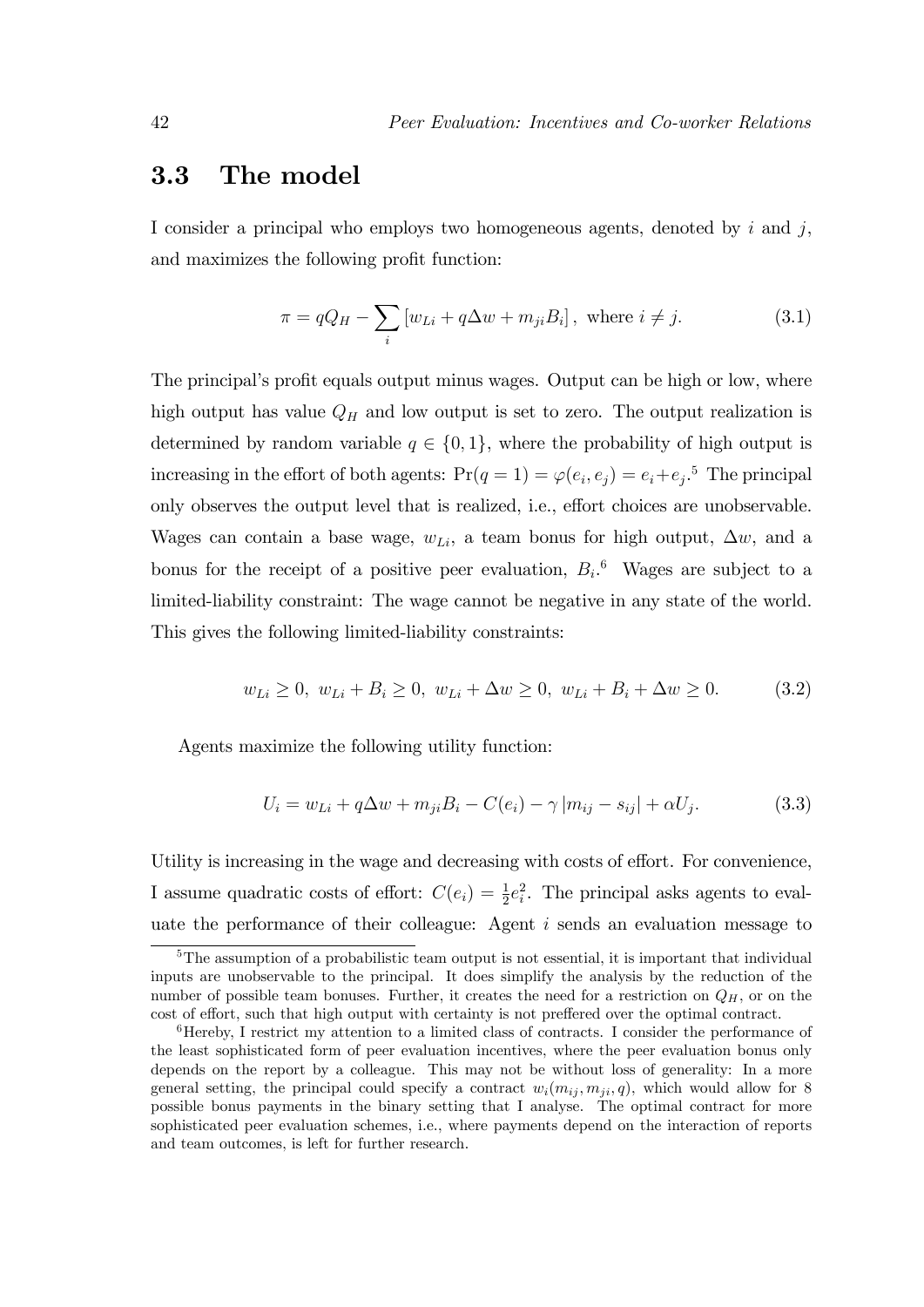the principal about agent j's performance, denoted by  $m_{ij}$ . Agents can base their evaluation on a signal they receive about their colleague's effort level. The signal,  $s_{ij} \in \{0, 1\}$ , takes on zero when agent i perceives j's effort is below some standard and one if  $j$  performed well according to  $i$ . The probability of a high signal depends on the colleague's effort,  $Pr(s_{ij} = 1) = p(e_j) = e_j$ . I assume that there are some costs of deviating from one's signal, or  $\gamma > 0$ . These costs can stem from the time and energy spent to misrepresent information (Kartik 2009). Besides this, many people bear a psychological costs of lying (Gneezy 2005, Hurkens and Kartik 2009, Fischbacher and Heusi 2008). The last term in the utility function captures social preferences in the workplace. A positive  $\alpha$  captures altruism, whereas a negative  $\alpha$ represents feelings of spite. As a consequence of the homogeneity assumption,  $\alpha$  can also be interpreted as the quality of a relationship between colleagues. Substitution of  $U_j$  into (3.3) gives:

$$
U_i = \frac{1}{1 - \alpha^2} \left\{ \begin{array}{c} w_{Li} + q\Delta w + m_{ji}B_i - C(e_i) - \gamma |m_{ij} - s_{ij}| \\ + \alpha [w_{Lj} + q\Delta w + m_{ij}B_j - C(e_j) - \gamma |m_{ji} - s_{ji}|] \end{array} \right\},
$$

where  $\alpha$  is restricted to  $-1 < \alpha < 1$ , to ensure an interior solution.<sup>7</sup>

The timing of the game is as follows: First, there is a contracting stage, where the agents can accept or reject the offered contract. Next, each agent chooses effort. Finally, the agents receive a signal about their co-worker's effort level and send an evaluation message to the principal, after which output is realized and the contracts are executed.

## 3.4 Analysis

In a situation without peer evaluation, the principal can only use the team bonus to stimulate effort provision. The team bonus suffers from a well-known internalization

<sup>&</sup>lt;sup>7</sup>The term  $\frac{1}{1-\alpha^2}$  is like a social multiplier of utility. In case of positive relations, agent *i* not only enjoys the utility of j, but also that j values is well-being. In case of bad relations, j's utility enters as a cost in  $U_i$ . However, i's fortune also makes j less well off, so that i's 'private' utility is again amplified. Still, if agents are identical, the latter effect is second-order, and agents are worse off with bad co-worker relations. At the end of section 3.4, I will discuss comparative statics with respect to  $\alpha$ .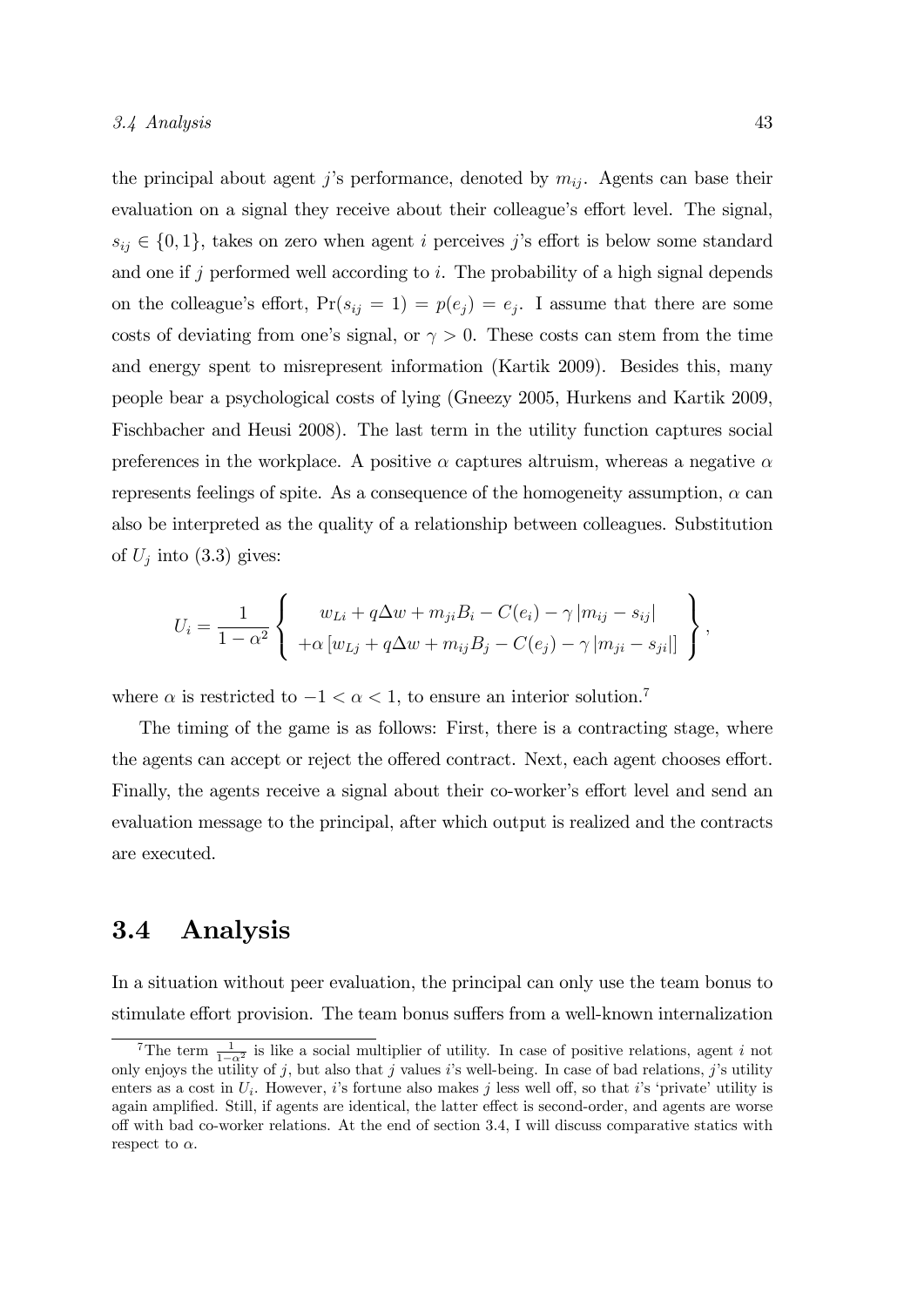problem; as the agents' costs of effort are private, while the benefits are not fully internalized, the free-rider problem arises. Still, the principal can achieve first-best profits with a team bonus when budget breaking is possible (Holmstrom, 1982). The principal pays the full marginal product to both agents, and achieves first-best proÖts through a negative base wage. This solution is not feasible here, as agents are assumed to be limitedly liable. Hence, a team bonus cannot implement Örst-best effort. Next, let us see whether it is possible to improve upon the team bonus by peer evaluations.

The game is solved backwards, starting with the peer evaluation stage. As a consequence of the binary signal, the principal believes at best two messages in equilibrium,  $m_{ij} \in \{0, 1\}$ .<sup>8</sup> Agents choose the evaluation message that maximizes their utility. A low evaluation brings a cost of lying in case the received signal was high. Similarly, giving a high evaluation brings a cost of lying when the signal was low, and it leads to a bonus for the colleague. The agent's evaluation remains truthful  $(m_{ij} = s_{ij})$ , as long as  $m_{ij} = 0$  is preferred for  $s_{ij} = 0$ :

$$
U_i(m_{ij} = 0) - U_i(m_{ij} = 1) \ge 0
$$
, which holds for  $\gamma - \alpha B_j \ge 0$ ,

and  $m_{ij} = 1$  is preferred with  $s_{ij} = 1$ :

$$
U_i(m_{ij} = 1) - U_i(m_{ij} = 0) \ge 0
$$
, which holds for  $\gamma + \alpha B_j \ge 0$ .

Obviously, without social preferences (i.e.,  $\alpha = 0$ ), the assumption of lying costs leads to a truthful revelation of one's signal. However, once we allow for co-worker relations, agents may have an incentive to lie. Namely, the bonus for a positive evaluation gives an internalized benefit or cost depending on the agent's social preferences. Agents in good relationships may want to lie when receiving a low signal about their colleague's performance: In case the utility of a bonus for a friend outweighs the lying costs, agents give each other positive evaluations irrespective of the received signal. Likewise, colleagues in a bad relationship may want to lie in case of

<sup>8</sup>For other messages, I assume that the principal believes the agent received a low signal, and awards no bonus.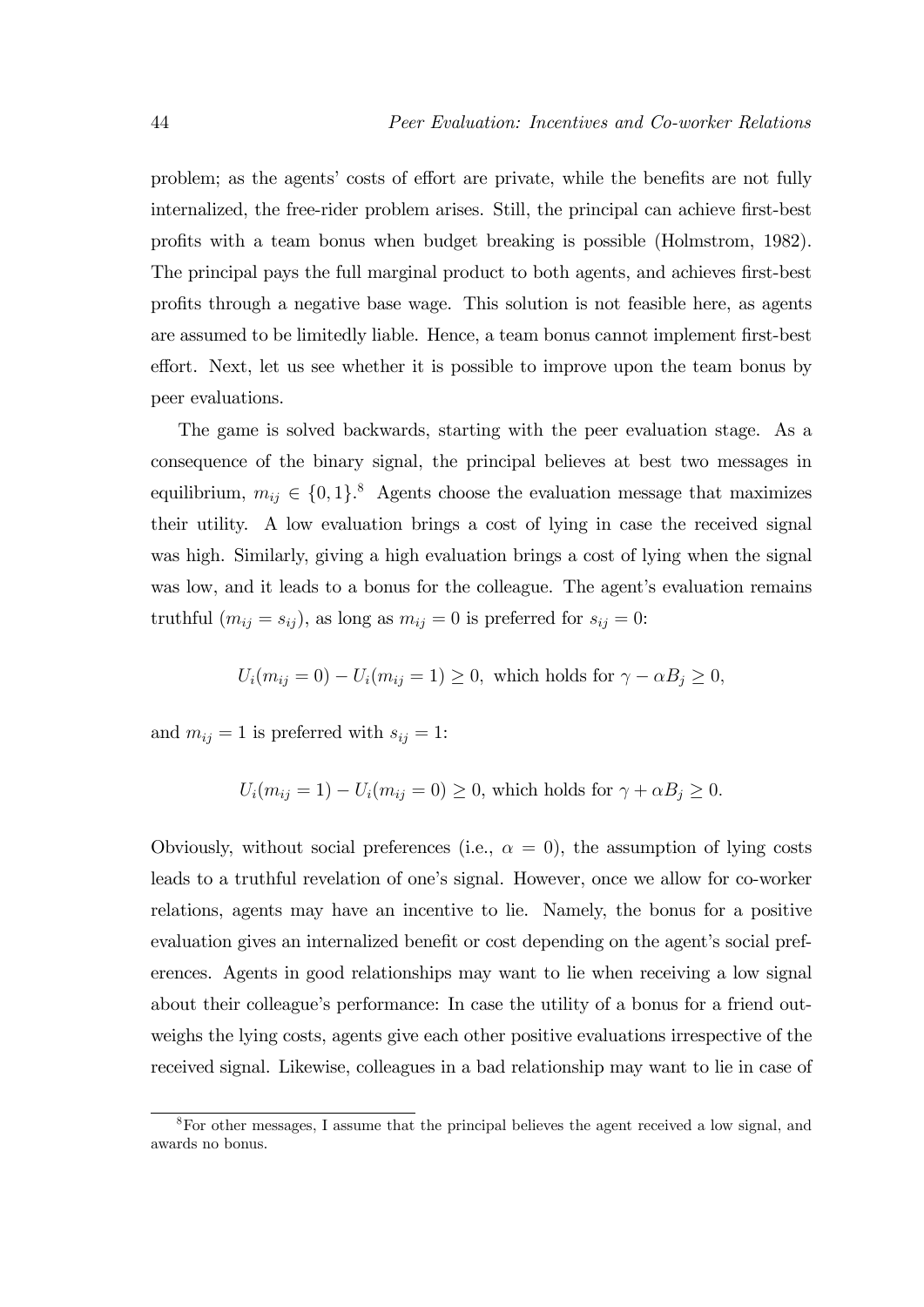a positive signal, as they begrudge the bonus to a disliked colleague. Truthful evaluation is thereby constrained to  $\gamma$  $\frac{1}{B} \leq \alpha \leq$  $\gamma$ B ; i.e., when agents have weak social preferences, high costs of lying, or there is a small bonus for a positive evaluation. Lemma 3.1 summarizes an agent's evaluation strategy:

**Lemma 3.1** Agent *i's evaluation strategy is:* 
$$
m_{ij} = \begin{cases} 0 & \text{if } \alpha < -\frac{\gamma}{B_j} \\ s_{ij} & \text{if } -\frac{\gamma}{B_j} \leq \alpha \leq \frac{\gamma}{B_j} \\ 1 & \text{if } \alpha > \frac{\gamma}{B_j} \end{cases}.
$$

The evaluation process is truthful when agents have weak social preferences, high  $lwing \; costs, \; or \; small \; benefits \; from \; a \; positive \; evaluation. \; This \; translates \; into \; a \; con$ straint on the bonus for the receipt of a positive peer evaluation under which peer evaluations remain truthful:

$$
B \le \frac{\gamma}{|\alpha|}.\tag{3.4}
$$

In the preceding stage agents choose their effort levels. The first-order condition for effort is the following:

$$
(1 - \alpha^2) \frac{dU_i}{de_i} = (1 + \alpha)\varphi_{e_i}(\cdot)\Delta w - C_{e_i}(\cdot) + \frac{dU_i}{d\Pr(s_{ji} = 1)} \frac{d\Pr(s_{ji} = 1)}{de_i} = 0.
$$

Effort provision increases with the team bonus for high output, while it decreases with the marginal costs of effort. The team bonus also affects the income of a colleague. The latter effect can be an additional benefit or costs of effort depending on agent iís social preferences. The team bonus provides stronger incentives when agent i is altruistic towards j, while effort provision is suppressed when i is spiteful towards  $j$ . The last term in the first-order condition captures incentives for effort from peer evaluation. The expectation that a co-worker receives a positive signal is increasing in effort,  $\frac{dPr(s_{ji}=1)}{de_i} = p_{e_i}(\cdot) = 1$ . A change in the co-worker's signal affects utility as follows:

$$
\frac{dU_i}{d\Pr(s_{ji}=1)} = \begin{cases}\n-\alpha\gamma & \text{if } m_{ij}=0\\ \nB_i & \text{if } m_{ij}=s_{ij}\\ \n\alpha\gamma & \text{if } m_{ij}=1\n\end{cases} \tag{3.5}
$$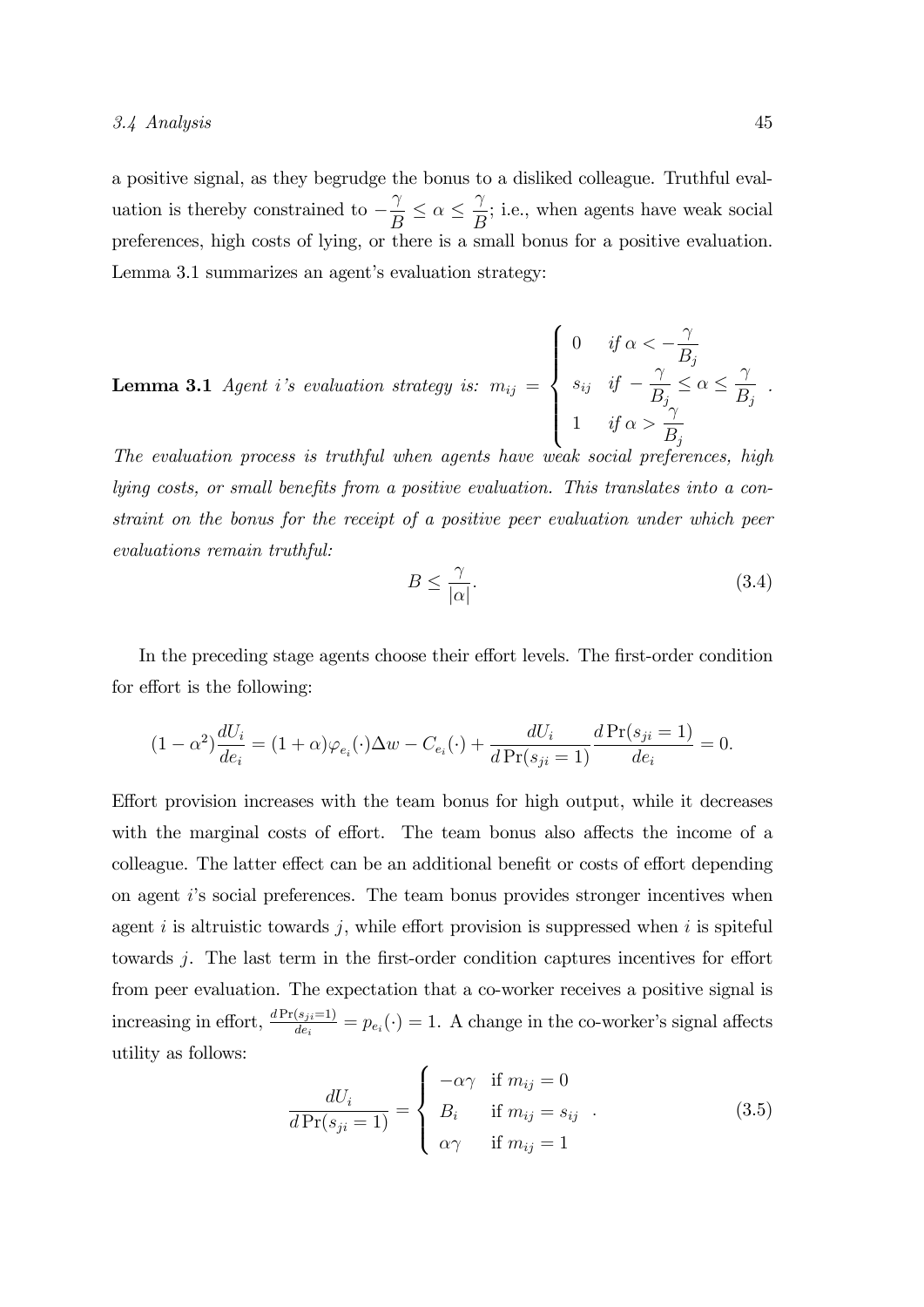Combined, these terms give two incentive effects. First, in case of truthful peer evaluation, effort is stimulated by the peer evaluation bonus. Agents desire to increase the likelihood that their colleague receives a positive signal and rates performance accordingly, such that the bonus is obtained. Second, under non-truthful peer evaluation there is also an incentive for effort, despite that the signal about a co-worker's performance is ignored in the evaluation decision. Altruistic agents wish to increase the probability that their colleague receives a positive signal, such that the expected lying costs for this colleague are lower. Likewise, spiteful agents can increase the lying costs of a colleague by increasing the probability of a positive signal. The incentives from non-truthful peer evaluation are weaker than those of the maximum bonus under truthful peer evaluation:

$$
B = \frac{\gamma}{|\alpha|} > |\alpha| \gamma \text{ as } |\alpha| < 1.
$$

For non-truthful peer evaluation the bonus for receiving a positive evaluation does not give incentives for effort itself, however the bonus should be sufficiently large to give rise to non-truthful peer evaluation strategies.<sup>9</sup> It is evident that non-truthful peer evaluations is unattractive to the principal when co-worker relations are good, as the incentives are weaker and the higher B always needs to be paid. In case of bad co-worker relations, the non-truthful equilibrium has potential to be more profitable, as the peer evaluation bonus is never paid. Nonetheless, the principal often achieves higher profits with truthful peer evaluation, for which a sufficient condition is:

$$
\alpha \gamma > -\frac{1}{2}(1+\alpha)Q_H, \tag{3.6}
$$

see the appendix for the proof. In case this condition does not hold, the principal may want to exploit a bad relationship between agents by setting a high peer evaluation bonus, which is never paid. As described before, agents have an incentive to work, because they can increase the expected lying costs of a disliked colleague. In the

<sup>&</sup>lt;sup>9</sup>Note that, peer evaluation without a bonus, or  $B_i = 0$ , gives no incentive for effort. Developmental peer evaluation, or peer evaluation without compensation, is a much used tool, but without value in the setting I study. Recently, Gupte (2009) presents a model of developmental peer evaluation, where peer evaluation is used as an input to determine a suitable training.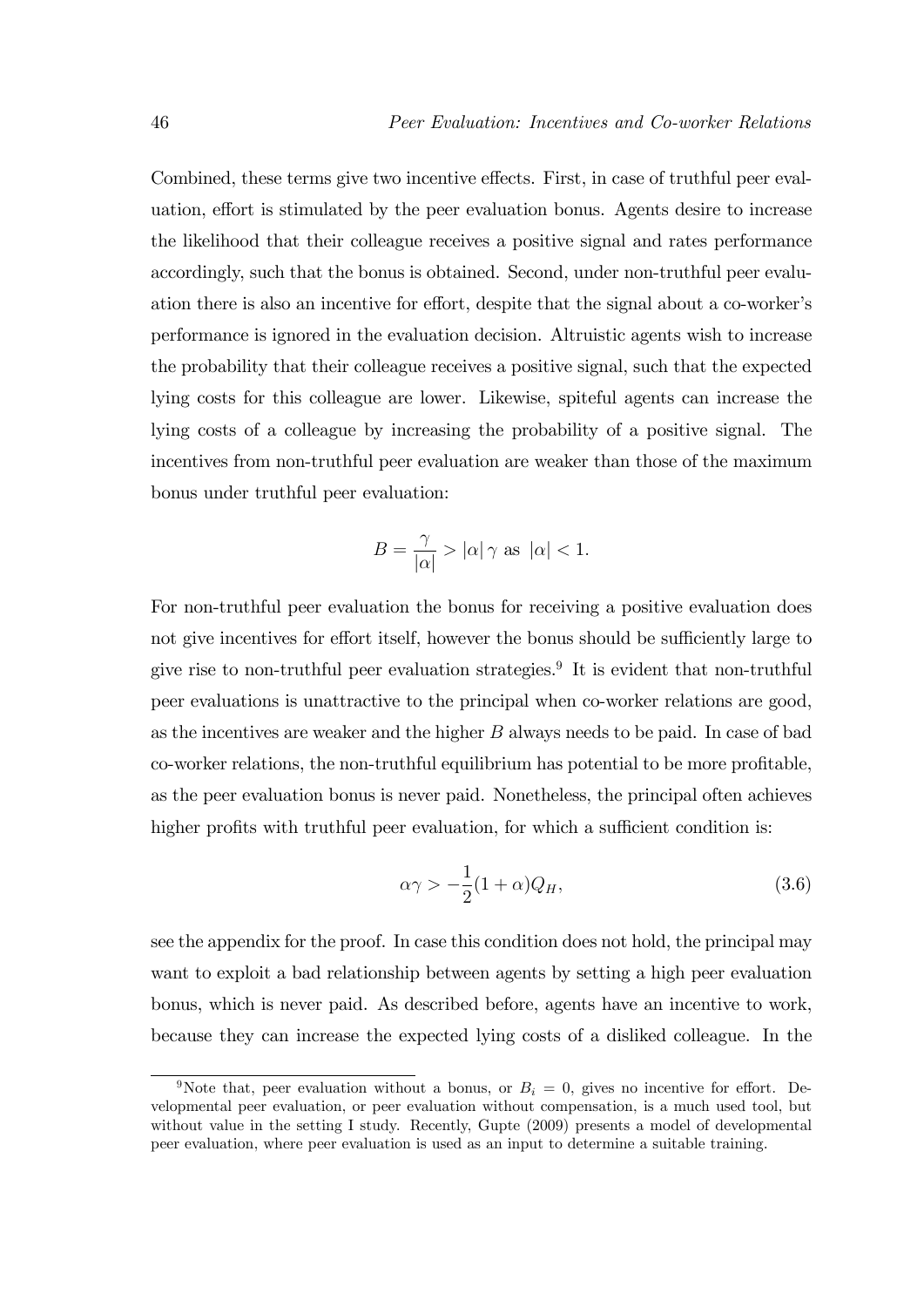remainder of this chapter I will assume that (3.6) holds, since the practical relevance of this non-truthful equilibrium is to my opinion limited. Consequently, we can focus on the optimal effort choice under truthful peer evaluation. In combination with the assumptions on  $\varphi(\cdot)$  and  $C(\cdot)$ , the first-order condition for effort implies that agent  $i$ 's optimal effort under truthful peer evaluation equals:

$$
e_i = (1 + \alpha)\Delta w + B_i. \tag{3.7}
$$

Summarizing the above: Effort can be stimulated through a team bonus and a bonus for receiving a positive peer evaluation. The effectiveness of the team bonus depends on an agent's social preferences. The free-rider problem, inherent to a team bonus, is less severe when co-worker relations are good. The free-rider problem is exacerbated for bad co-worker relations, as agents begrudge their colleague the fruits of their labour. Further, a bonus for the receipt of a positive peer evaluation stimulates effort provision, because effort influences a colleague's expected evaluation message under truthful peer evaluation.

Finally, the principal sets the profit maximizing contracts subject to the incentive compatibility constraints (3.7), the limited-liability constraints (3.2), and the constraint for truthful peer evaluation (3.4). Naturally, the principal does not need to abide to this last constraint (3.4). The inclusion of this constraint helps to characterize the optimal contract, but is innocuous, as the principal cannot do better with non-truthful peer evaluation when  $(3.6)$  holds. Together, this gives the principal's optimization problem:

$$
\max_{w_{Li}, \Delta w, B_i, B_j} \pi = \varphi(\cdot) [Q_H - 2\Delta w] - w_{Li} - w_{Lj} - E(m_{ij})B_j - E(m_{ji})B_i,
$$
  
s.t.  $w_{Li} \geq 0$ ,  $w_{Li} + B_i \geq 0$ ,  $w_{Li} + \Delta w \geq 0$ ,  $w_{Li} + B_i + \Delta w \geq 0$ ,  $B_i \leq \frac{\gamma}{|\alpha|}$ ,

The first limited-liability constraint will bind, as there is no incentive for effort from the base wage. Hence, we get  $w_{Li} = 0$ . The last limited-liability constraint is satisfied by a combination of the former constraints. This reduces the optimization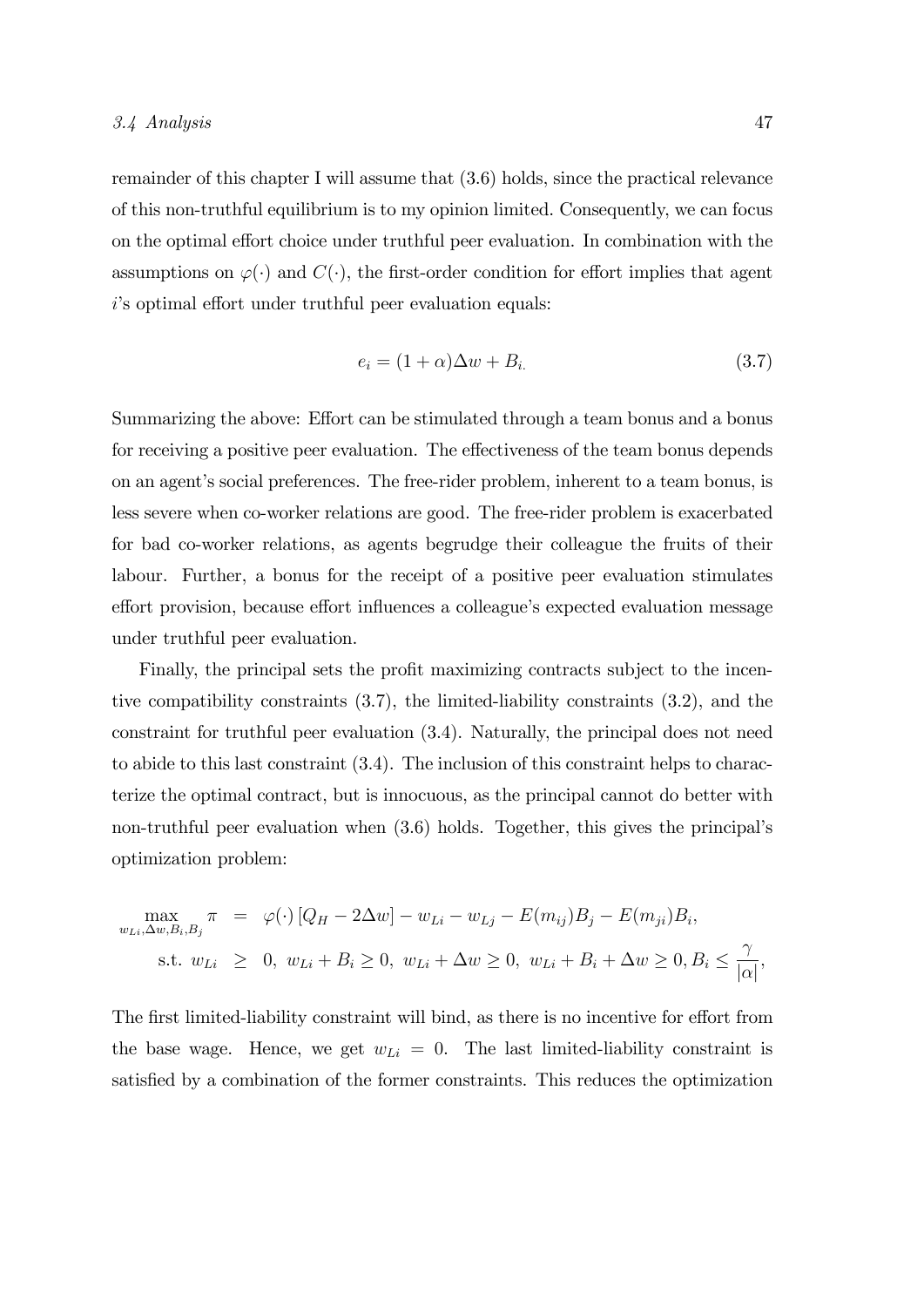problem to:

$$
\max_{\Delta w, B_i, B_j} \pi = \varphi(\cdot) [Q_H - 2\Delta w] - w_{Li} - w_{Lj} - E(m_{ij})B_j - E(m_{ji})B_i, \quad (3.8)
$$
  
s.t.  $\Delta w \ge 0, B_i \ge 0, B_i \le \frac{\gamma}{|\alpha|},$ 

leading to the second-best contract described in Proposition 3.1:

**Proposition 3.1** Under assumption  $(3.6)$ , the optimal contract under limited liability is characterized by:

$$
B_i = B_j = \frac{1}{2} Q_H \text{ and } \Delta w = 0, \text{ if } \gamma \ge \frac{1}{2} |\alpha| Q_H,
$$
\n
$$
(A)
$$

$$
B_i = B_j = \frac{\gamma}{|\alpha|} \text{ and } \Delta w = 0, \text{ if } \frac{(1+\alpha)|\alpha|Q_H}{3+\alpha} \le \gamma \le \frac{1}{2} |\alpha|Q_H, \tag{B}
$$

$$
B_i = B_j = \frac{\gamma}{|\alpha|} \text{ and } \Delta w = \frac{Q_H}{4} - \frac{(3+\alpha)\gamma}{4(1+\alpha)|a|}, \text{ if } \gamma < \frac{(1+\alpha)|\alpha|Q_H}{3+\alpha}. \quad (C)
$$

The proof can be found in the appendix. The optimal contract always includes a bonus for receiving a positive peer evaluation. The principal can ensure peer evaluation remains truthful, by satisfying constraint (3.4). This allows the principal to offer individual incentives for effort through  $B_i$ , even though he does not observe the individual contributions himself. Hence, unlike the team bonus, the peer evaluation bonus does not suffer from an internalization problem, which makes it a more cost-effective way to stimulate effort.

Part (A) of Proposition 3.1 shows the optimal contract under ideal circumstances for peer evaluation, i.e. sufficiently high cost of lying or weak social preferences. In this situation, the peer evaluation bonus performs as well as providing the agents with individual incentives under limited liability. Smaller lying costs or more pronounced social preferences constrain the peer evaluation bonus at some point, described by contract  $(B)$ . Eventually, the principal will find it optimal to complement incentives for effort with a team bonus, as indicated by contract  $(C)$  in Proposition 3.1.

The comparative statics of  $\alpha$  and  $\gamma$  with respect to the peer evaluation bonus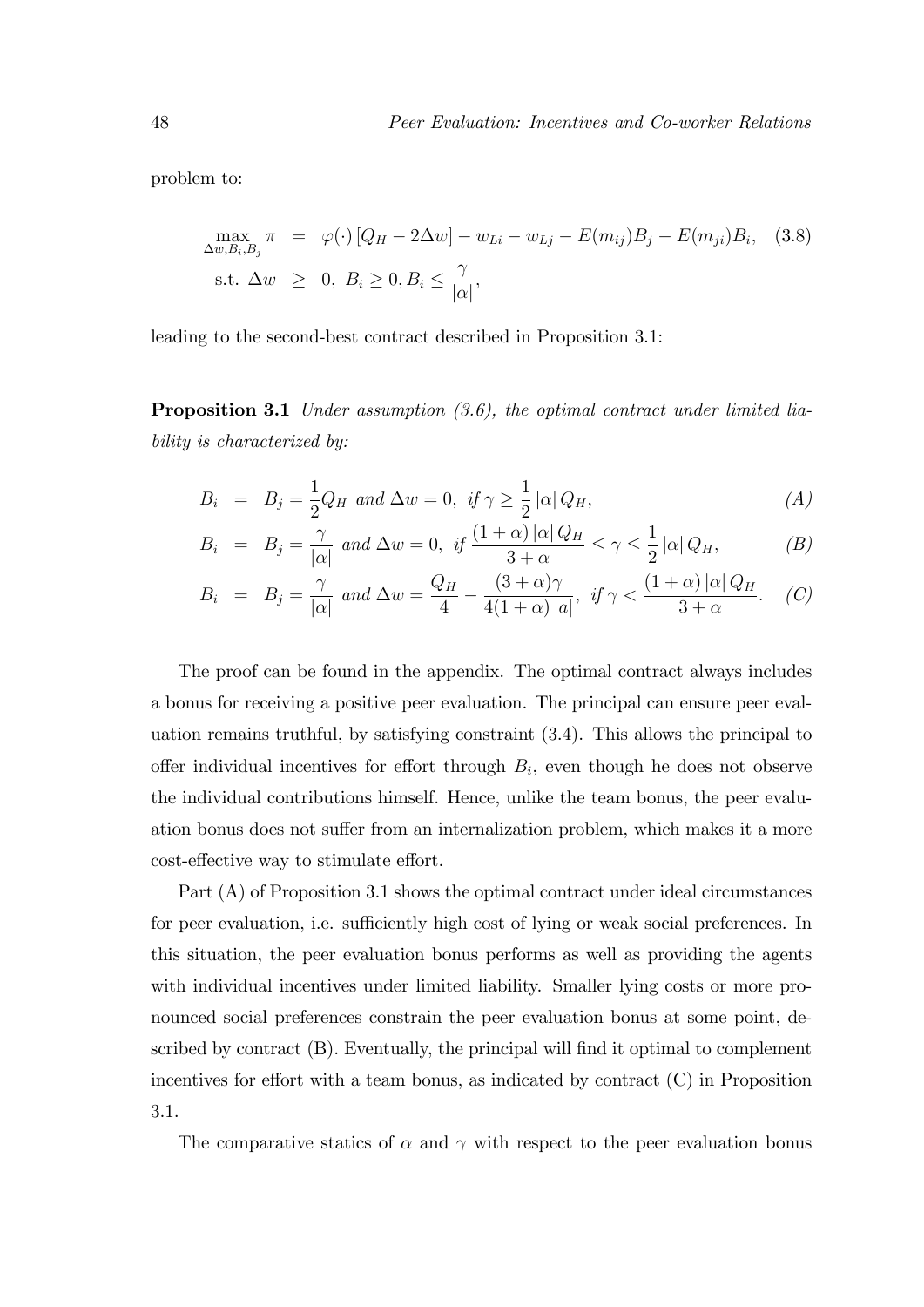and the team bonus are described by Corollary 3.1:

**Corollary 3.1** In contracts  $(B)$  and  $(C)$ , the bonus for the receipt of a positive peer evaluation is increasing in lying costs and social preferences that become less pronounced:

$$
\frac{\partial B}{\partial \gamma} = \frac{1}{|\alpha|} > 0,
$$
  

$$
\frac{\partial B}{\partial \alpha} = -\frac{\alpha \gamma}{|\alpha|^3}.
$$

In contract  $(C)$ , the team bonus is decreasing with the costs of lying, and social preferences have an ambiguous effect on the team bonus:

$$
\frac{\partial \Delta w}{\partial \gamma} = -\frac{\partial B}{\partial \gamma} \frac{(3+\alpha)}{4(1+\alpha)} < 0, \n\frac{\partial \Delta w}{\partial \alpha} = -\frac{\partial B}{\partial \alpha} \frac{(3+\alpha)}{4(1+\alpha)} + \frac{1}{2(1+\alpha)^2} \frac{\gamma}{|\alpha|}.
$$
\n(3.9)

Otherwise, lying costs and social preferences do not affect compensation in the secondbest contract.

The comparative static result with respect to the peer evaluation bonus follows from Lemma 3.1. That is, decreasing costs of lying and more pronounced co-worker relations constrain the peer evaluation bonus. Corollary 3.1 shows a negative relation between lying costs and the team bonus. A decrease in the costs of lying paralyzes peer evaluation, making it optimal to enhance effort provision with a higher team bonus (provided that lying costs are sufficiently low). Social preferences have a twofold influence on the strength of the team bonus, as can be seen from  $(3.9)$ . First, like with lying costs, stronger social preferences constrain the bonus for receiving a positive peer evaluation. More pronounced co-worker relations, whether negative or positive, thereby add to the importance of the team bonus. Second, social preferences also influence the incentive effects of a team bonus, as we already observed in  $(3.7)$ . For altruistic agents better co-worker relations strengthen the team bonus by both effects. The two effects are in conflict for bad co-worker relations that become worse,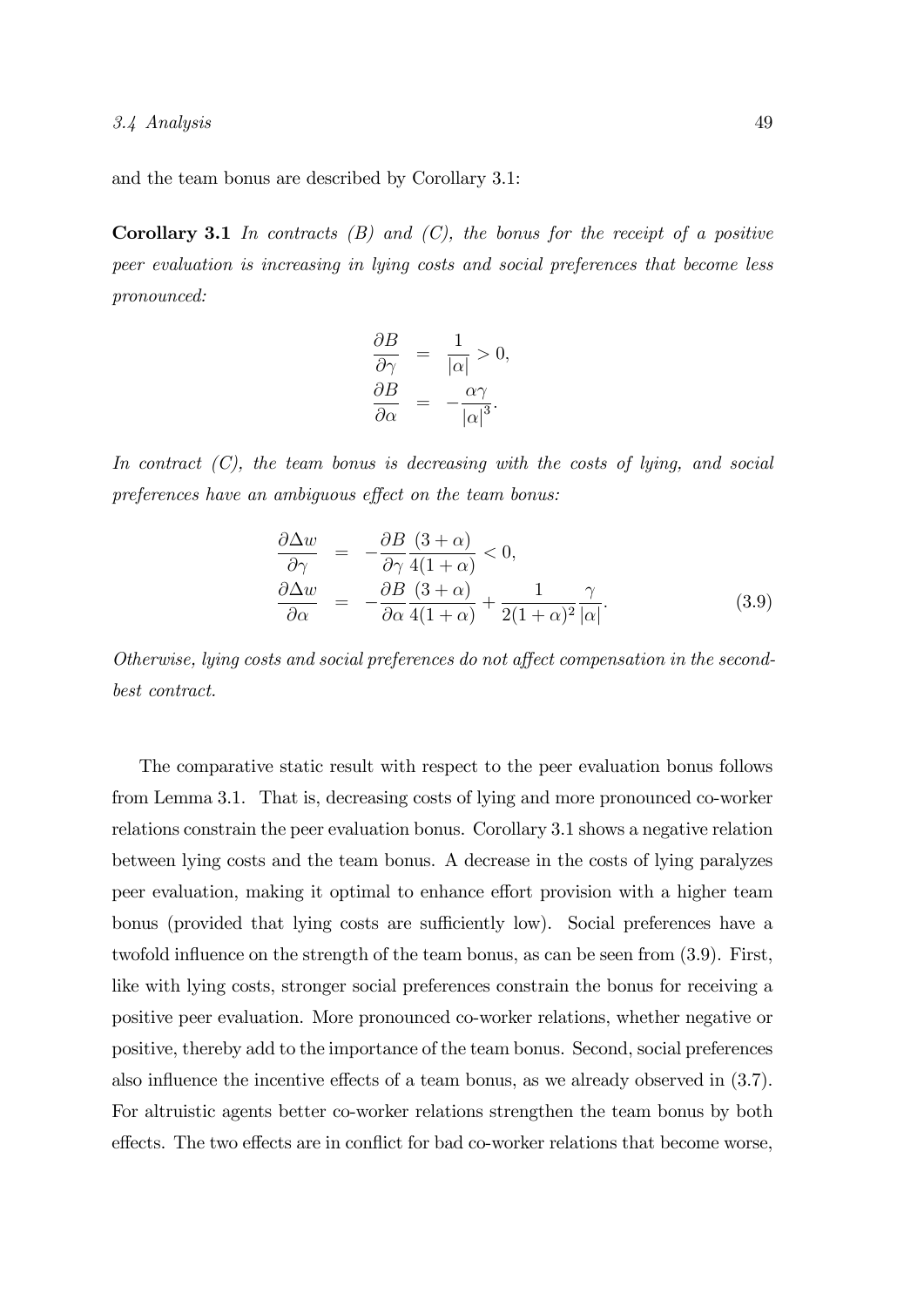

Figure 3.1: Team bonus in the optimal contract for different  $(\gamma, \alpha)$  combinations, with  $Q_H = \frac{1}{3}$  $\frac{1}{3}$ .

which leads to a decrease of the team bonus at some point for more spiteful agents. The optimal team bonus in the second-best contract is depicted in Figure 3.1 for different  $(\gamma, \alpha)$  combinations, with  $Q_H = \frac{1}{3}$  $\frac{1}{3}$ . Figure 3.2 and Figure 3.3 do so for the expected profits and expected utility.<sup>10</sup> The comparative statics for the expected profits and expected utility can be found in the appendix.

As long as peer evaluation is unrestricted  $(A)$ , the expected profits are constant. In contract (B), lower lying costs and more pronounced co-worker relations hurt profits, through the smaller incentive effect of the peer evaluations. Finally, in contract  $(C)$ , the size of the peer evaluation bonus and the team bonus are both influenced by  $\gamma$  and  $\alpha$ . A decrease of the lying costs leads to a shift in the compensation towards the team bonus. This shift hurts profits, as the peer evaluation bonus stimulates effort in a more cost-effective way than the team bonus does, so profits are still increasing in  $\gamma$  under contract (C). There is a similar effect of more pronounced co-worker relations, a shift away from the peer evaluation bonus has a negative effect on profits.

<sup>&</sup>lt;sup>10</sup>The figures are qualitatively the same for other levels of  $Q_H$ . The sufficient condition for optimality of truthful peer evaluation (3.6) does not hold for some  $(\gamma, \alpha)$  combinations in the upper left corners in Figure  $3.1$  to  $3.3$ , in which case the optimal contract may look different.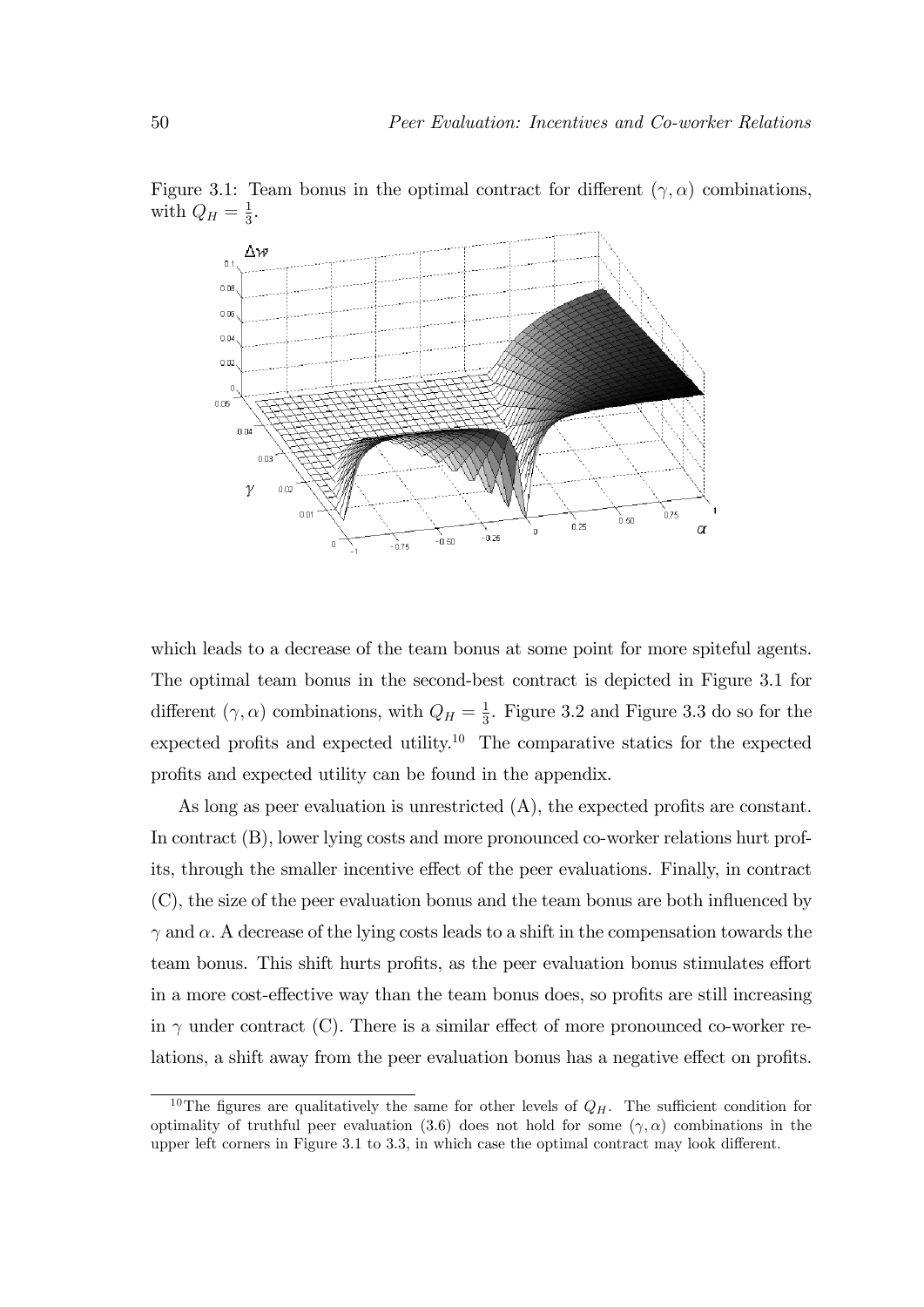

Figure 3.2: Expected profits under the optimal contract for different  $(\gamma, \alpha)$  combinations, with  $Q_H = \frac{1}{3}$  $\frac{1}{3}$ .

Figure 3.3: Expected utility in the optimal contract for different  $(\gamma, \alpha)$  combinations, with  $Q_H = \frac{1}{3}$  $\frac{1}{3}$ .

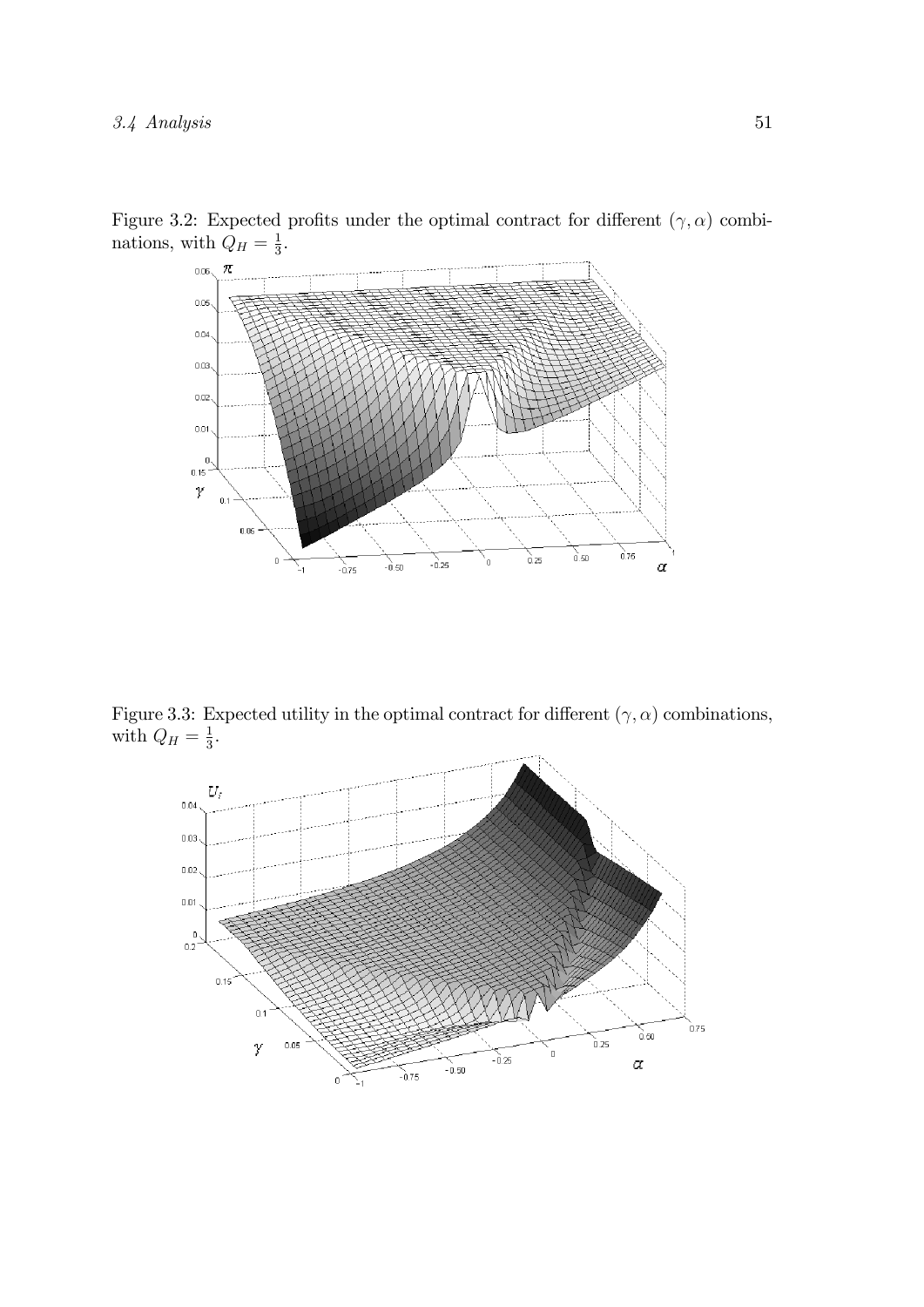In addition, better co-worker relations soften the free-rider problem, which has a favorable effect on profits. Profits are increasing in  $\alpha$  with bad co-worker relations, as both effects work in the same direction. For good co-worker relations, profits are decreasing in  $\alpha$  at first, as the shift away from peer evaluation dominates the effect of a softened free-rider problem. However, the profits pick up again from some point, as the effect on the free-rider problem becomes more prominent for a larger team bonus. Summarizing, under truthful peer evaluation, bad co-worker relations that become worse are never good for profits, while improving good co-worker relations can be bad.

Agents are left with rents due to the limited liability assumption. Lying costs only affect utility through the offered contract, since there is no lying in equilibrium. Therefore, utility is constant in  $\gamma$  for unrestricted peer evaluation (A). Co-worker relations, on the other hand, have a direct and positive effect on utility, as already noted in footnote 7. In contract (B), an increase in the lying costs relaxes the constraint on the peer evaluation bonus, and thereby leads to a higher utility. Similarly, besides the direct effect on utility, co-worker relations affect the size of the peer evaluation bonus. The expected utility is increasing in  $\alpha$ , except for moderately positive co-worker relations  $(0 < \alpha < \frac{2}{3})$ , where the decrease in the peer evaluation bonus outweighs the direct effect of having better co-worker relations. Finally, in contract (C), higher lying costs cause a shift in the optimal compensation towards peer evaluation, as noticed before. This shift away from the team bonus hurts the agents' utility, as the team bonus comes with higher rents. A change in  $\alpha$  also has this effect, in addition to the direct effect on utility and the effect on the free-rider problem. The latter two effects make the utility increasing in co-worker relations, whereas the first effect is negative for  $\alpha < 0$  and can dominate for moderately negative co-worker relations.

### 3.5 Concluding remarks

Peer evaluation has intuitive appeal in work environments where co-workers are in the best position to monitor each other. However, there is a concern that these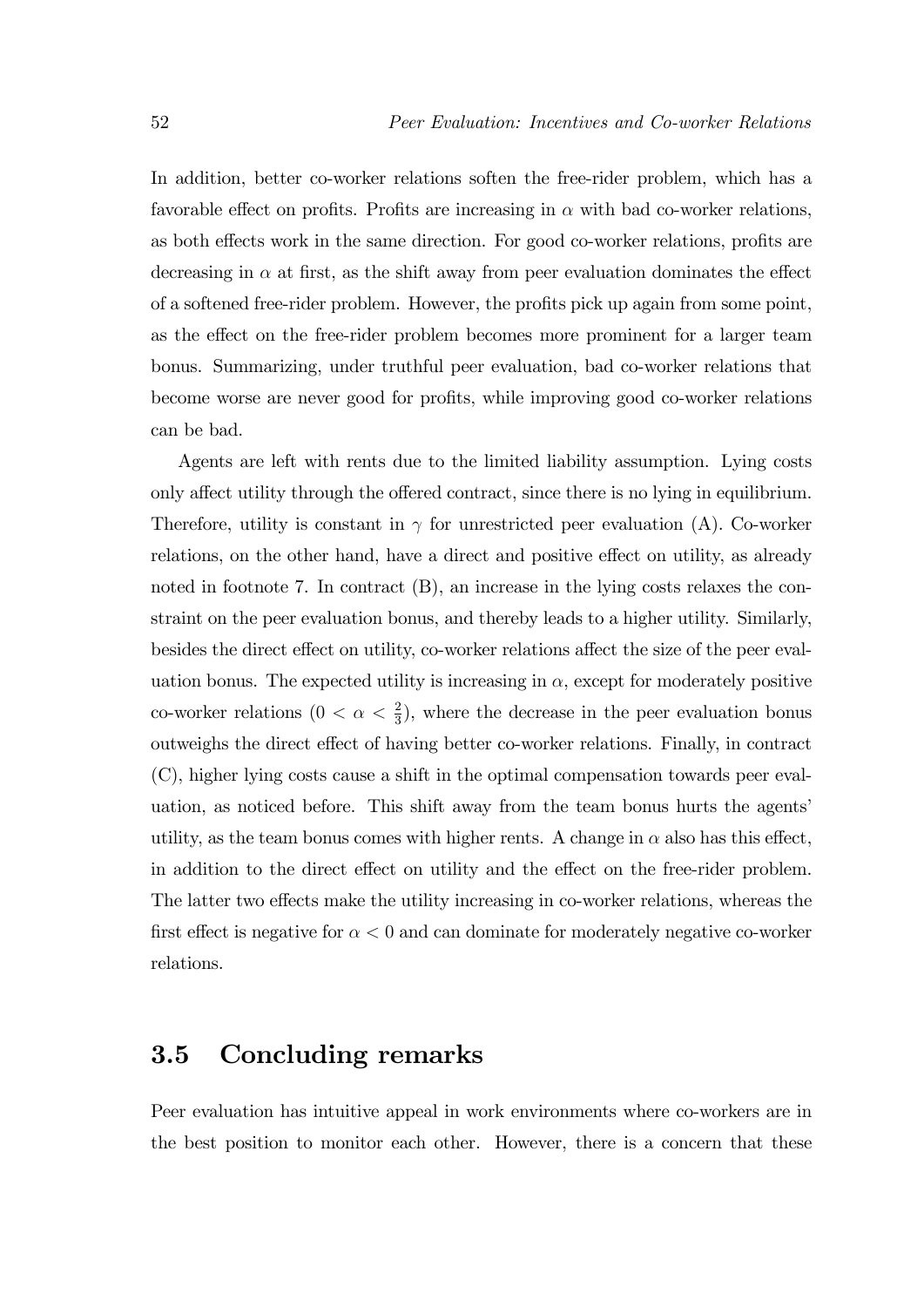performance evaluations by peers are susceptible to a likeability bias. I have studied the possibility to include peer evaluation in performance pay under different intensities of co-worker relations, using a model of team production by two limitedly liable agents. The principal only observes the team output, while agents receive a signal about a colleague's effort, allowing for peer evaluation in addition to a team bonus. The combination of a cost of lying about the received signal and interpersonal relations between co-workers determine the agent's evaluation decision. Lying costs lead to a truthful revelation of signals, while the internalization of a bonus to a colleague may cause a bias. Nevertheless, the optimal contract always includes a bonus for receiving a positive peer evaluation, which may be complemented with a team bonus. Truthful peer evaluation has incentive effects, as agents desire to increase the likelihood that their colleague receives a positive signal. Social preferences constrain the bonus for a positive evaluation so as to keep revelation of signals truthful, leading to the testable implication that incentive effects of peer evaluation diminish with more pronounced social relations between co-workers. A managerial implication of this result is that managers should assign employees that are rather indifferent towards one another to evaluate each other's performance.

There is debate in the management literature and organizational psychology whether peer evaluations should only be used for developmental purposes, or whether they can also be used to determine merit pay and promotions (see among others Edwards and Ewen 1996, Coates 1998, Fleenor and Brutus 2001). I contribute to this debate by showing that some concerns of intergrating peer evaluation with performance pay can be overcome. Namely, by setting a smaller bonus for peer evaluation, it is possible to avoid a (dis)likability bias. In addition, I illustrated that even non-truthful peer evaluations can have incentive effects. The distinction between developmental peer evaluation and its integration with rewards, however, may be less strict in practice: In case a manager is supposed to serve as a coach, it is unlikely that the information resulting from peer evaluations is neglected in determining promotions and pay (Edwards and Ewen 1996). The consequences of including peer evaluation in performance pay, therefore, deserve more research attention.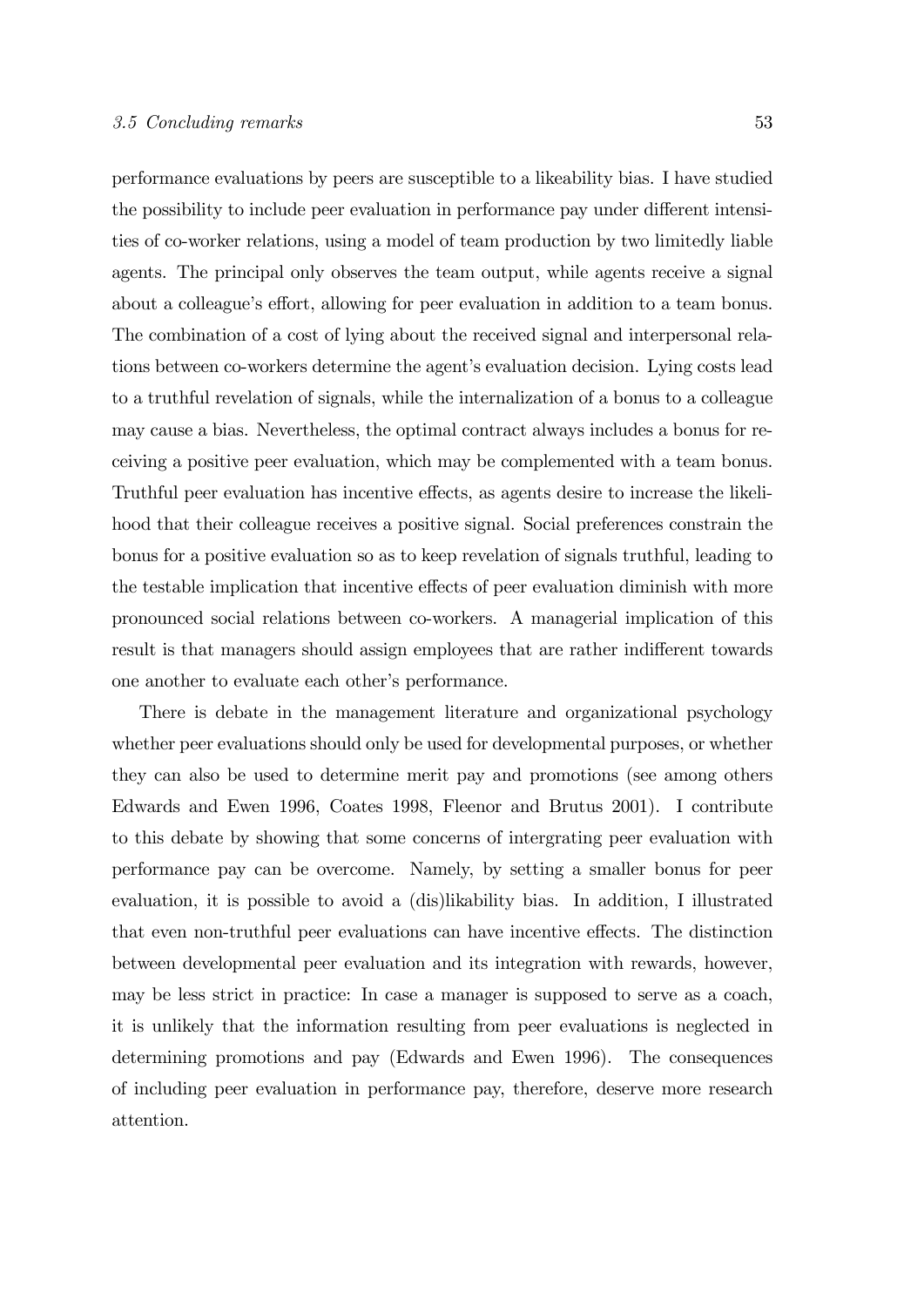There are a number of other factors that may lead to intentional distortions in peer evaluation. Peer evaluation between colleagues in promotion tournaments will most likely lead to a downward bias in the evaluation reports, in order to boost one's own chances of winning. Carpenter et al. (2010) provide evidence for this subtle way of sabotaging competitors in a real effort experiment, where the anticipation of sabotage eliminates the incentives to work in this tournament. A special case of peer evaluation is where incumbents determine their future co-workers, or competitors for future promotions, as incumbents may be most capable in evaluating the quality of applicants. Carmichael (1988) showed that in such a setting incumbents discriminate against the best possible candidates, unless the incumbents' future income is ensured, which is sometimes only possible by offering tenure. Another concern is that colleagues may try to collude with their evaluations against the principal in repeated interactions.

The result that a principal always wants to make use of peer evaluations is at odds with its occurrence in practice. However, the prerequisite that co-workers have valuable information on employee performance does not apply to all organizations. Further, it is conceivable that peer evaluation has an influence on interpersonal relationships. Chapter 2 showed that, under the assumption of conditionally altruistic or reciprocal preferences, externalities in wages may motivate people to invest in their relationships with colleagues. In line with this, peer evaluation may be a good reason to invest in the relationship with a colleague that evaluates one's performance, so as to increase the likelihood of a positive evaluation by this colleague. By this logic the effectiveness of peer evaluation may deteriorate eventually. In combination with some of the additional concerns named above, this offers an explanation for the gap between the theoretical prediction and the prevalence of peer evaluations in practice.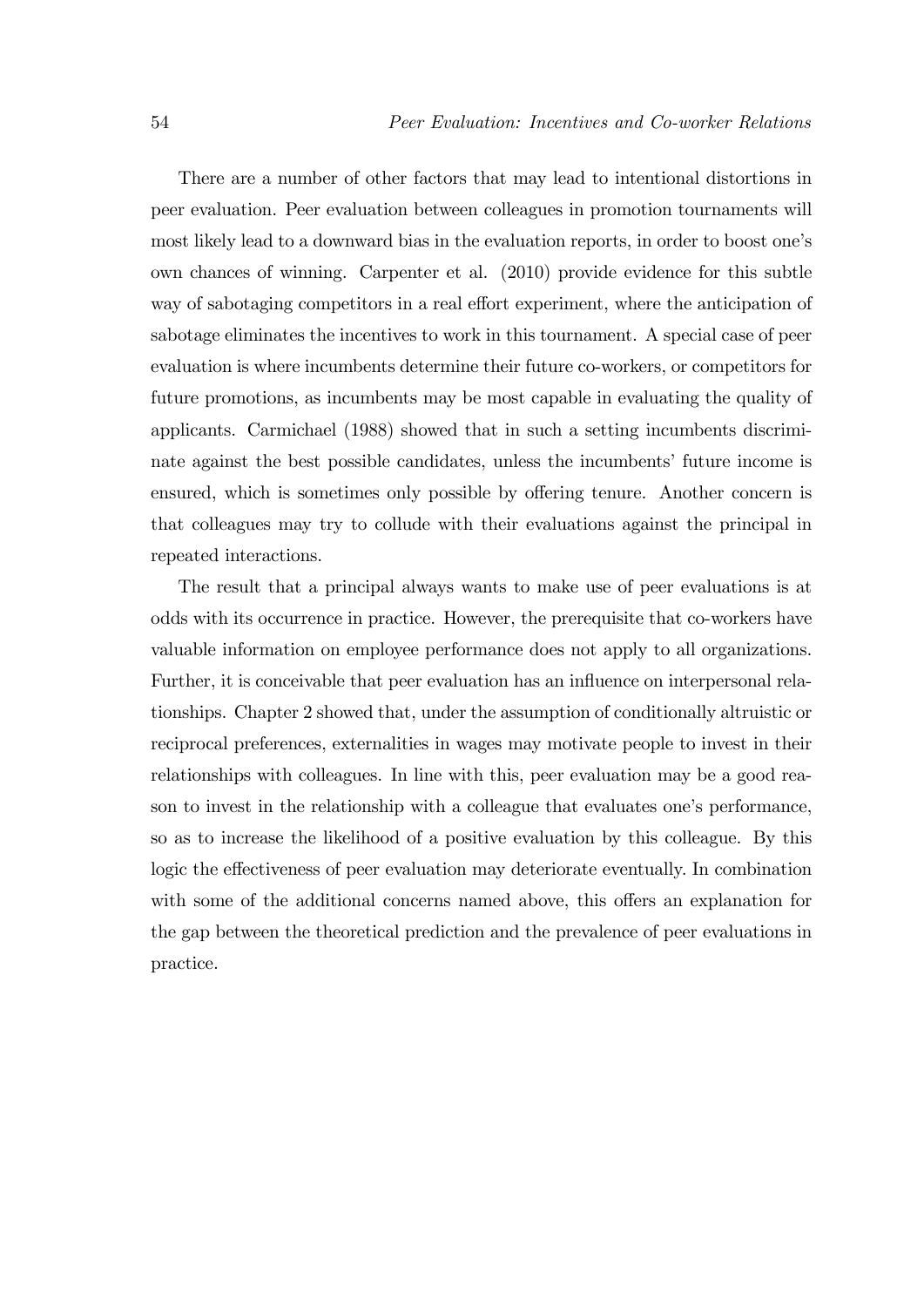# 3.A Appendix

#### Proof of Proposition 1

The agents' effort choices (3.7) are substituted into  $\varphi(\cdot)$  and  $E(m_{ij}) = p(\cdot)$ , which gives the following Kuhn-Tucker conditions to the principalís optimization problem (3.8):

$$
\frac{d\pi}{d\Delta w} = 2(1+\alpha)Q_H - 8(1+\alpha)\Delta w - (3+\alpha)B_i - (3+\alpha)B_j + \lambda_1 \le 0,
$$
  
\n
$$
\Delta w \ge 0, \ \Delta w \frac{d\pi}{d\Delta w} = 0, \ \lambda_1 \ge 0, \ \lambda_1 \Delta w = 0,
$$
  
\n
$$
\frac{d\pi}{dB_i} = Q_H - (3+\alpha)\Delta w - 2B_i + \lambda_2 - \lambda_3 \le 0, \ B_i \ge 0, \ B_i \frac{d\pi}{dB_i} = 0,
$$
  
\n
$$
\lambda_2 \ge 0, \ \lambda_2 B_i = 0, \ B_i - \frac{\gamma}{|\alpha|} \le 0, \ \lambda_3 \ge 0, \ \lambda_3 \left[B_i - \frac{\gamma}{|\alpha|}\right] = 0,
$$
  
\n
$$
\frac{d\pi}{dB_j} = Q_H - (3+\alpha)\Delta w - 2B_j + \lambda_4 - \lambda_5 \le 0, \ B_j \ge 0, \ B_j \frac{d\pi}{dB_j} = 0,
$$
  
\n
$$
\lambda_4 \ge 0, \ \lambda_4 B_i = 0, \ B_j - \frac{\gamma}{|\alpha|} \le 0, \ \lambda_5 \ge 0, \ \lambda_5 \left[B_j - \frac{\gamma}{|\alpha|}\right] = 0.
$$

We look for a solution where  $B_i = B_j$ , as agents are homogeneous. Further, as the constraints on the peer evaluation bonus can never bind at the same time, the cases that need be checked are reduced to six: (i) none of the constraints is binding, (ii)  $\Delta w = 0$ , and  $B_i = B_j = 0$ , (iii)  $\Delta w > 0$  and  $B_i = B_j = 0$ , (iv)  $\Delta w = 0$  and constraints on  $B_i = B_j$  are non-binding, (v)  $\Delta w > 0$  and  $B_i = B_j =$  $\gamma$  $|\alpha|$ , and (vi)  $\Delta w = 0$  and  $B_i = B_j =$  $\gamma$  $|\alpha|$ .

The first three cases cannot be part of the optimal contract: (i)  $\lambda_i = 0$ , for which the first-order conditions solve for  $\Delta w = \frac{Q_H}{1-\epsilon}$  $\frac{Q_H}{1-\alpha}$ , and  $B_i = B_j = -\frac{(1+\alpha)Q_H}{1-\alpha} < 0$ , which contradicts  $B_i \geq 0$ . (ii)  $\Delta w = B_i = B_j = 0$ , contradicts  $\lambda_1 \geq 0$  and  $\frac{d\pi}{d\Delta w} \leq 0$ being valid at the same time. (iii)  $\frac{d\pi}{d\Delta w} = 0$ ,  $\lambda_1 = 0$ , and  $B_i = B_j = 0$  give  $\Delta w = \frac{1}{4} Q_H$ , but also gives:  $\frac{d\pi}{dB_i} = \frac{d\pi}{dB}$  $\frac{d\pi}{dB_j} = \frac{1}{4}$  $\frac{1}{4}(1-\alpha)Q_H + \lambda_{2,4}$ , which contradicts  $d\pi$  $\frac{d\pi}{dB_i} = \frac{d\pi}{dB_i}$  $\frac{d\pi}{dB_j} \leq 0$ , as  $-1 < \alpha < 1$ . The next three cases jointly characterize the optimal contract: (iv)  $\frac{d\pi}{dB_i} = \frac{d\pi}{dB}$  $\frac{d\pi}{dB_j} = 0$  and  $\lambda_2 = \lambda_3 = \lambda_4 = \lambda_5 = 0$  give  $B_j =$  $\frac{1}{2}Q_H$ , all conditions are satisfied as long as  $\frac{\gamma}{\sqrt{2}}$  $\frac{1}{|\alpha|} \geq \frac{1}{2}Q_H \geq 0$ , otherwise  $B_i$  will hit either constraint, which leads to contradiction. This case leads to the first line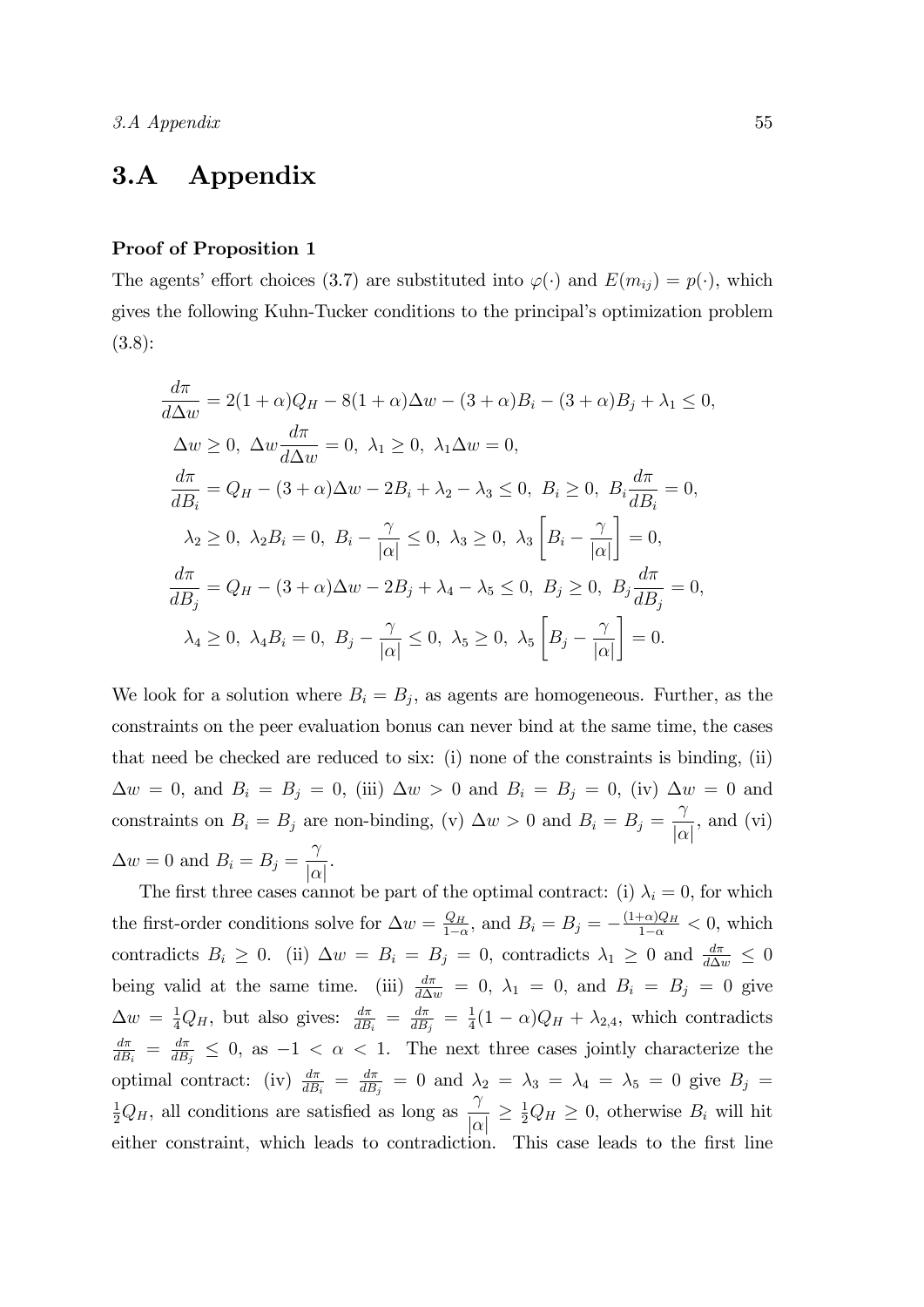in Proposition 1. (v)  $\frac{d\pi}{d\Delta w} = 0$ , and  $\lambda_1 = 0$  gives  $\Delta w = \frac{1}{4}Q_H$  –  $(3 + \alpha)\gamma$  $4(1+\alpha)|a|$ , all conditions are satisfied as long as  $\gamma < \frac{(1 + \alpha) |\alpha| Q_H}{2}$  $\frac{\alpha}{3 + \alpha}$  otherwise  $\Delta w \leq 0$  which gives a contradiction. This case gives the third line in Proposition 1. (vi)  $\frac{d\pi}{d\Delta w} \leq 0$ , and  $\lambda_1 \geq 0$  give  $\gamma \geq$  $\frac{(1 + \alpha) |\alpha| Q_H}{\alpha}$  $3 + \alpha$ , otherwise the two cannot be satisfied simultaneously, and  $\frac{d\pi}{dB_i} = \frac{d\pi}{dB_i}$  $\frac{d\pi}{d\beta_j} = 0$  together with  $\lambda_2 = \lambda_4 = 0$ , and  $\lambda_3 = \lambda_5 \geq 0$  give that  $\frac{\gamma}{\log n}$  $\frac{1}{|\alpha|} \leq \frac{1}{2}Q_H$ otherwise a contradiction follows. This gives the second line in Proposition 1 and completes the characterization of the optimal contract.

To complete the proof of the optimal contract we need to compare the profits under truthful peer evaluation with the profits of peer evaluation that is not truthful. For non-truthful peer evaluation under good co-worker relations  $(m_{ij} = 1)$ , the principal always has to pay a higher peer evaluation bonus, while incentives are weaker. Therefore, it is evident that this decreases the principal's profits. The non-truthful evaluation strategy for bad co-worker relations  $(m_{ij} = 0)$  seems more promising, as the principal never has to pay the peer evaluation bonus. The size of the peer evaluation bonus therefore does not matter for profits, it should only be sufficiently high so as to give rise to the non-truthful peer evaluation strategy. The principal still needs to find the optimal team bonus. For  $m_{ij} = 0$  the agent's optimal effort is:

$$
e_i = (1 + \alpha)\Delta w - \alpha \gamma,
$$

leading to:

$$
\frac{d\pi}{d\Delta w} = (1 + \alpha) [Q_H - 4\Delta w] + 2\alpha\gamma = 0,
$$

an optimal team bonus under  $m_{ij} = 0$ :

$$
\Delta w = \frac{1}{4}Q_H + \frac{\alpha \gamma}{2(1+\alpha)} \text{ if } \alpha \gamma > -\frac{1}{2}Q_H(1+\alpha),
$$
  

$$
\Delta w = 0 \text{ if } \alpha \gamma < -\frac{1}{2}Q_H(1+\alpha),
$$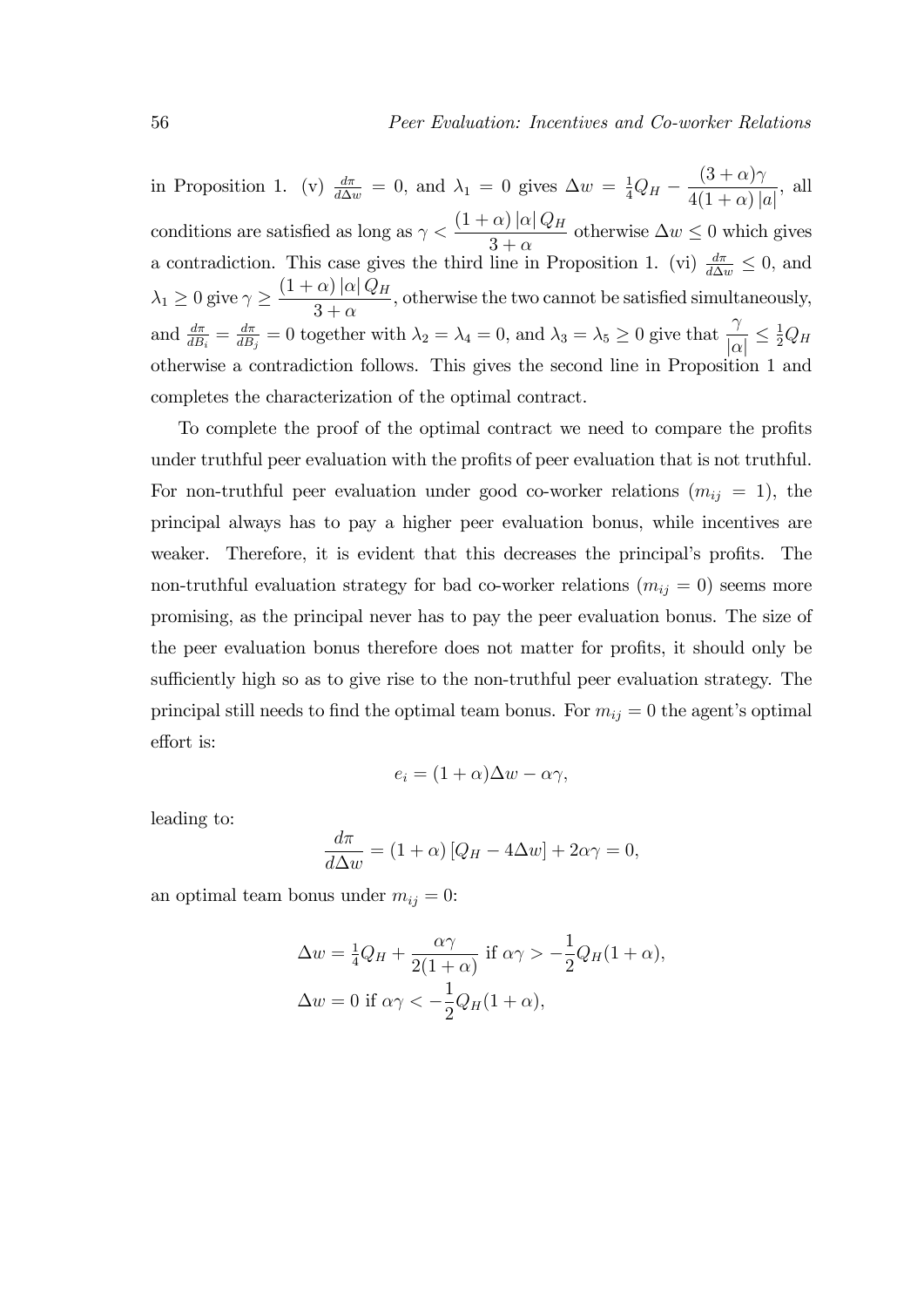3.A Appendix 57

and giving profits:

$$
\pi = \frac{1}{4}(1+\alpha)Q_H^2 - \alpha\gamma Q_H + \frac{\alpha^2\gamma^2}{(1+\alpha)}
$$
 if  $\alpha\gamma > -\frac{1}{2}Q_H(1+\alpha)$ ,  

$$
\pi = -2\alpha\gamma Q_H
$$
 if  $\alpha\gamma < -\frac{1}{2}Q_H(1+\alpha)$ .

The profits under the weakest form of truthful peer evaluation  $(\gamma < \frac{(1+\alpha)|\alpha|Q_H}{2})$  $3 + \alpha$ ) are described by:

$$
\pi = \frac{1}{4}(1+\alpha)Q_H^2 + \frac{(1-\alpha)\gamma}{2|a|}Q_H + \frac{(1-\alpha)^2\gamma^2}{4(1+\alpha)|a|^2},
$$

which are strictly higher than the profits under  $m_{ij} = 0$  with  $\alpha \gamma > -\frac{1}{2}Q_H(1 + \alpha)$ :

$$
\pi(m_{ij} = s_{ij}) - \pi(m_{ij} = 0) = \frac{(1 - \alpha)\gamma}{2|a|}Q_H + \frac{(1 - \alpha)^2\gamma^2}{4(1 + \alpha)|a|^2} + \alpha\gamma Q_H - \frac{\alpha^2\gamma^2}{(1 + \alpha)} > 0
$$
  
\n
$$
\Rightarrow \left[\frac{1}{2}(1 - \alpha)\frac{\gamma}{|\alpha|} + \alpha\gamma\right]Q_H + \frac{1}{(1 + \alpha)}\left[\left(\frac{1}{2}(1 - \alpha)\frac{\gamma}{|\alpha|}\right)^2 - (\alpha\gamma)^2\right] > 0
$$
  
\n
$$
\Rightarrow \frac{1}{2}(1 - \alpha)\frac{\gamma}{|\alpha|} > -\alpha\gamma \Rightarrow \gamma[1 - \alpha + 2\alpha|\alpha|] > 0 \Rightarrow 1 - \alpha + 2\alpha|\alpha| > 0
$$
  
\n
$$
\Rightarrow \alpha > -1,
$$

which is satisfied by assumption. In case  $\alpha \gamma < -\frac{1}{2}Q_H(1+\alpha)$ , the profits for nontruthful peer evaluation can be higher than those under truthful peer evaluation. The principal does not have to pay any wages in this case. He exploits the bad relationship between the agents by awarding a high peer evaluation bonus, which he never has to pay. Agents exert effort to increase their disliked colleague's lying costs. For extreme lying costs, the principal can obtain high output with certainty for free.

#### Comparative statics for expected profits and expected utility

The expected profits under truthful peer evaluation can be written as:

$$
E(\pi) = 2\left[ (1+\alpha)\Delta w + B \right] \left[ Q_H - 2\Delta w - B \right]. \tag{B1}
$$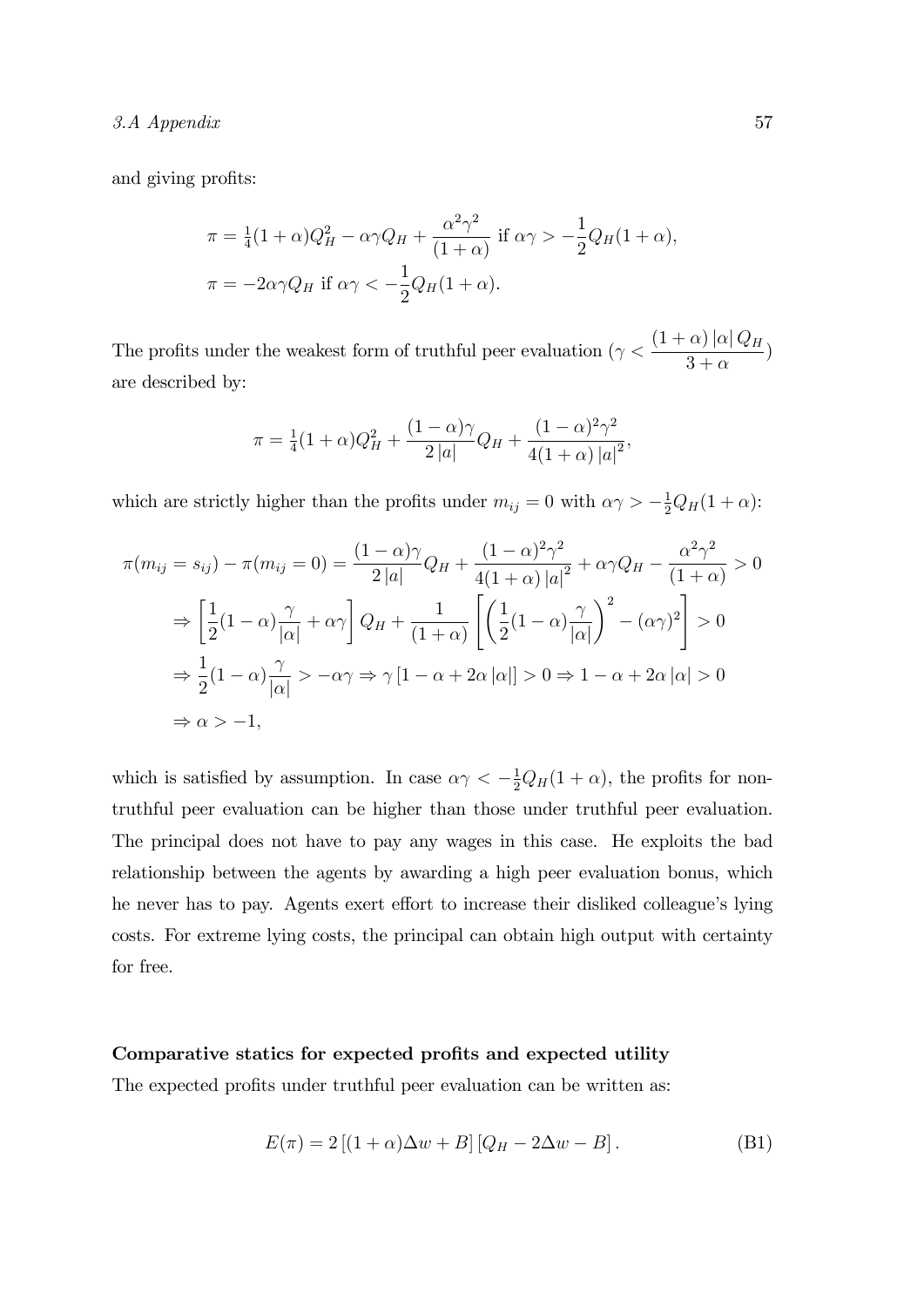By substituting the optimal contract into (B1) gives:

$$
E(\pi) = \frac{1}{2}Q_H^2,
$$

for contract  $(A)$ , leading to the comparative static effects :

$$
\frac{\partial E(\pi)}{\partial \gamma} = \frac{\partial E(\pi)}{\partial \alpha} = 0.
$$

Similar, for contract (B) we obtain:

$$
E(\pi) = 2\frac{\gamma}{|\alpha|} \left[ Q_H - \frac{\gamma}{|\alpha|} \right],
$$

and:

$$
\frac{\partial E(\pi)}{\partial \gamma} = \frac{2}{|\alpha|} \left[ Q_H - 2 \frac{\gamma}{|\alpha|} \right] > 0,
$$
  

$$
\frac{\partial E(\pi)}{\partial \alpha} = -\frac{2\alpha\gamma}{|\alpha|^3} \left[ Q_H - 2 \frac{\gamma}{|\alpha|} \right],
$$

as comparative static results. Expected profits are increasing in  $\gamma$  for contract (B), as  $\frac{\gamma}{|\alpha|} < \frac{1}{2}Q_H$ . Likewise, expected profits are increasing in  $\alpha$  for  $\alpha < 0$ , and decreasing in  $\alpha$  for  $\alpha > 0$ , i.e., expected profits decrease with more pronounced co-worker relation. The expected profits under contract  $(C)$  are:

$$
E(\pi) = 2\left[\frac{(1+\alpha)Q_H}{4} + \frac{(1-\alpha)\gamma}{4|a|}\right] \left[\frac{Q_H}{2} + \frac{(1-\alpha)\gamma}{2(1+\alpha)|a|}\right],
$$

which gives comparative static results:

$$
\frac{\partial E(\pi)}{\partial \gamma} = \frac{(1-\alpha)Q_H}{2|a|} + \frac{(1-\alpha)^2 \gamma}{2(1+\alpha)|a|^2} > 0,
$$
  

$$
\frac{\partial E(\pi)}{\partial \alpha} = -\frac{\alpha \gamma}{|\alpha|^3} \left[ \frac{(1-\alpha)Q_H}{2} + \frac{(1-\alpha)^2 \gamma}{2(1+\alpha)|\alpha|} \right] + 2\Delta w [Q_H - 2\Delta w - B].
$$

Expected profits are increasing in  $\gamma$ , as lying costs shift compensation towards a higher peer evaluation bonus, which is a more cost-effective manner of stimulating effort. Co-worker relations have two effects on profits: First, as before, co-worker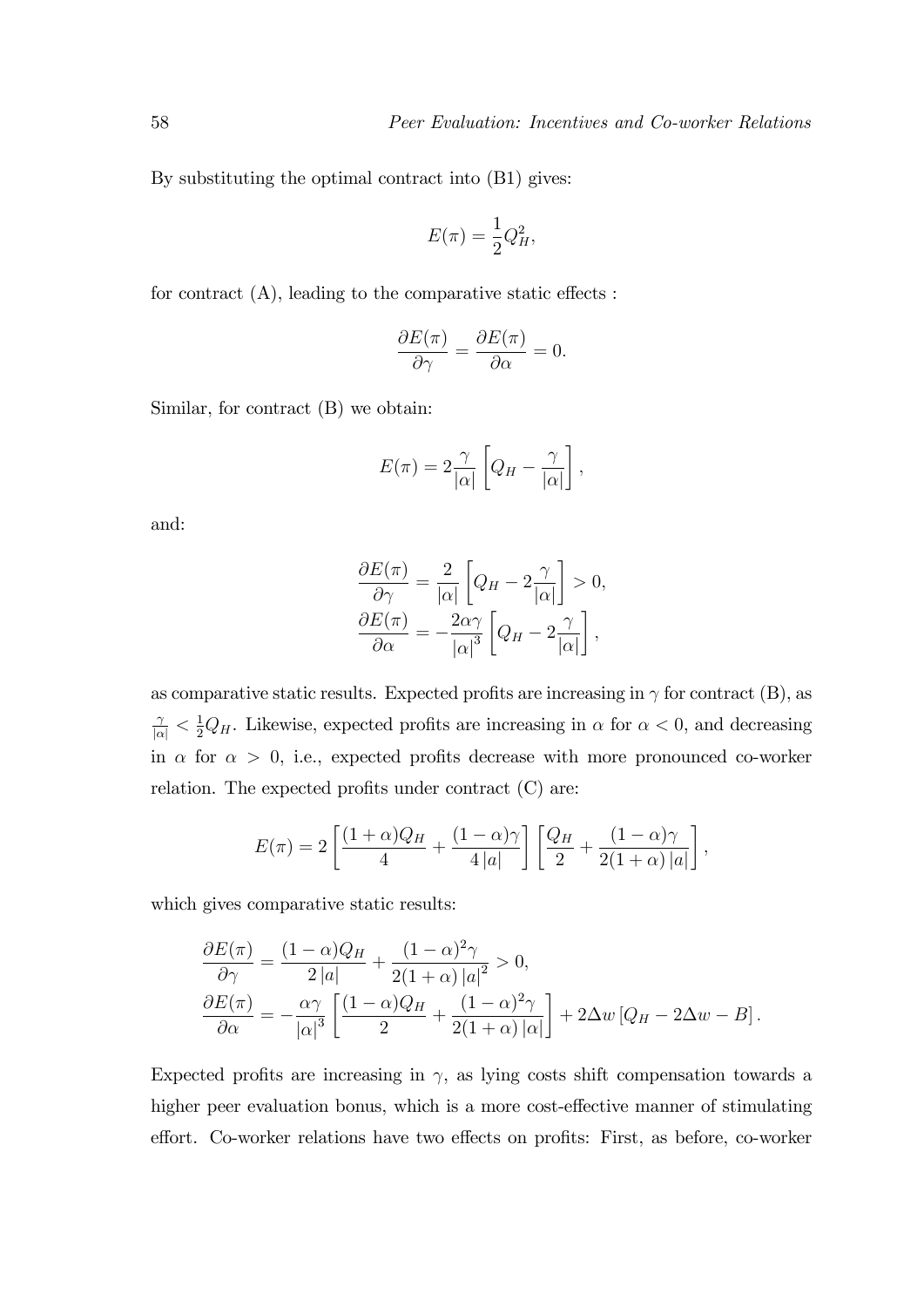relations affect expected profits through a change in the peer evaluation bonus. Second, better co-worker relations increase the effectiveness of the team bonus. Expected profits are increasing in  $\alpha$ , except for moderately positive co-worker relations, as the effect through the peer evaluation bonus dominates the favorable effect on the free-rider problem for a small team bonus.

The comparative static effects with respect to expected utility are best shown when we rewrite (3.3) slightly. A substitution of  $U_j$  into i's utility function, in combination with the homogeneity assumption, gives:

$$
E(U) = \frac{1}{1-\alpha} \left[ \varphi(\cdot)\Delta w + p(\cdot)B - C(\cdot) \right]
$$
  
= 
$$
\frac{1}{1-\alpha} \left[ \frac{1}{2}B^2 + 2B\Delta w + \frac{1}{2}(3-\alpha)(1+\alpha)\Delta w^2 \right].
$$

The expected utility under contract (A) is:

$$
E(U) = \frac{1}{1 - \alpha} \frac{Q_H^2}{8},
$$

which yields the following comparative statics:

$$
\frac{\partial E(U)}{\partial \gamma} = 0,
$$
  

$$
\frac{\partial E(U)}{\partial \alpha} = \frac{1}{(1 - \alpha)^2} \frac{Q_H^2}{8} > 0.
$$

Contract (B) gives expected utility:

$$
E(U) = \frac{1}{1 - \alpha} \frac{1}{2} \frac{\gamma^2}{|\alpha|^2},
$$

and comparative statics:

$$
\frac{\partial E(U)}{\partial \gamma} = \frac{\gamma}{(1-\alpha) |\alpha|^2} > 0,
$$

$$
\frac{\partial E(U)}{\partial \alpha} = \frac{\gamma^2}{(1-\alpha) |\alpha|^2} \left[ \frac{1}{2(1-\alpha)} - \frac{\alpha}{|\alpha|^2} \right].
$$

In contract (B), the expected utility is increasing in  $\alpha$ , except for  $0 < \alpha < \frac{2}{3}$ . Finally,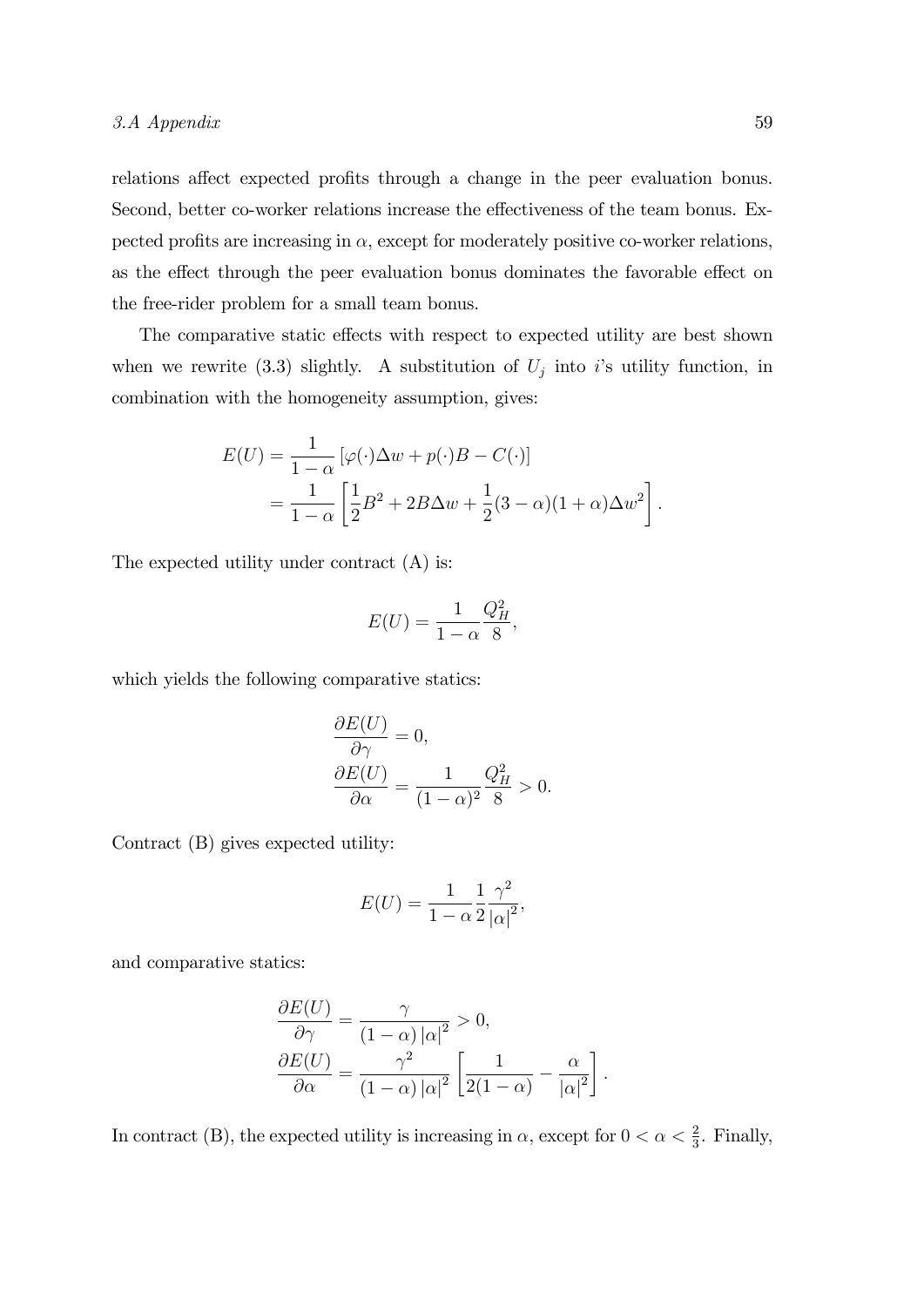the expected utility in contract (C) equals:

$$
E(U) = \frac{1}{1-\alpha} \left[ \frac{1}{2} B^2 + 2B\Delta w + \frac{1}{2} (3-\alpha)(1+\alpha)\Delta w^2 \right]
$$
  
= 
$$
\frac{1}{32(1-\alpha)} \left[ (3-\alpha)Q_H - \frac{(5+\alpha)(1-\alpha)\gamma}{(1+\alpha)|\alpha|} \right] \left[ (1+\alpha)Q_H + \frac{(1-\alpha)\gamma}{|\alpha|} \right]
$$

and comparative static analysis gives:

$$
\frac{\partial E(U)}{\partial \gamma} = -\frac{1}{1-\alpha} \frac{\partial B}{\partial \gamma} \left[ \frac{(1-\alpha)B}{2(1+\alpha)} + \frac{(1-\alpha^2)\Delta w}{4} \right] < 0
$$
  

$$
\frac{\partial E(U)}{\partial \alpha} = -\frac{1}{1-\alpha} \frac{\partial B}{\partial \alpha} \left[ \frac{(1-\alpha)B}{2(1+\alpha)} + \frac{(1-\alpha^2)\Delta w}{4} \right] + \frac{B[(3-\alpha)(1+\alpha)\Delta w + 2B]}{2(1-\alpha)^2}
$$
  

$$
+ \frac{1}{(1-\alpha)^2} \left[ \frac{1}{2}B^2 + 2B\Delta w + \frac{1}{2}(3-\alpha)(1+\alpha)\Delta w^2 \right]
$$

Expected utility is decreasing in the lying costs. Although higher lying costs allow for a higher peer evaluation bonus, which increases rents as we saw in contract (B), the team bonus decreases simultaneously, which has a stronger effect on worker's rents. There is a similar effect on utility for co-worker relations. As these become more pronounced, compensation shifts towards a higher team bonus, denoted by the first term. This term is negative for  $\alpha < 0$  and positive for  $\alpha > 0$ . Further, utility increases in the co-worker relations through a softened free-rider problem and the direct effect on utility, captured by the second and third term respectively. In sum, utility is increasing in  $\alpha$ , excepts for some moderately negative co-worker relations, where the first term dominates.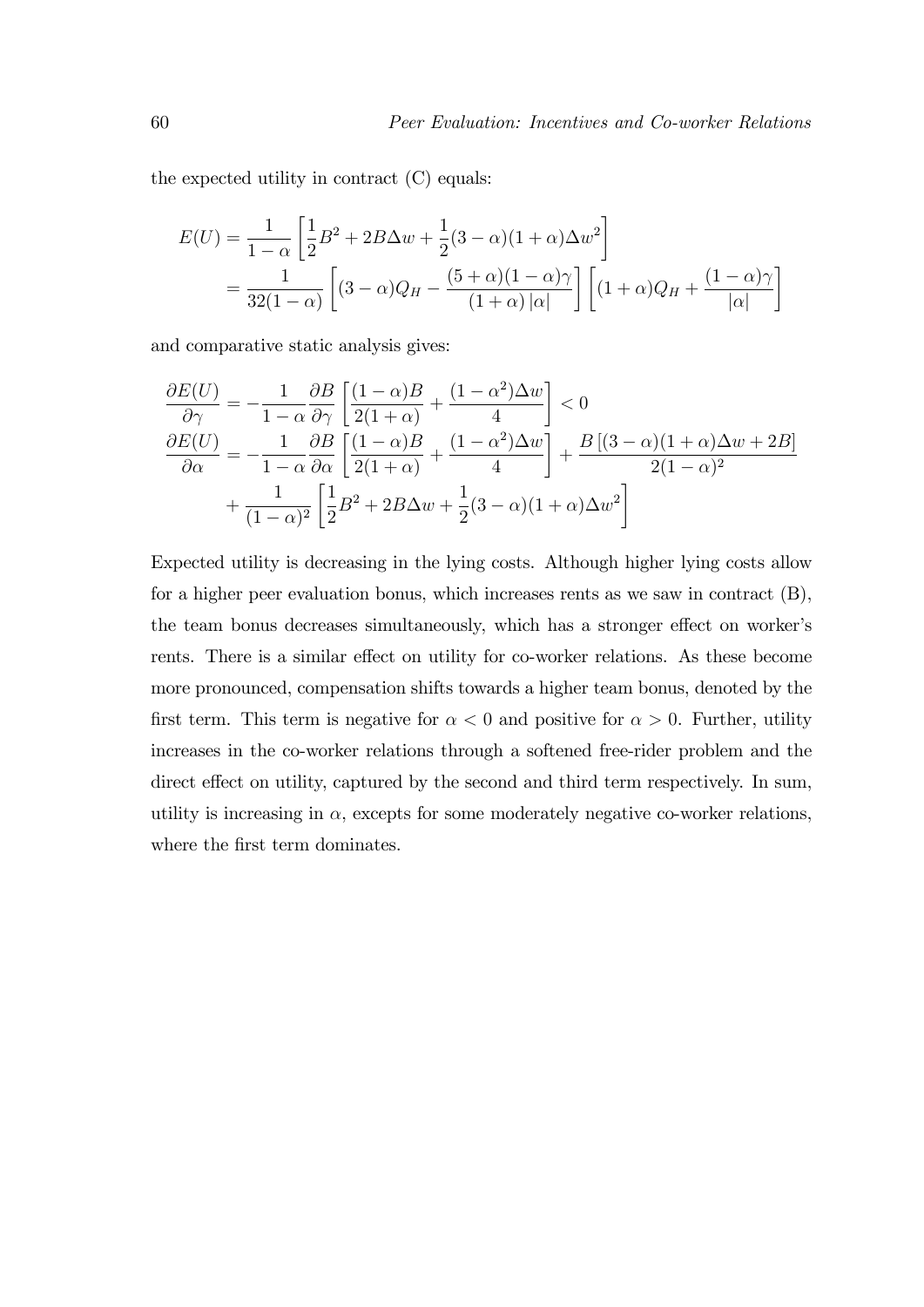# Chapter 4

# A Field Experiment on Team Incentives and Peer Pressure

Joint with Josse Delfgaauw, Robert Dur, Okemena Onemu and Willem Verbeke.

## 4.1 Introduction

Team incentives are a widely used means of stimulating and rewarding employees performance (Ledfort et al. 1995, CIPD 2010). Sometimes, the nature of the production process makes that team-based pay is the best or only way to reward employees for performance, for instance when team performance is much easier to assess than individual performance. In other cases, organizations use team incentives so as to avoid inequity and rivalry at the workplace that individual performance pay may bring about.

A well-known problem with team incentives is free-riding (Holmstrom 1982). That is, each individual employee has a too strong incentive to slack off as the benefits from working hard (the team rewards) are shared with all team members, while the costs of working hard are borne individually.<sup>1</sup>

<sup>&</sup>lt;sup>1</sup>Perhaps the cleanest evidence of such free riding in a field context is provided by Erev et al. (1993) who study incentives for orange-pickers in Israel. They show that production is 25% higher under individual performance pay than under an equivalent incentive based on performance of a team of four workers. See also Gneezy et al. (2004).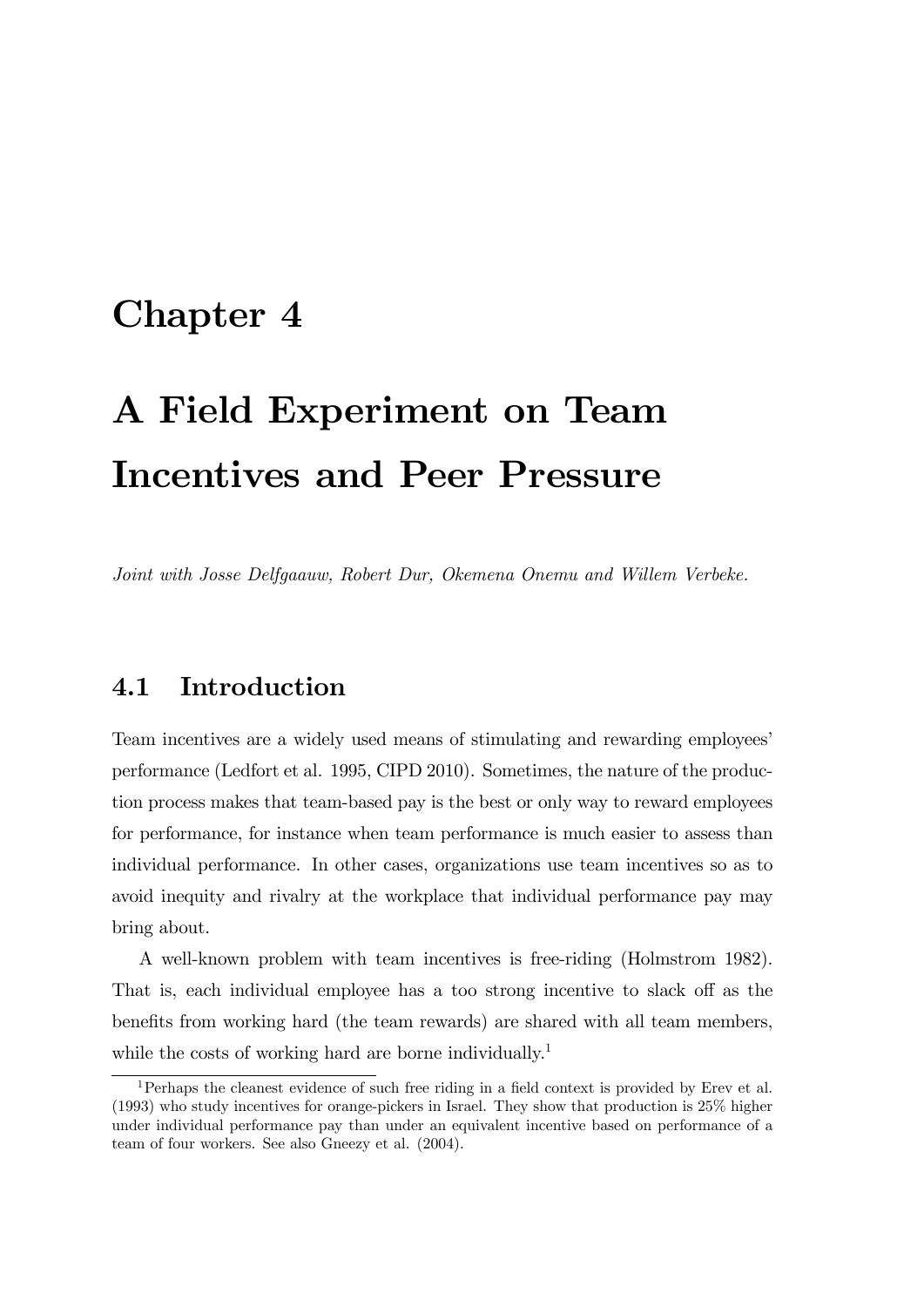The literature has suggested several ways in which employees can alleviate such free-rider problems, ranging from punishing or pressuring shirking colleagues to encouraging and helping them. Employees who observe the behavior of their peers can exercise pressure on those colleagues that do not reach the group norm, e.g., by shaming or other forms of punishment (Kandel and Lazear 1992). Thus, peer pressure can make groups more productive. However, as most people do not enjoy the act of punishing (let alone enjoy being punished), peer pressure also involves a cost to employees (Barron and Gjerde 1997). Employees also have more friendly options to alleviate free-riding in teams. For instance, helping a less productive colleague can foster cooperation (Fitzroy and Kraft 1986, Drago and Turnbull 1988). Besides helping, employees may actively invest in the quality of co-worker relations, as colleagues who care about one another have less incentive to free ride (Rotemberg 1994, Chapter 2). The two extremes of such anti-shirking behavior, peer pressure and relationship-building, can have opposite implications for employee welfare, and for co-worker relations in particular.

This chapter presents a field experiment designed to test a few basic hypotheses on team incentives, peer pressure, and co-worker relations. We ran a field experiment in a retail chain consisting of 128 stores. We introduced short-term team incentives in a random sample of these stores. To assess co-worker relationships and employees' inclinations to exert peer pressure, we conducted questionnaires among employees in all stores both before the experiment started and after the experiment ended. We examine whether the effect of team incentives on performance increases in the quality of co-worker relations prior to the experiment and in employees' pre-experimental stated willingness to take action upon observing a shirking colleague. Further, by comparing questionnaire responses before and after the experiment, we examine how team incentives affect the quality of co-worker relations and employees' intentions to exert peer pressure in the future. Lastly, using these exogenously induced variations, we study how peer pressure and the quality of co-worker relations affect employees' performance.

Our results are as follows. First, we do not find a significant average treatment effect of the team incentive on sales performance. Next, we allow for heterogeneous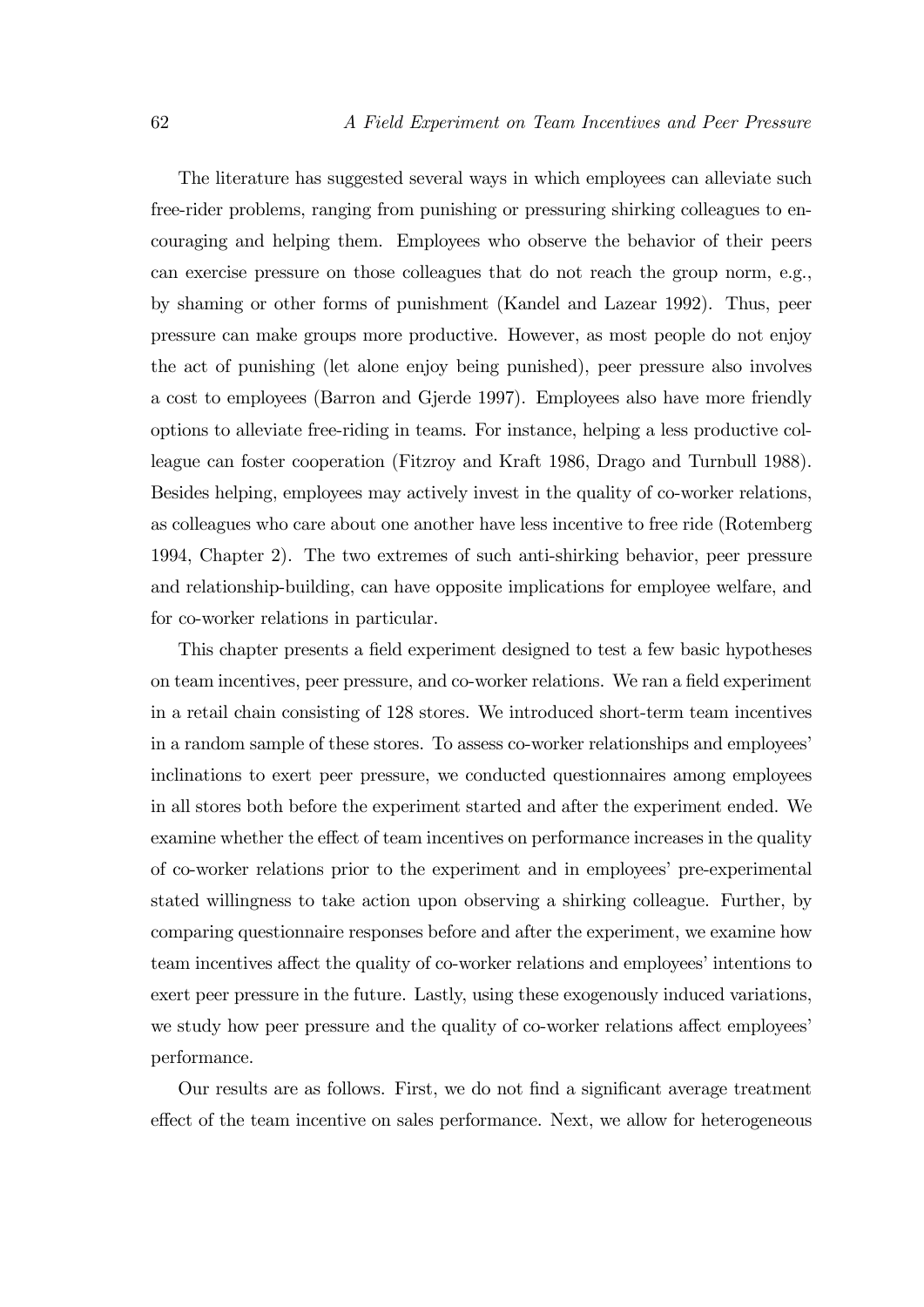treatment effects. Our findings suggest that the team incentive has a stronger effect for stores with a strong anti-shirking culture or better co-worker relations. Even though this observation is in line with the theories set forth above, it cannot be considered as evidence under conventional measures of statistical significance.

Unfortunately we cannot conclude much from our first finding that the team incentive had no significant effect on sales performance, because, with hindsight, the targets we set were most likely to be too ambitious. Stores in the treatment could earn a team bonus by increasing the number of goods sold per purchase above a store specific target. This target was set  $10\%$  above the average number of goods sold per purchase during the previous month. In retrospect this target may have been too ambitious. For stores in the control group, the number of goods sold per purchase were lower as compared to the month used to set the targets. These unfavorable circumstances added to the difficulty of reaching the target. Only one out of the sixty stores in the treatment managed to obtain the team bonus, making it questionable whether the team bonus gave stores an incentive to increase sales effort. Our additional findings also have to be seen in this light.

Our second Önding comes from comparing questionnaire responses before and after the experiment. We find that the quality of co-worker relations significantly deteriorated in response to the treatment. Further, the short-run team incentive led to a significant reduction in post-experimental willingness to exert peer pressure. Our questionnaire data also hint at the reason for this reduction. Employees in the team bonus treatment report more often that the colleague to whom peer pressure was directed reacted with remorse and that it less often led to an improvement of the colleagueís behavior. Taken together, it seems plausible that employees in treated stores exercised more peer pressure during the experiment with unsatisfactory results, lowering the willingness to undertake such behavior in the future. It is unlikely that we picked up a general disappointment for treated stores in the second questionnaire, as we show that job satisfaction and employee-manager relations were not a§ected by the temporary team incentive.

Third, our design arguably allows for an investigation of the effect of peer pressure and co-worker relations on performance. The treatment can be seen as an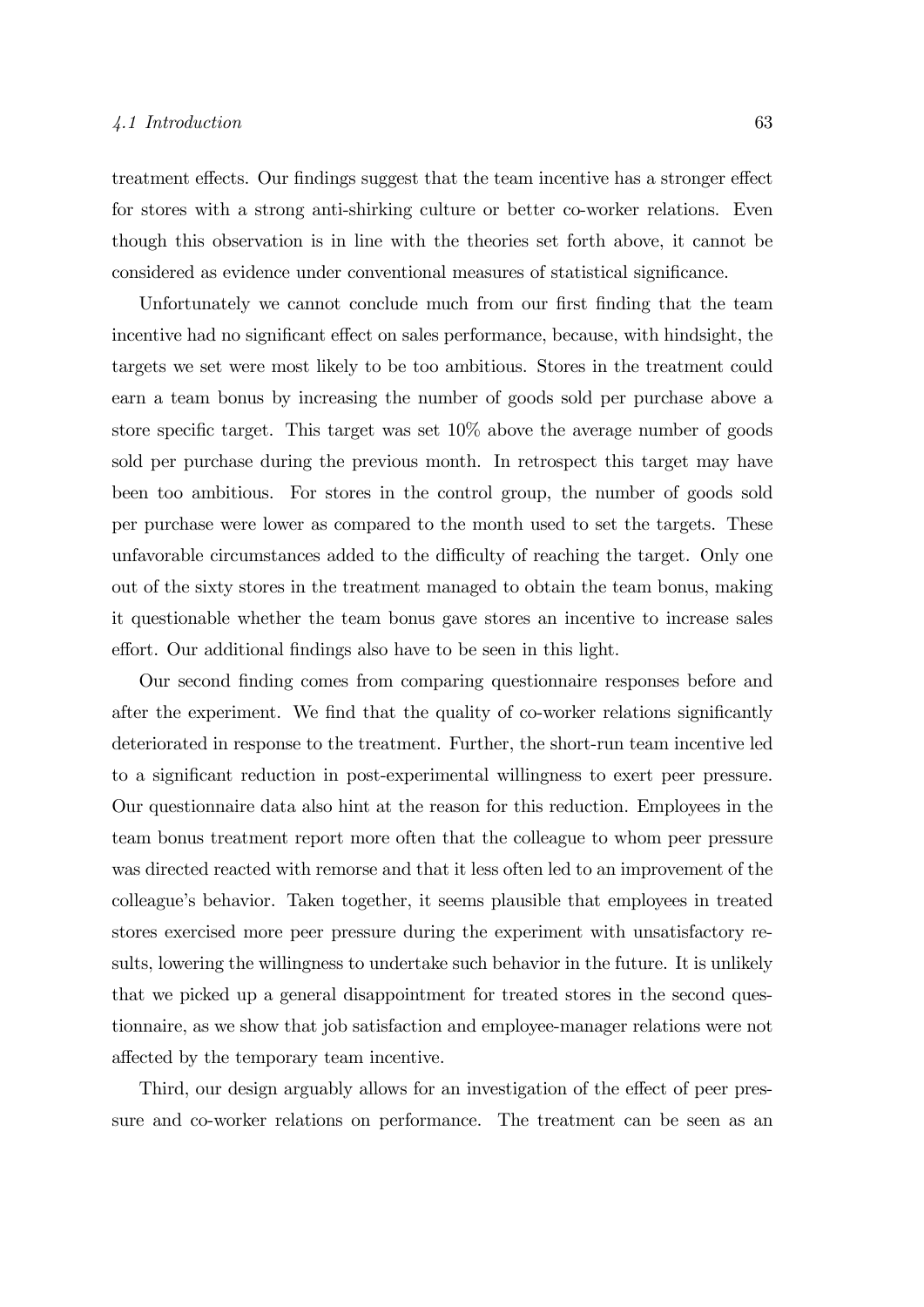instrument for peer pressure and co-worker relations, as it should be unrelated to post-experimental performance. However, we do not find any difference in postexperimental performance between the control group and treated stores.

There are a number of empirical studies on the effects of peer pressure that are related to our study. In an observational study, Mas and Moretti (2009) make use of detailed scanner data from a supermarket chain and show that social pressure increases productivity. The authors exploit information on the spatial arrangement of cashier seating and show that cashiers raise their productivity when they are being observed by a more productive colleague. The increase cannot stem from pro-social behavior, as the productivity of colleagues a cashier observes turns out not to matter for productivity. Falk and Ichino (2006) find a similar peer effect in a controlled Öeld experiment, where students Öll envelopes, either alone or in pairs. They find that productivity is higher in the pairs treatment, and more similar within a pair; that is, the standard deviations of productivity are lower within pairs than within hypothetical pairs formed from subjects in the singles treatment. Bandiera et al. (2010) study workers at a fruit farm and find that workers who are socially connected tend to conform to a common productivity norm. On average, social ties among workers turn out not to affect productivity.

The questionnaire that we use is for a large part based on Freeman et al. (2010). Freeman et al. (2010) included the questions in two surveys: The General Social Survey (2002 and 2006) held among a representative sample of workers throughout the US, and a special NBER survey among 14 companies that have some form of group incentives.<sup>2</sup> In both surveys, a majority of the workers state that they would take action upon observing a shirking colleague. Freeman et al.  $(2010)$  find that such behavior is more likely when team incentives are present. Further, they find in establishments where employees are more inclined to take action, employees also report that colleagues work harder. Whether this is a causal relation, however, is not obvious from non-experimental data. Our study extends the analysis by Freeman et al. (2010) by exploiting our experimental setup. Further, we use actual performance data rather than (self-)reported performance data.

<sup>&</sup>lt;sup>2</sup>Freeman et al.  $(2008)$  use a similar questionnaire in a single multinational firm to examine cross-country differences in labor practices.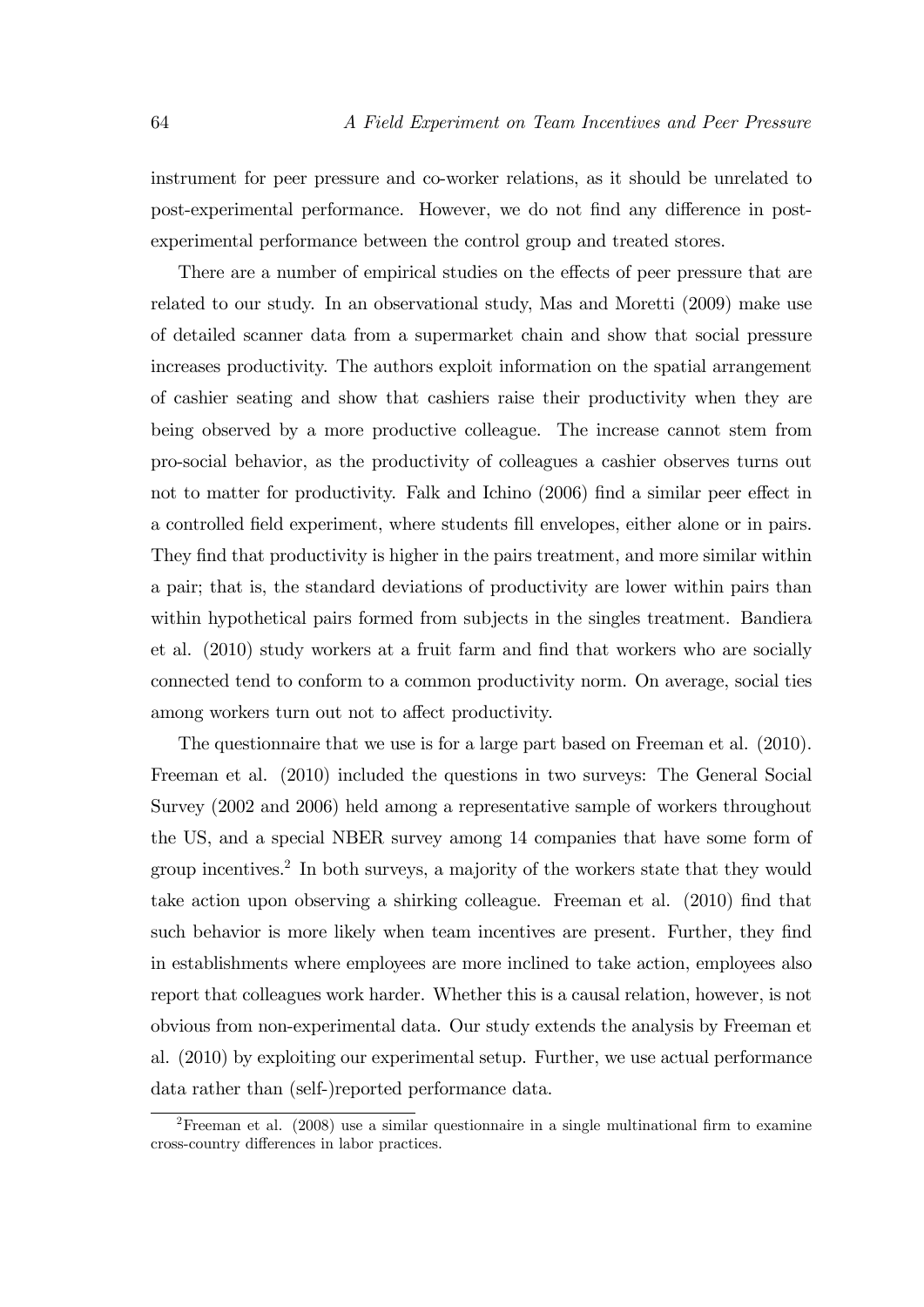We proceed as follows. In the next section, we describe the experimental set-up and Section 4.3 provides the data description. We briefly describe the methodology of our empirical analysis in Section 4.4 and the results are reported in Section 4.5. Section 4.6 concludes.

#### 4.2 Experimental set-up

The field experiment took place during the Fall of 2009 within a retail chain that sells clothing, shoes, and sports apparel. The retail chain consists of 128 stores; all stores operate under one brand and are geographically dispersed throughout The Netherlands. The company employed around 1300 store employees during our experimental period. Most of the store employees are sales clerks, whose primary tasks consist of assisting customers to make purchases. Store employees earn a fixed hourly wage slightly above the legal minimum, and are not provided with any monetary incentives other than the rewards provided during the experiment. Store managers earn about 50% more than regular employees, and their pay is partly determined by store performance. Recently, the company's management started to explore possibilities to offer incentives to all employees. The results of an earlier experiment with incentives for store employees in the same retail chain are described in Chapter 5.<sup>3</sup>

In the current experimental treatment, stores could earn a team bonus by raising the average number of items sold per purchase over a six week period. The number of items sold per purchase has a low volatility in comparison to other sales performance measures, which made it an attractive measure to base an absolute target on.<sup>4</sup> Futhermore, this measure gives employees a clear idea how they can contribute. Treated stores could earn one of two monetary rewards by increasing the average number of items sold per purchase by 10 or 20 percent as compared to their previous

 $3$ The earlier experiment explored the effects of sales contests among stores, and took place in the Fall of 2007 and the Spring of 2008. We don't expect any carry-over effects from the previous experiments, as there is a time-lag of more than a year between both experiments.

<sup>&</sup>lt;sup>4</sup>The objective of the company's management was to increase profits by stimulating sales performance. However, sales are highly volatile on a week to week basis, which makes it more difficult to determine targets.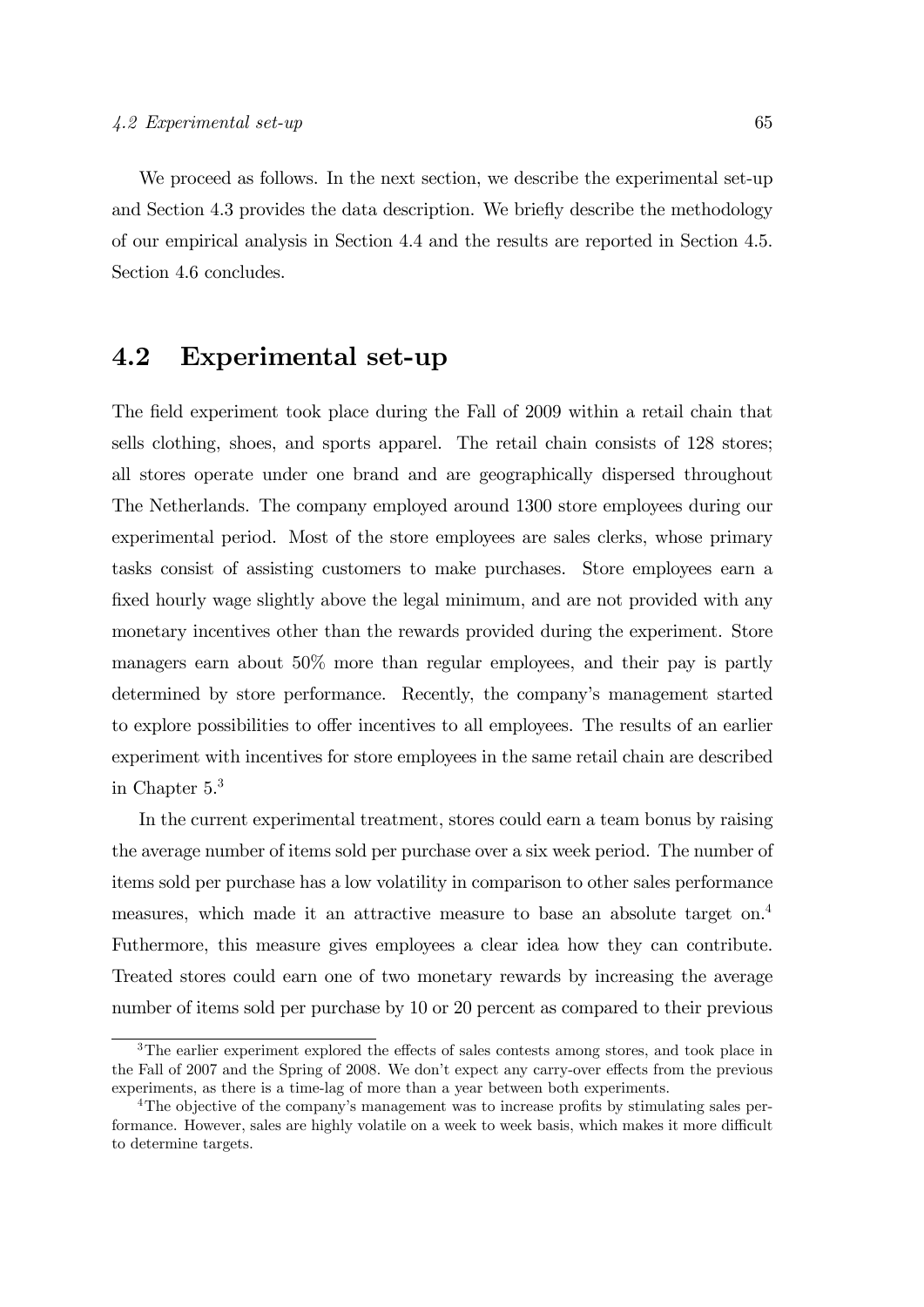month's average. The rewards for surpassing the respective targets were set to 75 euro and 200 euro for each store employee, including the store manager.<sup>5</sup>

We used a stratified randomization procedure to assign stores with a similar number of employees to either treatment or untreated control. We assigned 60 stores to the treatment condition, and the remaining 68 stores served as the control group.<sup>6</sup> Ideally we would stratify with respect to the anti-shirking responses of the first questionnaire. However, this was infeasible, as we desired to measure the anti-shirking behavior as close to the start of the experiment as possible. In fact, the announcement of the experiment took place just before the deadline for the first questionnaire. Instead, we stratified with respect to store size, as size may be related to the intensity of anti-shirking behavior.

The experiment was announced to store managers in a letter signed by the management of the company. Treatment stores received a letter explaining the rules of the short-run team incentive. Stores in the control group only took notice that there was a sales plan in other stores. The letters were sent through the retail chain's regular communication channels to make sure that neither store managers nor store employees could infer that they were taking part in an experiment. Hence, this experiment can be classified as a natural field experiment (Harrison and List 2004).

The letter to treated stores also contained a poster. The store manager was instructed to put up this poster in the employee canteen and to replace it with a new copy each week. The posters contained feedback on the average number of items sold per purchase in their store so far and the targets that they had to reach. We used a simple graphical presentation to show how close stores were to reaching their targets, see Figure 4.1 for an example.

All employees within the retail chain were asked to participate in a survey, both prior to the experiment and afterwards. The survey was communicated as an inquiry in employee satisfaction, without mentioning the experiment. For the first survey,

<sup>&</sup>lt;sup>5</sup>These bonusses would be equivalent to roughly 105 and 280 dollars at the time, and were roughly 5 and 13 percent of an employee's monthly wage. Part-timers would receive half of the reward for both targets.

 $6$ Stores could be in one of the following five categories: 7 employees or less, 8 and 9, 10 and 11, 12 until 14, or 15 and more employees. This procedure gave 14 (7), 30 (14), 45 (21), 29 (13), and 10 (5) stores in each of the categories respectively, with the number of stores in the treatment between brackets.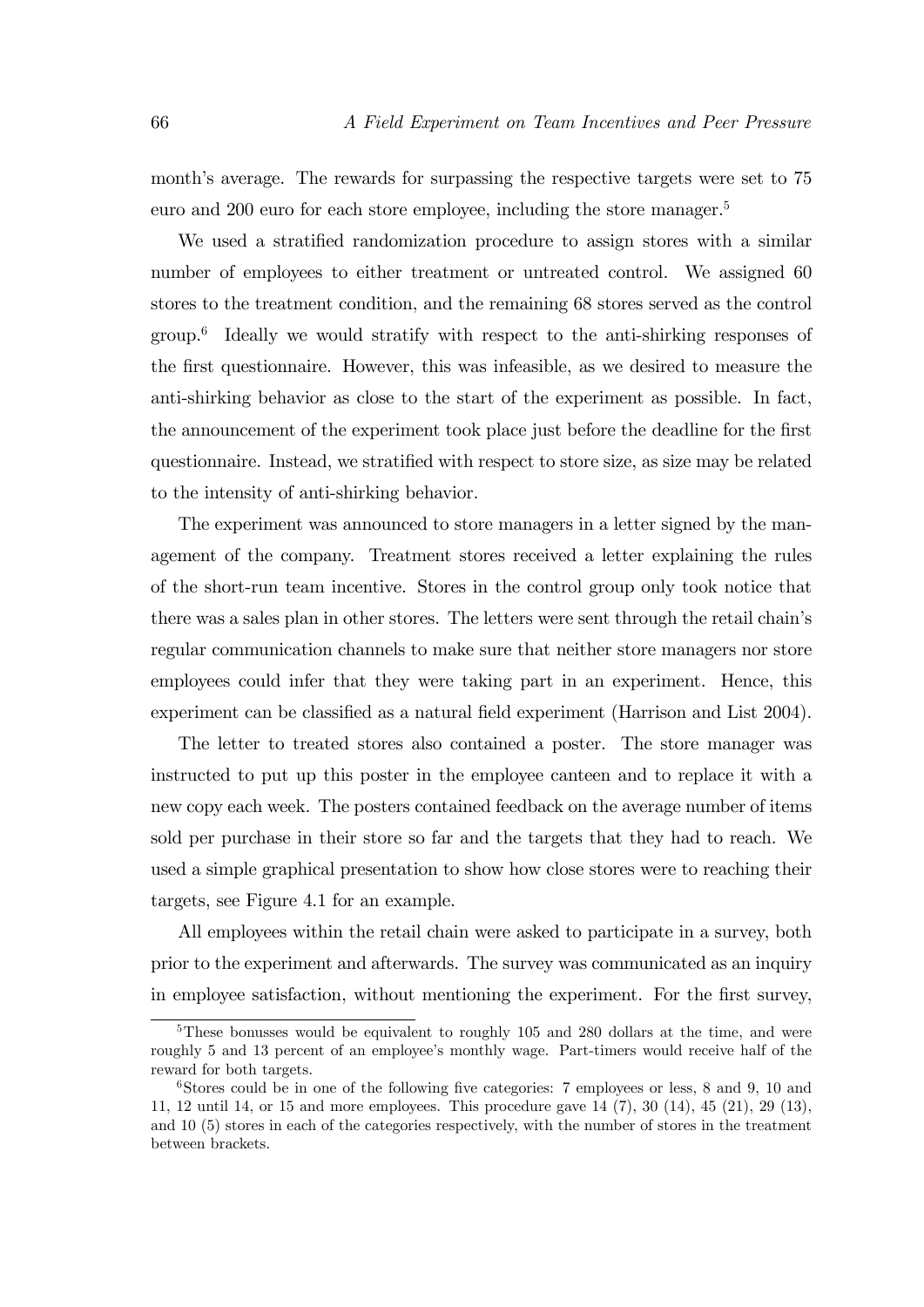

# Intermediate score in Rotterdam after 3 weeks:

Figure 4.1: Example of the feedback poster

prior to the experiment, we sent letters to the private address of store employees asking them to fill out an online survey, which they could enter using a store-identified code. For the second survey, hard-copy questionnaires were sent to the stores. Employees were given the time to complete the questionnaires during their office hours, hoping that this would boost the response.<sup>7</sup>

### 4.3 Data description

The company provided us with weekly store-level sales data, covering a 64 week period starting from the Örst week of 2009. It contains indexed turnover Ögures and the number of items sold per purchase. The experiment took place from week 43 until week 48 in 2009. Additionally, we received a personnel Öle before and after the

The targets are determined based on the average number of items sold per purchase in September.

<sup>7</sup>Store managers would receive envelopes containing surveys and pens, and were asked to distribute these among employees. Employees would return their Ölled out surveys to their store manager in a sealed blank envelope. Managers were instructed to send them back in a marked envelope once a sufficient number of questionnaires had been filled out.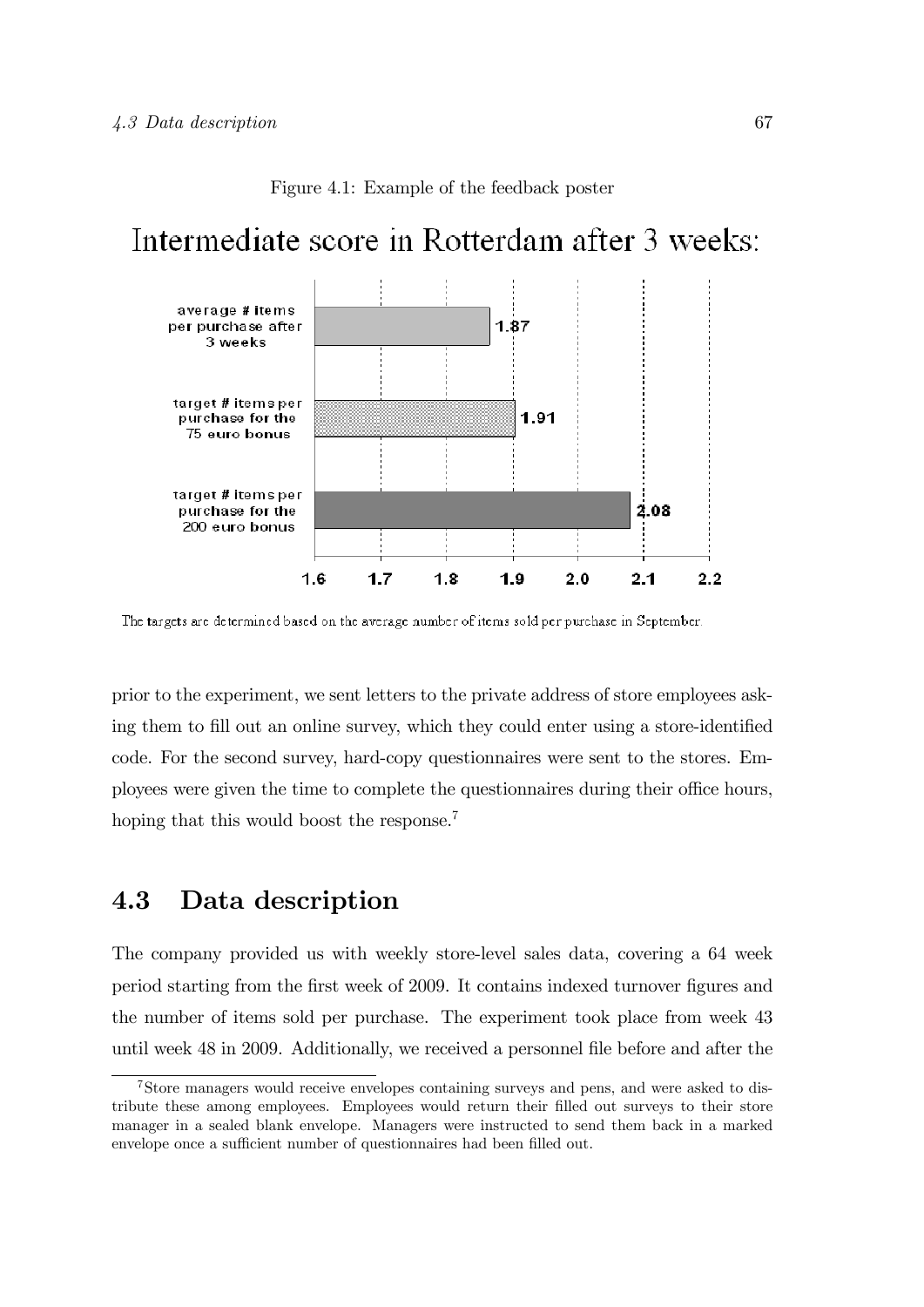|                                                  | All stores |      | Bonus treatment |      | Control group |      | <b>Lest for equality</b> |
|--------------------------------------------------|------------|------|-----------------|------|---------------|------|--------------------------|
|                                                  | Mean       | Std  | Mean            | Std  | Mean          | Std  | of means                 |
| Indexed tumover (avarage week 1-42) <sup>a</sup> | 98.0       | 12.1 | 99.2            | 11.9 | 97.0          | 12.3 | $-1.02$                  |
| Number of goods per purchase (wk 1-42)           | 1.84       | 0.23 | 1.86            | 0.27 | 1.82          | 0.19 | $-1.00$                  |
| Number of employees                              | 9.6        | 2.9  | 9.6             | 3.0  | 9.6           | 2.8  | 0.16                     |
| Percentage of female employees                   | 0.86       | 0.13 | 0.84            | 0.15 | 0.88          | 0.12 | 1.65                     |
| Store average age of employees                   | 26.5       | 4.4  | 26.4            | 4.6  | 26.5          | 44   | 0.17                     |
| Store average tenure of employees                | 4.7        | 24   | 4.6             | 23   | 4.8           | 2.5  | 0.45                     |
| Gender of the manager                            | 0.42       |      | 0.38            |      | 0.45          |      | 0.73                     |
| Age of the managers                              | 39.7       | 9.5  | 40.0            | 9.3  | 39.4          | 9.7  | $-0.35$                  |
| Tenure of the managers                           | 12.8       | 8.7  | 13.3            | 8.3  | 12.3          | 9.0  | $-0.67$                  |
| Number of stores                                 | 128        |      | 60              |      | 68            |      |                          |

#### Table 4.1: Descriptive statistics

<sup>a</sup>Turnover index is based on sales in week 43 of 2008.

The first personnel file contained information on 122 store managers, 55 in the bonus, and 67 in the control

t-values are reported, where \*\*\*, \*\*, \* indicate statistical significance at the 1%, 5%, and 10% level, respectively.

experiment. The personnel files list for each store the number of employees, their gender, age, tenure, and some information on the type of contract.

Table 4.1 presents the descriptive statistics of sales and the personnel file we received prior to the experiment. In the 42 weeks preceding the experiment an average store sells 1.8 items per purchase and average turnover is close to the base week (week 43 of 2008). Further, a store has 9.6 employees on average, excluding the store manager. Store employees are predominantly female (86%), range in age from 14 to 64, with an average age and tenure of 27 and 5 years, skewed towards younger employees with a median age and tenure of 22 and 2 years respectively. The store manager is slightly more often male (58%) than female, has on average a tenure of 12 years, and is on average 40 years old. The second personnel file is nearly identical and therefore not displayed. Table 4.1 also provides a randomization check: In line with our stratified randomization procedure, the number of employees does not differ between treatment and control, neither do any other observable characteristics.

Figures 4.2 and 4.3 depict the average weekly sales performance of the number of items sold per purchase and the turnover figures respectively, differentiated by treatment and control. The number of goods sold per purchase has a lower volatility on a week to week basis compared to the turnover figures, which was why we chose this measure to determine targets during the experiment. Figure 4.2 shows that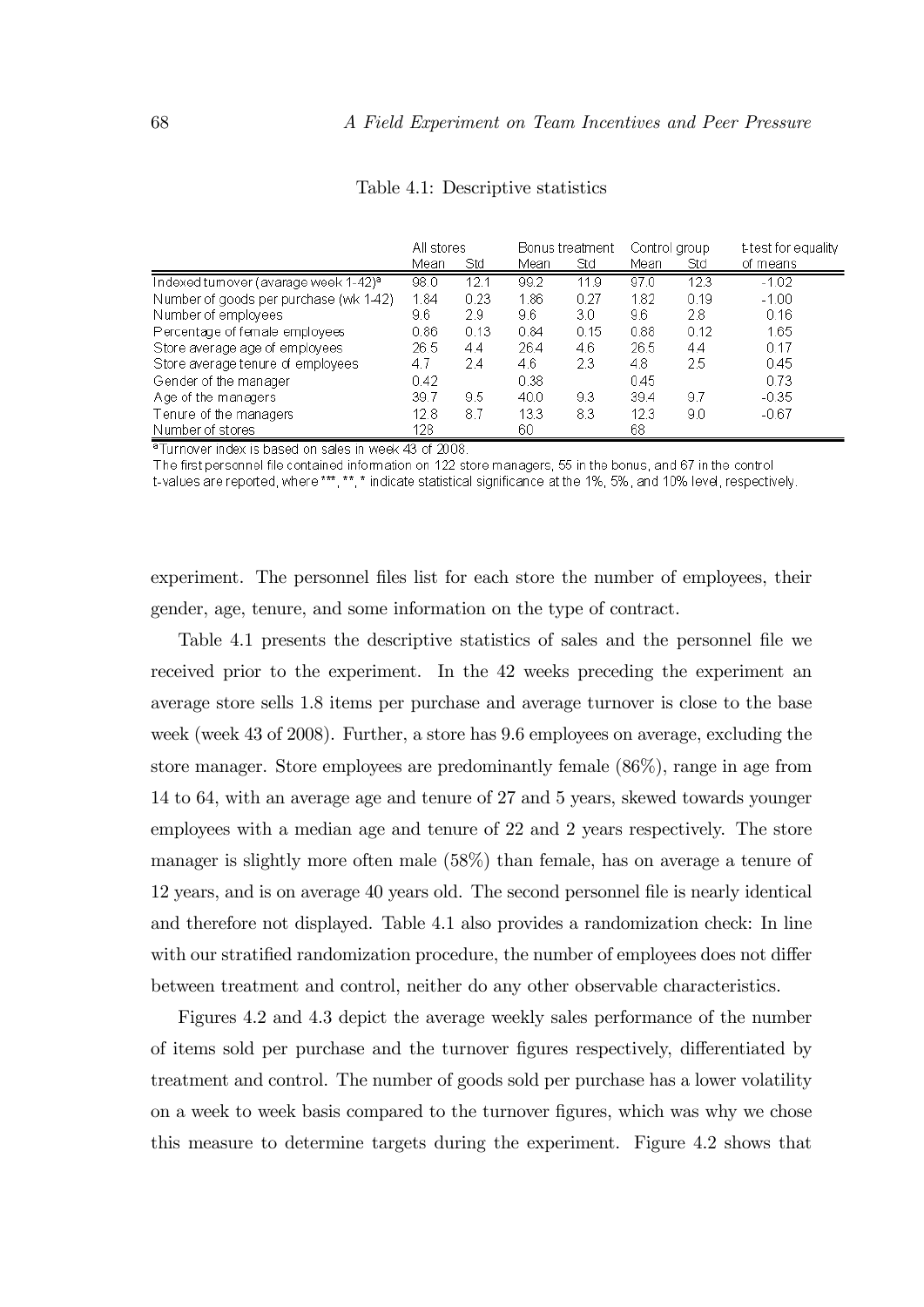treated stores sell slightly more items per customer over most of the sample period, despite the random assignment of stores. This underlines the importance of including store fixed effects in our estimations of the treatment effects.





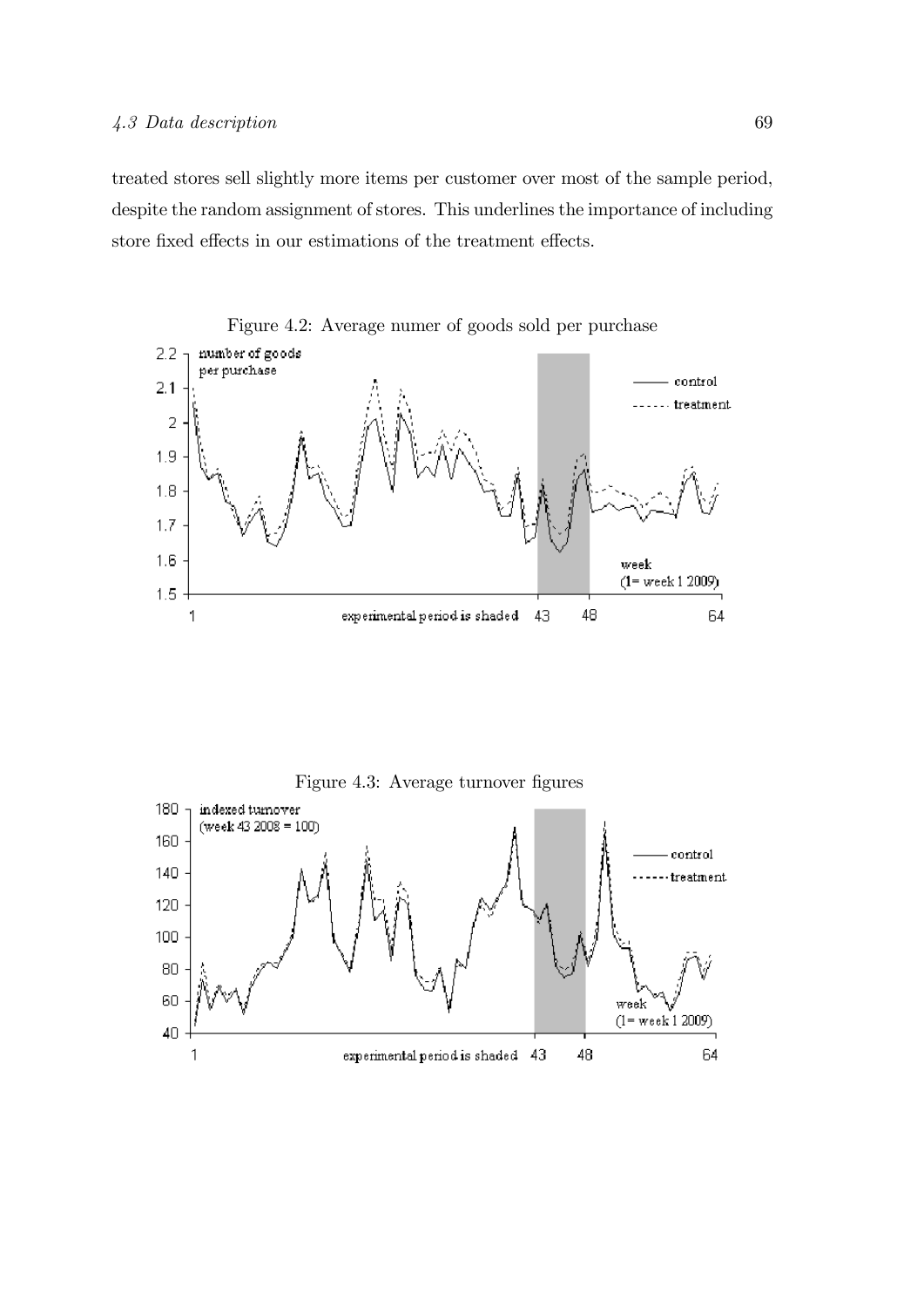Apart from sales performance, we also make use of 'soft' variables that are constructed from the data gathered with questionnaires. The first survey, where employees were approached at their private addresses, had a response rate of 31%. For the second survey we gave employees the opportunity to fill out the questionnaire at work, which led to a response rate of nearly  $43\%$ . However, the first survey method yielded a response from 117 stores, whereas in the second survey only 77 stores returned the questionnaires. The response rates and some characteristics of the respondents can be found in Table 4.2 together with the descriptive statistics of both questionnaires. It is possible that the different methods attracted a different sample of employees, e.g., respondents in the first survey are likely to be more committed to the company, as they completed the survey in their own time. This may give rise to a bias in our results, but only when sample selection is correlated with the treatment. We found that the hours of work differs significantly between the two questionnaires, where repondents in the second questionnaire work more hours. However, this difference is not correlated with the treatment. Table 4.2 also shows that respondents in the first questionnaire were significantly younger in the treatment than in control stores. This difference is not present in the second questionnaire. We include individual controls in the difference-in-difference analysis of the questionnaire data to prevent that age differences in response bias the estimate of the treatment effect.

The questionnaires included statements on job satisfaction, co-worker relations, the relationship with the store manager, and anti-shirking behavior. Employees could indicate to what extent they agreed to statements on a 7-point Likert scale, ranging from "strongly disagree" to "strongly agree". The wording of the statements and their combination into variables of interest can be found in the Appendix. Table 4.2 shows for all variables their mean, standard deviation, and t-test for the equality of means between treatment and control within a survey. There are some noteworthy differences in the questionnaire prior to the experiment: Stores in the treatment happen to be significantly more positive about their co-worker relations, more likely to talk to a shirking colleague, and more positive about the consequences of antishirking behavior. These differences disappeared in the second questionnaire.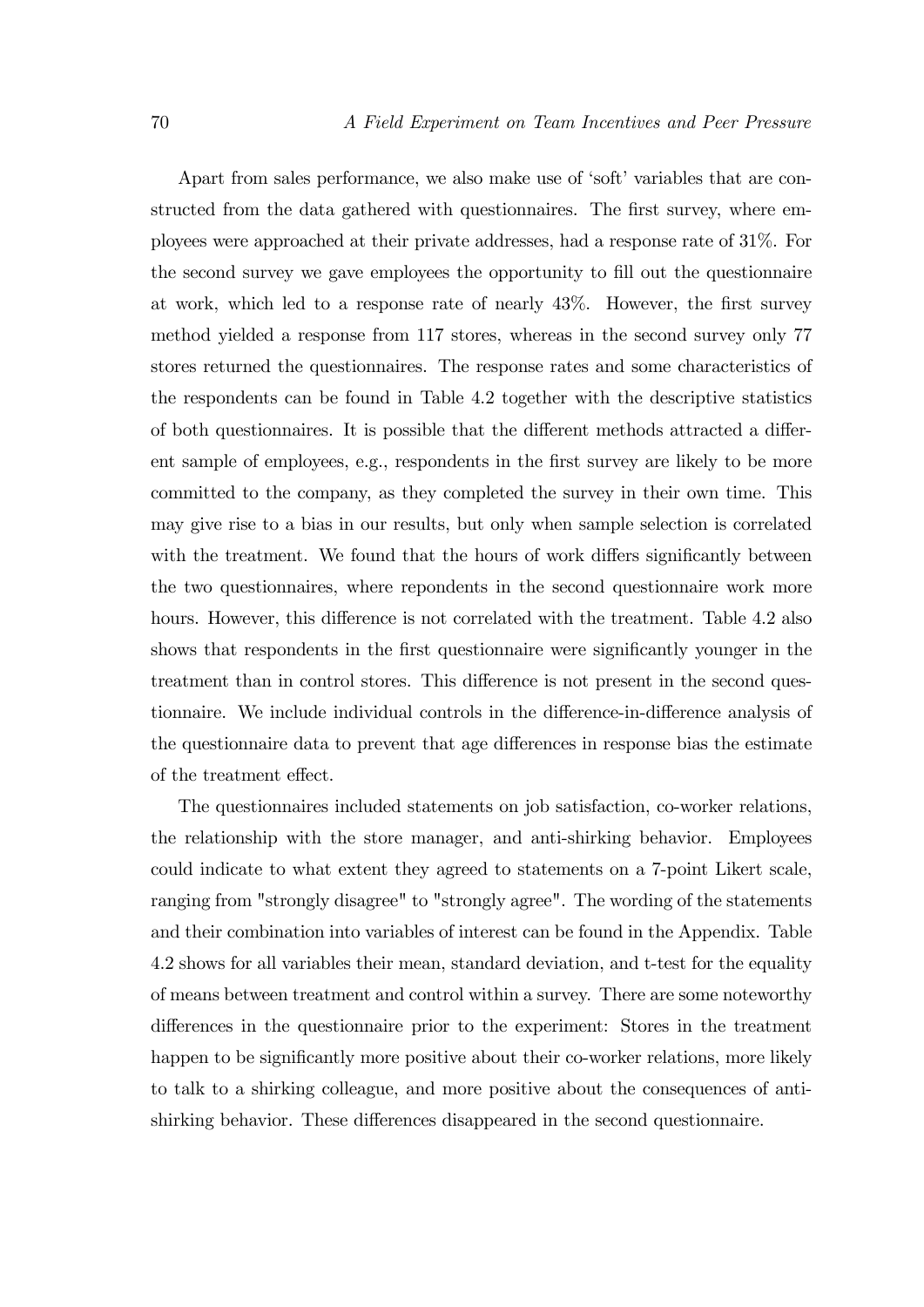|                                                              |                               |                     |                                                                                       |                                                                      |                |                 |                                             |               | questionnaire 2          |                              |               |                                      |                                                      |  |
|--------------------------------------------------------------|-------------------------------|---------------------|---------------------------------------------------------------------------------------|----------------------------------------------------------------------|----------------|-----------------|---------------------------------------------|---------------|--------------------------|------------------------------|---------------|--------------------------------------|------------------------------------------------------|--|
|                                                              | questionnaire 1<br>All stores |                     | Bonus treatment                                                                       |                                                                      | Control group  |                 | Hest for equality                           | All stores    |                          | Bonus treatment              |               | Control group                        | Heat for equality                                    |  |
|                                                              | Ù)<br>Mean                    | ₽                   | Mean                                                                                  | ₽,                                                                   | Mean           | 풍               | of means                                    | Mean          | 묭                        | Mean                         | 묾             | 공<br>하<br>Mean                       | of means                                             |  |
| Respondents (#)                                              |                               |                     | 891                                                                                   |                                                                      | 217            |                 |                                             |               |                          | 216                          |               | R                                    |                                                      |  |
| Response (%)                                                 |                               |                     | 8                                                                                     |                                                                      |                |                 |                                             |               |                          |                              |               | 앟                                    |                                                      |  |
| Stores (#)                                                   | F                             |                     | -88                                                                                   |                                                                      |                |                 |                                             | 3 P           |                          |                              |               | 유                                    |                                                      |  |
| Stores with response >20% (#)                                |                               |                     |                                                                                       |                                                                      | 몸              |                 |                                             |               |                          |                              |               |                                      |                                                      |  |
| Female (%)                                                   | 8                             |                     |                                                                                       |                                                                      | 8              |                 |                                             | 2             |                          | 공                            |               | 유 모                                  |                                                      |  |
| Age category (%) <20 years                                   |                               |                     |                                                                                       |                                                                      |                |                 |                                             |               |                          | 옮                            |               | 동                                    | 음 프음<br>음 후 음                                        |  |
| 20 - 30 years                                                | ₩                             |                     |                                                                                       |                                                                      | ద              |                 |                                             | 8             |                          | 8                            |               | િ                                    |                                                      |  |
| saey Dek                                                     | R                             |                     | ഉ                                                                                     |                                                                      | Ж              |                 |                                             |               |                          | S                            |               | Β                                    | 0.08                                                 |  |
| Tenure category (%); <1 year                                 |                               |                     |                                                                                       |                                                                      |                |                 | יווחיות<br>תַּמְמַּהַמֵּמִה<br>קִיקִיקִיקִי |               |                          |                              |               | 8                                    | ្ ៖<br>ទីវីវី - ទីទី ជីវី<br>* ៖                     |  |
| $1 - 5$ years                                                |                               |                     |                                                                                       |                                                                      | 모              |                 |                                             |               |                          | 등                            |               | 목                                    |                                                      |  |
| 5-t0years                                                    | 8                             |                     | R                                                                                     |                                                                      |                |                 |                                             |               |                          | Β                            |               | $\overline{\mathbb{N}}$              |                                                      |  |
| shew ork                                                     | ്ര                            |                     | ≌                                                                                     |                                                                      |                |                 |                                             |               |                          |                              |               | ₽                                    |                                                      |  |
| Hours contracted category (%) <10 hours a 20                 |                               |                     | 出農                                                                                    |                                                                      | ≌              |                 |                                             |               |                          | 유동                           |               | Þ                                    |                                                      |  |
| 10 - 20 hours a week                                         |                               |                     |                                                                                       |                                                                      | 볾              |                 | ੂ ਕੂ ਕੂ                                     | ಅ ನ           |                          |                              |               | 呂                                    |                                                      |  |
| 20 - 30 hours a week                                         | 88                            |                     | ងន                                                                                    |                                                                      | 88             |                 | $\frac{88}{7}$                              |               |                          | R                            |               | 88                                   |                                                      |  |
| > 30 hours a week                                            |                               |                     |                                                                                       |                                                                      |                |                 |                                             | 옮             |                          |                              |               |                                      |                                                      |  |
|                                                              |                               |                     |                                                                                       |                                                                      |                |                 |                                             |               |                          |                              |               |                                      |                                                      |  |
| Co-worker relations                                          | 17.26                         | N                   |                                                                                       |                                                                      |                | 306<br>0        |                                             | $\frac{6}{7}$ |                          |                              | 은<br>그        |                                      |                                                      |  |
| Job satisfaction                                             | 16.9                          |                     |                                                                                       |                                                                      | 16.76<br>16.76 | $\frac{5}{2}$   | $\frac{1}{2}$ 38                            | 17.ZE         | ದ ದ<br>ಆದ ಕ              | $\frac{17.55}{17.59}$        | ра<br>2       | $\frac{17.73}{17.06}$                | 8 ម៉ូ 9<br>ស្តុក្នុ                                  |  |
| Relationship with manager                                    | 4.92                          |                     |                                                                                       |                                                                      |                | 7748            | $-1.16$                                     | 542           |                          |                              | ē             |                                      | $\begin{array}{c} 0.51 \\ 0.78 \\ -0.78 \end{array}$ |  |
| Observability colleague's effort                             | $\frac{5}{5}$                 |                     |                                                                                       |                                                                      |                |                 | $-18$                                       |               |                          |                              |               |                                      |                                                      |  |
| Anti-shirking index:                                         | 17.41                         |                     |                                                                                       |                                                                      |                |                 |                                             | 17.B)         | 447<br>47                | 17.05                        |               |                                      | 4.35                                                 |  |
| - Do nathing                                                 | $3.87$<br>3.86                |                     |                                                                                       |                                                                      |                |                 |                                             |               |                          |                              |               |                                      |                                                      |  |
| - Talk to the colleague in private                           |                               |                     |                                                                                       | $R$ $R$ $\alpha$ $\omega$ $R$ $R$ $\gamma$ $\omega$ $R$ $R$ $\gamma$ |                | $\frac{22}{18}$ | $\frac{0.71}{2.26}$ **                      | 9.95<br>4.07  | 83 S                     |                              |               | ្ម<br>ក្លែង គឺ គឺ គឺ<br>ក្លែង អង់ គឺ | <b>9988</b><br>0000<br>ი ფ                           |  |
| - Talk to the supervisor                                     | ্<br>ব                        |                     |                                                                                       |                                                                      |                |                 | $\frac{1}{2}$                               | 4.95          | ਨ੍                       |                              |               |                                      |                                                      |  |
| - Talk to other colleague                                    | 4.54                          |                     |                                                                                       | $^{63}$                                                              |                |                 | $-0.93$                                     | 4.26          | $rac{1}{2}$ $rac{9}{24}$ |                              |               |                                      |                                                      |  |
| Consequences anti-shirking                                   | 19.08                         | និងដើមថ្មីនិងនិងដើម | 7 7 7 8 8 8 9 9 9 7 9 8 9 7 8<br>1 7 8 8 6 7 9 9 9 7 9 8 7<br>1 7 8 6 7 8 4 4 4 4 5 8 | $\frac{16}{21}$                                                      |                | $-667$<br>$-42$ | $-2.28$ **                                  | 18.76         |                          | त<br>वेन अनुकार<br>संसंस्कृत | 4<br>20020200 |                                      | $0 - 999$<br>$0 - 999$<br>7780                       |  |
| - Colleague took offence                                     | 3.62                          |                     |                                                                                       | 1.45                                                                 | 3.77           | $^{68}_{-29}$   |                                             | $\frac{7}{3}$ | g x                      |                              |               | $3.69$<br>4.78                       | <b>92</b>                                            |  |
| - Other colleagues appreciated                               | 5.00                          |                     |                                                                                       | $\frac{8}{1}$                                                        |                |                 | $1.92$ *                                    | 4.82          |                          |                              |               |                                      |                                                      |  |
| Store manager appreciated it                                 | 4.92                          | 4                   | 666<br>198                                                                            | ိ                                                                    | 888<br>444     | स् ल            | 0.93                                        | ञ्<br>च       | စို                      | 4.0.44<br>4.0.4              | $rac{4}{4}$   | $4.69$<br>$4.69$                     | တွေ့<br>ဓုံခု<br>8                                   |  |
| - Colleague improved behavior                                | 4.78                          | g                   |                                                                                       | $\frac{5}{2}$                                                        |                |                 | $-2.50**$                                   | 4.73          | च                        |                              |               |                                      | H                                                    |  |
| t-values are reported, where ***, **, * indicate statistical |                               |                     | significance at the 1%, 5%, and 10% level, respectively                               |                                                                      |                |                 |                                             |               |                          |                              |               |                                      |                                                      |  |

Table 4.2: Descriptive statistics of both questionnaires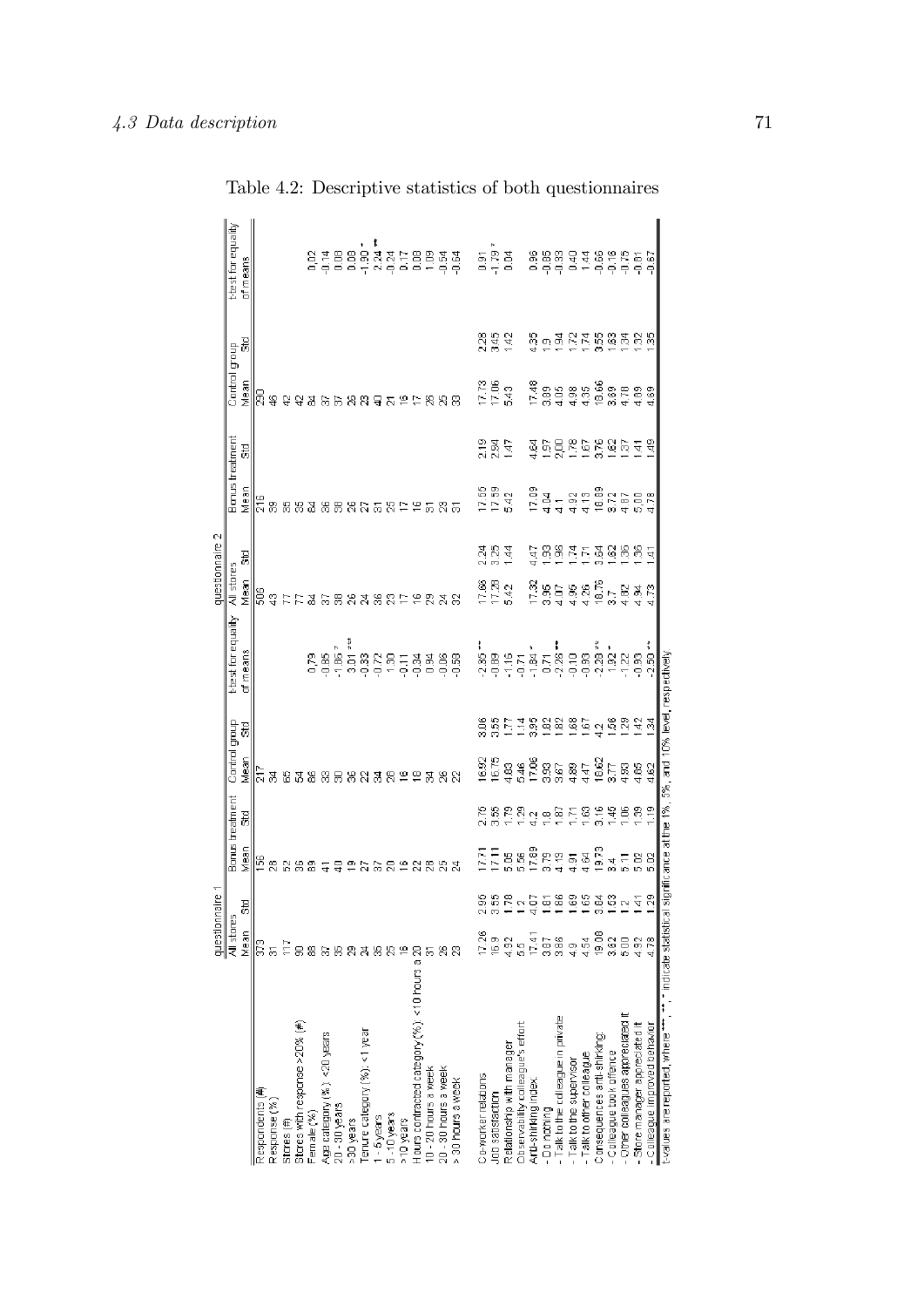A prerequisite to act against shirking colleagues is the ability to observe their behavior. In the first questionnaire we asked employees to indicate their agreement to the statement: "It is easy to see whether co-workers are working well or poorly". Figure 4.4 shows a histogram of their responses. Most employees state that they either agree or strongly agree (63% combined) with this statement.

Figure 4.4: Distribution of the responses to "It is easy to see whether co-workers are working well or poorly".



Given that most employees are able to observe whether a colleague is working hard or not, they can act against a shirking colleague. We looked into employees' willingness to undertake four possible actions upon observing a colleague that slacks off. We asked how likely they would be to "do nothing", "talk to the colleague in private", "speak with the store manager", and "talk about it with other colleagues". The anti-shirking index is formed by adding the scores of the four statements, where the score from "do nothing" is reversed.<sup>8</sup> Figures 4.5 and 4.6 show a histrogram of the anti-shirking index for the first and the second questionnaire, differentiated by control and treatment. Figure 4.5 illustrates that the distribution of the antishirking index is relatively more concentrated towards the higher end for treated employees, whereas Figure 4.6 shows no such difference for the questionnaire after the experiment.

 $8$ We find a low Cronbach alpha coefficient, which suggest that this index is a construct of different variables. However, we chose to conform to the anti-shirking index in Freeman et al.  $(2010)$ , such that we can compare our findings to theirs.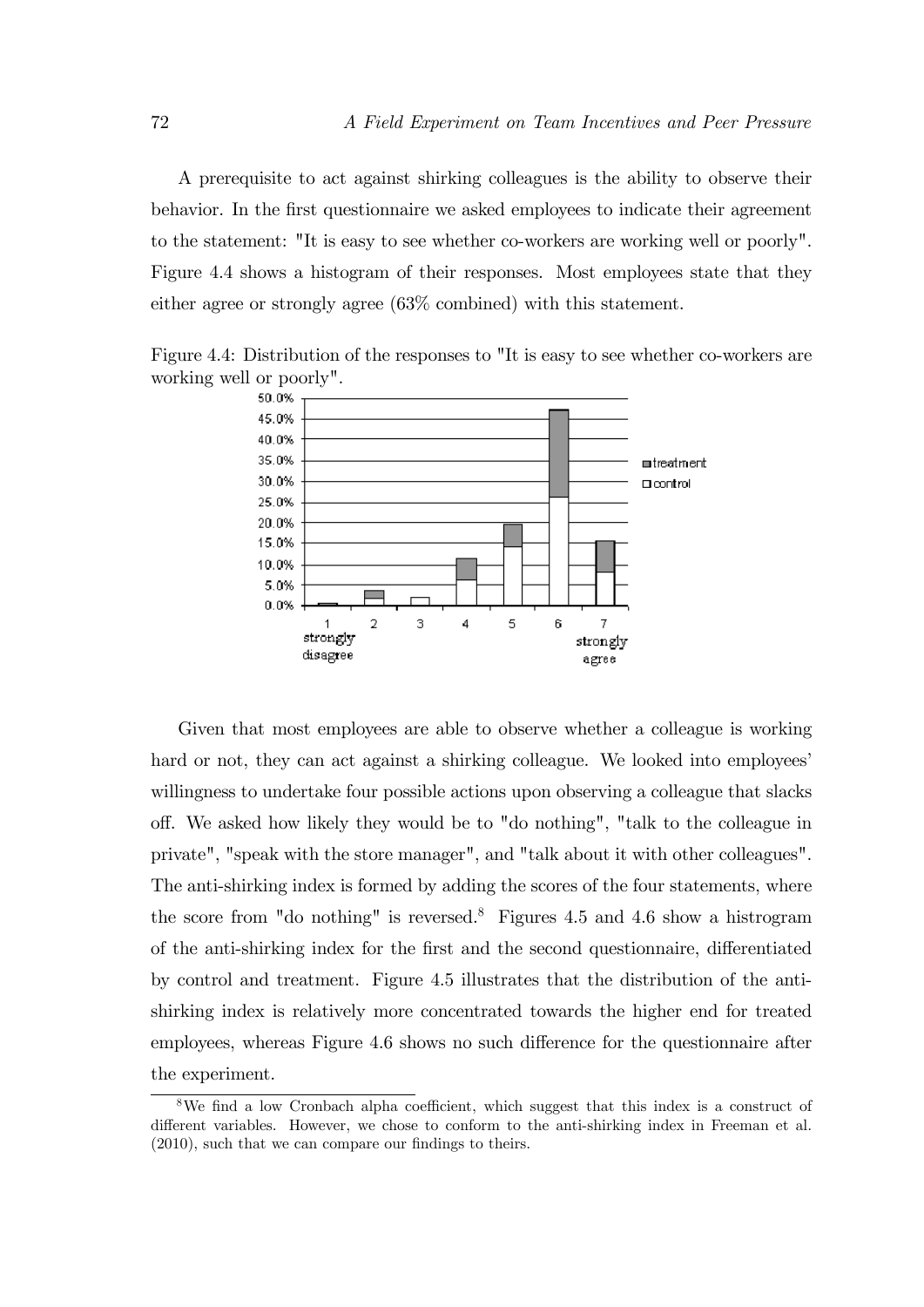

Figure 4.5: Distribution of the anti-shirking index in the first questionnaire

Figure 4.6: Distribution of the anti-shirking index in the second questionnaire



## 4.4 Method

We use OLS panel estimation including week and store fixed effects to estimate the treatment effect. We estimate the treatment effect on the number of items sold per purchase, as the bonus made this performance measure most salient during experiment. The regression equation reads:

$$
y_{st} = \alpha_s + \theta_t + \gamma T_{st} + \varepsilon_{st} \tag{4.1}
$$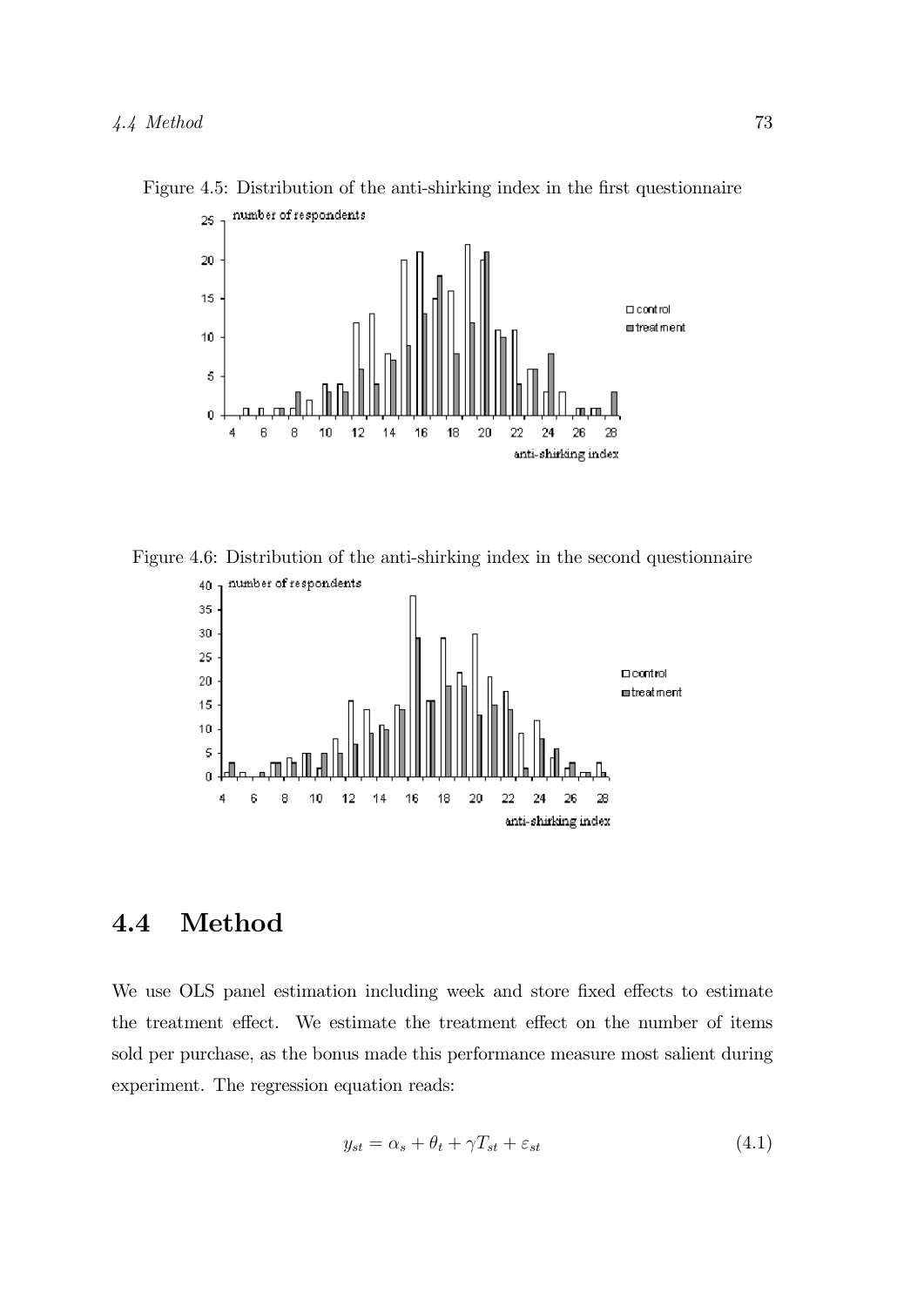Let  $y_{st}$  be the logarithm of the items sold per purchase, and  $T_{st}$  be a dummy variable which is equal to one during the experimental period  $t$  when store  $s$  is assigned to the bonus treatment. Store fixed effects are indicated by  $\alpha_s$ , week fixed effects by  $\theta_t$ , and  $\varepsilon_{st}$  is an error term.<sup>9</sup> The treatment effect is given by  $\gamma$ . Next, we allow the treatment effect to be heterogeneous in the extent to which stores may suffer from free-riding. This gives the following regression:

$$
y_{st} = \alpha_s + \theta_t + \gamma T_{st} + \delta T_{st} X_s + \mu P_t X_s + \varepsilon_{st}
$$
\n
$$
\tag{4.2}
$$

where  $X_s$  can be the anti-shirking index, co-worker relations, and the number of employees of store s, measured before the experiment. Let  $P_t$  be a dummy variable that has a value of one during the experimental period. By interacting  $P_t$  with  $X_s$ we make sure that period-specific effects of  $X$  are not erroneously picked up by the interaction with the treatment  $(\delta)$ . We also present the results when we take the indexed turnover figures as the dependent variable. However, this robustness check informs us perhaps more about the production function than about the treatment effect.

We estimate the treatment effect on the variables from the questionnaires with a difference-in-difference approach. A change in responses between the questionnaires before and after treatment may have occured in both the treatment and the control group. We identify the treatment effect as the difference between those changes, and estimate this using the following equation:

$$
q_{ist} = \mu + \beta T_s + \gamma S_t + \lambda T_s S_t + \varepsilon_{ist} \tag{4.3}
$$

Let  $q_{ist}$  be the response to a particular item by employee i from store s in questionnaire  $t$ , where  $q$  can be co-worker relations, employee-manager relations, job satisfaction, or anti-shirking behavior. The items can take a value of 1 to 7 on a Likert-scale indicating to what extent an employee agrees or disagrees with a statement in the questionnaire, or in some cases  $q$  corresponds to the value of a summation of responses to a number of statements. The combination of items into variables can

 $9$ The standard errors are robust to serial correlation, as specified by Arellano (1987).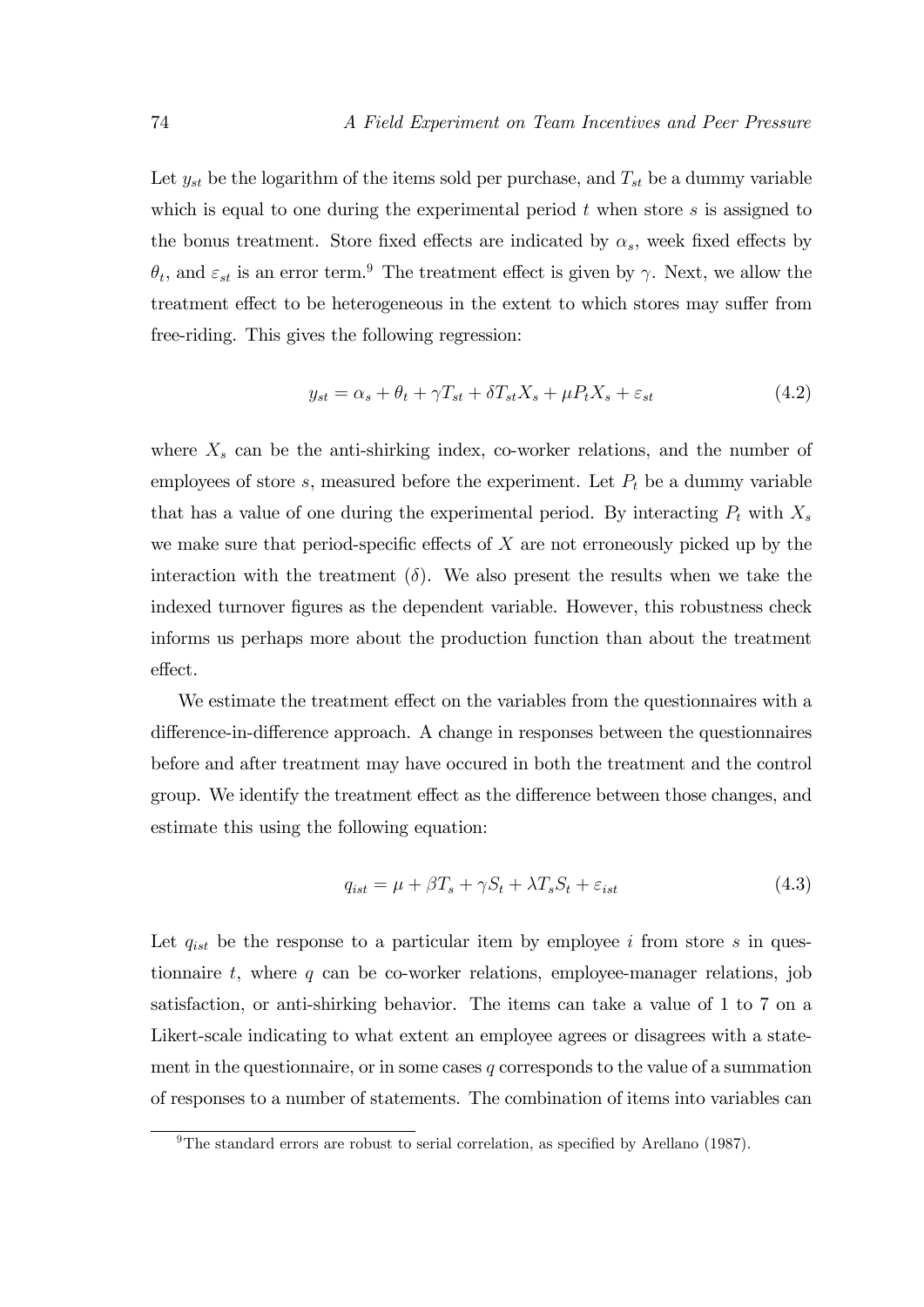be found in the Appendix. Let  $T<sub>s</sub>$  be a dummy variable for individuals in the treated stores, and  $S_t$  be a dummy variable for responses in the second questionnaire. The error term is indicated by  $\varepsilon_{ist}$ <sup>10</sup>. The parameter  $\lambda$  gives the difference-in-difference estimator, i.e., the treatment effect on  $q$ . We report the results of the estimations using OLS, as they are easier to interpret than ordered choice probit.<sup>11</sup>

In order to estimate whether items from our questionnaire have an effect on sales performance, we shift our attention to the turnover during 16 weeks after the experiment. Outside of the experimental period we focus on turnover figures, as they give a more complete picture of store performance than the number of items sold per purchase. This is also reflected in the store managers' compensation, which depends partially on the realized turnover. First, we estimate:

$$
y_{st} = \alpha_s + \theta_t + \gamma T_s N_t + \varepsilon_{st} \tag{4.4}
$$

where  $N_t$  is a dummy variable that takes the value of one in the 16 weeks after the experiment, and  $T_s$  is a dummy variable that takes a value of one for stores that were treated. In case we observe an effect of the treatment after the experiment, we may be able to attribute this effect to a change in one of the items in the questionnaire. Therefore, we include the changes in  $q$  to see whether this explains the lagged effect of being treated:

$$
y_{st} = \alpha_s + \theta_t + \gamma T_s N_t + \delta \Delta q_s N_t + \varepsilon_{st}
$$

where  $\Delta q_s$  can for example indicate the change in anti-shirking behavior between the first and second survey for store  $s$ . The effect of anti-shirking behavior on performance could suffer from an endogeneity problem in a cross-sectional analysis, as was argued in the introduction. We exploit our experimental treatment to avoid this problem. We measured anti-shirking behavior both before and after the experiment, where it may been affected by the treatment. Under the assumption that effect of

<sup>&</sup>lt;sup>10</sup>The analysis of the questionnaire data can be described as a cluster-randomized experiment. because we draw multiple observations from most stores. Therefore, we allow the standard errors to be clustered on the stores level. Including store random effects does not affect the results qualitatively.

<sup>&</sup>lt;sup>11</sup>We perform ordered probit estimation as a robustness check. The results do not depend on the estimation procedure, as ordered probit yields qualitatively similar results. The ordered probit estimations are available upon request.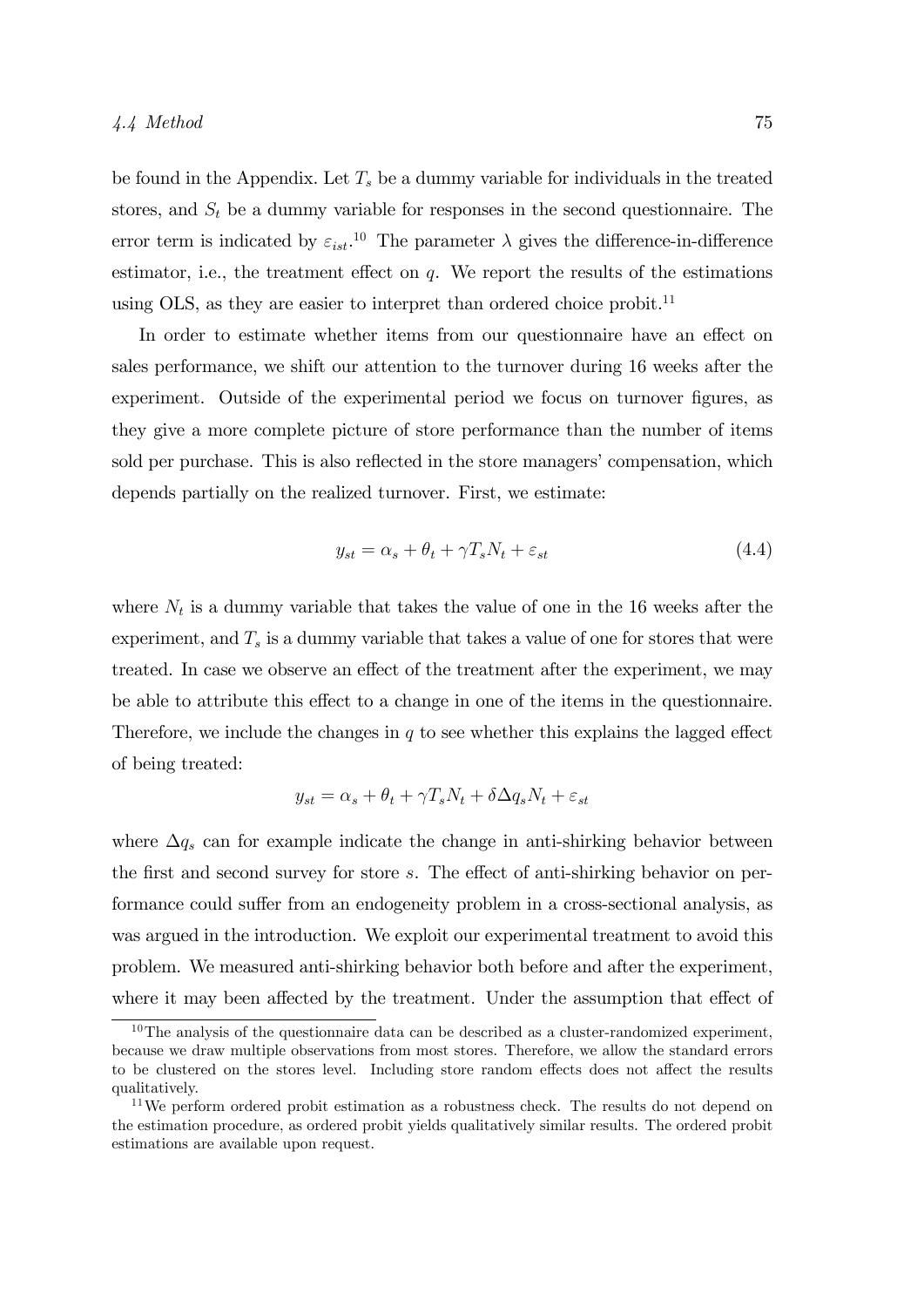anti-shirking on performance is identical before and after the experiment, we can use  $\Delta q_s$  to find the effect of anti-shirking behavior on performance. Namely, the effect of the initial level of anti-shirking behavior on performance, i.e., before the experiment, will be picked up by the store fixed effects  $\alpha_s$ . In case the treatment induced exogenous variation in anti-shirking, the coefficient  $\delta$  captures the effect of anti-shirking behavior on performance.

#### 4.5 Results

We begin by estimating the treatment effect on the number of items sold per purchase. Column 1 of Table 4.3 gives the results of estimating  $(4.1).^{12}$  We find an insignificant average treatment effect. In other words, the short-run team incentive did not affect the number of items sold per purchase on average. Next, we allow the treatment effects to be heterogeneous to the extent that stores may suffer from free-riding. Free-riding is hypothesized to be less severe for stores with a smaller number of employees, a stronger anti-shirking culture, or better co-worker relations. The results of estimation (4.2), where we include the interaction of the treatment dummy with the variables mentioned, can be found in column  $2^{13}$ . None of the interaction terms are statistical significant. Neither do we find a treatment effect on turnover.

In Table 4.4 we turn to the difference-in-difference analysis of the questionnaire data. In our baseline regression, we regress the anti-shirking index on the treatment dummy, second questionnaire dummy, and their interaction. The treatment effect on anti-shirking behavior is the difference between the treatment and control in the difference between the questionnaire before the experiment and the questionnaire afterwards. This diff-in-diff coefficient is given by the interaction of the treatment dummy with the second questionnaire dummy. The results of (4.3) are presented in column 1 of Table 4.4. The treatment had a significant and negative effect on the willingness to undertake anti-shirking behavior. Our estimate is a drop of 1.25

 $12$ Throughout the thesis, *p*-values are based on two-sided tests.

<sup>&</sup>lt;sup>13</sup>The number of employees, anti-shirking index, and co-worker relations reported in the estimations in column 2 and 4 of Table 3 are mean centered.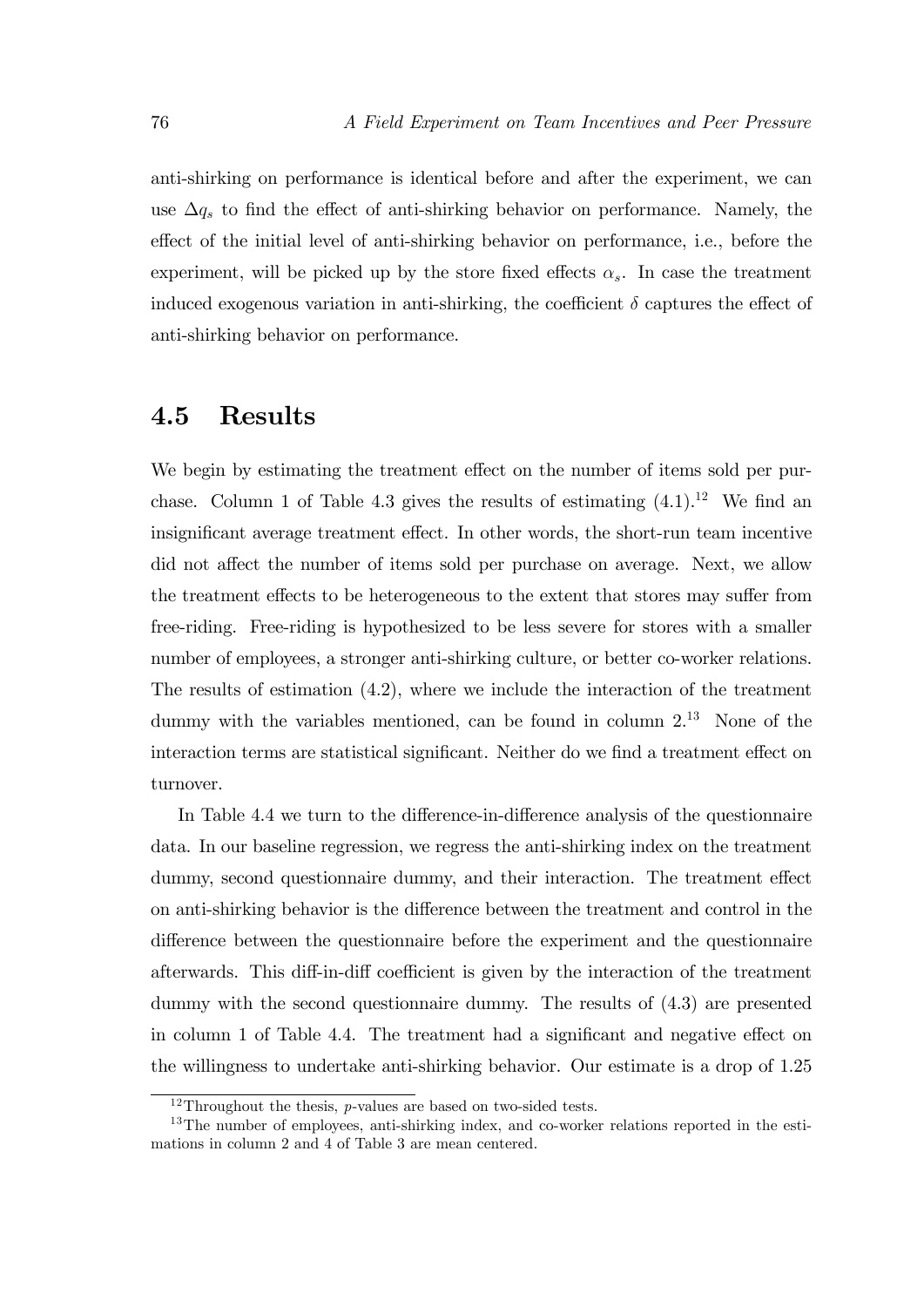#### Table 4.3: The effect of short-run team incentives on sales performance

| dependent variable:                          |            |         | In(number of items sold per purchase) |              |            | turnover index |            |              |
|----------------------------------------------|------------|---------|---------------------------------------|--------------|------------|----------------|------------|--------------|
| independent variables                        | (1)        |         | (2)                                   |              | (3)        |                | (4)        |              |
| treatment                                    | 0.004      | (0.005) | 0.005                                 | (0.005)      | $-0.300$   | (1.825)        | $-1.081$   | (1.704)      |
| number of employees x treatment              |            |         | 0.002                                 | (0.002)      |            |                | $-0.513$   | (0.644)      |
| number of employees<br>x experimental period |            |         | $-0.003$                              | $(0.001)$ ** |            |                | 1.257      | $(0.508)$ ** |
| anti-shirking index x treatment              |            |         | 0.003                                 | (0.002)      |            |                | 0.100      | (0.753)      |
| anti-shirking index<br>x experimental period |            |         | $-0.002$                              | (0.001)      |            |                | 0.598      | (0.590)      |
| co-worker relations x treatment              |            |         | 0.002                                 | (0.002)      |            |                | 0.207      | (0.543)      |
| co-worker relations<br>x experimental period |            |         | $-0.001$                              | (0.001)      |            |                | 0.082      | (0.480)      |
| Period fixed effects                         | <b>YES</b> |         | <b>YES</b>                            |              | <b>YES</b> |                | <b>YES</b> |              |
| Store fixed effects                          | YES        |         | YES                                   |              | YES        |                | YES.       |              |
| Number of stores included                    | 128        |         | 113                                   |              | 128        |                | 113        |              |
| Observations                                 | 8128       |         | 7168                                  |              | 8192       |                | 7232       |              |
| $R^2$                                        | 0.871      |         | 0.879                                 |              | 0.731      |                | 0.734      |              |
| Log likelihood                               | 12712.9    |         | 11300.4                               |              | $-35710.2$ |                | $-31411.6$ |              |

the contract of the statistical significance at the 1%, 5%, and 10% level, respectively.<br>Number of employees, anti-shirking index, and co-worker relations are mean-centered variables.

Robust standard errors in parentheses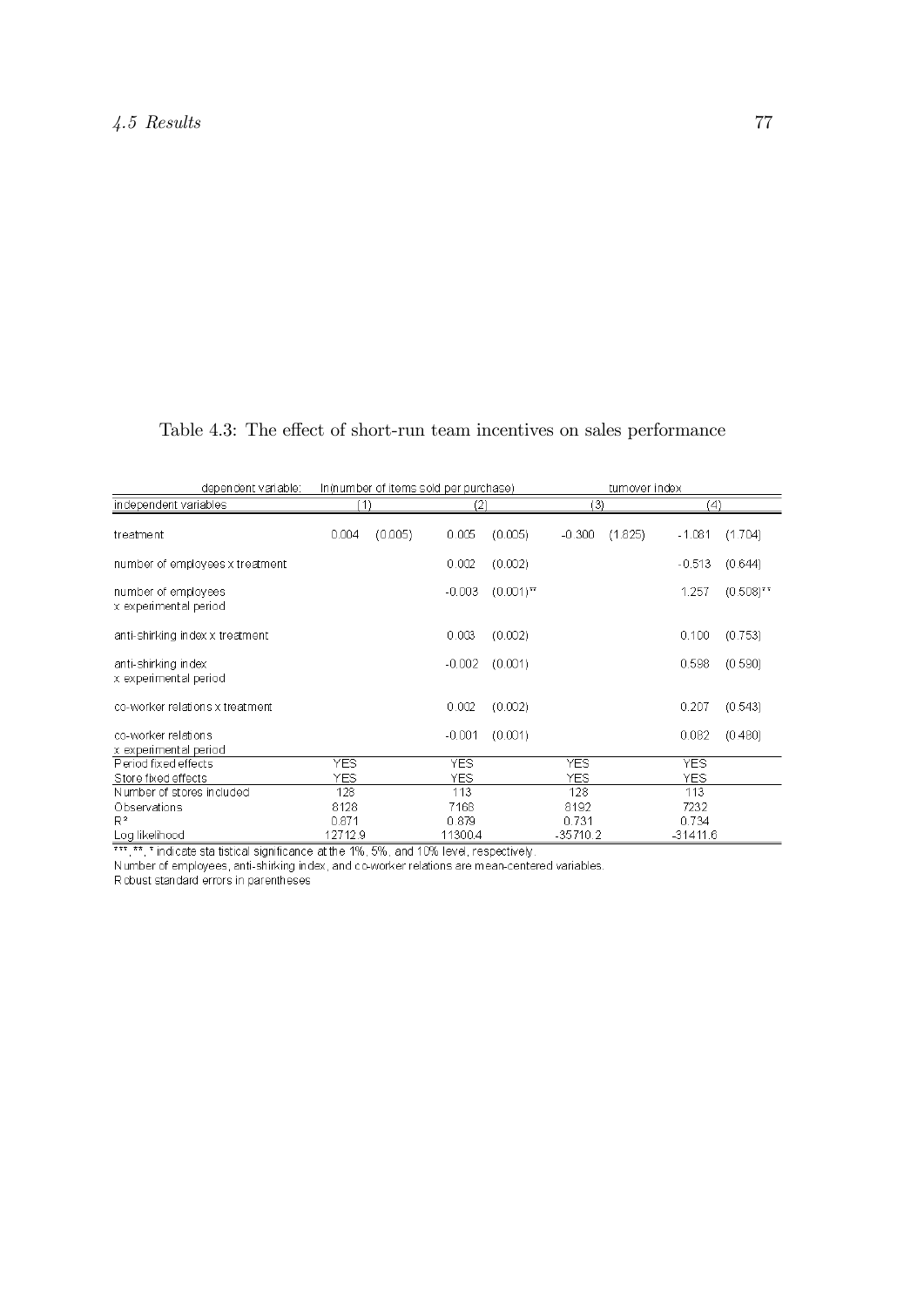|                                                                                                            |                            | dependent variable: anti-shirking index |                     |               |                            |                                    |
|------------------------------------------------------------------------------------------------------------|----------------------------|-----------------------------------------|---------------------|---------------|----------------------------|------------------------------------|
| independent variables                                                                                      | (1)                        |                                         | (2)                 |               | (3)                        |                                    |
| treatment                                                                                                  | 0.826                      | $(0.465)^*$                             | 0.769               | $(0.435)^*$   | 0.782                      | $(0.424)^*$                        |
| questionnaire 2                                                                                            | 0.429                      | (0.347)                                 | 0.189               | (0.361)       | 0.215                      | (0.387)                            |
| treatment<br>x questionnaire 2                                                                             | $-1.253$                   | $(0.573)$ **                            | $-1.359$            | $(0.570)$ **  | $-1.399$                   | $(0.602)$ **                       |
| number of employees                                                                                        |                            |                                         | $-0.034$            | (0.064)       | 0.026                      | (0.067)                            |
| employee-manager relation                                                                                  |                            |                                         | 0.594               | $(0.187)$ *** | 0.547                      | $(0.145)$ ***                      |
| observability effort                                                                                       |                            |                                         | 0.046               | (0.246)       | 0.157                      | (0.244)                            |
| female respondent                                                                                          |                            |                                         |                     |               | $-1.149$                   | $(0.359)$ ***                      |
| age category (<20 yr excl.)<br>20 yr - 30 yr<br>$>30$ vr                                                   |                            |                                         |                     |               | 1.182<br>1.817             | $(0.478)$ **<br>$(0.618)$ ***      |
| tenure category (<1yr excl.)<br>1 yr - $5 \text{ yr}$<br>5 yr - 10 yr<br>$> 10$ vr                         |                            |                                         |                     |               | $-0.432$<br>0.137<br>0.313 | (0.394)<br>(0.599)<br>(0.627)      |
| hours contracted category (<10 hr excl.)<br>10 hr - 20 hr<br>20 hr - 30 hr<br>$>30$ hr                     |                            |                                         |                     |               | 0.268<br>0.319<br>0.983    | (0.470)<br>(0.540)<br>$(0.502)$ ** |
| Number of stores included<br>Observations<br>$R^2$<br>*** ** * in all a a 4<br>Administration Constitution | 122<br>832<br>0.005<br>ADI | ED.<br>- 100 -                          | 115<br>794<br>0.021 | المتسابقة     | 114<br>739<br>0.091        |                                    |

Table 4.4: The effect of short-run team incentives on the anti-shirking index

\* indicate sta tistical significance at the 1%, 5%, and 10% level, respectively. Robust standard errors in parentheses

points on the anti-shirking index, where the standard deviation of the anti-shirking index across stores is about 2.2 points.

The reduction in the willingness to undertake anti-shirking for treated stores is robust to the inclusion of a number of store and individual control variables. In column 2 we add the number of employees, the store's average score of the employeemanager relations, and the average score on the ability to observe colleagues (which was present during the first questionnaire), as store control variables. The diff-in-diff estimate remains comparable in size and significance. Store size is not significantly related to anti-shirking behavior, however the biggest store in our sample employs 20 people, while in Freeman et al. (2010) notable difference in anti-shirking arise for firms with more than a hundred employees. In line with Freeman et al. (2010) we find a positive relation between the employee-manager relations and anti-shirking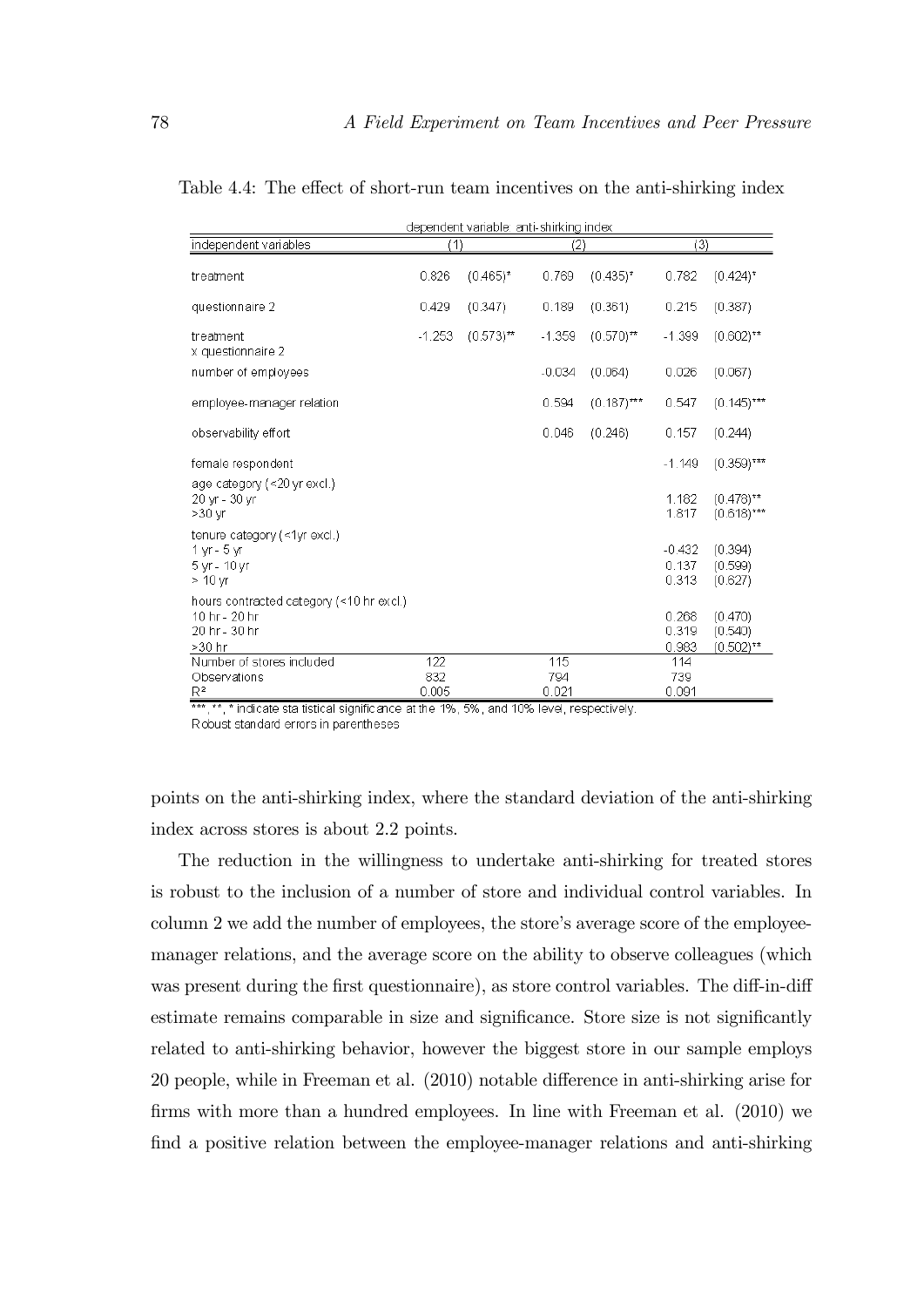behavior. Finally, in column 3 the respondent's gender, age category, and hours contracted are added as individual control variables, which does not alter the results either. Male employees, older employees, and full-time employees report a higher willingness to undertake anti-shirking behavior.

We perform the same estimation procedure to find the treatment effect on the respondents' experienced consequences of anti-shirking. The results are presented in column 1 of Table 4.5. Respondents in treated stores are less pleased with the consequences of their anti-shirking behavior after the experiment. The estimated difference is almost  $1.0$  point on the consequence variable and is significant at the 10 percent level. In columns 2 to 5, we split up the experienced consequences variable into the separate statements. The effect stems mainly from an expressed dissatisfaction on two statements: "The employee not working well resented it" and "The employee not working well improved" with p-values of 0.11 and 0.07 for the diff-in-diff estimates.

In Section 4.1 we argued that anti-shirking behavior can range from pressuring peers to strengthening social ties with colleagues. The extremes of anti-shirking behavior have opposite predictions on how a team incentive affects the quality of co-worker relations. Hence, the effect of the temporary team incentive on co-worker relations allows us to distinguish between the types of anti-shirking behavior. Table 4.6 presents the results of this difference-in-difference estimation in column 1, and in columns 2 and 3 with added controls. Column 1 shows that co-worker relations suffered from the temporary team incentive, as the diff-in-diff estimate is negative and significant at the  $5\%$  level, and significant at the  $10\%$  level when including all controls. The drop in the quality of co-worker relations in treated stores suggests that peer pressure was the more prevalent type of anti-shirking behavior during the experiment.

In sum, employees in treated stores experienced a drop in the quality of co-worker relations, were less satisfied with the consequences of their anti-shirking behavior after the experiment, and became less willing to exert such anti-shirking behavior in the future. The combination of these results leads us to the conjecture that a dissatisfaction with increased peer pressure in response to the team bonus offers the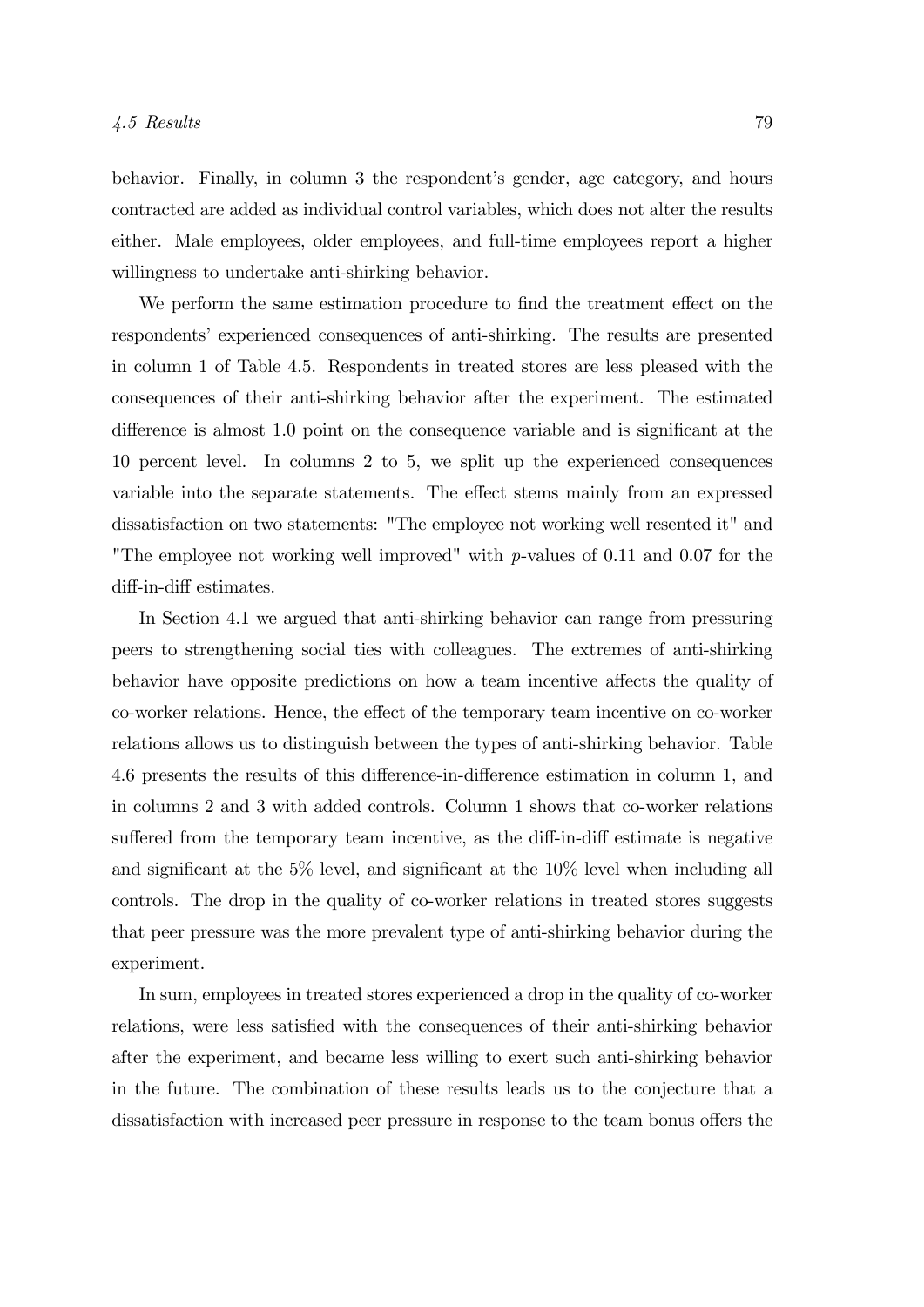|                                               |                   | dependent variable: consequences arti-shirking |             |                  |          |                     | separate statements |         |                |                         |
|-----------------------------------------------|-------------------|------------------------------------------------|-------------|------------------|----------|---------------------|---------------------|---------|----------------|-------------------------|
| ndependent variables                          |                   |                                                | Q           |                  | ල        |                     | ₹                   |         | Θ              |                         |
|                                               |                   |                                                |             |                  |          |                     |                     |         |                |                         |
| treatment                                     | 0.851             | $(0.450)^*$                                    |             | $-0.272$ (0.184) |          | $(0.141)$ $(0.148)$ | 0.079               | (0.156) | 0.375          | $(0.181)$ <sup>++</sup> |
| questionnaire 2                               | $-0.286$          | (0.384)                                        | $-0.022$    | (0.157)          |          | $-0.184$ (0.133)    | $-0.081$            | (0.148) | 0.005          | (0.162)                 |
| treatment                                     | $-0.955$          | $(0.540)^*$                                    | 0.366       | (0.230)          |          | $-0.131$ (0.196)    | $-0.071$ (0.215)    |         | $-0.420$       | $(0.228)$ <sup>*</sup>  |
| x questionnaire 2                             |                   |                                                |             |                  |          |                     |                     |         |                |                         |
| Store control variables                       | уËS<br>У          |                                                | ΥËS         |                  | ΥES<br>Y |                     | YES.                |         | YES            |                         |
| ndividual control variables                   | ΥËS<br>X          |                                                | YES         |                  | ΥES<br>Y |                     | ΥËS<br>S            |         | YES            |                         |
| Number of stores included                     | Ξ                 |                                                | $\tilde{=}$ |                  | Ξ        |                     | $\frac{1}{1}$       |         | $\frac{1}{11}$ |                         |
| <b>Observations</b>                           | S3                |                                                | 667         |                  | 665      |                     | 666                 |         | 666            |                         |
|                                               |                   |                                                | 0.051       |                  | 0.040    |                     | 0.071               |         | 0.049          |                         |
| ***, **, * indicate sta tistical significance |                   | at the 1%, 5%, and 10% level, respectively     |             |                  |          |                     |                     |         |                |                         |
| Robust standard errors in parentheses         |                   |                                                |             |                  |          |                     |                     |         |                |                         |
| (1) - Composite of consequence statem         | $nents (2) - (5)$ |                                                |             |                  |          |                     |                     |         |                |                         |
| (2) – The employee not working well res       | sented it         |                                                |             |                  |          |                     |                     |         |                |                         |

Table 4.5: The effect of short-run team incentives on the stated experiences with anti-shirking behavior

(2) - The employee not working well resem<br>(3) - Other employees appreciated it<br>(4) - Supervisor appreciated it<br>(5) - Employee not working well improved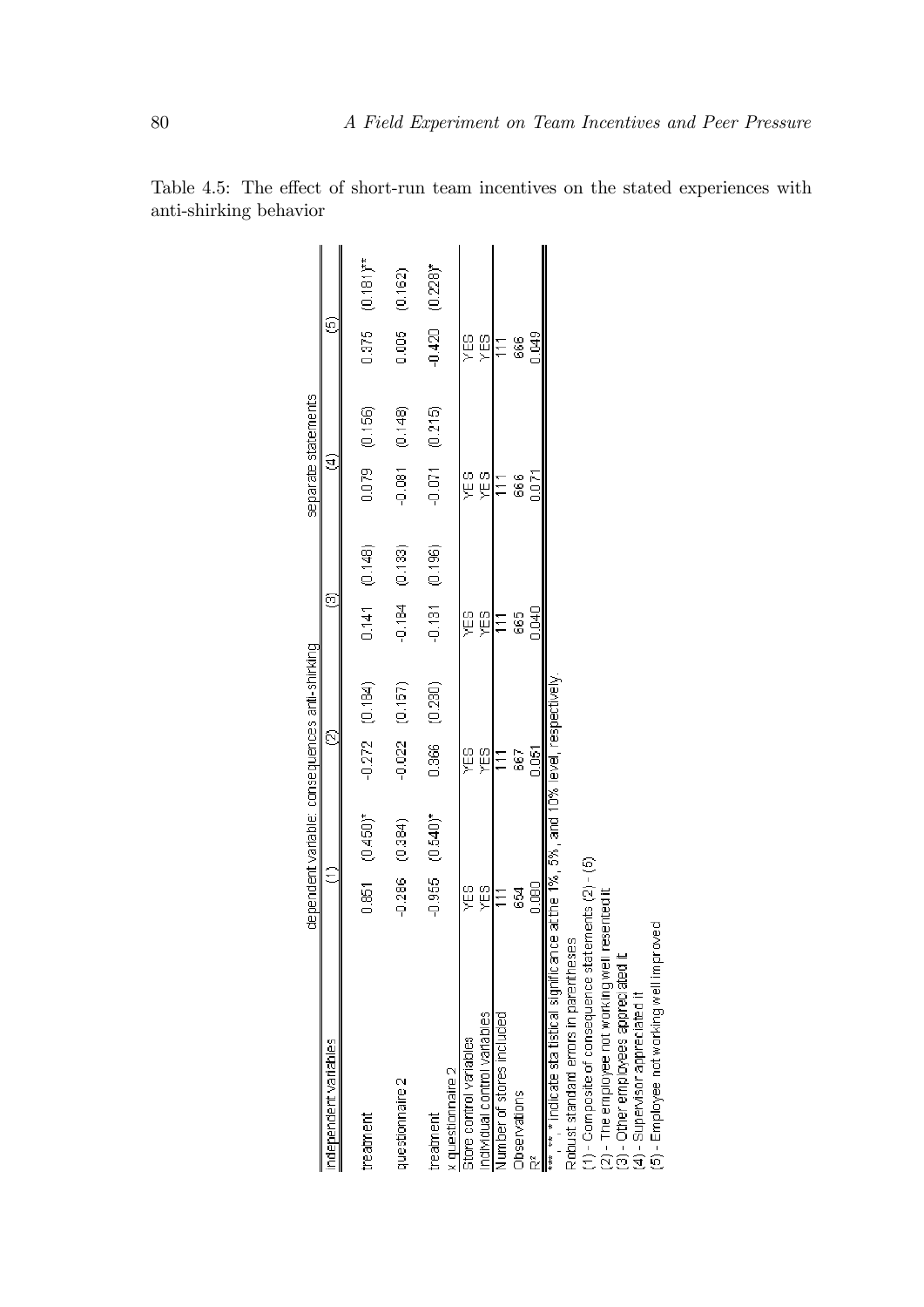most likely explanation for the differences in the questionnaire responses.

An alternative explanation for our findings is that employees in treated stores expressed a general disappointment in the second questionnaire, as only 1 out of the 60 stores managed to earn the team bonus. We perform another differencein-difference analysis for both job satisfaction and employee-manager relations to examine such a general disappointment for treated stores. Columns 4 and 5 of Table 4.6 show that the diff-in-diff estimates for both the expressed job satisfaction and the employee-manager relations are far from significant. The significance does not change when we drop store or individual control variables. This suggests that a general disappointment for treated stores cannot explain a decrease in the willingness to undertake anti-shirking, experienced consequences of anti-shirking, or co-worker relations. We cannot rule out a second alternative explanation: Employees may have responded differently to anti-shirking behavior in the presence of the short-run team incentive. For example, colleagues may suspect that anti-shirking behavior was motivated by greed in the presence of a team bonus. This alternative could also explain the negative responses regarding the consequences of anti-shirking.

Finally, we investigate whether the variables measured our questionnaire have an effect on sales performance. Table 4.7 presents the result of estimating  $(4.4)$ . The effect of being treated does not significantly affect the indexed turnover figures for the 16 weeks after the experiment. This makes it difficult to attribute an effect of being treated on sales after experiment to a change in the variables guaged by questionnaires.<sup>14</sup>

 $14$ For the subsample of stores that completed both surveys, there is a negative effect of being treated on the sales performance after the experiment. This negative effect is explained rather well by the drop in the anti-shirking index for treated stores. The change in the anti-shirking index is significantly related to the sales performance after the experiment. However, as shown in Table 4.7, this result is not robust to the inclusion of all stores.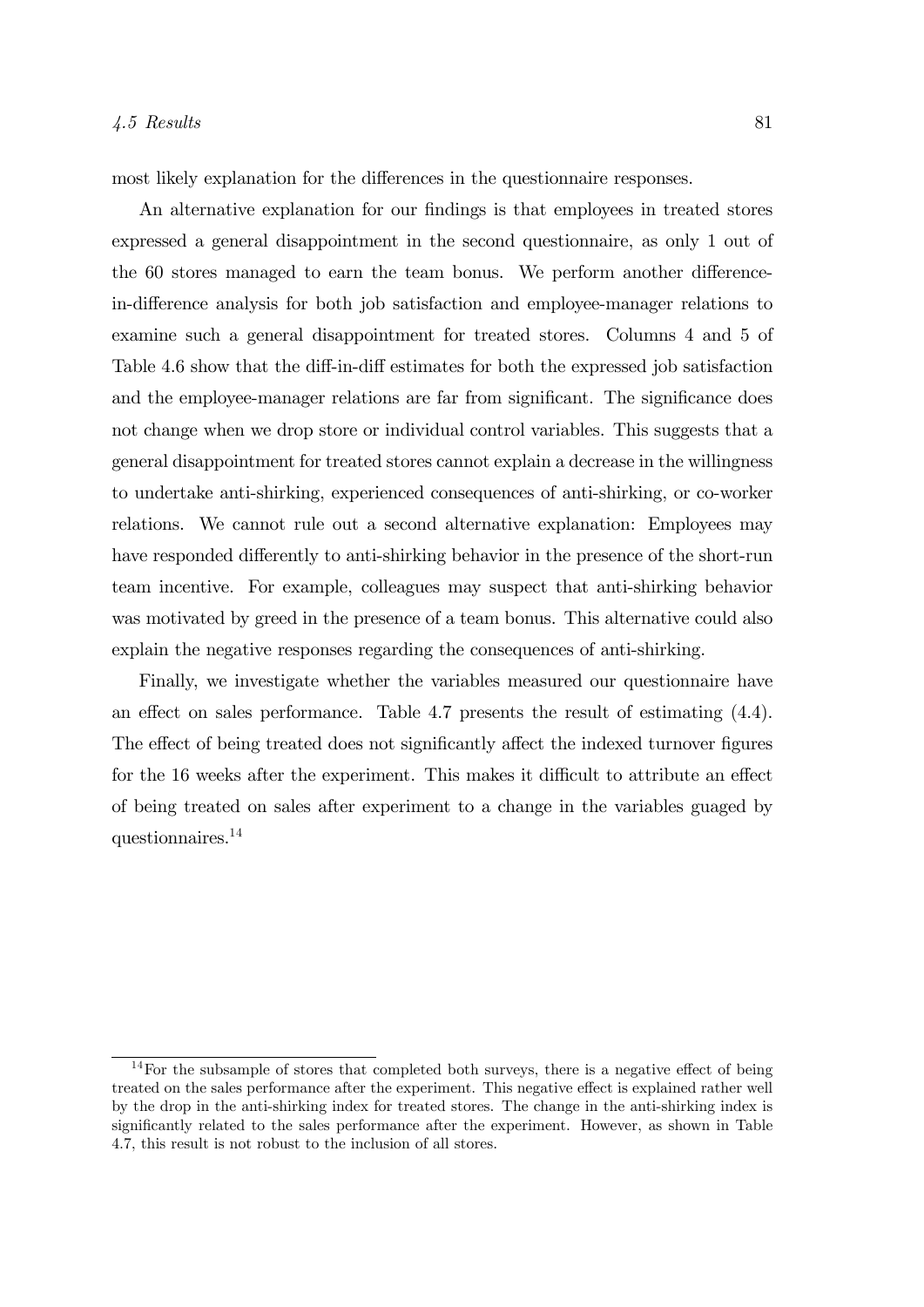|                                                                                          |                           | dependent variable: co-worker relations |               |                                  |          |                         | lob satisfaction |         |                        | employee manager rel    |
|------------------------------------------------------------------------------------------|---------------------------|-----------------------------------------|---------------|----------------------------------|----------|-------------------------|------------------|---------|------------------------|-------------------------|
| ndependent variables                                                                     |                           |                                         | Q             |                                  | ලි       |                         | ₹                |         | $\widehat{\mathbf{e}}$ |                         |
| treatment                                                                                | 0.786                     | $(0.384)^*$                             | 0.651         | $(0.377)^*$                      | 0.695    | $(0.398)^*$             | 0.494            | (0.449) | 0.271                  | (0.315)                 |
| questionnaire 2                                                                          | $\frac{1}{20}$            | $(0.253)$ ***                           | 0.511         | $(0.243)$ **                     | 0.575    | $(0.252)$ <sup>**</sup> | 0.323            | (0.367) | 0.577                  | $(0.194)$ <sup>**</sup> |
| x questionnaire 2<br>treatment                                                           | $-0.970$                  | $(0.409)$ <sup>**</sup>                 |               | $-0.766$ $(0.386)$ <sup>**</sup> | $-0.761$ | $(0.397)^*$             | 0.072            | (0.517) | $-0.279$               | (0.273)                 |
| Store control variables                                                                  | $\mathsf{S}^{\mathsf{D}}$ |                                         | y≣X           |                                  | y≣⊗      |                         | y≣s              |         | S∃X                    |                         |
| ndividual control variables                                                              | $\frac{0}{2}$             |                                         | $\frac{0}{2}$ |                                  | уËS.     |                         | YE S             |         | YES                    |                         |
| Number of stores included                                                                | ğ                         |                                         | न<br>न        |                                  | न<br>न   |                         | 114              |         | 11                     |                         |
| Observations                                                                             | 616                       |                                         | 776           |                                  | 742      |                         | 745              |         |                        |                         |
|                                                                                          | 0.016                     |                                         | 0.078         |                                  | 0.092    |                         | 0.059            |         | $742$<br>$-1.087$      |                         |
| "'T, "T, " Indicate sta tistical significance at the 1%, 5%, and 10% level, respectively |                           |                                         |               |                                  |          |                         |                  |         |                        |                         |

Table 4.6: The effect of short-run team incentives on co-worker relations, job satisfaction, and employee-manager relations

Robust standard errors in parentheses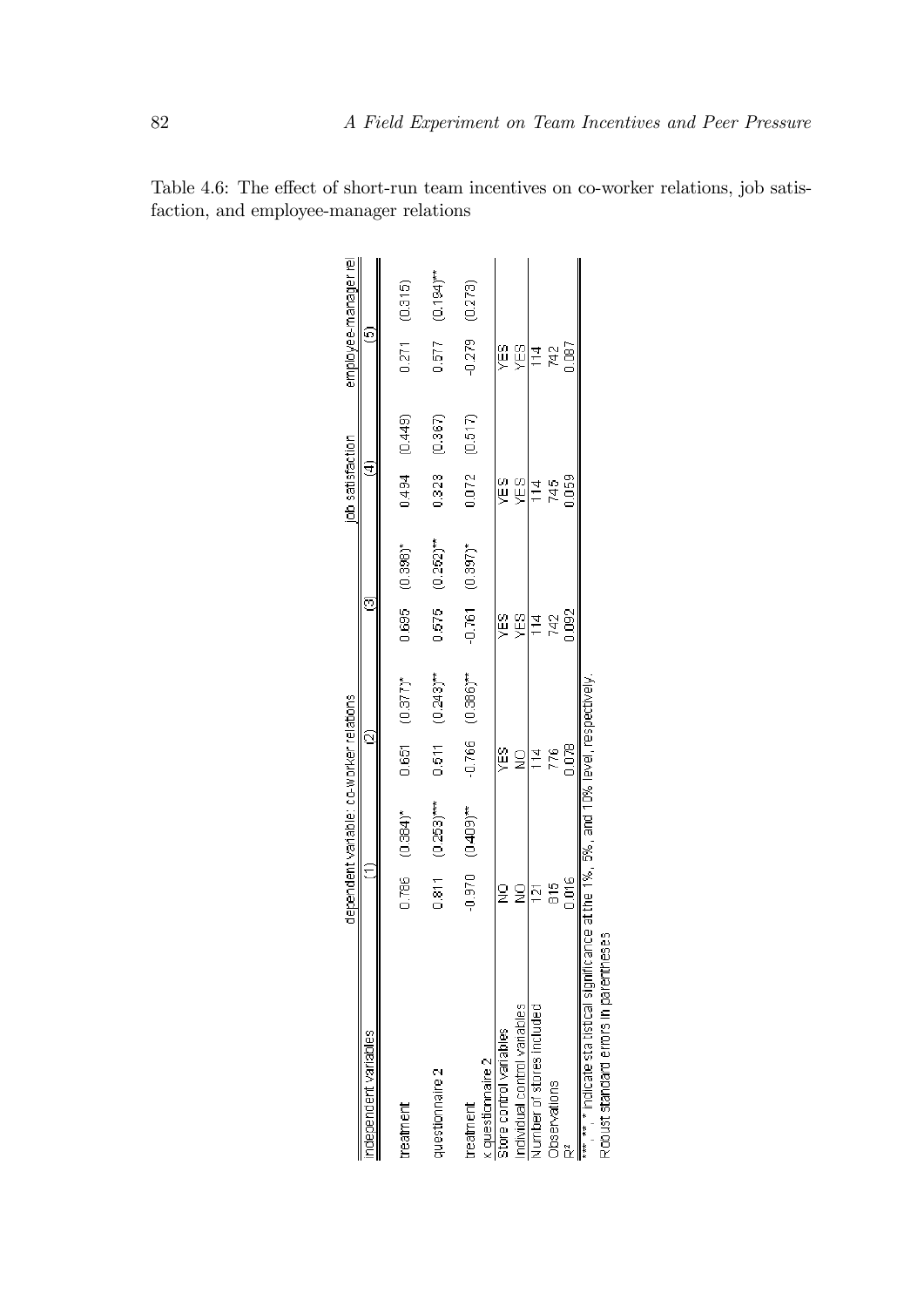|                           | dependent variable: indexed turnover figures |
|---------------------------|----------------------------------------------|
| independent variables     |                                              |
| treatment stores          | (4.448)                                      |
| x after experiment dummy  | 1.578                                        |
| Period fixed effects      | YES.                                         |
| Store effects             | YES.                                         |
| Number of stores included | 128                                          |
| Observations              | 8192                                         |
| $R^2$                     | 0.731                                        |
| Log likelihood            | -35708.8                                     |

Table 4.7: The effect of being treated on sales performance after the experiment

\*\*\*, \*\*, \* indicate statistical significance at the 1%, 5%, and 10% level, respectively. Robust standard errors in parentheses

### 4.6 Concluding remarks

In this chapter, we described the results of the introduction of a short-run team incentive in a subsample of stores in a single retail chain. The incentive did not lead to additional sales during the experiment for the treated stores. However, the treatment did affect the employees' willingness to undertake anti-shirking behavior and co-worker relations. These variables were gauged by questionnaires, both prior to and after the experiment. Difference in difference analyses revealed that the temporary team incentive had a negative effect on the expressed willingness to undertake anti-shirking behavior. We argue that this decrease results from a dissatisfaction with increased attempts of peer pressure. We find a significant change in how employees in treated stores experience the consequences of their anti-shirking behavior; they expressed that their colleagues had more resentment towards antishirking actions and that the colleague in question improved his behavior less often. Moreover, co-worker relations declined in response to the temporary team incentive. We refute an alternative explanation, that employees in treated stores display a general disappointment in the second questionnaire, by showing that job satisfaction and employee-manager relations are unaffected.

A limitation of our study is that we cannot observe employee behavior during the experiment. We have to rely on survey data before and after the experiment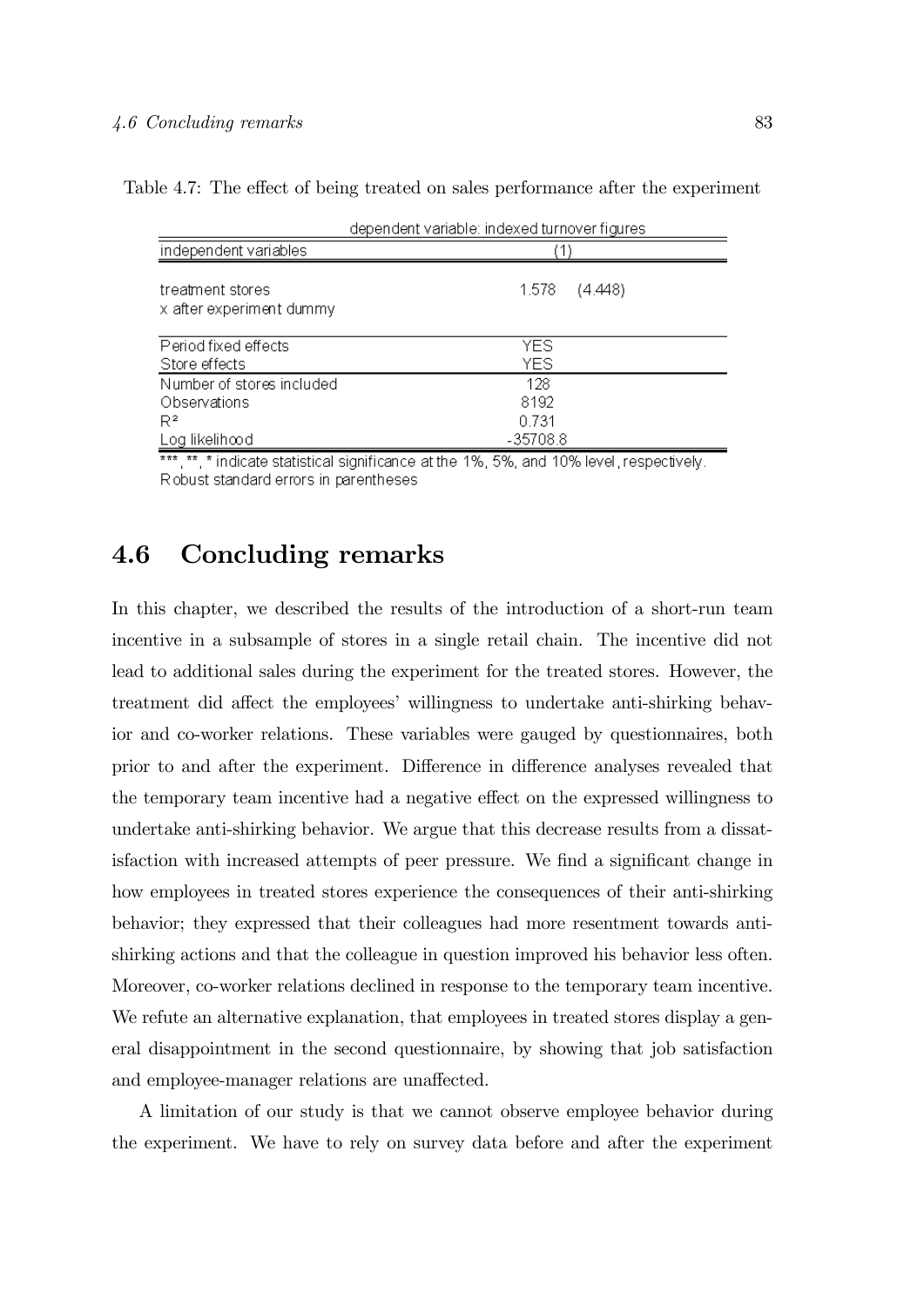instead. However, some of the concerns about questionnaires, such as a self-serving bias in responses, are of less importance for this study, as we focus on difference-indifferences. Our results would only be invalid in case a bias is correlated with the treatment. Still, not observing the actual behavior is a serious limitation, as we can only speculate about the mechanism behind our findings. We cannot distinguish our interpretation from some alternatives: For example, anti-shirking behavior may have become less appreciated in the presence of the temporary team incentive, as colleagues may suspect that the actions were motivated by greed.

In the introduction we discussed some studies that showed a positive influence of peer pressure on the sales performance. This implies that organisations should strive to form and nurture a strong anti-shirking culture in order to achieve high levels of performance. Management attention may offer an instrument to do so, as employee-manager relationships are positively related to the willingness to undertake anti-shirking behavior, also found by Freeman et al. (2010). Further, in contrast to Freeman et al. (2010), we found that organisations should be cautious with introducing team incentives, as they can harm the anti-shirking culture. Team incentives may either have a negative impact on how colleagues interpret anti-shirking behavior, rendering these actions less effective, or the negative effect is only present when increased attempts to reduce shirking are ineffective. We cannot pin down the mechanism that caused a drop in the willingness to undertake anti-shirking behavior, as we do not observe actual behavior during the experiment. Further research on this topic is needed.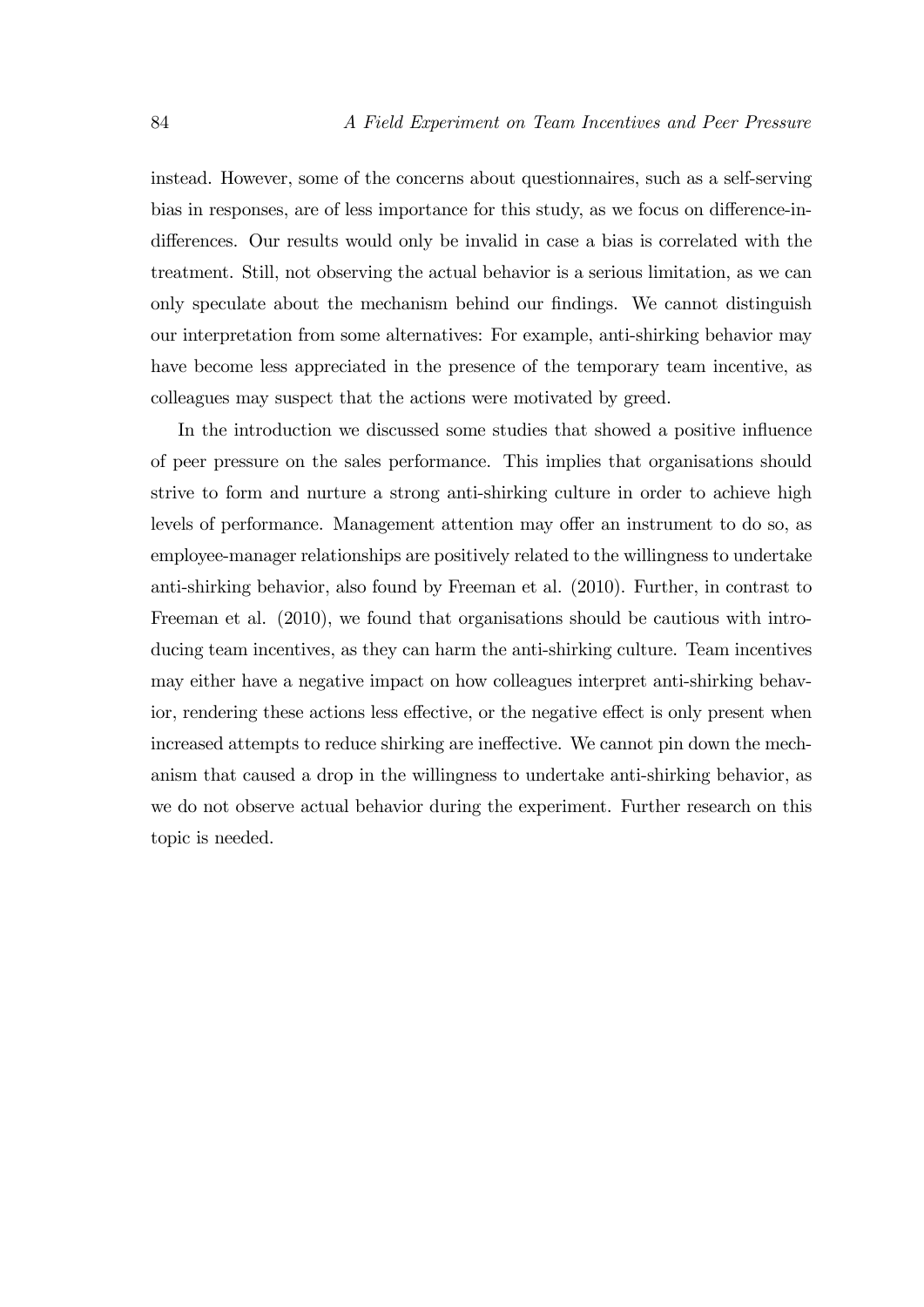## 4.A Appendix

#### Variable construction

Anti-shirking index: The anti-shirking index is constructed from following four statements: "If you were to see a feelow employee not working as hard as he or she should, how likely would you be to: 1. Do nothing, 2. Talk directly to the employee, 3. Talk to the store manager, 4. Talk about it with other colleagues."  $(1-7 \text{ scale}, 1 = \text{very unlikely and } 7 = \text{very likely for each option in this statement}).$ The anti-shirking index adds the scores, where the score on "Do nothing" is reversed. Consequences anti-shirking: "What was the outcome when you undertook some action against a colleague that didnt work as hard as he or she should? 1. The colleague resented it, 2. Other colleagues appreciated it, 3. The store manager appreciated it, 4. The colleague not working well improved."  $(1-7 \text{ scale}, 1 = \text{strongly})$ disagree and 7 = strongly agree for each option in this statement). Consequences anti-shirking adds the scores, where the score on "The colleague resented it" is reversed.

Co-worker relations: Addition of the score on the following three statement: "I am attached to my colleagues", "I am appreciated by my colleagues", and "I find the workatmosphere with colleagues enjoyable"  $(1-7 \text{ scale}, 1 = \text{strongly disagree}$  and  $7 =$  strongly agree).

Employee-manager relations: "My store manager is inspiring and motivating"  $(1-7 \text{ scale}, 1 = \text{strongly disagree} and 7 = \text{strongly agree}).$ 

Job satisfaction: The job satisfaction variable is created by adding the scores from the following statements "My job is pleasant", "I am satisfied with my job", "I am actively searching for another job"  $(1-7 \text{ scale}, 1 = \text{strongly disagree}$  and  $7 = \text{strongly}$ agree), where the score on the last statement is reversed.

**Observability effort:** "It is easy to see whether colleagues are working hard or not." (1-7 scale,  $1 =$  strongly disagree and  $7 =$  strongly agree).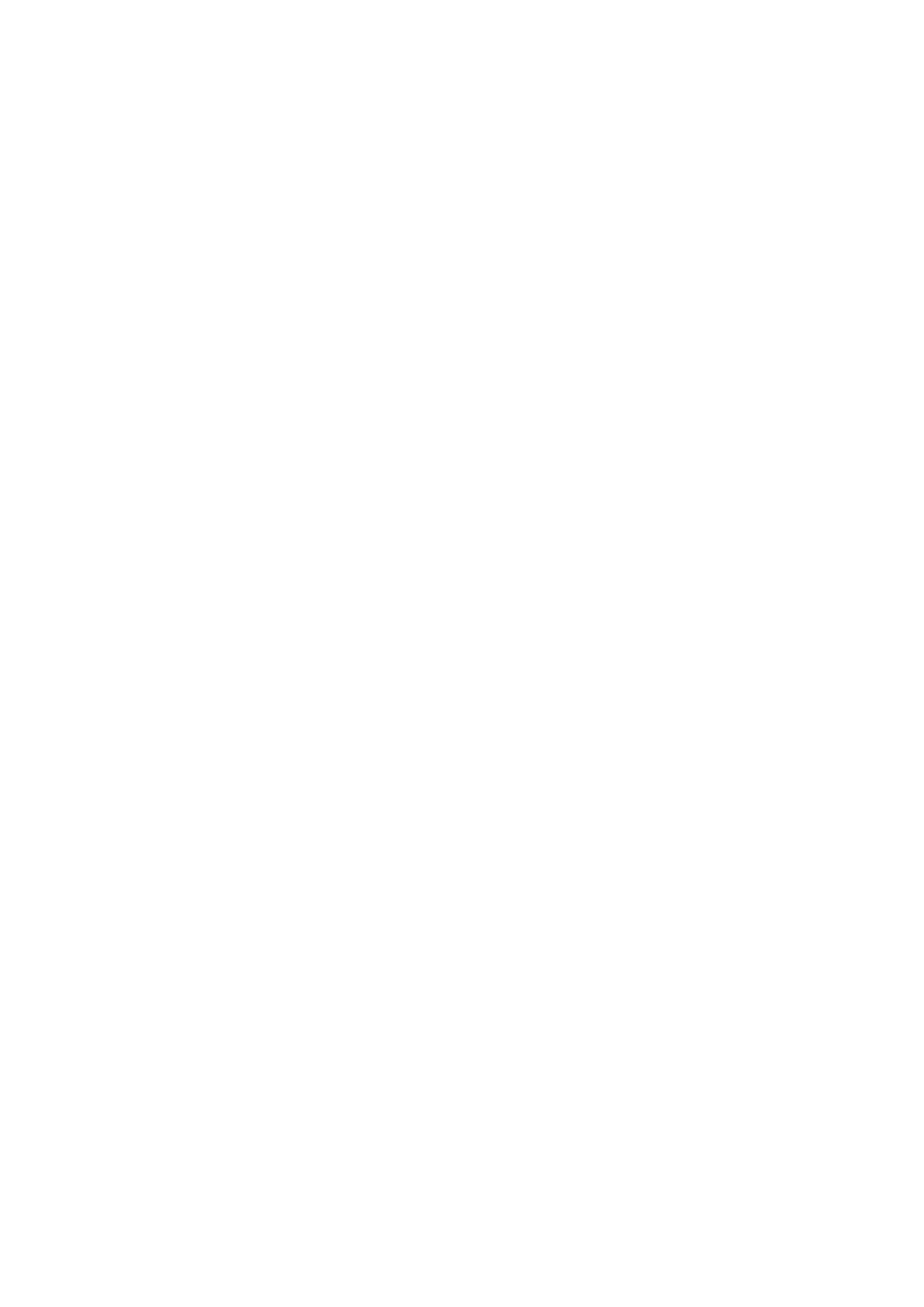# Chapter 5

# Tournament Incentives in the Field: Gender Differences in the **Workplace**

Joint with Josse Delfgaauw, Robert Dur, and Willem Verbeke.

### 5.1 Introduction

Throughout the world, in business as well as in government, men are strongly overrepresented in top positions. For instance, in 2008, only 16% of all ministerial positions worldwide were held by women; similarly, among the world's 192 heads of government, there were only eight women (IPU 2008). In business, the situation is not much different. For example, in a large sample of publicly traded US firms, Bertrand and Hallock  $(2001)$  find that only  $2.5\%$  of the five highest-paid positions are held by women. Wirth (2001) reports similar patterns for other countries.

Traditional explanations for the small number of women in top positions are occupational sorting resulting from gender di§erences in ability or preferences (Polachek 1981) and gender discrimination (e.g. Snizek and Neil 1992). Inspired by evolutionary biology, recent experimental studies  $-$  starting with Gneezy et al. (2003)  $$ suggest a third explanation: men are more strongly motivated by competitive incentives or more effective in competitive environments than women, thus impeding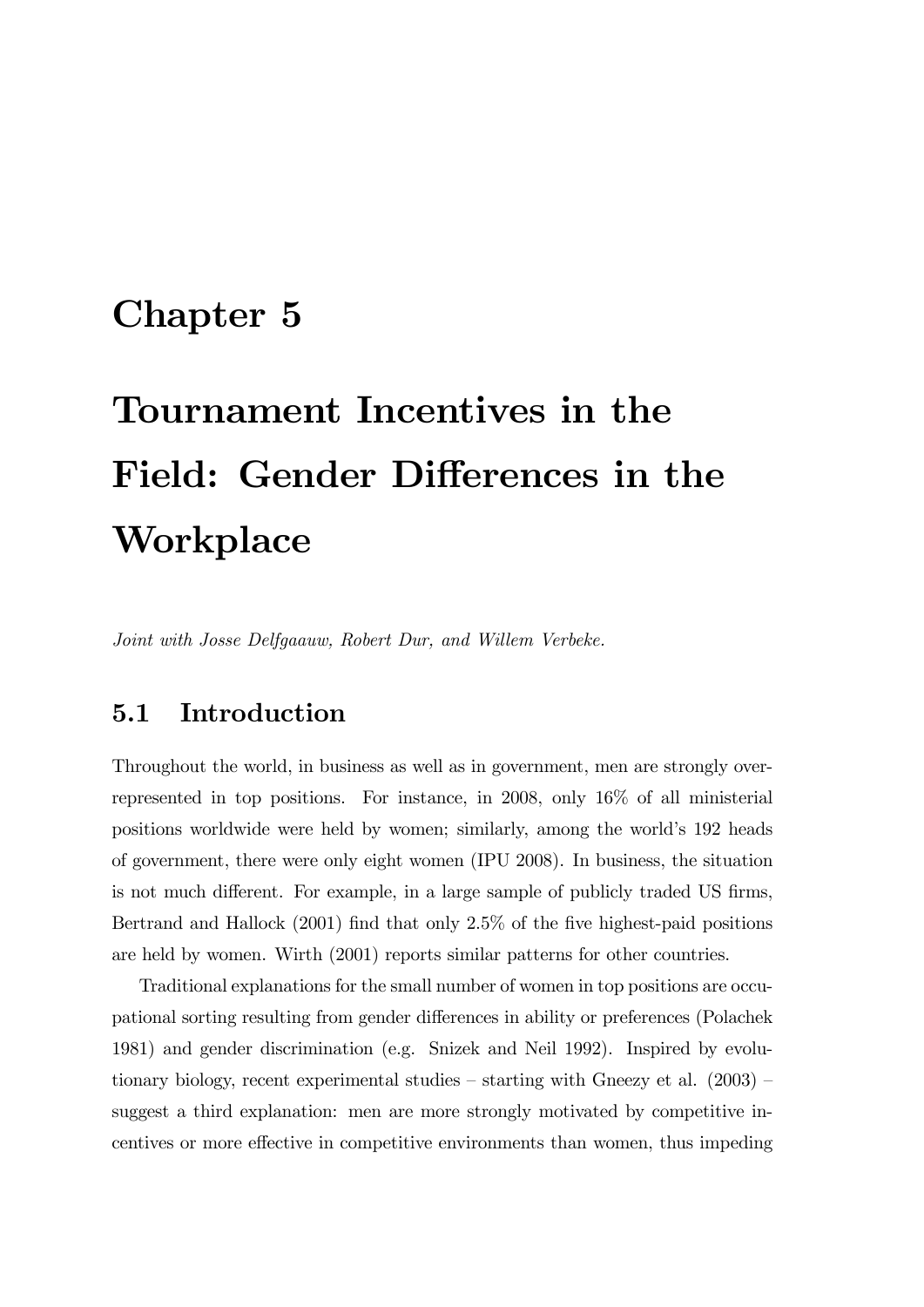women in competitions for promotions or for new jobs.

By now, there is quite some empirical support for such gender differences. In a lab experiment, Gneezy et al. (2003) let participants solve computerized mazes and varied the competitiveness of the environment. They find that, while men and women perform equally well under individual piece rates, men perform much better than women under competitive incentives. Gneezy and Rustichini (2004) show that these gender differences are already present at a very young age. In a 40 meter dash, nine-year-old boys run much faster in a race than when they run alone. By contrast, while girls run as fast as boys when running alone, competition does not increase their running speed. In non-experimental settings, underperformance of women under competitive pressure is found in student admissions to schools (Jurajda and Münich 2008 and Örs et al. 2008) and in Grand Slam tennis (Paserman 2007). The recent field study by Lavy (2008), however, finds no gender differences in the effect of relative performance pay on high-school teacherís performance in Israel. Croson and Gneezy (2009) provide a recent overview of the literature.<sup>1</sup>

This chapterstudies gender differences in competition by conducting a field experiment in a naturally occurring work environment. A unique feature of our analysis is that we study competition among teams of employees, each headed by a professional manager. Using the variation in the gender composition of the teams as well as in the gender of the manager, we test whether female-dominated and female-led teams respond differently to competitive incentives, which were introduced in a random sample of the geographically dispersed teams. Moreover, we test for possible interaction effects between the gender of the manager and the gender composition of the team. Studying gender differences in competition among manager-led teams is most relevant in the context of the sharp gender differences in holding executive-level positions discussed above. Reaching an executive-level position, be it in business or government, commonly requires winning several promotion or job competitions.

<sup>&</sup>lt;sup>1</sup>A closely related strand in the experimental literature studies self-selection into competitive environments. Datta Gupta et al. (2011), Dohmen and Falk (2011), Flory et al. (2010), and Niederle and Vesterlund (2007) find that men opt significantly more often for competitive compensation schemes than women. Gneezy et al. (2009) show that the reverse holds in a matrilineal society. Recent studies have shown that the gender gap in self-selection into competition by and large vanishes for girls attending single-sex schools (Booth and Nolen 2009) and when the tournament is among teams rather than among individuals (Dargnies 2009).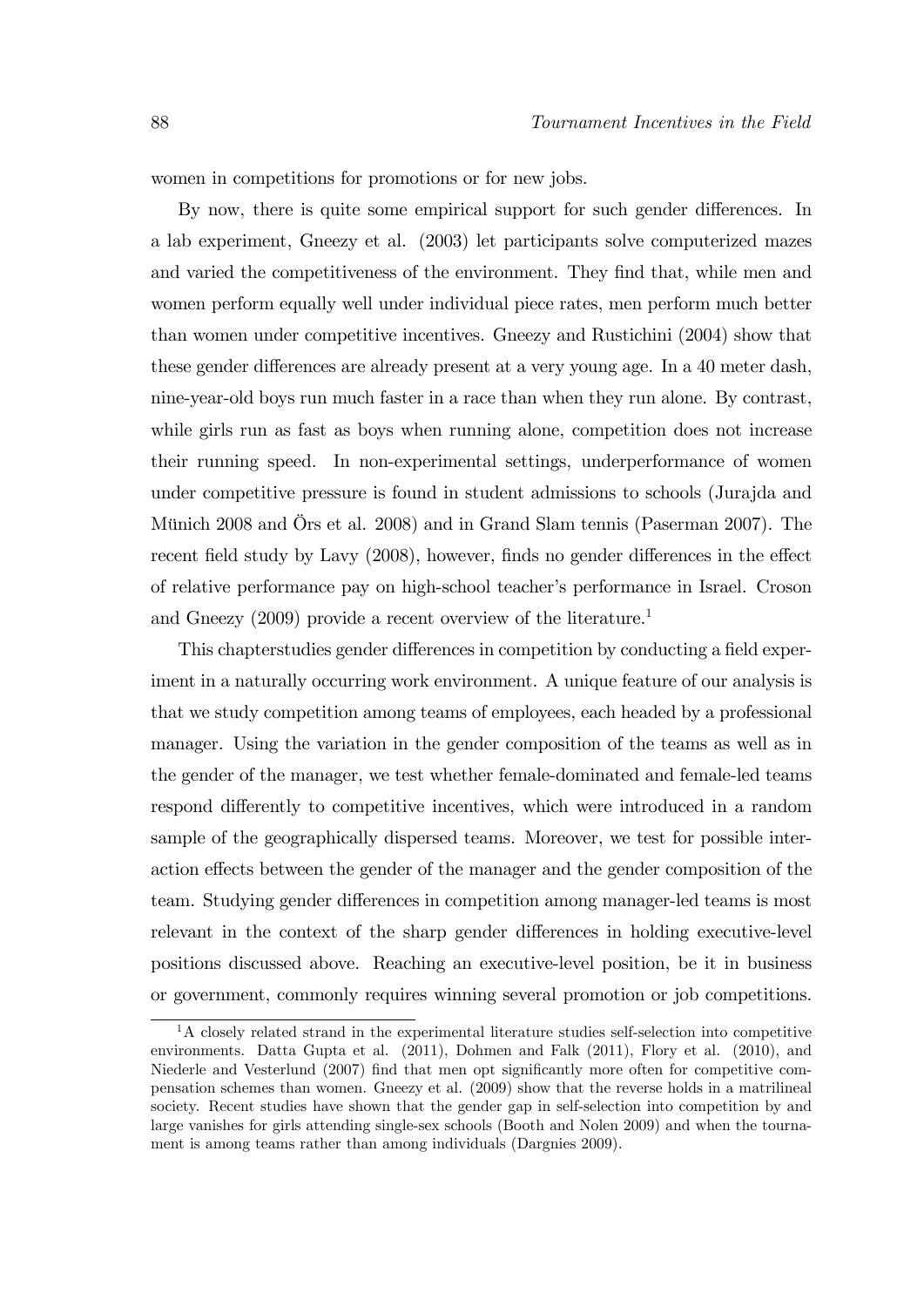These competitions are often decided by candidates' relative performance which (except for employees at the lowest hierarchical level) depends not merely on one's own effort or talent, but also crucially on the performance of the members of the team one leads.

More concretely, we ran a field experiment in a discount retail chain in The Netherlands specializing in shoes, sports apparel, and casual clothing. About half of the 128 stores are led by a female manager, while across stores the percentage of female employees ranges from 50% to 100%. In a randomly selected subset of stores, we introduced short-term sales competitions among stores. The selected stores were divided into pools of 5 and competed for a period of 6 weeks on the basis of percentage sales growth compared to the same period the year before. All employees of the store with the highest sales growth over 6 weeks received a bonus of 75 euro; employees of each poolís runner-up received 35 euro. The stores that took part in a competition received weekly feedback in the form of a poster that ranked each store in their pool on their cumulative sales growth figures.

We find that, on average, the tournaments increase percentage sales growth by about five percentage points. We find no significant difference in the effect of tournaments on sales growth between stores with a male manager and stores with a female manager, nor do we find that sales competitions have a larger effect on performance in stores with a higher fraction of male employees. However, this masks a remarkable interaction effect of these two gender variables on sales growth responsiveness: in stores with a male manager, the effect of competition increases in the share of male employees, while the reverse holds for female-led stores. These effects are substantial.<sup>2</sup>

We can think of three plausible mechanisms behind this result. First, the response of team members to competition may crucially depend on the way a competition is communicated and promoted by the teamís manager. Both male and

<sup>&</sup>lt;sup>2</sup>Gneezy et al. (2003), Gneezy and Rustichini (2004), and Ivanova-Stenzel and Kuebler (2005) also study whether opponent's gender matters for performance under competition. We do not look into this issue, as teams have limited information, if any, on the gender composition of the stores they compete with. Casas-Arce and Martinez-Jerez (2009) analyze sales competitions among retailers organized by a commodities manufacturer. They do not study gender differences, but instead focus on the effect of the number of contestants in the tournament and on dynamic incentives.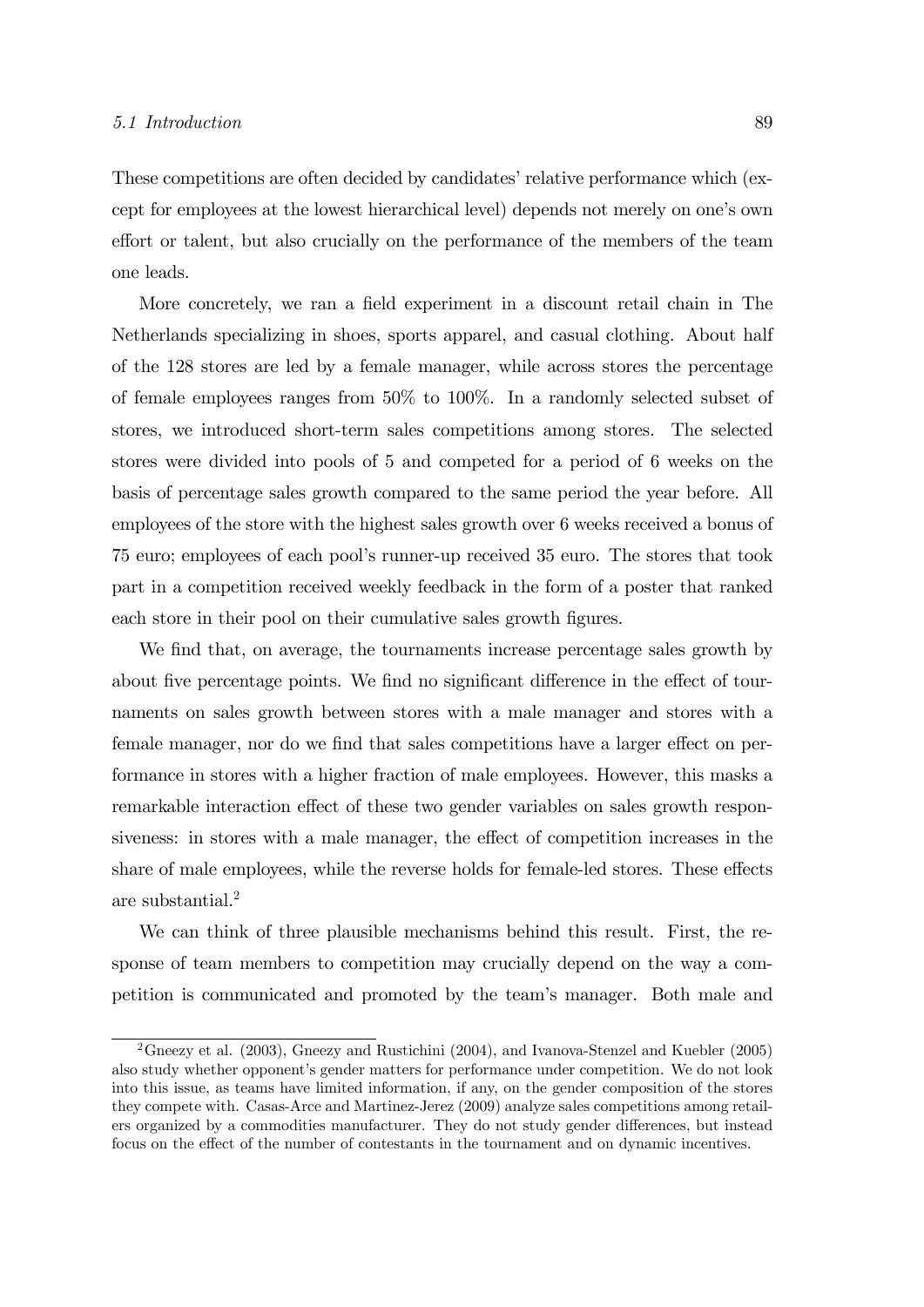female managers may have succeeded in making the competition appeal to employees of their own sex, but less so to employees of the opposite sex. Alternatively, the team nature of the incentive scheme may drive the difference in response. A male (female) manager may be better in strengthening the team's internal cohesion or curtailing free-rider problems if many team members are male (female). Lastly, as managers and employees were not randomised over stores, teams' gender composition may be the result of endogeneous matching on unobservables, which may correlate with teams' responsiveness to competitive incentives. We elaborate on these interpretations after presenting the results in Section 5.4.

A number of recent studies argue that competition can motivate people not merely because of the chance of winning a monetary reward, but also because of nonpecuniary beneÖts such as perceived esteem, status, and social recognition (Auriol and Renault 2008, Besley and Ghatak 2008, Frey and Neckermann 2008, Moldovanu et al. 2007). Kosfeld and Neckermann (2010) show experimentally that a tournament with no more at stake than an award of zero material value can have a great impact on peopleís performance. Likewise, Blanes i Vidal and Nossol (2009) and Azmat and Iriberri (2010) find that simply providing information to subjects about their relative performance boosts performance substantially. Bandiera et al.  $(2009)$ , however, find the opposite effect. In our experiment, parallel to the treatment described above, another subset of stores competed in tournaments with the same setup except for the absence of a monetary reward for winning. So, stores also competed in pools of Öve, for a period of six weeks, and received a weekly ranking of stores in their pool based on sales growth, but neither the manager nor the employees could earn a bonus. We find that tournaments without monetary rewards have a significantly positive effect on sales growth. The effect is of similar magnitude as the effect of tournaments with monetary rewards, suggesting a high symbolic value of winning a tournament. Gender differences in the effects of competition are also similar in both treatments.

We proceed as follows. In the next section, we describe the experimental set-up and the data. Section 5.3 describes the methodology of our empirical analysis and Section 5.4 reports the results. Section 5.5 concludes.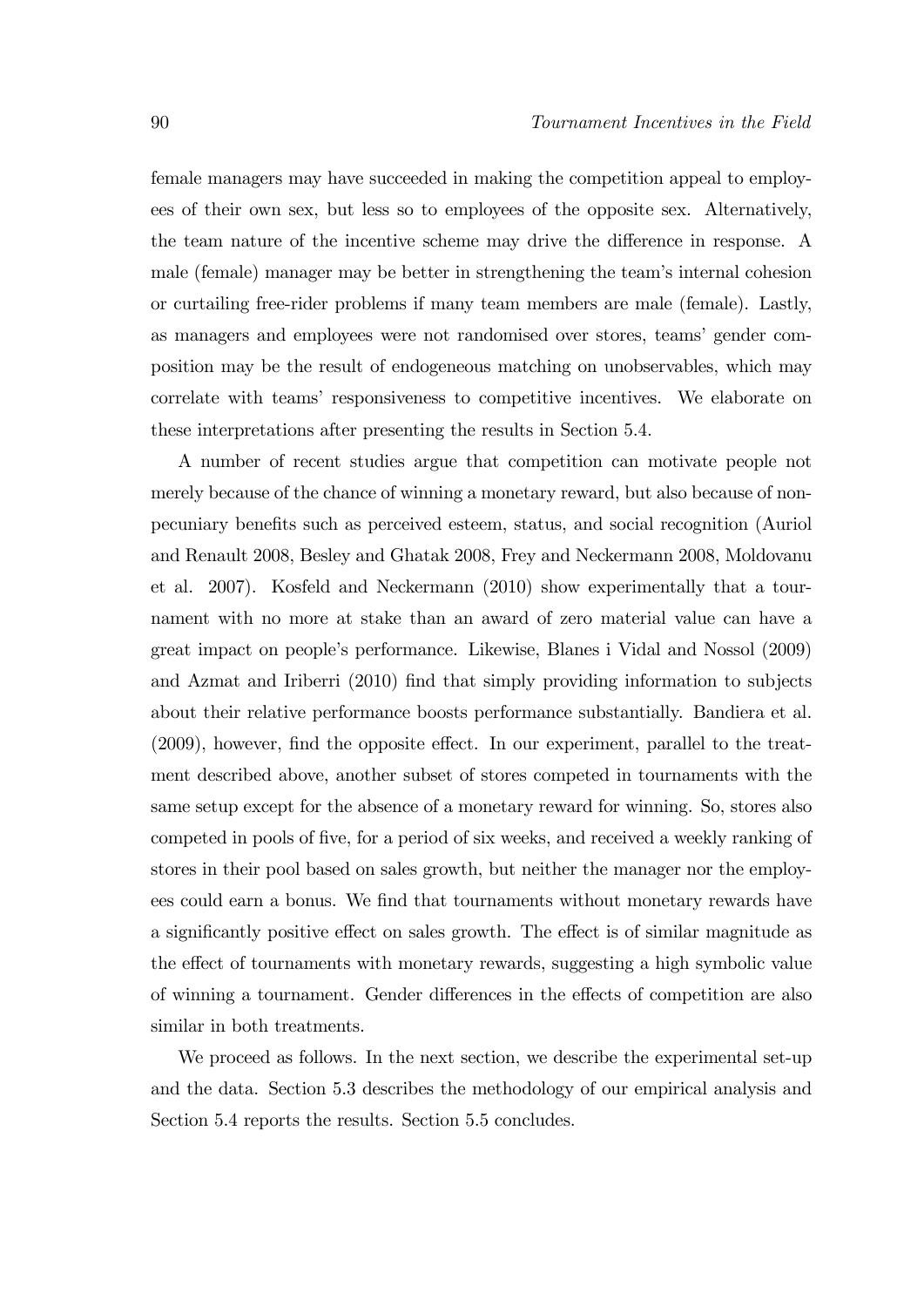#### 5.2 Experimental set-up and data description

The field experiment took place in 2007-2008 in a discount retail chain in The Netherlands, selling male and female clothing, shoes, and sports apparel. The chain consists of 128 geographically dispersed stores operating under one brand name and employing a total of 1574 people. Store employees earn a flat hourly wage slightly above the legal minimum hourly wage. Store managers earn about 45% more and part of their pay is performance-related. On average, slightly less than  $5\%$  of a manager's earnings is performance-related.

The companyís management wished to intensify the use of incentives. In consultation with the management, we designed sales competitions among subsets of stores. We used stores' percentage growth in sales as compared to sales in the same period a year earlier as the performance measure. Percentage sales growth is a commonly used performance measure in this company and is one of the key determinants of store managersíperformance pay. We decided to introduce relative performance incentives rather than incentives based on absolute targets, as sales are very volatile (see Figure 5.1). A large part of this volatility is caused by common shocks (weather, holidays, advertising campaigns on national television, etc.), $3$  which renders relative performance pay attractive (Lazear and Rosen 1981, Green and Stokey 1983, and Nalebuff and Stiglitz 1983).

In the sales competitions, stores competed in pools of five during a period of six weeks. Stores received weekly feedback in the form of a poster containing cumulative sales growth figures for all five stores in their pool, ranked in descending order. Store managers were instructed to put up these posters in the store's canteen, where employees drink coffee and have lunch. The posters as well as the instructions were sent to the store managers through the company's usual channels; store managers and store employees did not know they took part in an experiment. Hence, our experiment can be classified as a natural field experiment (Harrison and List 2004). Store employees were not informed about the sales competitions by the companyís

 $3A$  panel regression including only week fixed effects explains about 65% of the variation in stores' sales growth. The spike in week 71 in Figure 5.1 is a common shock, most likely resulting from weather conditions; details are available on request.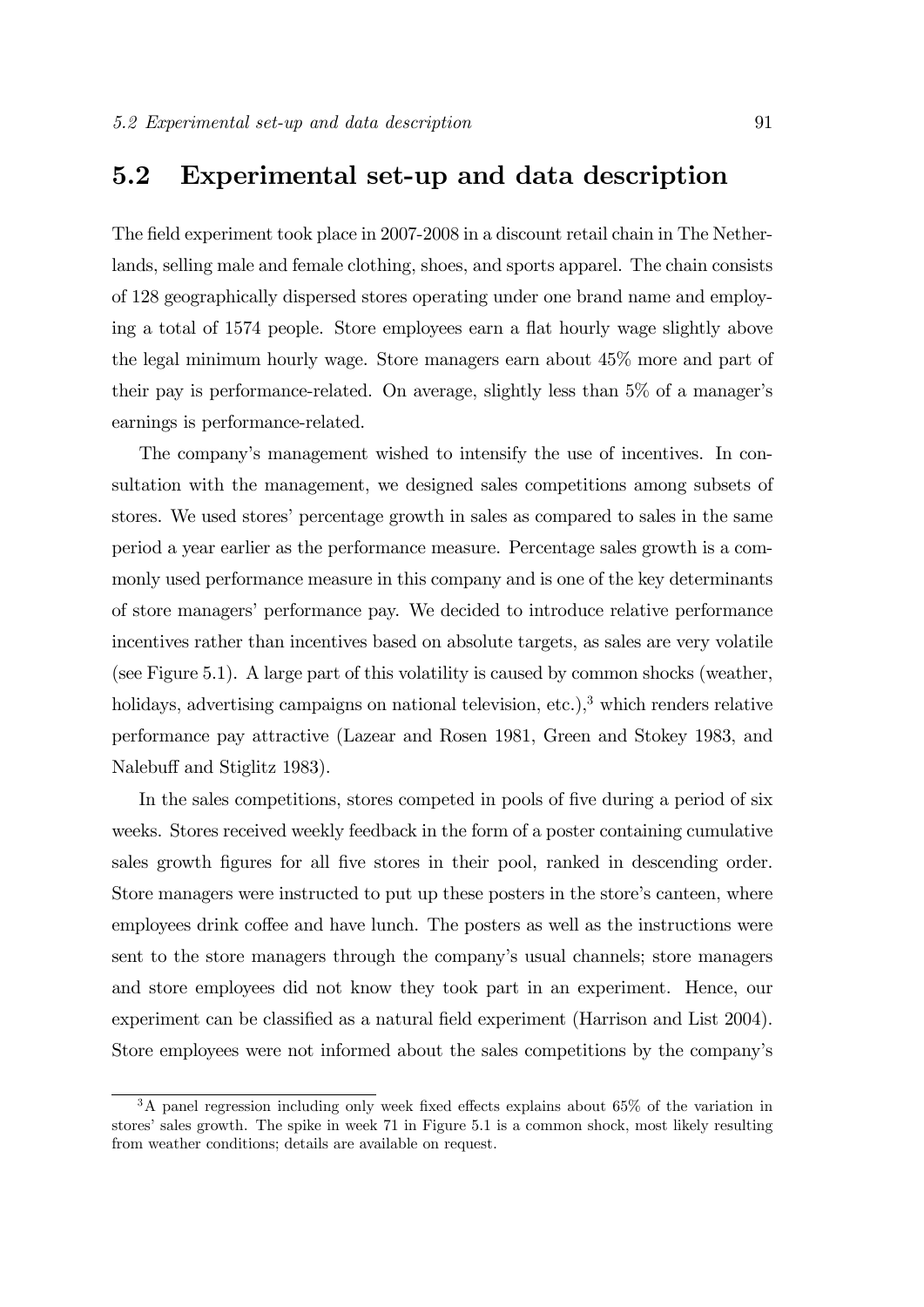

Figure 5.1: Weekly percentage sales growth compared to the same week the year before

management; it was up to the store managers to promote the competition.

Our study comprises two experimental treatments and an untreated control. First, in the 'bonus' treatment, stores compete for a monetary reward. The store manager and all employees of the winning store received a reward of 75 euro; the manager and employees of the runner-up received  $35$  euro.<sup>4</sup> Second, in the 'feedback' treatment, no monetary reward could be won. Apart from the presence or absence of a monetary reward, the bonus treatment and the feedback treatment were identical.

Our dataset covers a period of 84 weeks (starting in week 1 of 2007). Sales competitions took place in two experimental periods of 6 weeks (in weeks 44 - 49 and weeks 71 - 76). Figure 5.2 gives an overview of all the events related to the experiment. In the first experimental round, all stores were assigned to one of the two experimental treatments, either bonus or feedback. In the second round, we

<sup>&</sup>lt;sup>4</sup>The first prize was about 5 percent of an employee's monthly wage. Rewards were halved for part-time employees.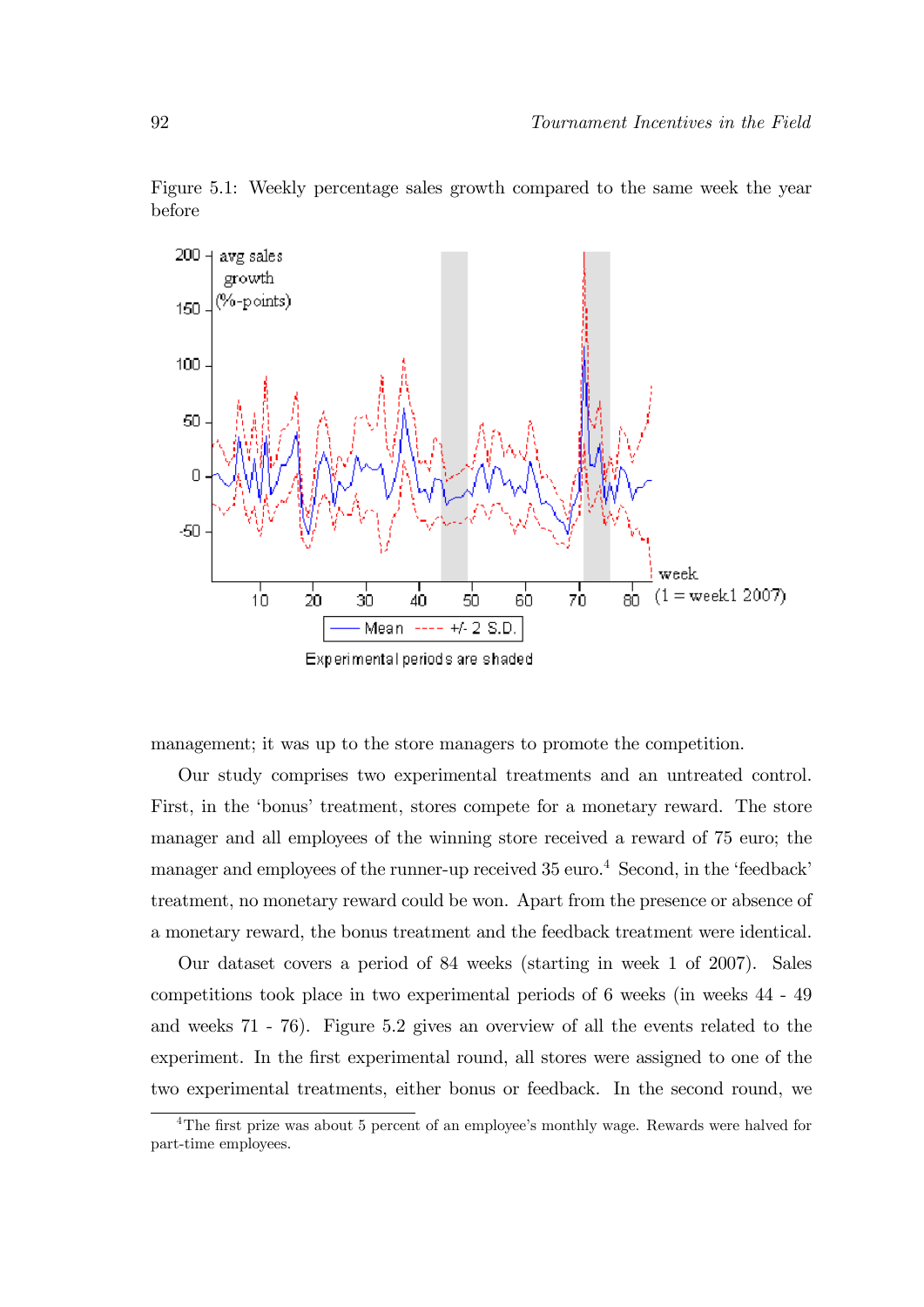| week 1 - 43 <sub>-</sub> | week 44 - 49          | week 50 - 70.     | week 71 - 76 <sub>-</sub> | week 77 - 84 |
|--------------------------|-----------------------|-------------------|---------------------------|--------------|
|                          | bonus                 |                   | control                   |              |
| personnel file}-         | treatment             | updated           | feedback                  |              |
|                          | feedback<br>treatment | personnel<br>file | bonus<br>treatment        |              |

Figure 5.2: Overview of the experimental set-up and timing of events

included a control group of stores not taking part in a competition. We decided against a control group in the first round, because at that time we intended to focus our study on the effects of monetary rewards in tournaments. The second round gives us the opportunity to also assess the effects of tournaments per se.

Competition provides stronger incentives when contestants are more homogeneous (Lazear and Rosen 1981). Bearing this in mind, we used data on past sales performance to create relatively homogeneous pools of stores. The assignment procedure for the first round of the experiment was as follows. All stores were ranked according to percentage sales growth over the weeks 1 up to 37 compared to the same period the year before. The Öve stores with the highest sales growth were grouped into one pool and assigned to the bonus treatment; the next Öve were grouped into the next pool and assigned to the feedback treatment. This process was iterated consecutively until all 125 stores were grouped into 13 bonus treatment pools and 12 feedback treatment pools.<sup>5</sup>

The assignment procedure for the second experimental round was partly imposed by the company. For fairness reasons, the company obliged us to assign all stores who were in the feedback treatment during the first period to the bonus treatment in the second period.<sup>6</sup> We grouped these stores into new pools of five stores each, this time using sales performance in weeks 50 to 68 to create relatively homogeneous pools. The remaining stores were assigned either to the feedback condition or to the

 $5$ During the first round of the experiment, 3 stores were closed for renovation.

<sup>&</sup>lt;sup>6</sup>The company wished, at a later point in time, to evaluate the experiment together with the store managers and feared that it would be considered unfair when some stores had never been assigned to the bonus condition.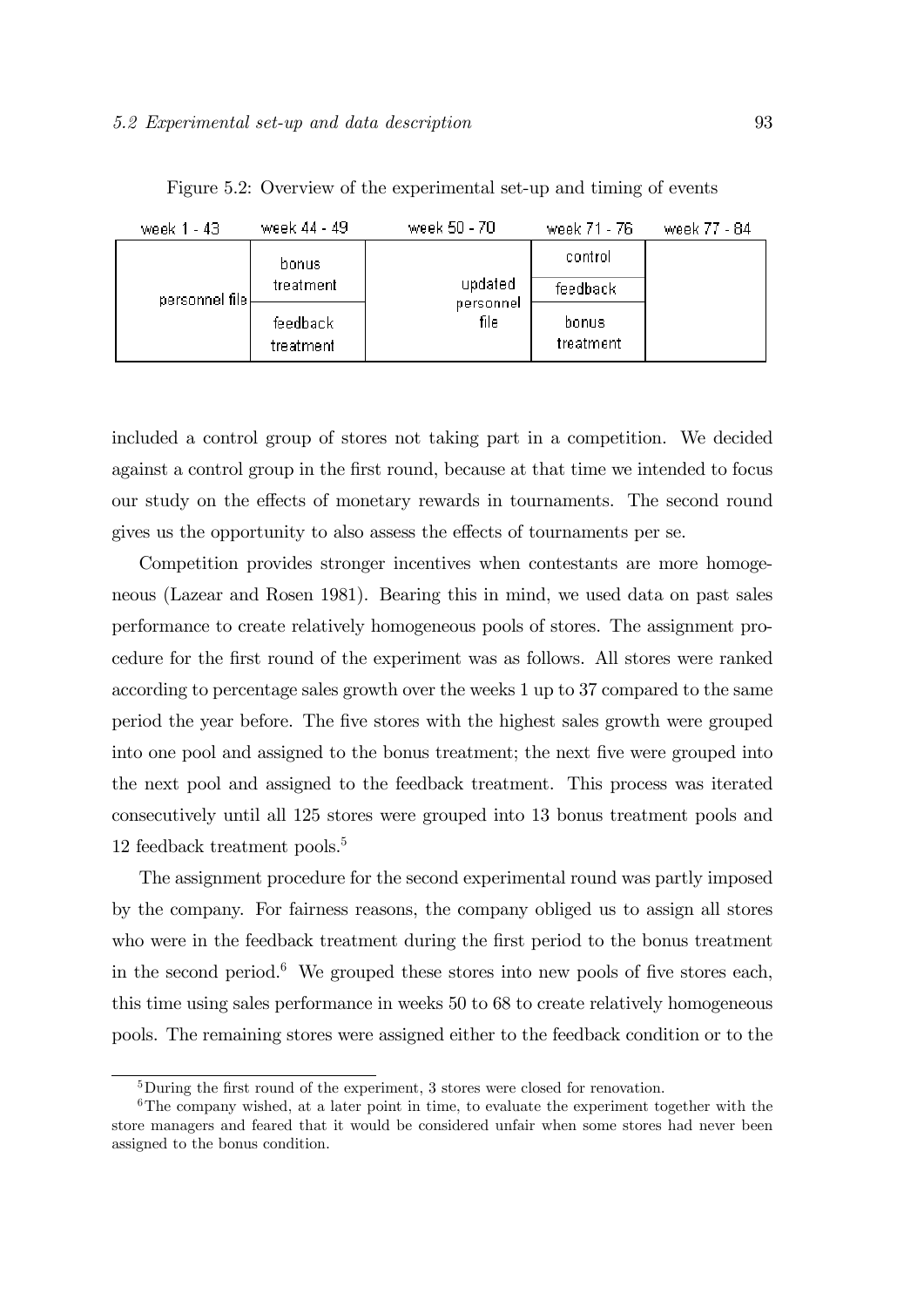|                                         |            |       |                 |       | Second period assignment |       |               |       |
|-----------------------------------------|------------|-------|-----------------|-------|--------------------------|-------|---------------|-------|
|                                         | All stores |       | Bonus treatment |       | Feedback<br>treatment    |       | Control group |       |
|                                         | Mean       | Std   | Mean            | Std   | Mean                     | Std   | Mean          | Std   |
| Weekly sales growth (percentage points) | $-2.44$    | 29.87 | $-2.62$         | 29.21 | $-2.22$                  | 30.90 | $-2.32$       | 30.09 |
| Female manager <sup>a</sup>             | 0.44       |       | 0.48            |       | 0.36                     |       | 0.43          |       |
| Age manager <sup>a</sup>                | 38.7       | 9.3   | 39.2            | 10.3  | 38.2                     | 7.6   | 38.1          | 9.1   |
| Tenure manager <sup>a</sup>             | 11.9       | 8.7   | 12.9            | 9.3   | 11.7                     | 8.7   | 10.7          | 7.8   |
| Number of employees                     | 11.8       | 3.2   | 11.8            | 3.4   | 11.2                     | 2.7   | 12.2          | 3.5   |
| Percentage of female employees          | 84.9       |       | 85.1            |       | 81.9                     |       | 84.5          |       |
| Average age employees                   | 25.2       | 4.0   | 26.0            | 4.5   | 24.7                     | 3.3   | 24.4          | 3.3   |
| Renovated store                         | 0.13       |       | 0.17            |       | 0.07                     |       | 0.13          |       |
| Number of stores                        | 128        |       | 60              |       | 30                       |       | 38            |       |

#### Table 5.1: Descriptive statistics

Figures are the averages of the values in the two personnel files (see Figure 5.2).

F-tests show that none of the differences in means between the two treatment groups and the control group is statistically significant at the 10% level.

\* The first personnel file contained information on 122 store managers, and the second personnel file had information on 119

store maragers; see footnote 7. The missing observations are not correlated with either of the treatments

untreated control group according to a similar procedure as before: the five bestperforming stores in weeks 50 to 68 were assigned to the control condition, the next five stores were grouped into a pool and became part of the feedback condition, and so on. To avoid confusion and diminish sabotage opportunities, we replaced a store when two stores from the same city happened to be assigned to the same pool. In both periods, we made two of these adjustments.

The company provided us with the weekly sales data of each store, presented in indexes for confidentiality reasons. We used these to calculate the percentage growth in sales as compared to sales in the same week a year earlier. We henceforth refer to this measure as weekly sales growth. We also received each store's personnel file before both experimental rounds, with information on gender, age, and tenure of the store's manager and employees. Descriptive statics are given in Table 5.1.Across all stores, average weekly sales growth was negative in the period we consider. The retail chain had slightly less female-led stores than male-led stores.<sup>7</sup> The average

<sup>&</sup>lt;sup>7</sup>In both personnel files, for some stores information about the manager is missing, either because the store temporarily had no manager, or (in a single case) a store had two managers. In one store, a male manager was replaced by a female manager in between the two experimental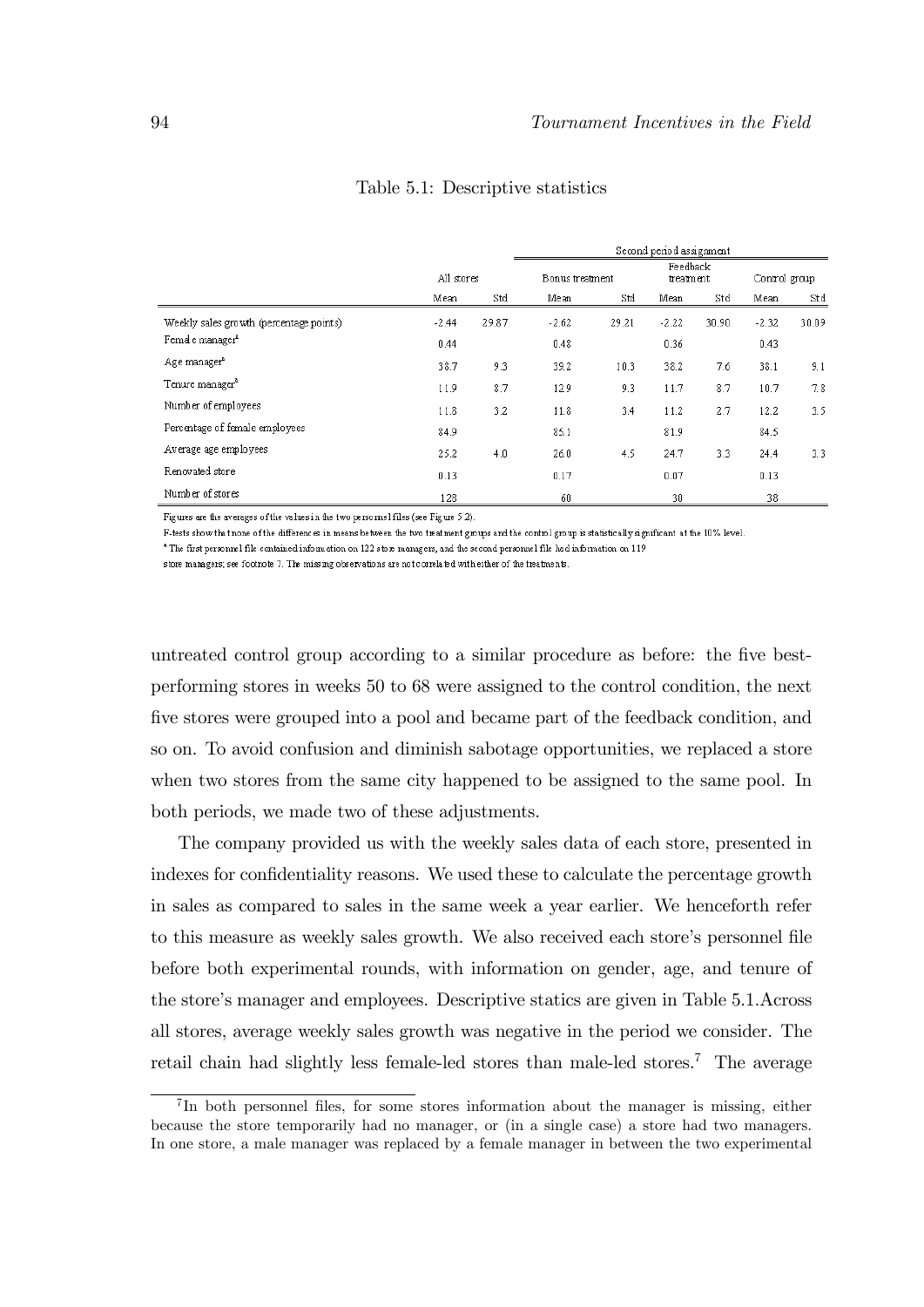store had 12 employees (excluding the store manager), of which 85% was female. The average age and tenure of store managers was 39 years and 12 years, respectively. Some of the stores underwent a renovation, which made their appearance more modern without changing the range of products sold. Before the first experiment, six stores had been renovated; at the start of the second experimental period, an additional 9 stores had been renovated. As stores are closed during renovation, there are 268 missing store-week observations. In the analysis we control for the effects of renovation on subsequent sales growth by including a dummy variable which takes value 1 from the week in which a renovated store is reopened onwards.

Table 5.1 also reports the descriptive statistics within the two treatment groups and the control group to which stores were assigned in the second experimental period (see Figure 5.2). The three groups of stores hardly differ on observables. A randomization check using F-tests reveals that there are no statistically significant differences in the means of the observables between the three groups. Table 5.2 reports the descriptive statistics separated by store managers' gender, where we only include the 114 stores we use in analyzing the gender effects (see footnote 7). Over the whole period, male-managed stores reached 0.4 percentage points higher weekly sales growth than female-managed stores, but the difference is not statistically significant. Male managers have significantly longer tenure than female managers, and run stores with significantly more employees. In the analysis below, we perform robustness checks where we control for these differences. Importantly, there is quite a lot of variation in the percentage of female employees, both for maleand female-led stores. Figure 5.3 depicts the distribution of the percentage of female employees in stores, separated by managers' gender. Gender of the manager is not significantly related to the gender composition of store employees. Note that there are no stores with a majority of male employees. This implies that our estimates of the effect of stores' gender composition are based on, and, hence, relevant for female-dominated teams.

periods. When analysing gender effects, we exclude these stores from the analysis. This leaves 114 stores. In five other stores, the manager was replaced by a manager with the same gender; excluding these stores from the analysis does not affect the results qualitatively.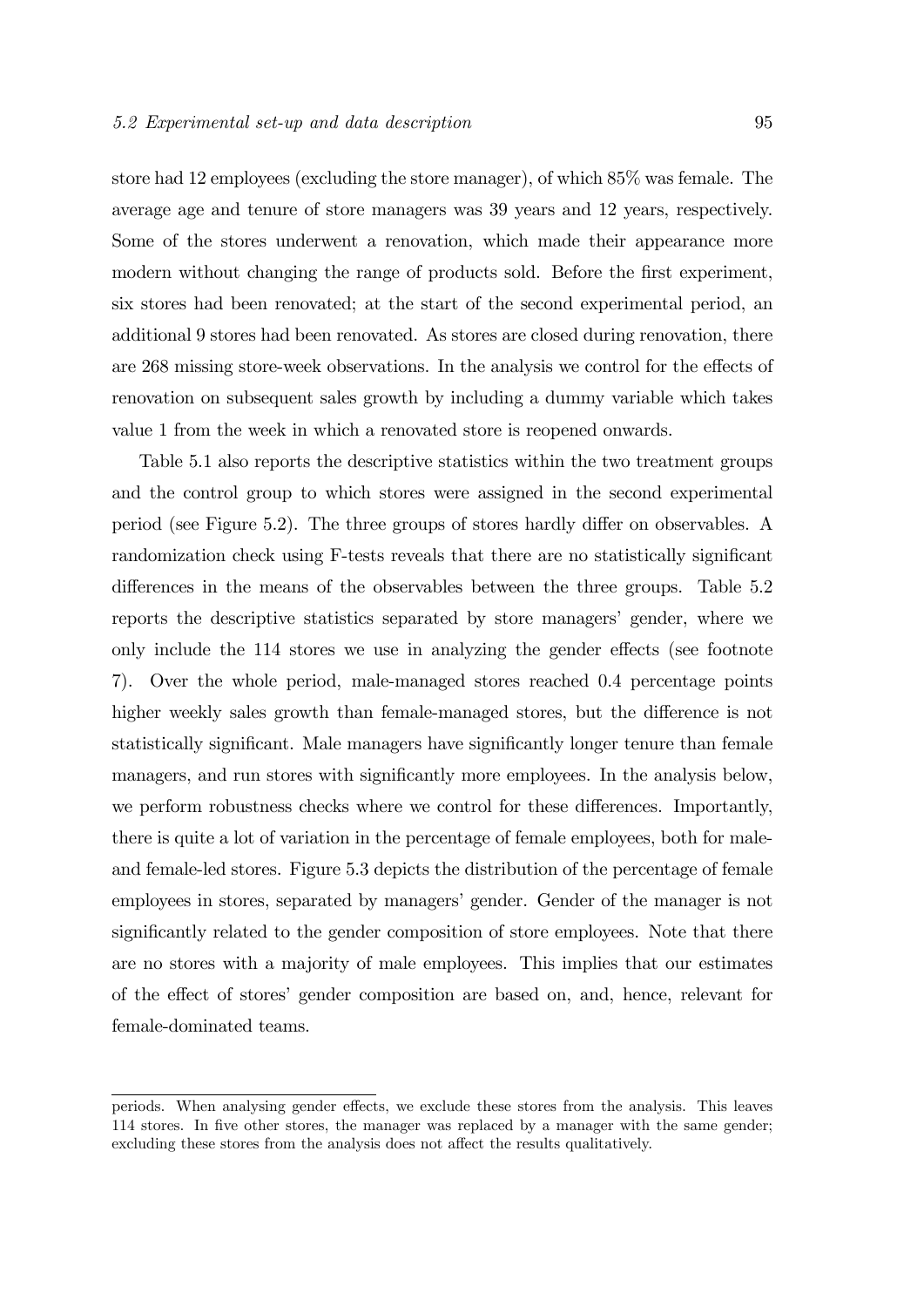|                                         |         | Gender manager |         |       |
|-----------------------------------------|---------|----------------|---------|-------|
|                                         | Male    |                | Female  |       |
|                                         | Mean    | Std            | Mean    | Std   |
| Weekly sales growth (percentage points) | $-2.07$ | 29.52          | $-2.46$ | 30.79 |
| Age                                     | 39.40   | 9.46           | 37.84   | 9.07  |
| Tenure*                                 | 14.86   | 9.46           | 8.32    | 6.38  |
| Number of employees*                    | 12.60   | 3.21           | 10.71   | 2.99  |
| Percentage of female employees          | 84.23   |                | 85.81   |       |
| Average age employees                   | 25.96   | 3.56           | 24.62   | 3.74  |
| Renovated store                         | 0.17    |                | 0.10    |       |
| Number of stores                        | 64      |                | 50.     |       |

Table 5.2: Descriptive statistics by store managers' gender

This table includes only the 114 stores used in the analysis of the gender effects, see footnote 7.

Apart from sales growth, the figures are the averages of the values in the two personnel files.

\* Difference in means for male and female managers statistically significant at the 5% level.

Figure 5.3: Distribution of the percentage of female employees by store managers' gender

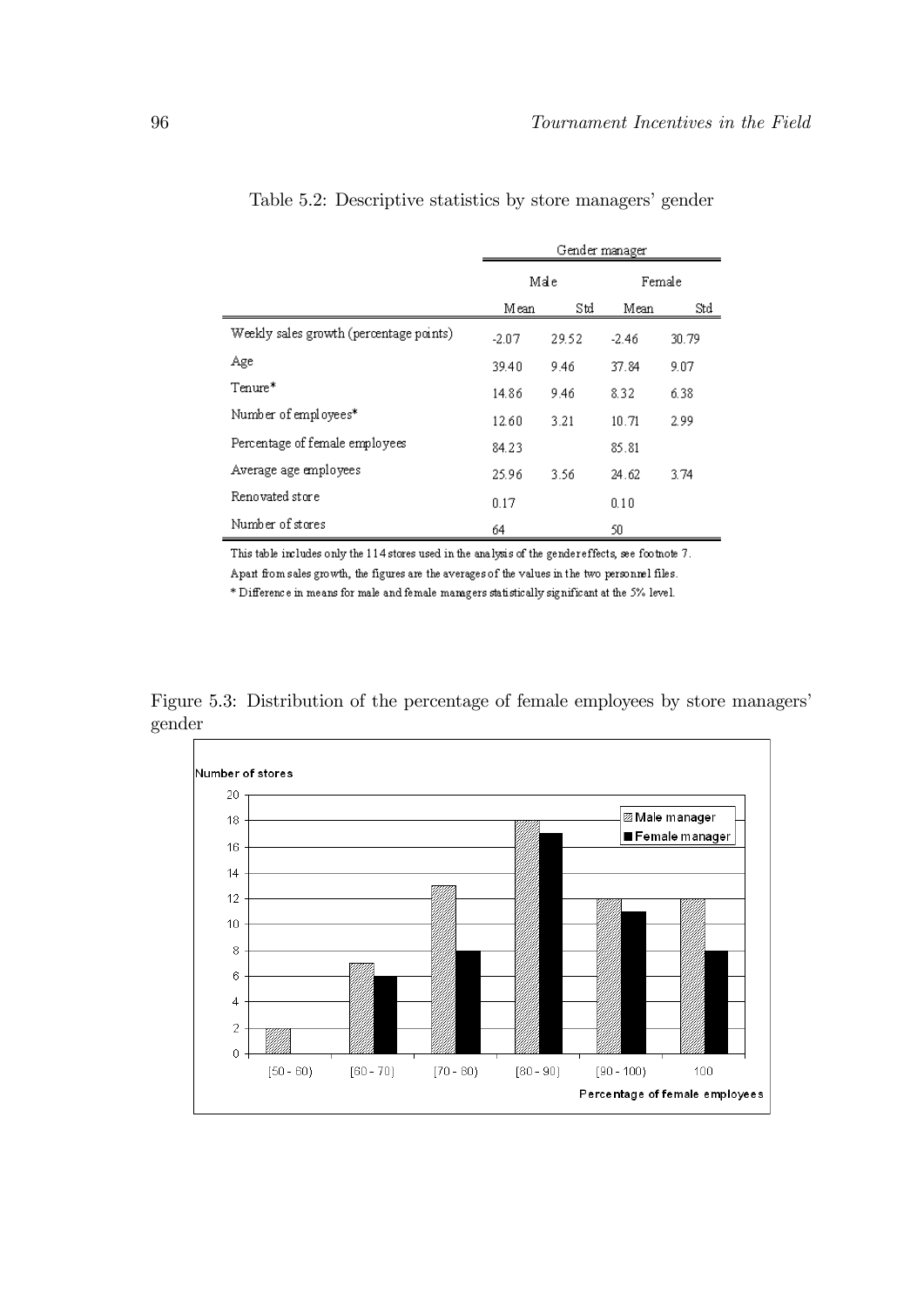#### 5.3 Method

We estimate the effects of the competitions on sales growth using OLS panel estimation including week and store fixed effects. Let  $y_{st}$  be the sales growth of store s in week t. Further, let  $B_{st}^1$  be a dummy variable which is equal to one during the first experimental round when store  $s$  was assigned to the bonus treatment (rather than to the feedback treatment). Similarly, let  $B_{st}^2$  and  $F_{st}^2$  be dummy variables for whether in the second experimental round, store s was assigned to the bonus treatment and to the feedback treatment respectively (rather than to the control group). To assess the average effect of the treatments in both experimental periods, we estimate:

$$
y_{st} = \alpha_s + \theta_t + \gamma B_{st}^1 + \delta B_{st}^2 + \mu F_{st}^2 + \nu R_{st} + \varepsilon_{st}
$$
(5.1)

where  $\alpha_s$  and  $\theta_t$  are store fixed effects and week fixed effects, respectively,  $R_{st}$  is a dummy for whether store s had been renovated before week t, and  $\varepsilon_{st}$  is an error term. We cluster standard errors at the store level to correct for serial correlation within stores as well as for heteroscedasticity across stores (see Bertrand et al. 2004 for a discussion of the importance of correcting for serial correlation in differencesin-differences estimation).

Observe that we allow the effect of the bonus treatment relative to the feedback treatment to differ between the first and second experimental round, i.e., we do not restrict that  $\gamma = \delta - \mu$ . Loosely speaking, for each experimental period, we estimate differences-in-differences effects of the treatments, where we assume that in all nonexperimental weeks, it is 'business-as-usual' for all stores. Hence, we do not allow for carry-over effects of treatments into the weeks following an experimental period. We have checked the robustness of this approach in two ways. First, none of our results is a§ected qualitatively if we exclude the Örst 8 weeks after either experimental period (weeks 50 - 57 and/or weeks 77 - 84) from our analysis. Second, all our results from the Örst experimental period carry over to an estimation which includes only the first 49 weeks (i.e., which excludes all weeks after the first period; see Figure 5.2). Similarly, we find qualitatively similar results for the treatment effects in the second experimental period if we include only the period after the first experimental period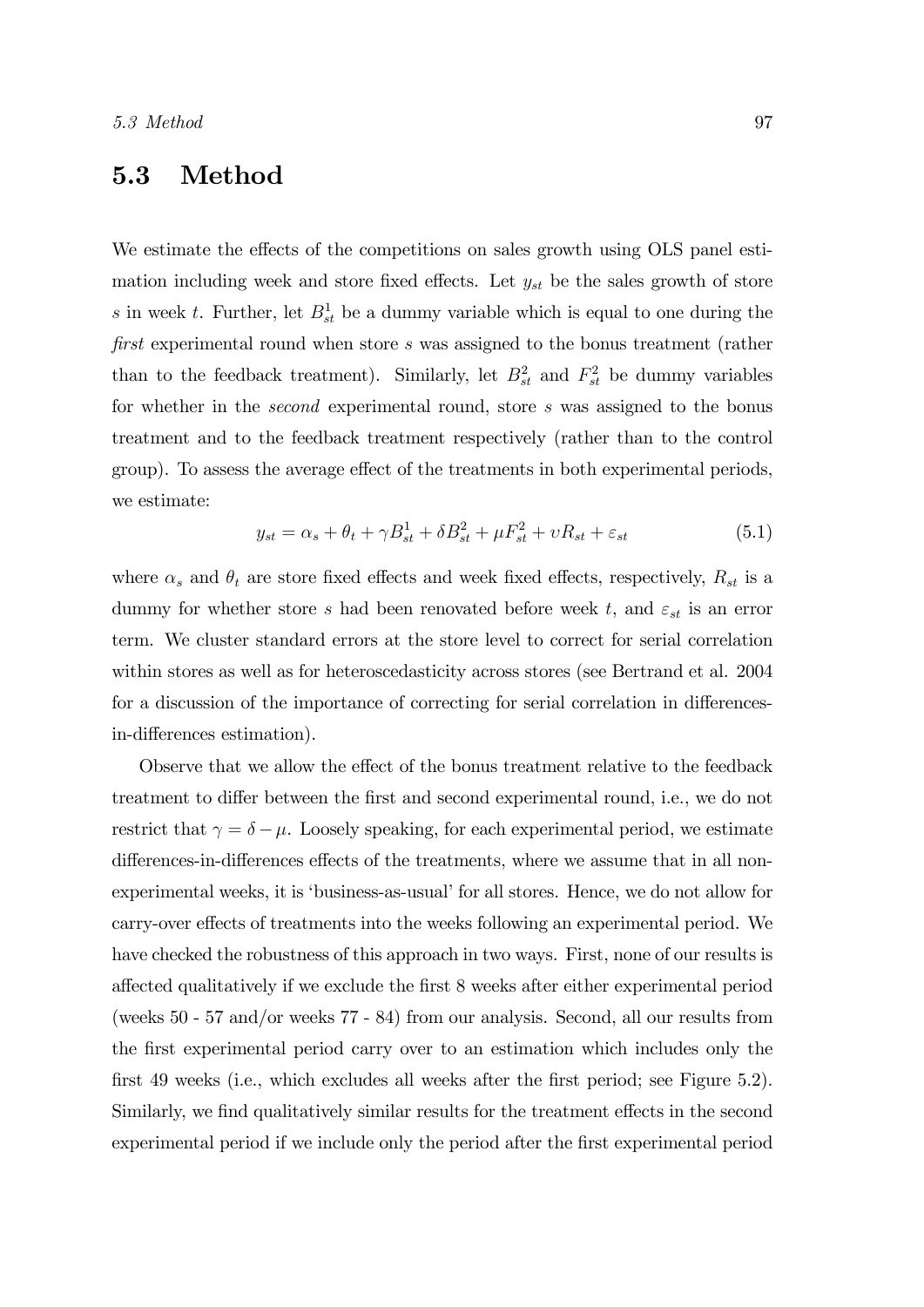(week 50 onwards). $8$ 

Besides the average treatment effects, we investigate how these treatment effects depend on the gender of the store manager, the gender composition of the store's employees, the interaction between these two, and the store's team size. To study these issues, we add interaction effects to equation (5.1). Let  $E_t^1$  be a dummy that takes value one for all observations in the first experimental period (weeks  $44 - 49$ ) and, similarly, let  $E_t^2$  be a dummy that takes value one in the second experimental period (weeks 71 - 76). The effect of variable  $X_s^p$  on the effect of our treatments is estimated by:

$$
y_{st} = \alpha_s + \theta_t + \gamma B_{st}^1 + \eta X_s^1 B_{st}^1 + \kappa X_s^1 E_t^1 + \delta B_{st}^2 + \mu F_{st}^2 + \lambda X_s^2 B_{st}^2 + \pi X_s^2 F_{st}^2 + \psi X_s^2 E_t^2 + \nu R_{st} + \varepsilon_{st}
$$
\n
$$
(5.2)
$$

where  $X_s^p$  is the value of the variable X for store s in experimental period  $p \in$  $\{1, 2\}$  as taken from the personnel files received just before period  $p$ <sup>9</sup>. Again, we allow for differences between the estimated effect of variable  $X_s^p$  on the effect of the bonus treatment relative to the feedback treatment between the first and second experimental period ( $\eta$  versus  $\lambda - \pi$ ). The inclusion of the  $E_t^1$  and  $E_t^2$  terms is necessary to obtain differences-in-differences estimates of the effect of  $X_s^p$  on the treatment effects. Not including these terms would imply that period-specific effects of  $X_s^p$  on stores' sales growth would be erroneously picked up by the interaction effects with the treatments (i.e., by  $\eta$ ,  $\lambda$ , and  $\pi$ ).

 $8$ We cannot, however, identify any possible carry-over effects of first-period assignment to second-period treatment effects, as assignment in the second period was not completely random (see Section 5.2). Note, however, the long time lag between the first and the second round (20) weeks).

<sup>&</sup>lt;sup>9</sup>Obviously, in most of our regressions  $X_s^p$  is a vector of variables and, likewise,  $\eta$ ,  $\kappa$ ,  $\lambda$ ,  $\pi$ , and  $\psi$  are vectors of coefficients. There is not enough variation in  $X_s$  across periods to include these variables as separate regressors. However, the effects of these lower-level terms of the interaction are captured by the store fixed effects. As a robustness check, we also estimated a random effects regression model, where we took up  $X_s$  as separate regressors. We find qualitatively similar results to those reported in the next section. Details are available upon request.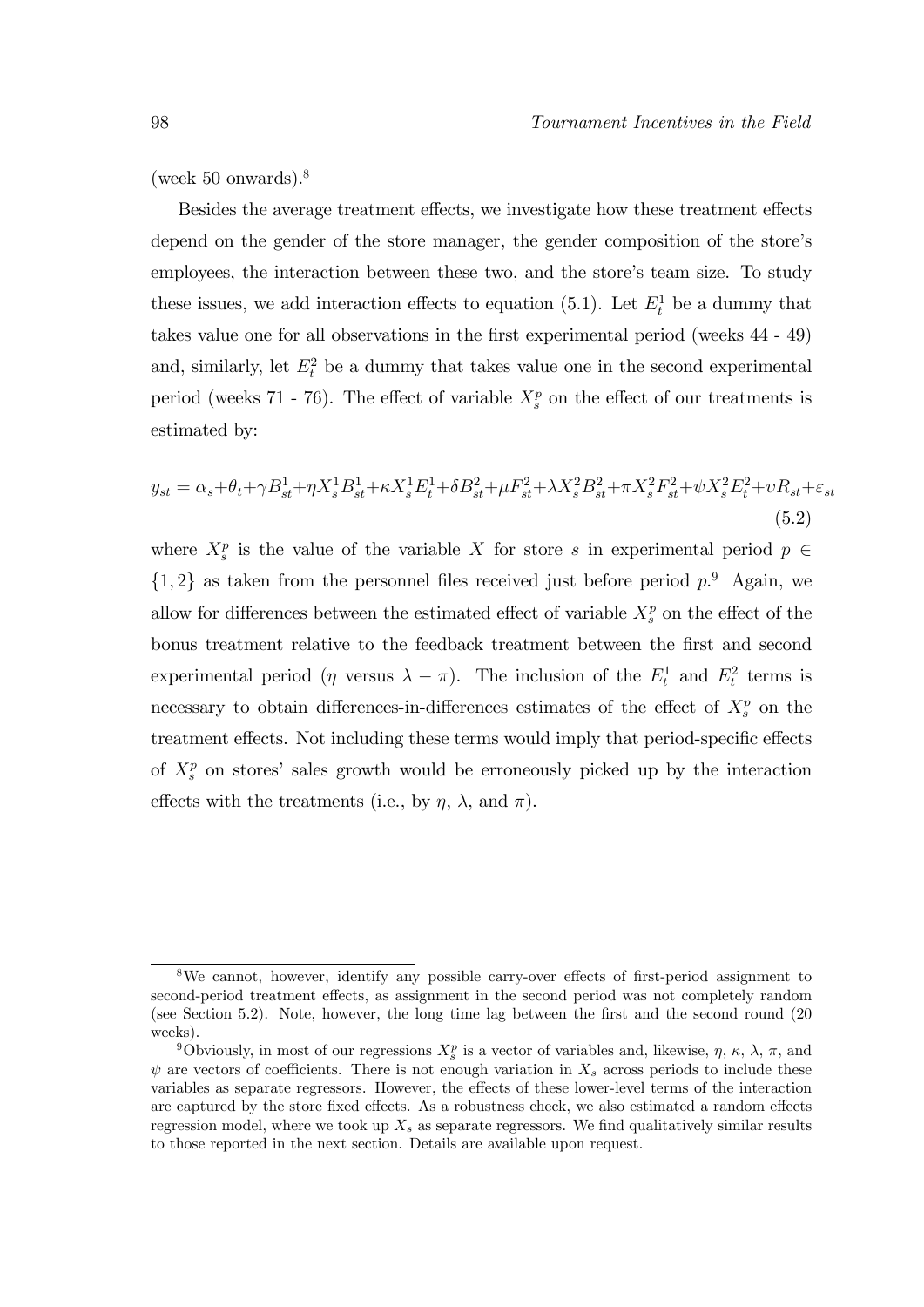### 5.4 Results

The first column in Table 5.3 gives the results of estimating  $(5.1)$ . Focusing on the second round, we find that the bonus treatment and the feedback treatment both have positive average treatment effects on weekly sales growth. This average treatment effect is statistically significant for the feedback treatment, and is borderline significant for the bonus treatment with a p-value of  $0.13^{10}$ . The size of the effects is also economically significant, as stores in the bonus and feedback treatment achieve 4.8 and 6.9 percentage points additional sales growth, respectively.<sup>11</sup> The difference in the effects of the bonus treatment and feedback treatment in the second period is not significant: a Wald test on the restriction that the effects are equal  $(\delta = \mu)$  has a p-value of 0.32. In the first round of the experiment, stores in the bonus treatment perform slightly better than stores in the feedback treatment, however this difference is again insignificant.<sup>12</sup> Hence, the financial reward in the bonus treatment did not trigger additional sales growth on top of the effect of the tournament that is also present in the feedback treatment.

Next, we allow the treatment effects to vary by the gender of the store manager and by the gender composition of stores' employees. Since we did not find any difference between the two treatments, we pool the observations of both competitions; i.e., we investigate gender differences in the response to competition irrespective of whether a monetary prize could be won.<sup>13</sup> Pooling the observations gives a slightly different specification:

$$
y_{st} = \alpha_s + \theta_t + \delta(B_{st}^2 + F_{st}^2) + \lambda X_s^2 (B_{st}^2 + F_{st}^2) + \psi X_s^2 E_t^2 + \nu R_{st} + \varepsilon_{st}.
$$
 (5.3)

When we estimate (5.3) with  $X_s^2$  only including a female manager dummy, we find

<sup>&</sup>lt;sup>10</sup>Throughout the thesis, *p*-values are based on two-sided tests.

 $11$ Lack of data on the absolute value of sales and profit margins implies that we cannot establish whether this increase in sales outweighs the cost of the tournaments. However, the company's management was content with these results.

<sup>&</sup>lt;sup>12</sup> Furthermore, we cannot reject the hypothesis that  $\gamma = \delta - \mu$  in (5.1), i.e., that the differences between the effects of the bonus and the feedback treatments are equal in the first and second round ( $p$ -value is 0.18).

<sup>&</sup>lt;sup>13</sup>The results are by and large the same when we do not pool the treatments, as can be seen by comparing the first column of Table 5.4 with the second column of Table 5.3, which reports the results of estimating equation (5.2).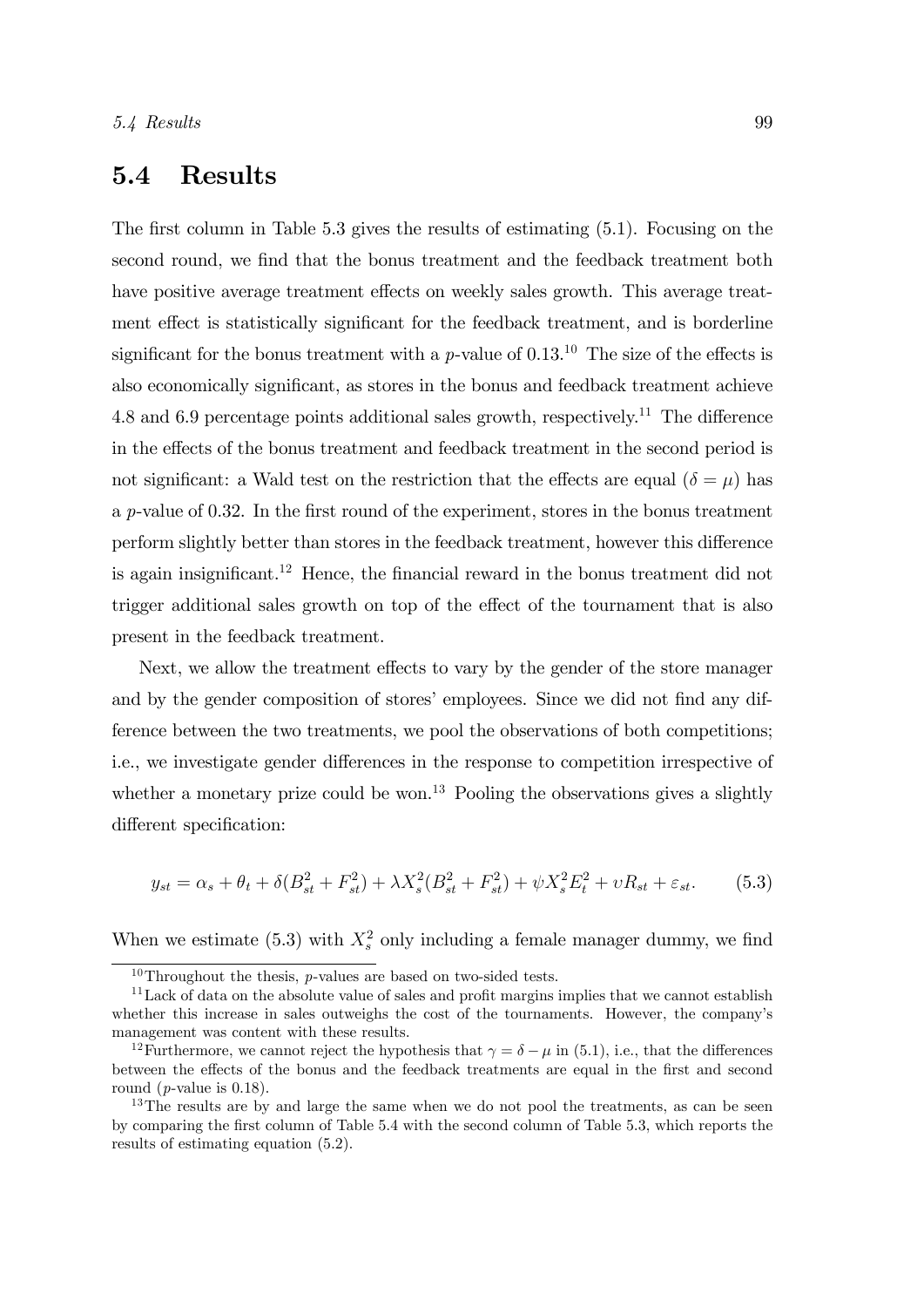| Independent van ables                                         | Dependent variable: Sales growth |              |                     |              |  |
|---------------------------------------------------------------|----------------------------------|--------------|---------------------|--------------|--|
|                                                               | (1)                              |              | (2)                 |              |  |
| <b>First round:</b>                                           |                                  |              |                     |              |  |
| Base category = Feedback treatment                            |                                  |              |                     |              |  |
| Bonus treatment                                               | 0.995                            | (0.986)      | 1.763               | (1.667)      |  |
| Female Manager x Bonus treatment                              |                                  |              | $-1.590$            | (2.075)      |  |
| Female Manager x Experimental round 1                         |                                  |              | $-1.057$            | (1.292)      |  |
| % Female employees x Bonus treatment                          |                                  |              | $-0.058$            | (0.119)      |  |
| % Female employees x Experimental round 1                     |                                  |              | 0.168               | $(0.078)$ ** |  |
| Female Manager x<br>% Female employees x Bonus treatment      |                                  |              | 0.172               | (0.155)      |  |
| Female Manager x<br>% Female employees x Experimental round 1 |                                  |              | $-0.187$            | $(0.100)*$   |  |
| Second round:<br>Base category = Control group                |                                  |              |                     |              |  |
| Bonus treatment                                               | 4.796                            | (3.133)      | 3.537               | (3.491)      |  |
| Feedback treatment                                            | 6.902                            | $(3.494)$ ** | 3.346               | (3.290)      |  |
| Female Manager x Bonus treatment                              |                                  |              | $-1.832$            | (4.633)      |  |
| Female Manager x Feedback treatment                           |                                  |              | 4.098               | (5.968)      |  |
| Female Manager x Experimental round 2                         |                                  |              | 3.234               | (3.563)      |  |
| % Female employees x Bonus treatment                          |                                  |              | $-0.384$            | (0.261)      |  |
| % Female employees x Feedback treatment                       |                                  |              | $-0.416$            | $(0.229)*$   |  |
| % Female employees x Experimental round 2                     |                                  |              | 0.413               | $(0.170)$ ** |  |
| Female Manager x<br>% Female employees x Bonus treatment      |                                  |              | 0.831               | $(0.347)$ ** |  |
| Female Manager x<br>% Female employees x Feedback treatment   |                                  |              | 1.019               | $(0.463)$ ** |  |
| Female Manager x<br>% Female employees x Experimental round 2 |                                  |              | $-0.547$            | $(0.231)$ ** |  |
| Renovated store                                               | 8.315                            | $(3.554)$ ** | 7.866               | $(3,781)$ ** |  |
| Period fixed effects                                          | YES                              |              | YES                 |              |  |
| Store fixed effects                                           | YES                              |              | YES                 |              |  |
| Number of stores included                                     | 128                              |              | 114                 |              |  |
| Observations                                                  | 10484                            |              | 9326                |              |  |
| $R^2$<br>Log likelihood                                       | 0.693<br>$-44292.3$              |              | 0.705<br>$-39284.8$ |              |  |

Table 5.3: The effect of competition on sales growth

 $\frac{\text{Log likelihood}}{***,\text{**},\text{**},\text{the indicate statistical significance at the 1\%,5\%, and 10\% level, respectively.}}$ 

 $\%$  Female employees is mean-centered.

Standard errors clustered at store level in parentheses.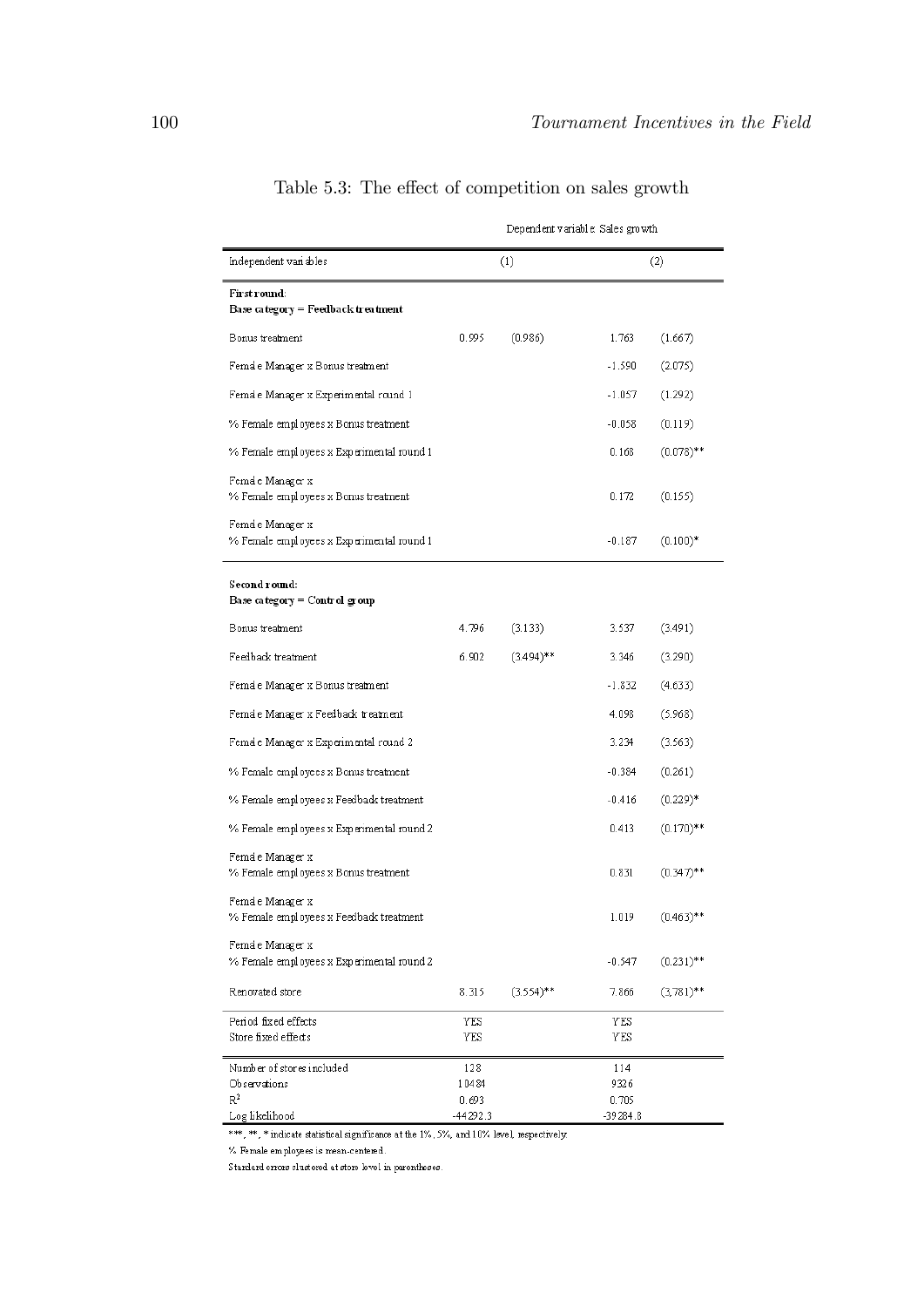only insignificant interaction effects (not reported for brevity). Hence, on average, the effect of competition on sales growth does not differ between stores with a male manager and those with a female manager. Similarly, we find insignificant interaction effects if  $X_s^2$  only includes the percentage of female employees in a store. Thus, across all stores, we find no evidence that the gender composition of store employees influences the effects of competition. However, interacting the store manager's gender and the gender composition of store employees reveals an interesting pattern. The first column of Table  $5.4$  gives the results of estimating  $(5.3)$ , where the treatments are interacted with both a female manager dummy and the percentage of female employees, as well as interacted with the interaction between the female manager dummy and the percentage of female employees. Thus, we allow for different effects of the gender composition of the stores' personnel on the effect of competition in stores with a male manager compared to stores with a female manager.<sup>14</sup>

Remarkably, we find that the sign of the effect of the percentage of female employees on a store's responsiveness to competition depends on the gender of the store manager. In stores with a male manager, the effect of competition on sales growth significantly decreases in the share of female employees with a marginal effect of  $-0.404$  percentage point sales growth. An increase of one standard deviation in the percentage of women employed in a store, or about 12.5 percent points, leads to a decrease of about 5 percentage points in the treatment effect for male-led stores. By contrast, in female-led stores the responsiveness to competition increases in the percentage of female employees, with a marginal effect of  $-0.404 + 0.886 = 0.482$ percentage point sales growth. A Wald test shows that this effect differs significantly from zero ( $p$ -value is 0.03). The magnitude of this effect is the same as in male-led stores: an increase of one standard deviation in the percentage of female employees increases the effect of competition by 6 percentage points.

The estimated treatment effects for various manager/employee combinations are depicted in Figures 5.4 and 5.5. Figure 5.4 gives the point estimates and the 95% confidence intervals of the effect of competition in the second round for male-managed

 $14$ In the estimation reported in Table 5.4, the percentage of female employees is mean-centered. Table 5.4 only reports the coefficients from the second round of the experiment, as we did not include a control group in the first round of the experiment, see Section 5.2.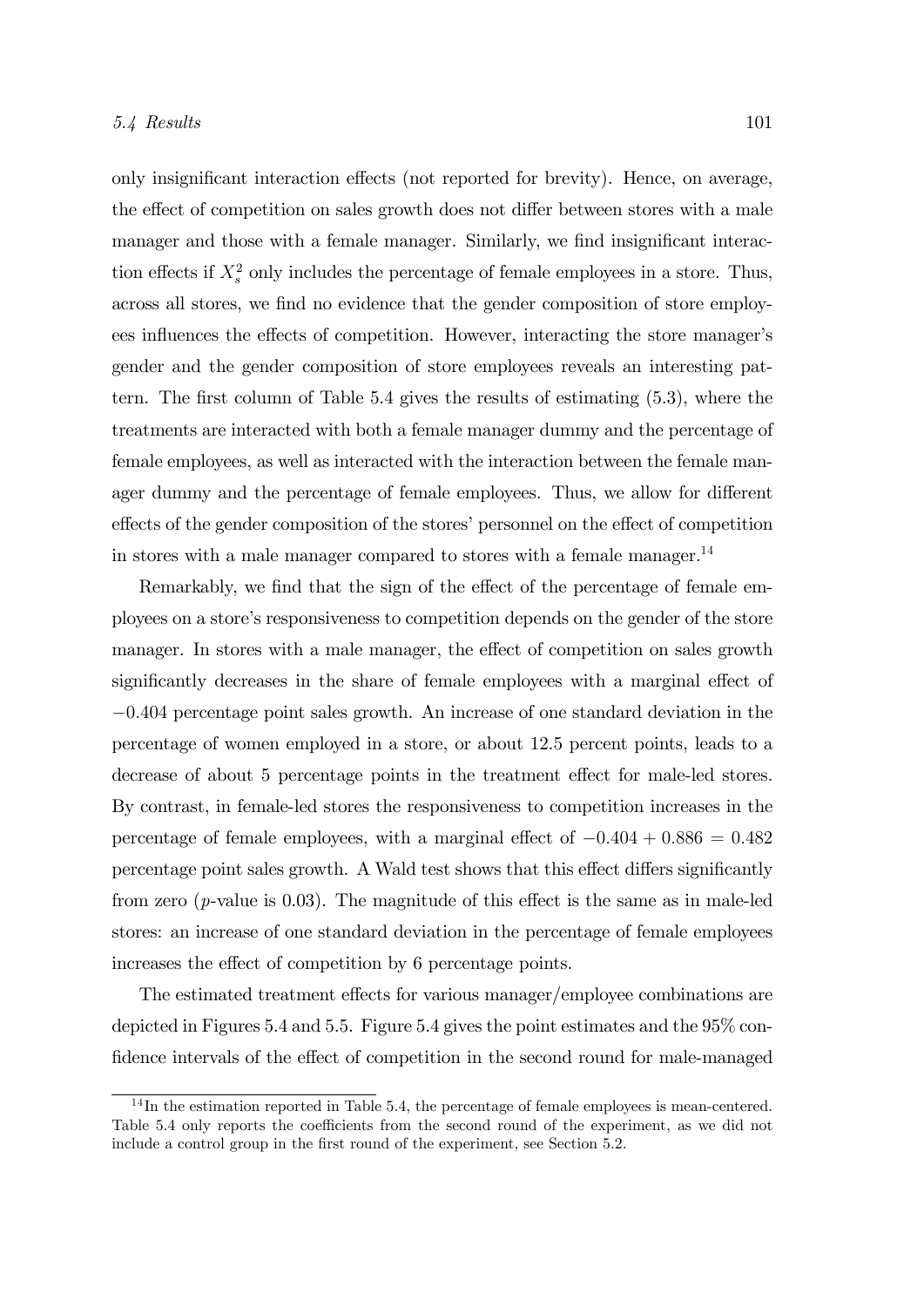|                                                               |            | Dependent variable: Sales growth |            |               |  |
|---------------------------------------------------------------|------------|----------------------------------|------------|---------------|--|
| Independent van ables                                         | (1)        |                                  | (2)        |               |  |
| Second round:<br>Base category = Control group                |            |                                  |            |               |  |
| Competition (=Bonus+Feedback)                                 | 3.555      | (3.183)                          | 3.995      | (3.779)       |  |
| Female Manager x Competition                                  | $-0.206$   | (4.391)                          | $-0.964$   | (5.346)       |  |
| Female Manager x Experimental round 2                         | 3.411      | (3.551)                          | 4.021      | (4.751)       |  |
| % Female employees x Competition                              | $-0.404$   | $(0.212)*$                       | $-0.413$   | $(0.213)*$    |  |
| % Female employees x Experimental round 2                     | 0.408      | $(0.169)$ **                     | 0.413      | $(0.170)**$   |  |
| Female Manager x<br>% Female employees x Competition          | 0.886      | $(0.304)$ ***                    | 0.867      | $(0.300)$ *** |  |
| Female Manager x<br>% Female employees x Experimental round 2 | $-0.548$   | $(0.230)$ **                     | $-0.533$   | $(0.224)$ **  |  |
| Number of employees x Competition                             |            |                                  | $-0.351$   | (0.754)       |  |
| Number of employees x Experimental round 2                    |            |                                  | 0.255      | (0.706)       |  |
| Renovated store                                               | 7.750      | $(3.760)$ **                     | 7.774      | $(3.862)$ **  |  |
| Period fixed effects                                          | YES        |                                  | YES        |               |  |
| Store fixed effects                                           | YES        |                                  | YES        |               |  |
| Number of stores included                                     | 114        |                                  | 114        |               |  |
| Observations                                                  | 9326       |                                  | 9326       |               |  |
| R <sup>2</sup>                                                | 0.705      |                                  | 0.705      |               |  |
| Log likelihood                                                | $-39290.4$ |                                  | $-39290.1$ |               |  |

Table 5.4: The effect of competition on sales growth: gender differences

\*\*\*, \*\*, \* indicate statistical significance at the  $1\%$  ,  $5\%$  , and  $10\%$  level, respectively.

 $\%$  Female employees is mean-centered.

Standard errors clustered at stores level in parentheses.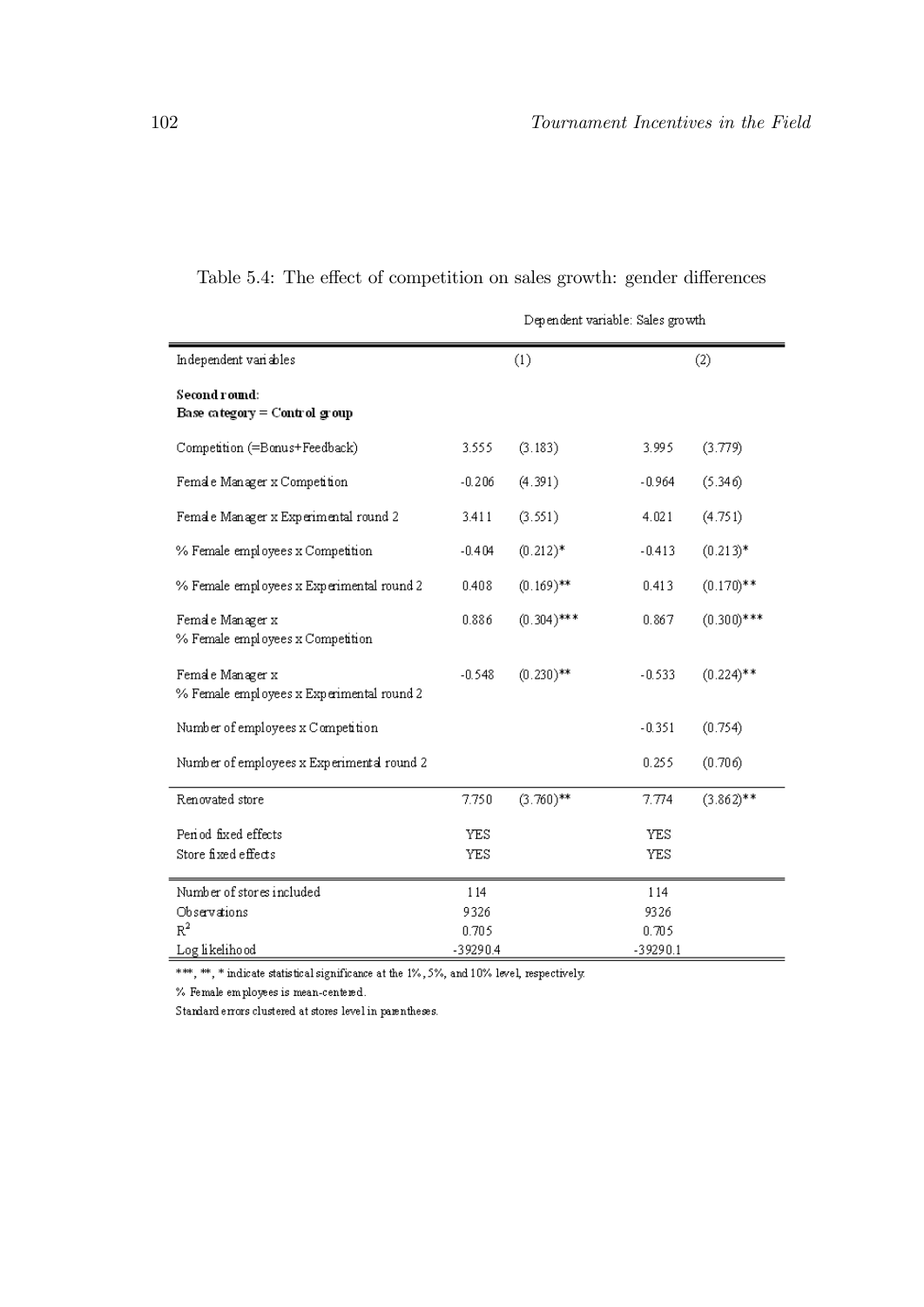

Figure 5.4: Gender differences in the effect of competition on sales growth depicted with a 95 percent confidence interval of the estimates

and female-managed stores separately. Figure 5.5 depicts the same but with 90% confidence intervals. Both figures clearly show that the competition has been most effective in raising sales growth in male-led stores with a relatively high percentage of male employees. Figure  $5.5$  shows that the effect of competition is statistically significant in male-managed stores as long as the percentage of women employed does not exceed 80%. In female-managed stores, the pattern is reversed: the estimated impact of competition strongly increases with the percentage of female employees. The effect of competition in these stores is significant when at least  $90\%$  of the employees is female.

We have checked the robustness of our findings by controlling for several other variables. First, the results reported in Table 5.4 are not affected if we control for managers' tenure or for managers' age. Similarly, neither employees' average age nor average tenure in a store affects our results. Lastly, none of our results is affected qualitatively when weighing employees by their full-time equivalent.

Overall, our findings give a nuanced picture of gender differences in manager-led team performance under competition. It is not gender per se that affects perfor-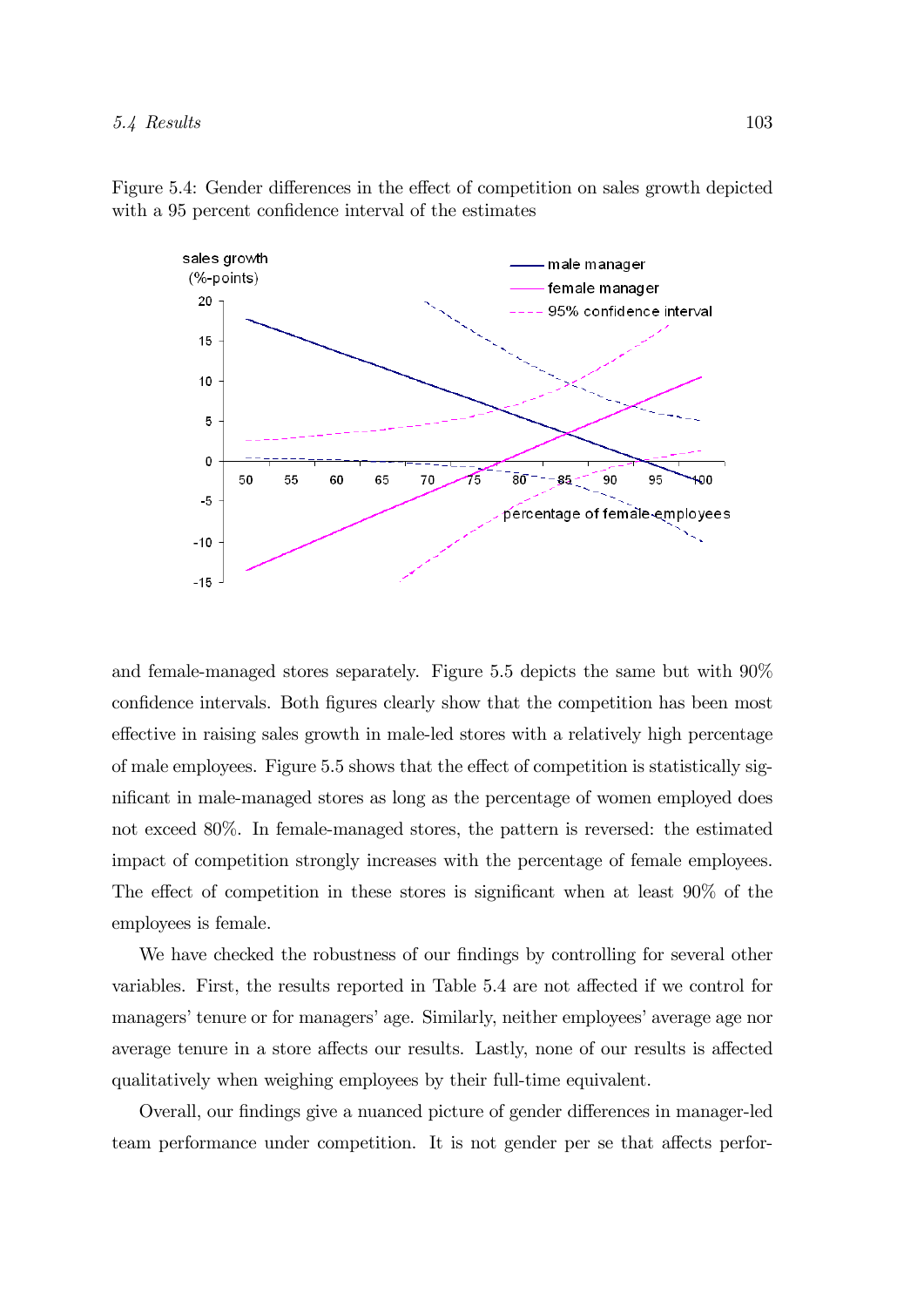



mance under competition, but rather the match between the team's manager and the gender composition of the team: competition positively affects performance when the manager and a sufficiently high percentage of employees have the same gender. As mentioned in the Introduction, we can think of three plausible mechanisms behind this result. First, the response of team members to competition may crucially depend on the way a competition is communicated and promoted by the teamís manager. In our experiments, we deliberately left a lot of discretion to team managers on how to use the competition as an incentive device. In particular, both the announcement of the competitions and the weekly posters were only sent to the store managers, not to the employees. It was up to the team managers to make the competitions appealing to their employees. Managers may have succeeded in making the competitions appealing to team members of their own sex, but less so to team members of the opposite sex.<sup>15</sup> This interpretation is well in line with evidence from

<sup>&</sup>lt;sup>15</sup>The idea that dissimilarity in personal attributes such as gender can deteriorate communication in organizations dates back to at least March and Simon (1958), who argue that dissimilarity may give rise to 'language incompatibility' and less frequent communication. There is pervasive evidence for 'homophily': the tendency that people interact more frequently with people with similar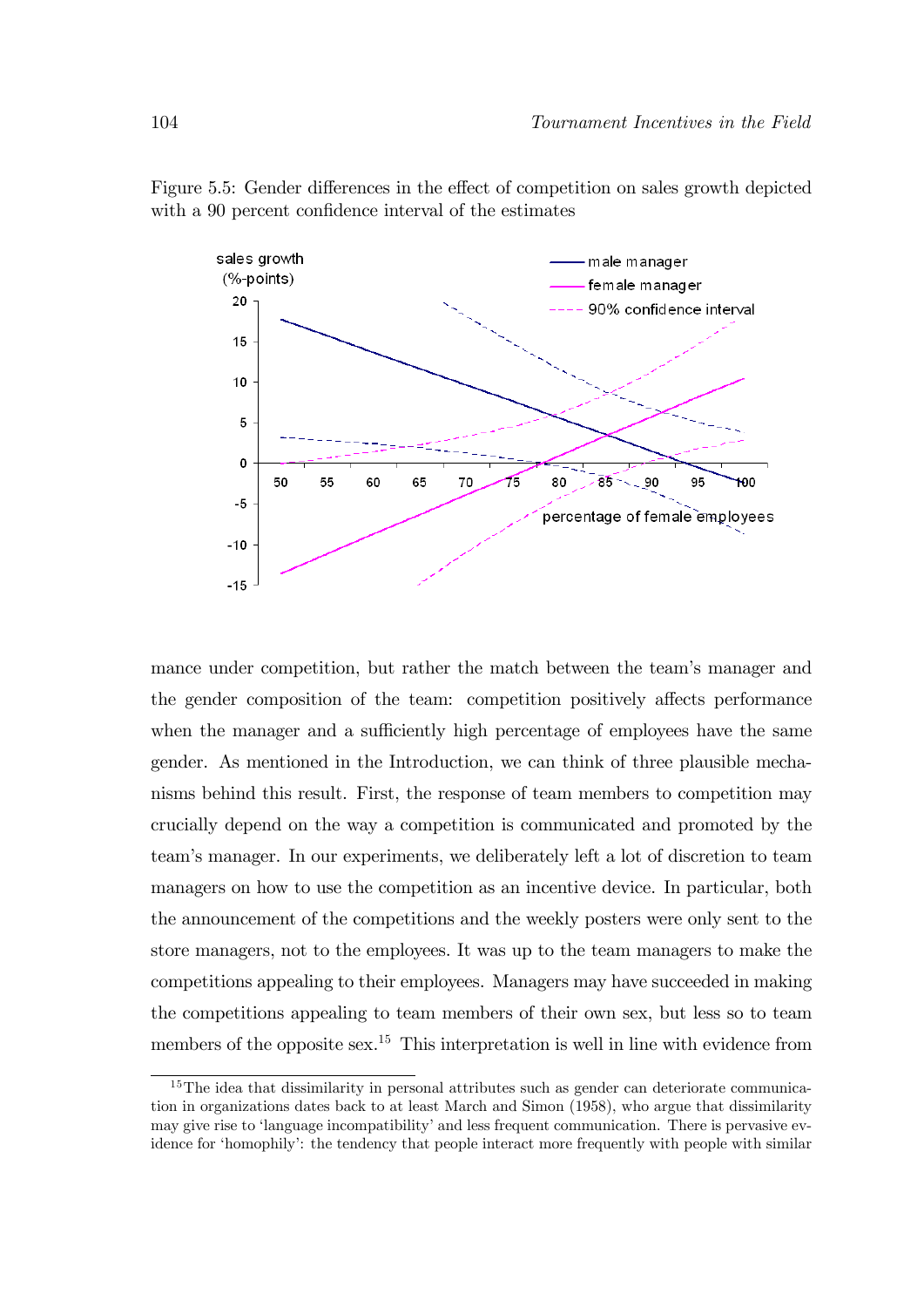management studies showing that when working for a manager of the opposite sex, employees find their duties and responsibilities much more ambiguous than when working for a manager of the same sex (Tsui and O'Reilly 1989, McNeilly and Russ 2000). Relatedly, a number of studies in organizational psychology have shown that, as compared to employees with opposite-sex managers, those with same-sex managers are more likely to develop high-quality leader-member exchange relationships  $(LMX) - a$  widely used measure of manager-employee mutual support, trust, and obligation – which may in turn facilitate communication.<sup>16</sup> Lastly, experimental evidence using a subject pool of both students and banking executives finds that female participants tend to feel more comfortable supervising a female person than a male person in a challenging task, while male participants expect fewer conflicts with a male subordinate and perceive males to be more competent in a challenging task (Mai-Dalton and Sullivan 1981).

Alternatively, as team composition was not randomized in our experiment, the teams' gender composition may be the result of endogeneous matching on unobservables. If these unobservable characteristics are correlated with teams' responsiveness to competition, the pattern we find may arise without there being a causal link between teams' gender composition and performance under competition. For instance, suppose that relatively competitive managers have a preference for supervising employees of their own gender. These managers will self-select into (or gather) a team with more employees of their own gender than less competitive managers, and they will respond more strongly to tournament incentives. In this scenario, our results are driven by unobserved managerial characteristics rather than by team composition. Our experimental design does not allow us to discriminate between these mechanisms, so that this remains an important open question we hope to address in future work.

A third possible mechanism behind our results might be that male managers

rather than dissimilar characteristics (McPherson et al. 2001, Borgatti and Foster 2003, Reagans 2005). While we find strong effects of gender similarity, we find no effect of similarity in age or tenure on stores' responsiveness to competition. This suggests that it is indeed gender similarity rather than similarity in general that drives our results.

<sup>16</sup>See e.g. Duchon et al. (1986), Pelled and Xin (2000), and Varma and Stroh (2001). Wayne et al.  $(1994)$  discuss a number of reasons for why these differences may arise.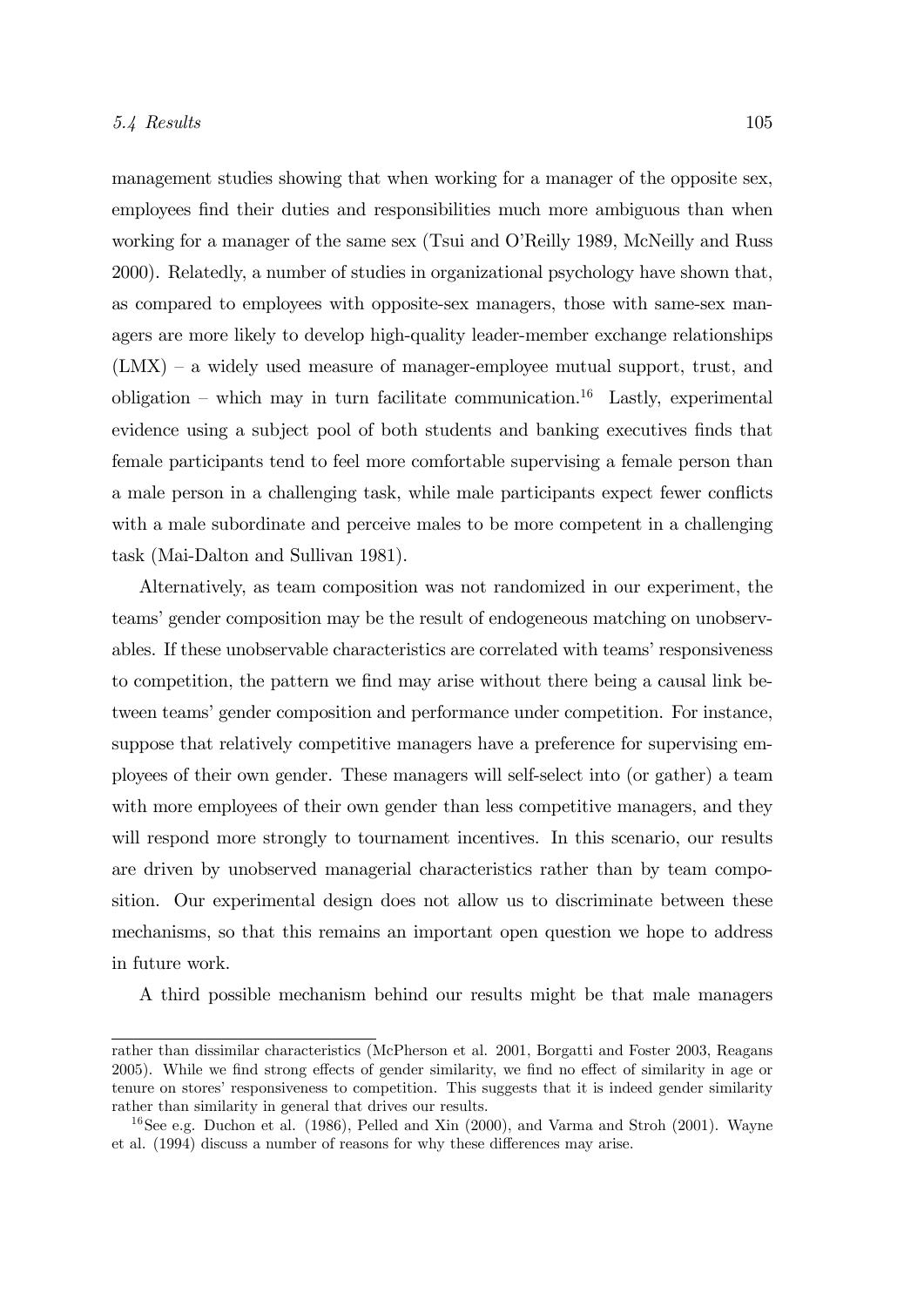are better at reducing free-rider behavior in a team with many male employees, and likewise for female managers with female-dominated teams. We address freerider behaviour by using the number of workers employed in the store, which varies between 5 and 20 employees across stores. Note, though, that we do not have an ideal set-up to analyze free-rider effects, as store size is not randomized. When there is an unobserved, systematic difference between small and large stores that affects the responsiveness to competitive incentives, this is reflected in the estimates, so that these are to be interpreted with caution.<sup>17</sup> The second column of Table 5.4 gives the results of including the number of employees interacted with the competition dummy, i.e., the pooled treatments. We find no indication for free-riding behavior. The effect of competition does not depend on the number of employees.<sup>18</sup> Also, the inclusion of the number of employees hardly affects the estimates of the gender effects on performance under competition. Finally, interacting the number of employees with the gender composition of stores yields results that do not support the interpretation that free-rider behavior is reduced in stores where the manager and a large part of the store's employees are of the same gender; details are available upon request.

## 5.5 Concluding remarks

We have studied how teams led by a professional manager respond to competitive incentives. Overall, we find strong effects, even when there is no monetary reward to winning the competition. Further, our results suggest that the gender of the manager and the gender composition of the team jointly affect performance under competition. Male-led teams are more responsive to competition when a larger fraction of the team members is male. By contrast, female-led teams respond more strongly to competition when the fraction of female members is larger. If generalizable, our results give rise to some optimism about future reductions in the stark gender inequalities in executive positions in business and government that we discussed in

 $17$  For instance, free-rider effects are mitigated when managers with better team-building capabilities are more likely to be assigned to larger stores.

<sup>&</sup>lt;sup>18</sup>The same conclusion is drawn when the gender interaction terms are excluded from the estimation (so that  $X_s^2$  in (3) only includes the number of employees).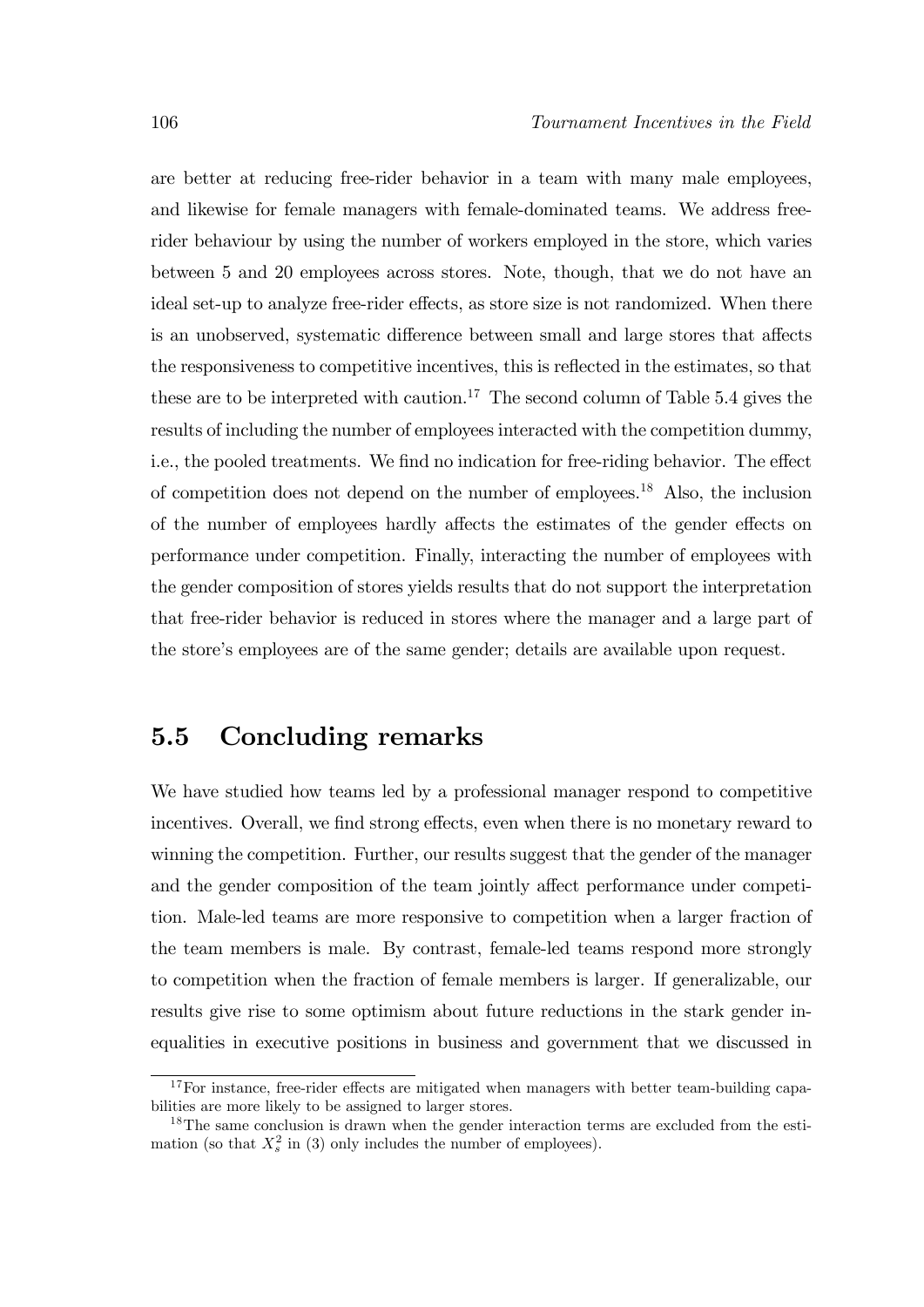the Introduction. As women have massively entered the labor market over the last decades, work teams have become more gender-diverse. Our results suggest that this should put female managers on a more equal footing in contests for promotions.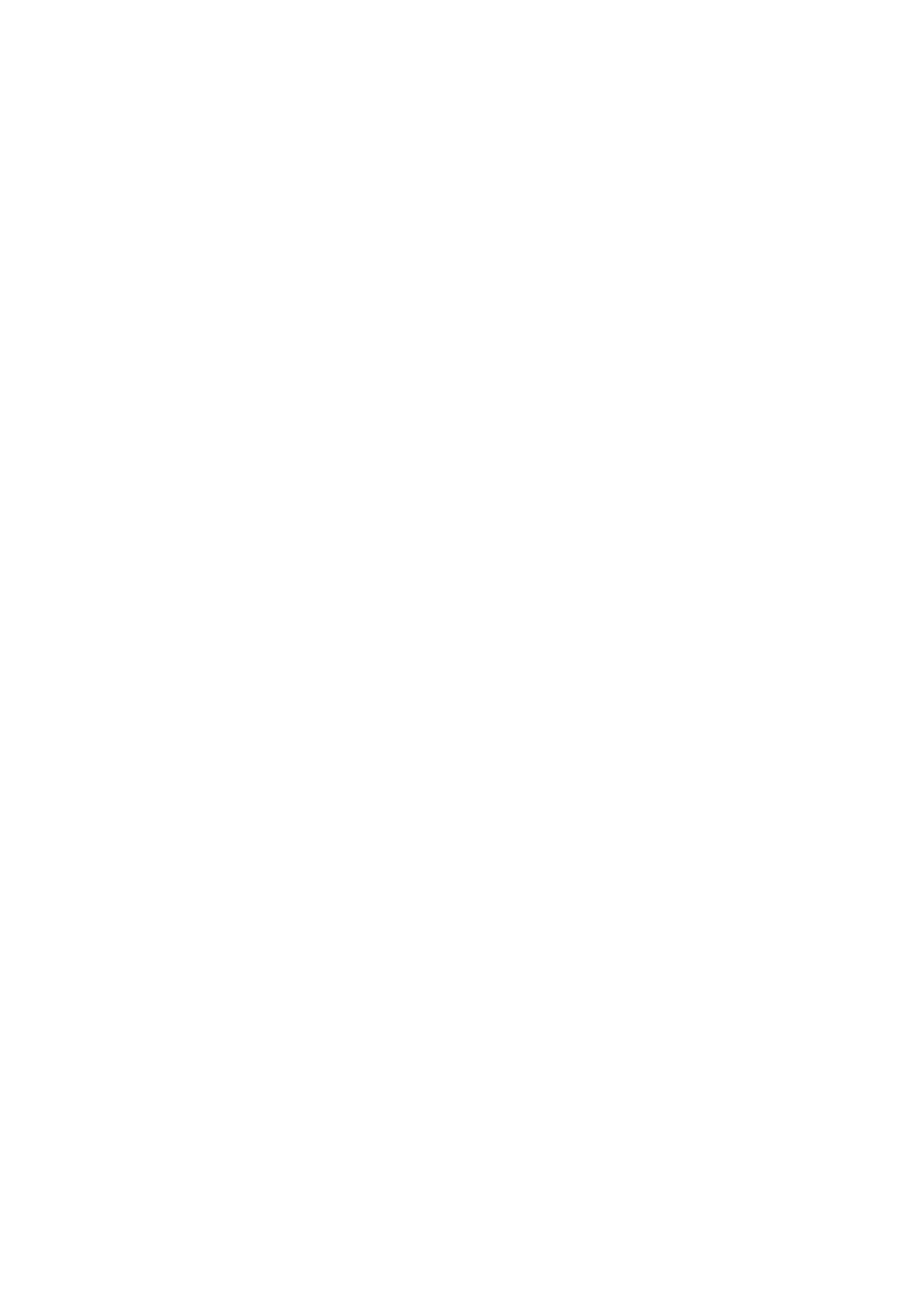## Chapter 6

# Summary and directions for further research

In this thesis, I study how organizations can incentivize a group of individuals, both in theory and by conducting field experiments. The field experiments introduce short-term team incentives in a randomly selected sample of stores that belong to a single Dutch retail chain of 128 stores. The results offer valuable lessons for both researchers and practitioners alike. In addition, this thesis provides a theoretical investigation of the interaction between the remuneration schemes that organizations o§er to its employees and the interpersonal relations between colleagues. Hereby, this thesis gives insights into an underexposed aspect of teamwork: The social relationships between colleagues, which is a job aspect that is highly valued by most people. This chapter provides a summary of the Öndings, discusses some policy implications, and makes suggestions for further research.

## 6.1 Summary

Chapter 2 identifies a channel through which financial incentives for productive activities can affect social interaction between colleagues. We develop a principalmulti-agent model where agents do not only choose their productive activities, but also their social interaction with colleagues, which in turn creates co-worker altruism. We show that, in the absence of team or relative performance incentives, workers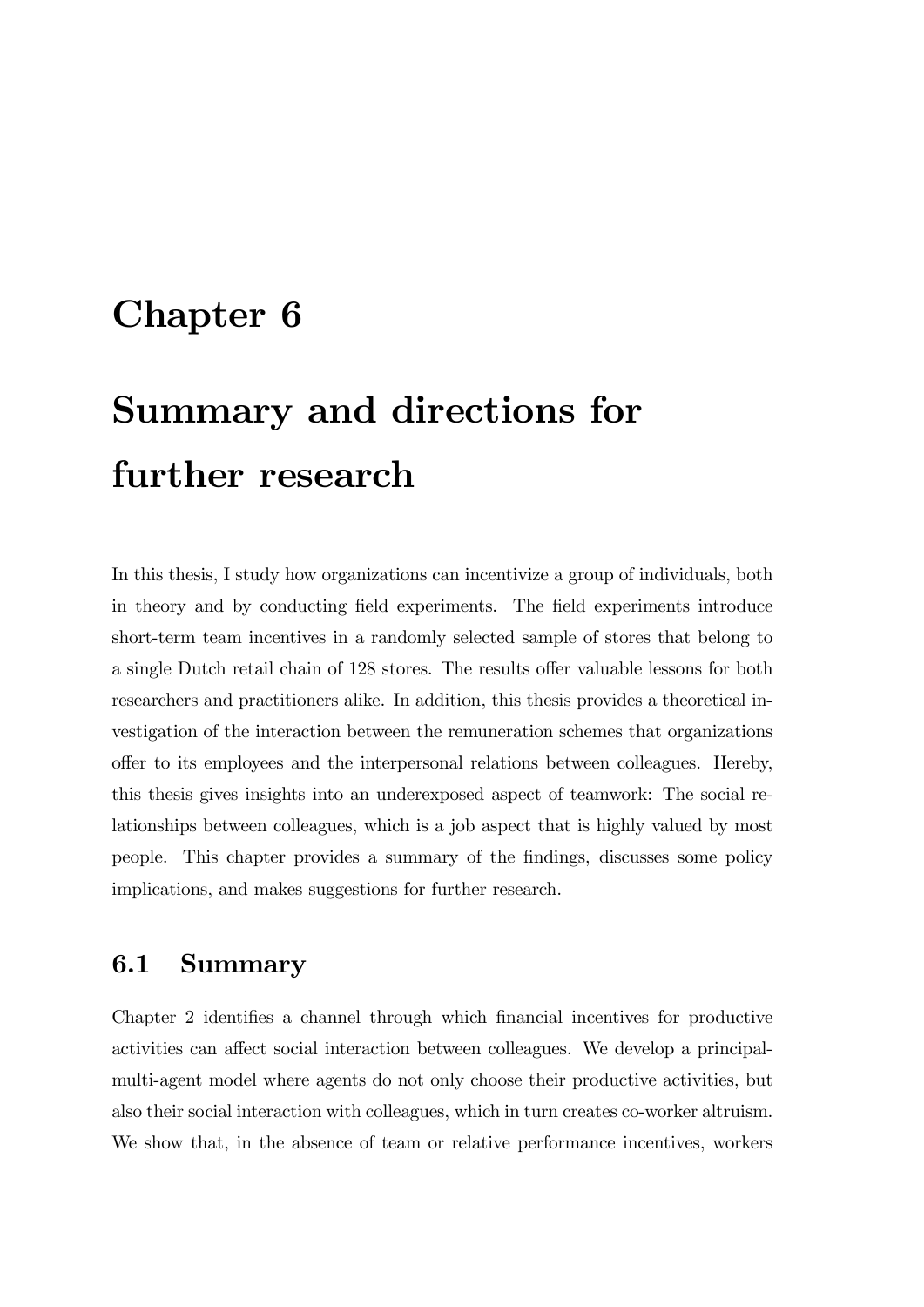do not invest enough in their relationships with co-workers, as the benefits from relationship-building are not fully internalized. This externality problem comes at a cost to the employer, as social interaction with colleagues is a valued job attribute: Good co-worker relationships allow employers to attract and retain workers for lower wages. Employers can stimulate social interaction among colleagues by providing either team incentives or relative performance incentives. These incentives give workers a strategic motivation to invest in the relationships with their co-workers, as the externality problem in effort provision is less severe with a more altruistic colleague. Incentives for effort are restored through fine-tuning of individual incentives.

The predictions can be distinguished from those developed in related literature. We predict that, under the assumption of conditionally altruistic or reciprocal agents, team incentives and relative performance incentives lead to more social interaction and better co-worker relations. Instead, theories of peer pressure in teams or sabotage in tournaments predict worse co-worker relations in response to those incentives (Kandel and Lazear 1992, Lazear 1989). Theories of helping behavior need some complementarity in productive efforts to come to the same prediction (FitzRoy and Kraft 1986). Finally, a team bonus on top of flat wages does not lead to better co-worker relations in models that assume inequality-averse agents (Bartling 2011). Next to the potential positive effect of team and relative performance incentives for co-worker relations, a second managerial implication is that social relations matter for the effects of incentives. If a manager is unaware of the social setting and does not fine-tune individual incentives for effort, then team bonuses may give too strong incentives, while relative performance incentives may be too weak.

Chapter 3 also studies how interpersonal relationships between colleagues may influence the optimal use of incentives. I study a setting where co-workers have the best information about each other's effort. Managers may try to retrieve and exploit this information through peer evaluation. Chapter 3 studies peer evaluation in a pure moral hazard model of production by two limitedly liable agents. Agents receive signals about their colleague's effort level, and are asked to report them to the principal. An individual bonus for the receipt of a positive evaluation stimulates effort as long as signals are revealed truthfully, because agents desire to increase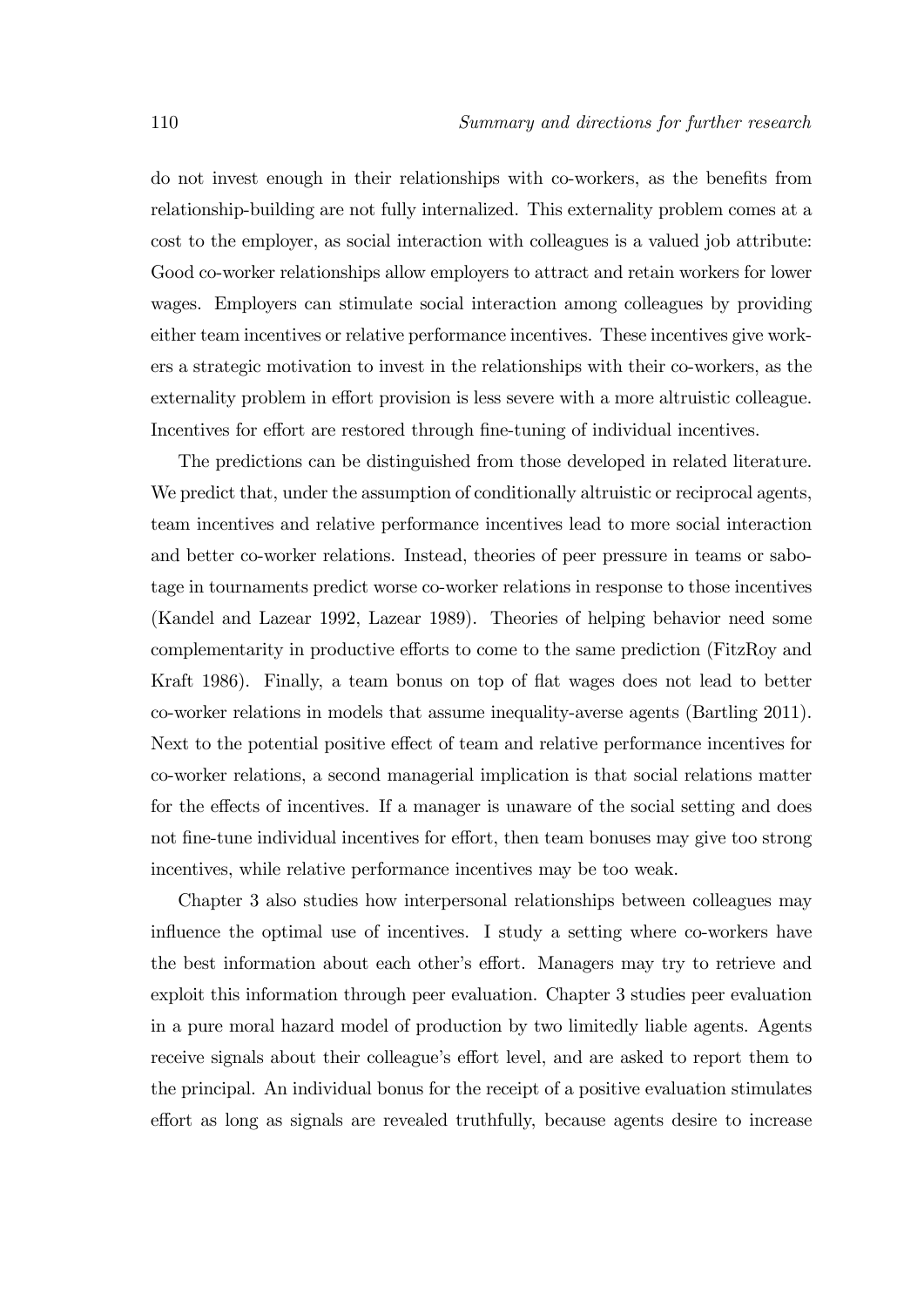the likelihood that their colleague receives a positive signal and rates performance accordingly. The agent's evaluation decision is characterized by a trade-off between a cost of lying about the received signal and the internalized benefit (or cost) from a bonus to a friend (or foe). Lying costs ascertain that there can be truthful revelation of signals, while interpersonal relations may cause a bias. Nevertheless, the principal always includes a bonus for receiving a positive peer evaluation in the optimal contract. The principal will only use a team bonus in addition to the peer evaluation bonus in case the latter becomes severely constrained by strong social relations between colleagues or small lying costs.

The result that co-worker relations, either good or bad, constrain the peer evaluation bonus so as to keep evaluations truthful has a testable implication: Incentive effects of peer evaluation diminish with more pronounced social relations between coworkers. This result also has an implication for management practice, as managers should organize peer evaluations for employees that are rather indifferent towards one another. The chapter contributes to an ongoing debate in the management literature about whether peer evaluations can be used to determine merit pay and promotions, or whether they should only be used for training or development (see among others Edwards and Ewen 1996, Coates 1998). We showed that the concern of a (dis)likability bias can be overcome by using a smaller bonus for peer evaluation. Moreover, the chapter illustrated that even invalid peer evaluations can have incentive effects through the influence over a colleague's expected costs of lying; e.g., employees don't want to put a befriended colleague in the difficult position of having to lie about their performance.

Chapter 4 describes the results from a field experiment on the determinants and effects of anti-shirking behavior in a retail chain. Stores are randomly assigned to a temporary team incentive treatment or a control group. The team incentive does not increase sales performance during the experiment. The team bonus has a negative effect on employees' stated willingness to undertake anti-shirking behavior. We present suggestive evidence for the claim that employees in treated stores unsuccessfully attempted to raise group performance by exerting more peer pressure during the experiment, at the expense of co-worker relations. Questionnaire results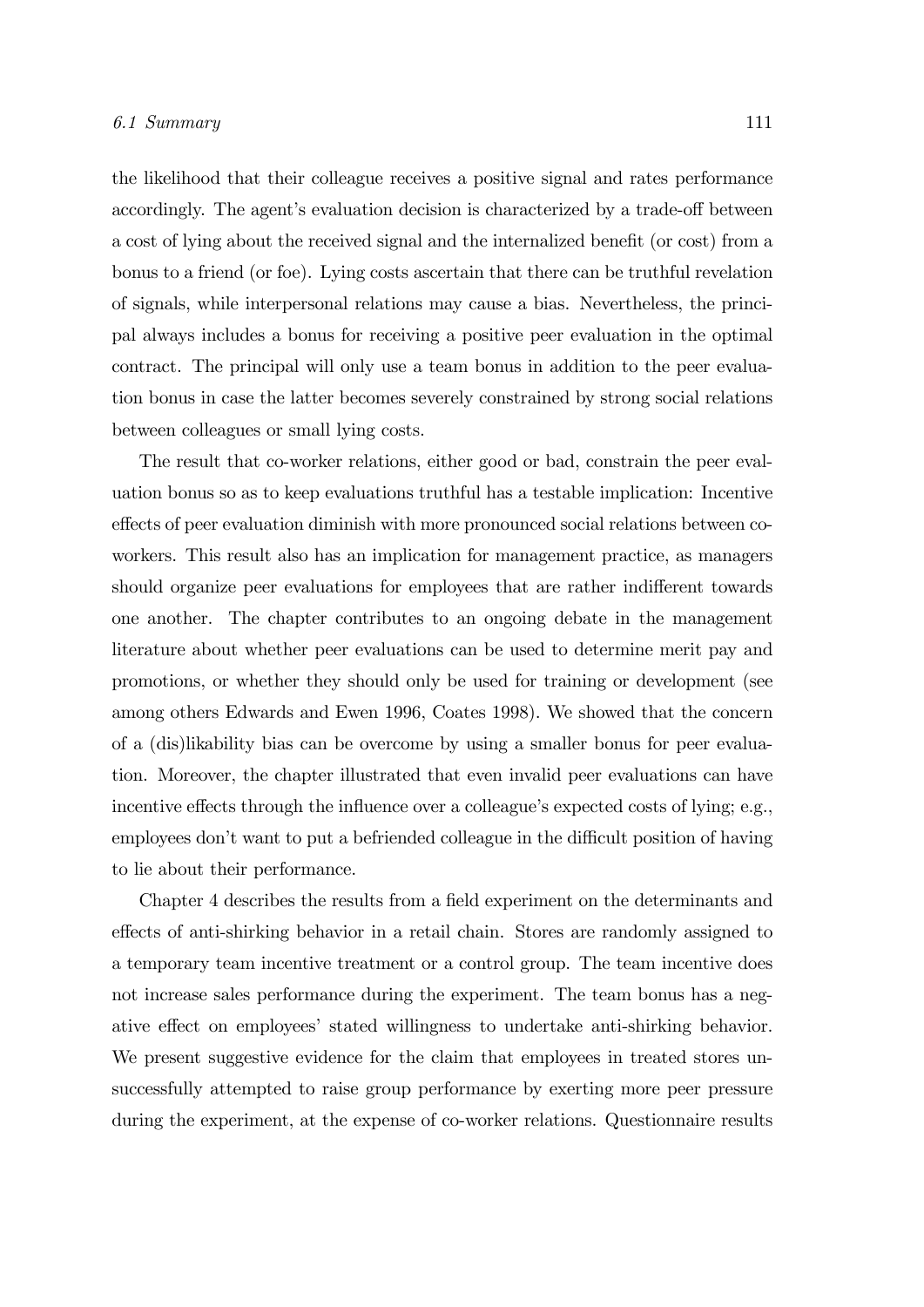revealed that employees in treated stores stated more often that colleagues reacted negatively in response to anti-shirking behavior, less often that colleagues improved their behavior, and were less positive about the social relations with co-workers.

Related studies have shown that peer effects can be productive (Mas and Moretti 2009 and Falk and Ichino 2006). Therefore, organizations should strive to create and nurture a strong anti-shirking culture. In line with Freeman et al. (2010) we identify a possible instrument to stimulate the willingness to undertake anti-shirking behavior; namely, management attention, as employee-management relations have a positive ináuence on anti-shirking behavior. Further, our study extends the analysis in Freeman et al. (2010) by taking advantage of our experimental set-up. The chapter shows that, in contrast to Freeman et al. (2010), the team incentive has a negative effect on the anti-shirking culture. Whether the team incentives has a negative impact on how colleagues interpret anti-shirking behavior or whether the negative effect is only present when increased attempts to reduce shirking are ineffective remains unclear from our study.

Chapter 5 presents the results of a field experiment that introduces short-term sales competitions among random subsets of stores. We introduce two experimental treatments, which were identical apart from the presence or absence of a monetary reward for the winning store and runner-up. Remarkably, sales competitions with and without monetary rewards have a similar positive effect on sales growth, suggesting a high symbolic value of winning a tournament. Further, in contrast to recent literature on gender differences in competition (Gneezy et al. 2003, among others), we find that the positive effect does not vary by the gender of the store manager nor by the gender composition of stores' employees. However, this zero-result masks an interesting interaction effect of these two gender variables for the responsiveness to competition: The sales competitions only have a large effect on sales growth in stores where the store's manager and a sufficiently large fraction of the employees are of the same gender.

A positive effect of sales contests without financial rewards may be surprising to mainstream economics, but strong effects of non-monetary rewards of winning a contest have been documented before (Kosfeld and Neckermann 2011). This result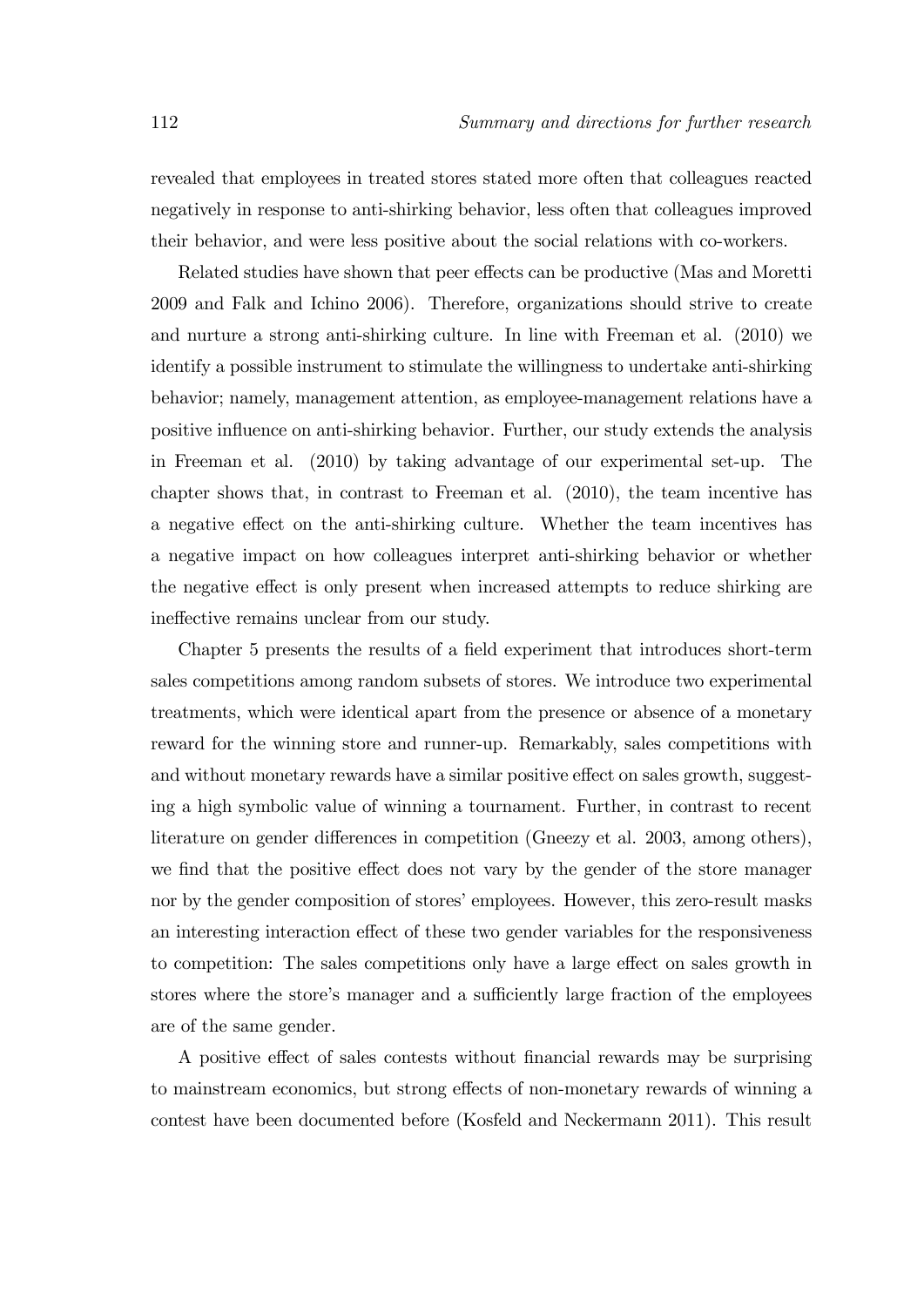offers a valuable insight to organizations, as there is the potential to motivate employees without incurring high costs. Some of these possibilities are presented in the economic analysis of awards (Frey and Neckermann 2008). Second, we contributed to the literature on gender differences by showing that competition can be equally stimulating to men and women. Gender differences in competition were also absent in another field setting (Lavy 2008). Finally, Chapter 5 reveals an effect of interaction between the gender of a manager and the gender composition of the team. This interaction may be relevant for promotion tournaments between managers, as the performance of managers usually depends both on the effort of the team one leads and on one's own performance. This result suggest that an underrepresentation of women in the labor market makes it more difficult for female managers to reach top positions.

## 6.2 Directions for further research

Chapter 4 shows that co-worker relations suffer from the introduction of a temporary team incentive. This result is in line with the predictions of peer pressure theories and in stark contrast to the hypothesis we put forth in Chapter 2. However, in Chapter 2 we discuss empirical evidence of a positive relation between team incentives and co-worker relations. In the light of these seemingly contradicting findings, there is a need for a unifying framework that identifies under which circumstances we can expect peer pressure or social interaction to prevail. In addition to combining different actions into one framework, the analysis can benefit from introducing heterogeneity in workers' social preferences. Kosfeld and von Siemens (2009, 2011) make interesting steps in this direction, where different types of workers sort into firms offering different incentive schemes.

Another interesting next step to the analysis in Chapter 2 would be to study a situation where the employer only observes differences in performance or team output. In this case, team incentives and relative performance incentives will serve a dual role of promoting productive effort and stimulating social interaction. In such situations, it can become optimal for employers to discourage social interaction.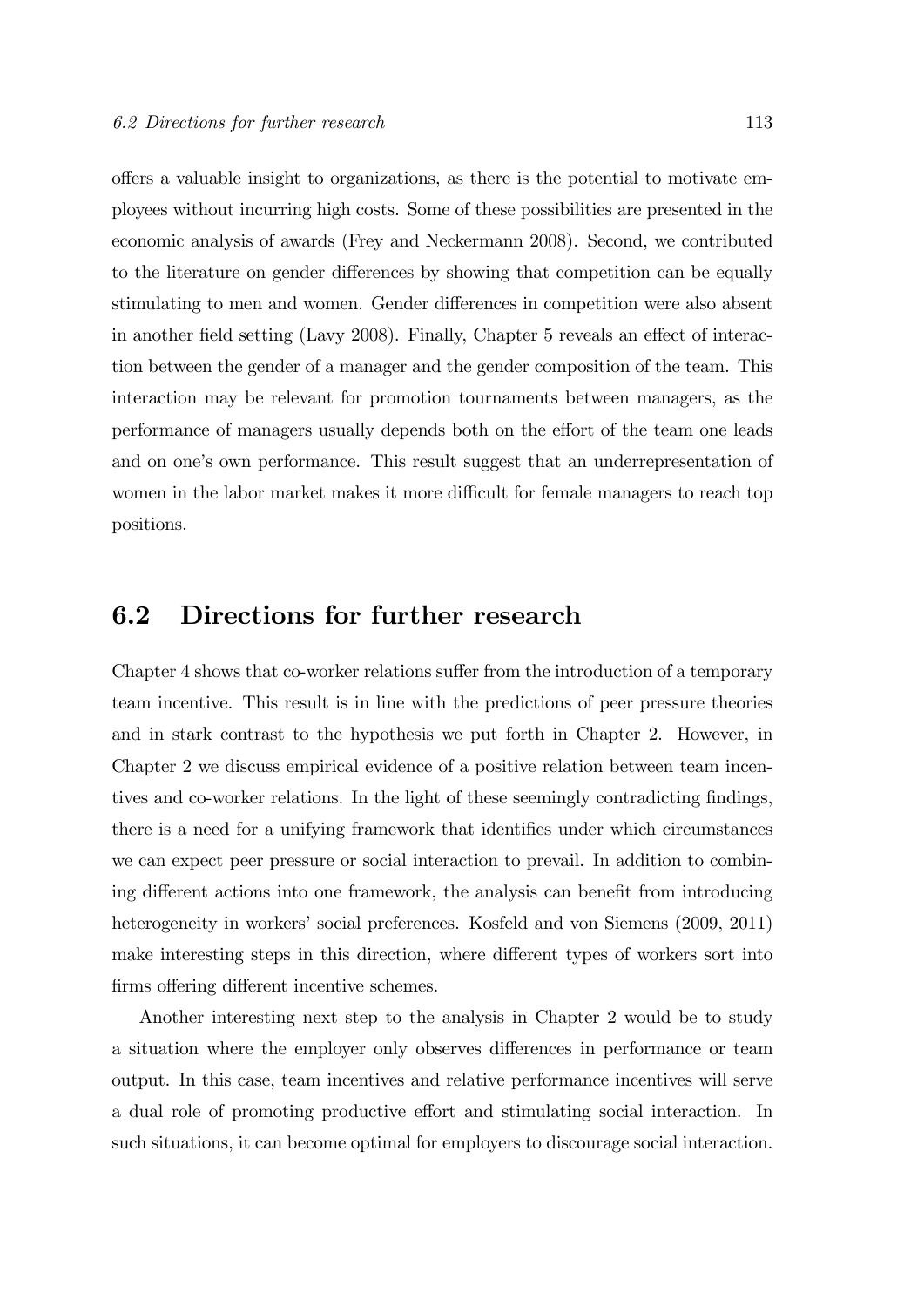The team incentive may surpass one of its goals and as a side-effect of strong team incentives workers may become too concerned with pleasing each other. Likewise, high rewards in a promotion tournament may lead to excessive social interaction. In theory, it also seems possible that efficient incentives for effort are reached before social interaction reaches its first-best level, in which case the principal still desires to promote social interaction.

The behavioral assumption we made in Chapter 2, that social interaction affects altruism (i.e., conditional altruism), can also be applied to Chapter 3. In this case, it is likely that peer evaluations will have a positive influence on social interaction between agents. An agent may want to invest in the relationship with a colleague that evaluates his performance, so as to increase the likelihood of a positive evaluation by this colleague. By this logic the effectiveness of peer evaluation may deteriorate eventually. Other factors that could undermine the truthful peer evaluation are competition or collusion between agents that evaluate each other.

The result that a (dis)likability bias in peer evaluation can be overcome by smaller rewards may be sensitive to the assumption of the binary signal about performance. In a richer signal space, the trade-off between lying costs and the internalization of a colleague's utility from the peer evaluation bonus will probably lead to an optimal bias in the agent's evaluation message. My conjecture is that this poses no threat to the value of peer evaluation for the principal as long as he has complete information about the agents' preferences, as this allows him to infer how signals translate into evaluation messages. Otherwise, the principal may want to limit the number of evaluation messages that agents can send, such that messages provide him with information about the signal again.

The prediction that incentive effects of peer evaluation decrease with the intensity of social relations between co-workers is not easily tested in a field experiment, as one needs information on workers' preferences. Co-worker relations can be gauged with a questionnaire, but perhaps more promising is the combination of a field experiment with a laboratory experiment to elicit preferences (Falk and Heckman 2009). In this case, one could assign employees to a peer evaluation treatment, stratified by their social preferences and inhibitions towards lying.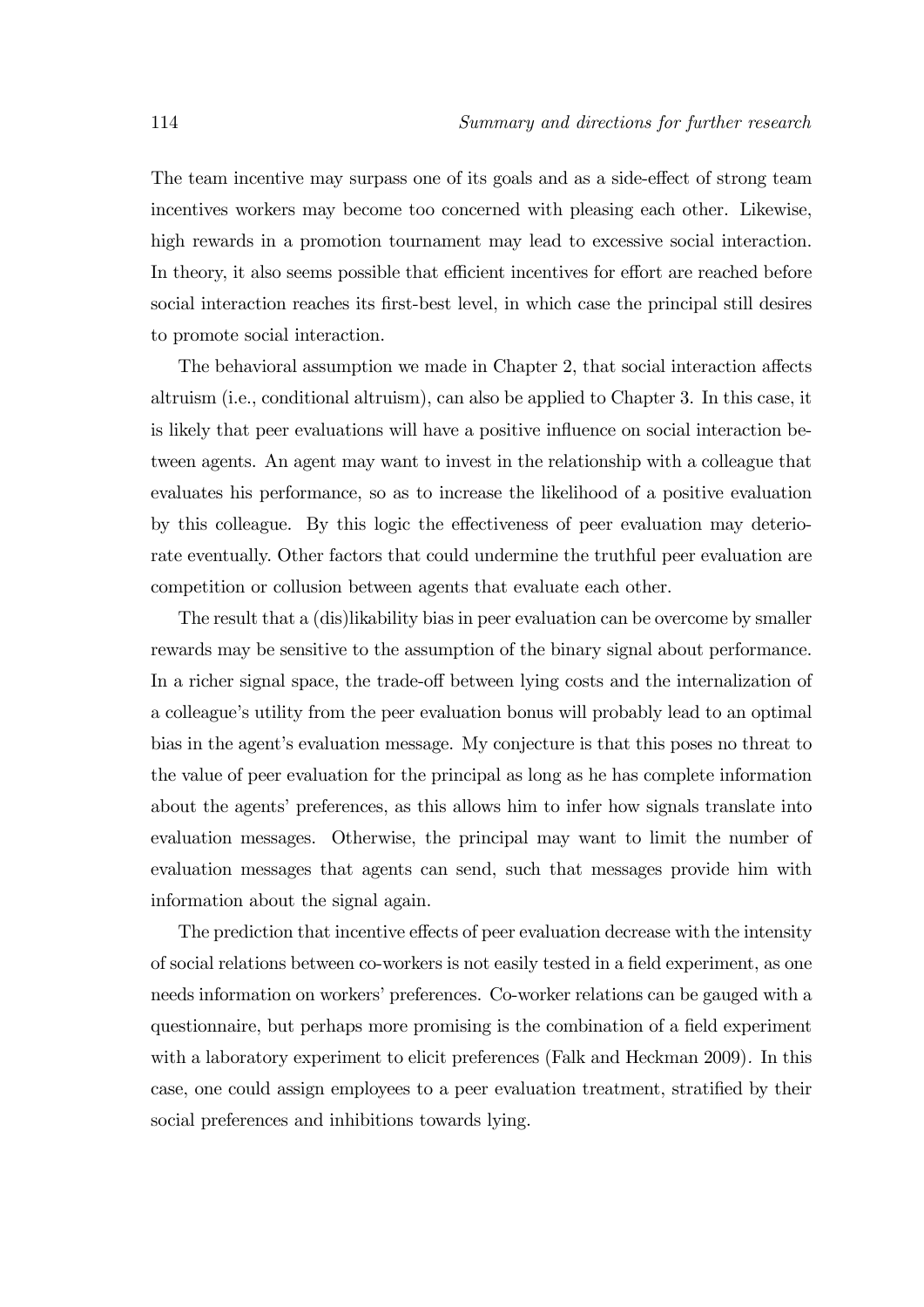In Chapter 4 we find that team incentives can harm the anti-shirking culture. This observation is in contrast to earlier findings, where anti-shirking behavior seems to be more prevalent in the presence of team incentives (Freeman et al. 2010). We cannot pin down the mechanism that caused a drop in the willingness to undertake anti-shirking behavior, as we do not observe behavior during the experiment. Our interpretation of the results is that attempts to raise group performance by exerting more peer pressure were ineffective, leading to a dissatisfaction with the consequences of their anti-shirking behavior and worse co-worker relations. However, we cannot distinguish our interpretation from some alternatives. Anti-shirking behavior may have become less appreciated in the presence of the team incentive, as colleagues can suspect that anti-shirking behavior is inspired by greed. Further research on the mechanisms that drive anti-shirking behavior in the presence of team incentives is needed.

Chapter 5 makes a contribution to a recent literature on gender differences in competition. Before I point out some further research ideas, let me provide the reader with a critical side-note to the gender differences literature. Some scholars from psychology advocate caution with research on gender differences, or to abandon this research completely, as results could be used to perpetuate stereotyping or justify discrimination and oppression (Baumeister 1988, Eagly 1995). Further, if one observes gender differences, they may be the result of a mix of other variables such as social norms, hormones, or physical stature, on which Baumeister states: "All of these variables are worth study, but studying sex differences is a poor substitute for studying them, just as studying racial differences is a poor substitute for studying socioeconomic class, as some sociologists have done." (p. 1094) However, insights into gender differences, from whatever sociological or biological process they originate, can potentially offer explanations for stylized facts that are otherwise easily ascribed to discrimination.

Our results suggest that the gender difference in the response to competition found in laboratory experiments may be absent in the workplace. However, the possibility exists that the company in which our experiment took place employs a selection of more competitive women, or men with more feminine tendencies.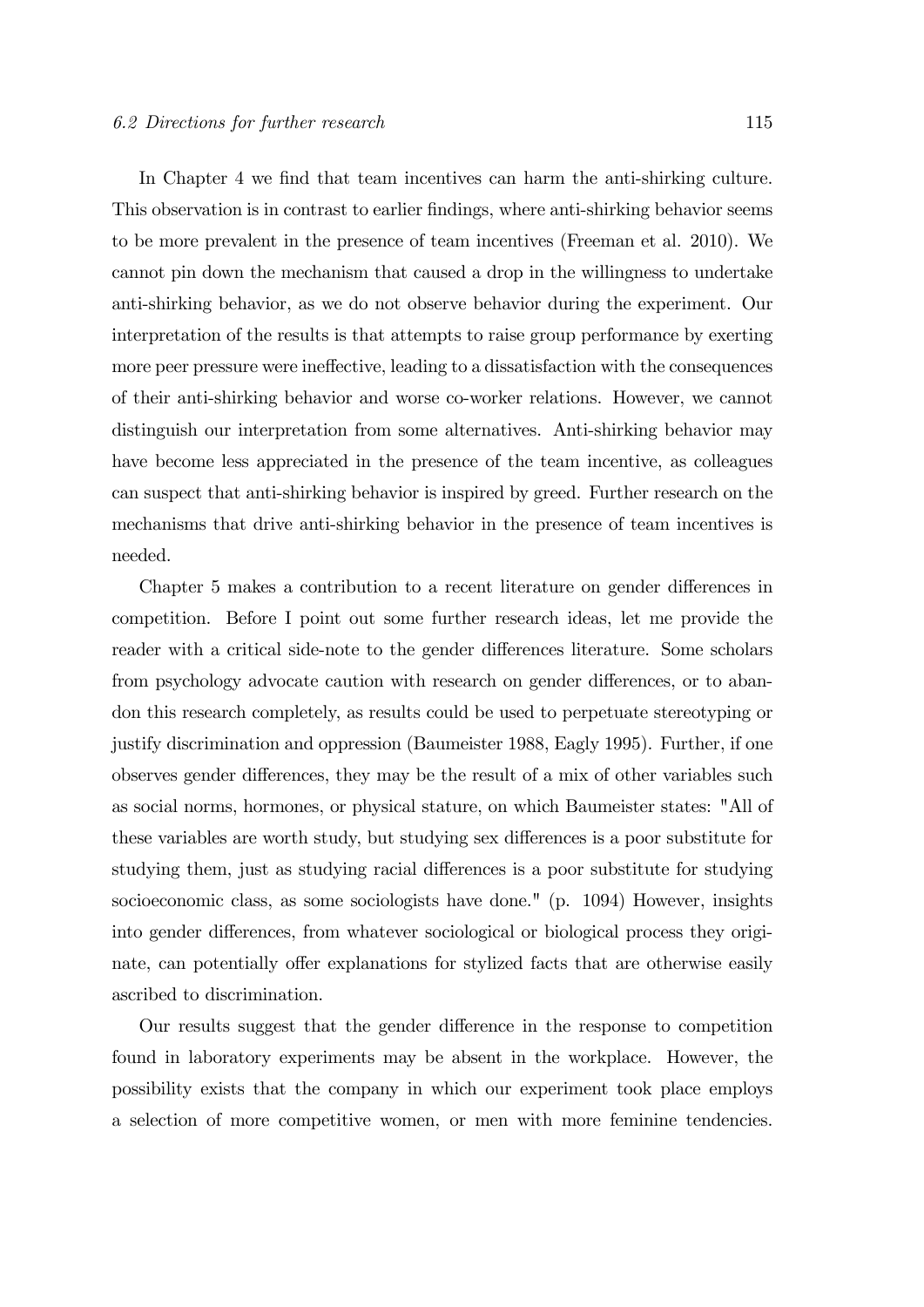There is a need for more field experiments on gender differences in competition to conclude whether the Öndings in the lab generalize to the workplace. Further, we give a tentative explanation for our finding that the effect of competition depends on interaction between the manager's gender and the gender composition of a team: A manager may be more able to make the tournament appealing to team members of the same gender. However, an alternative explanation could be that our finding results from endogenous matching on unobservables, as managers and employees were not randomized over stores. In case these unobservable characteristics also influence the responsiveness to competition, our finding may arise without a causal link between gender composition and the response to competition. Lab experiments are arguably the only method that allow for a cleaner replication of this part of our study, as random assignment of managers and employees to teams is almost impossible to achieve in the Öeld, especially in established organizations.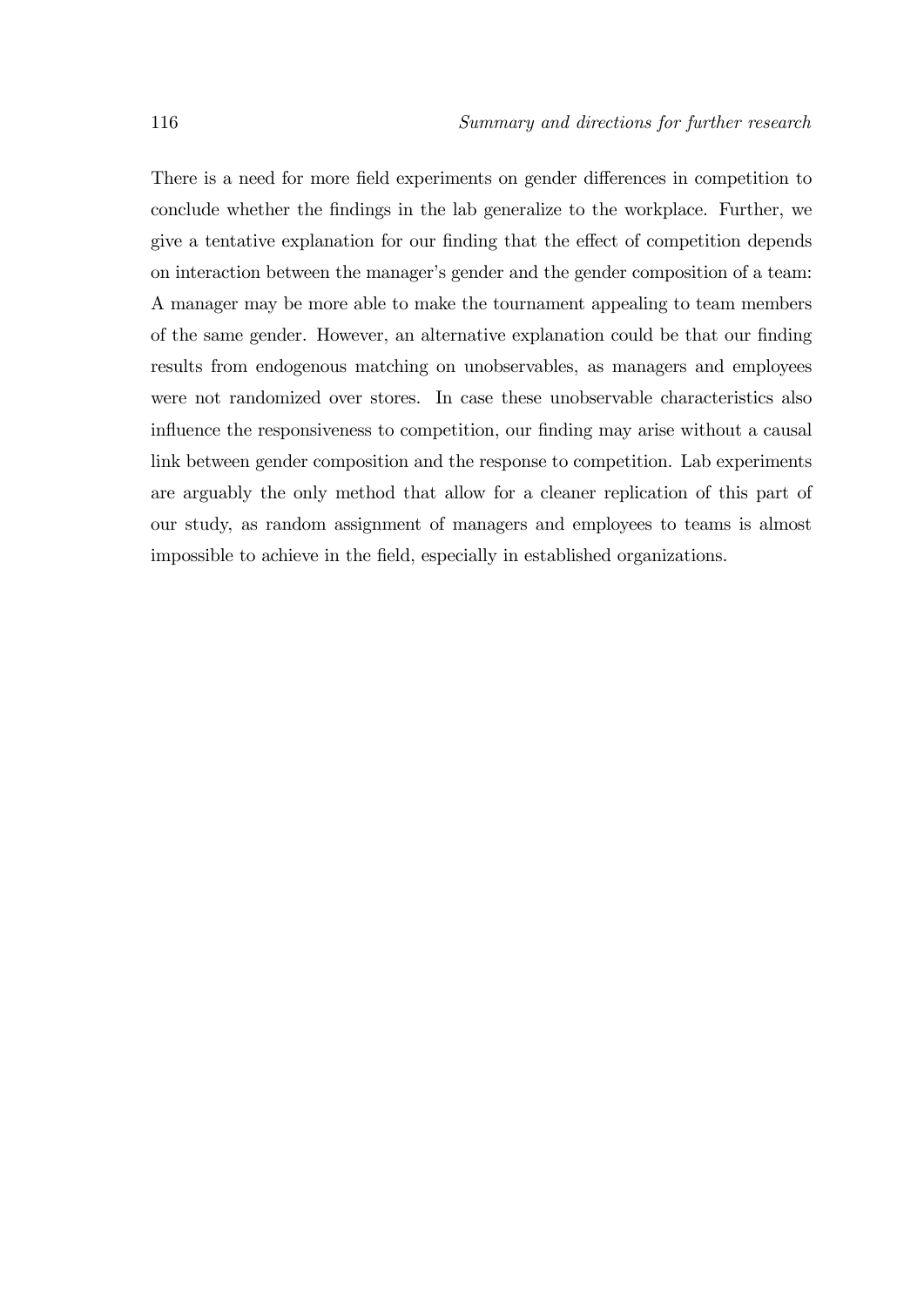# Samenvatting (Summary in Dutch)

## Introductie

Veelal bestaat er een belangenconáict tussen werknemers en werkgevers over de hoeveelheid werk die verricht dient te worden. Dit belangenconáict kan leiden tot een probleem van 'moral hazard' in het geval dat de gevraagde werkzaamheden onmogelijk of zeer kostbaar te achterhalen zijn.<sup>1</sup> Organisaties moeten ervoor zorgen dat de werknemer in eigen belang de doelen van de organisatie nastreeft. Een veel bestudeerde wijze om dit te realiseren is door middel van het inkomen van de werknemer afhankelijk te maken van de uitkomsten; bijv. stukloon, een jaarlijkse bonus of promotie voor buitengewone prestaties. De positieve invloed van deze financiële prikkels op de productiviteit is bewezen in verschillende omgevingen (zie Pendergast 1999 of Lazear en Oyer 2009 voor een overzicht).

Dat financiële beloningen een belangrijke prikkel kunnen geven zal haast niemand verbazen. Toch is het niet noodzakelijkerwijs de enige, noch de meest efficiënte manier om medewerkers te motiveren. Intrinsiek waardevol werk (Delfgaauw 2007), een sociale werksfeer of inspirerend management zijn hooggewaardeerde eigenschappen (Dur 2009). Bovendien is het essentieel om het formele beloningsbeleid en deze niet-financiële drijfveren niet in een vacuum te bestuderen, aangezien er belangrijke interactie-effecten kunnen optreden. In dit proefschrift wordt bestudeerd hoe finan-

<sup>1</sup>Moral hazard is een begrip dat wordt gebruikt voor een verandering gedrag wanneer iemand de consequenties van zijn gedrag niet volledig ondervindt. In de werkplek kan dit bijvoorbeeld betekenen dat werknemers met een vast loon eerder de kantjes er vanaf proberen te lopen dan kleine zelfstandigen.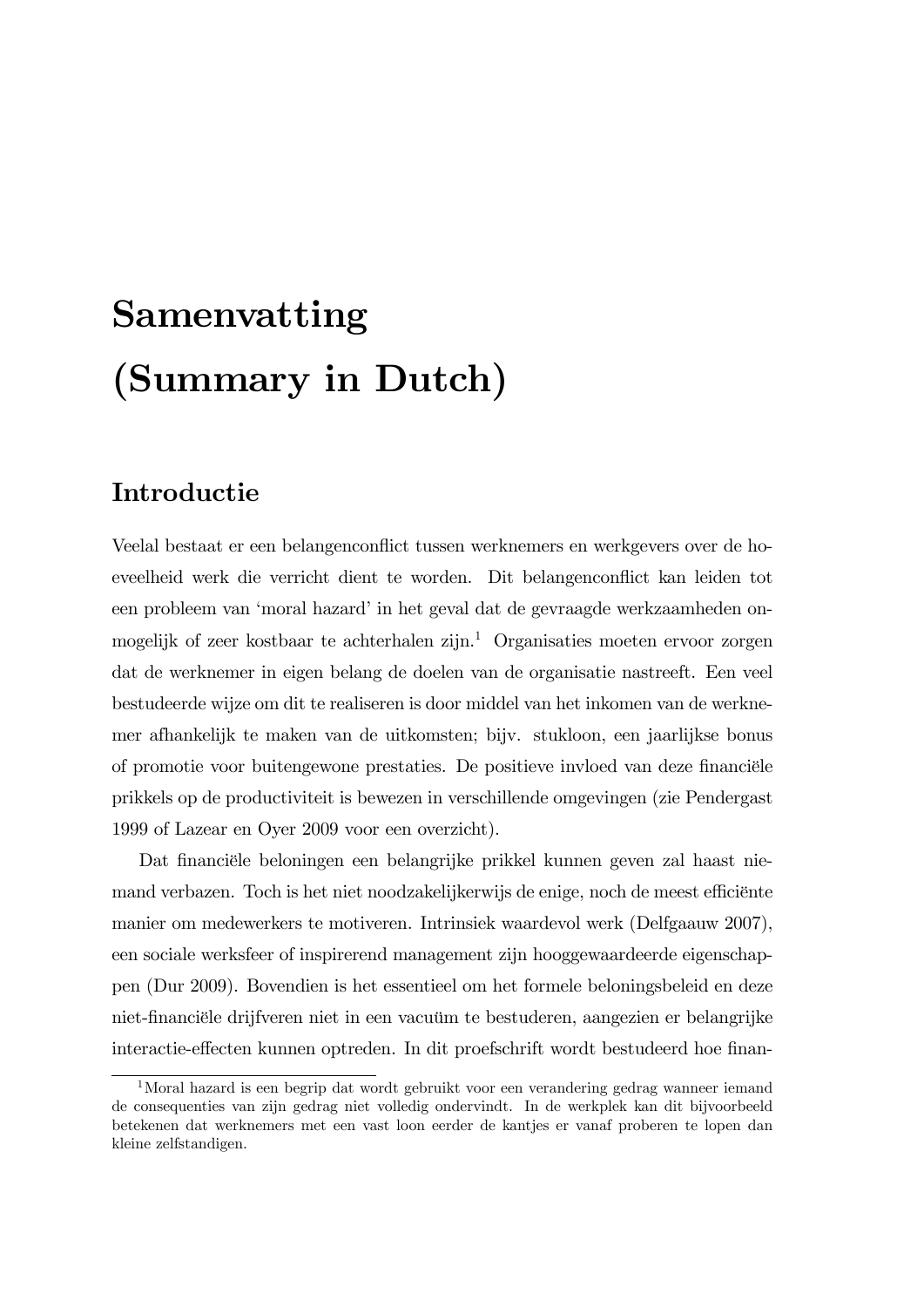ciële prikkels invloed hebben op, en beïnvloed worden door de sociale relaties tussen collegaís. Door de economische theorie op deze wijze te verrijken probeer ik meer inzicht te geven in het gedrag van organisaties en van mensen binnen de organisatie. Verder geeft dit proefschrift mogelijk bruikbare inzichten voor organisaties in hun zoektocht naar een optimaal personeelsbeleid.

Dit proefschrift presenteert twee theoretische hoofdstukken en twee hoofdstukken met de resultaten van veldexperimenten. Ik introduceer een theoretisch onderzoek naar de interactie-effecten tussen financiële prikkels en de sociale relaties tussen collega's. Hiervoor maak ik gebruik van zogeheten 'principaal-multi-agent' modellen. Deze bevatten de strategische interactie tussen werkgever en werknemer en staan formalisatie van de sociale relaties toe. De voorspellingen over mogelijke interactieeffecten tussen financiële prikkels en relaties tussen collega's zijn moeilijk om empirisch aan te tonen, omdat het problematisch is om de causaliteit vast te stellen met natuurlijke data. Zonder experiment kunnen we bijvoorbeeld geen conclusie trekken wanneer we een relatie zien tussen de kwaliteit van de relaties tussen collegaís en het gebruik van teambonussen. Een bedrijf zal mogelijk enkel teambonussen introduceren wanneer de relaties goed zijn, maar de teambonus kan er ook voor zorgen dat de sfeer beter is. Veldexperimenten hebben geen problemen met de causaliteit, doordat ze gebruik maken van randomizatie. Ik beschrijf de resultaten van twee veldexperimenten over de effecten van teambonussen.

Onderstaand motiveer ik het belang van relaties tussen collegaís en geef ik een korte toelichting over de voordelen en beperkingen van veldexperimenten. Daarna sluit ik af met een overzicht van de verschillende hoofdstukken uit dit proefschrift.

#### Relaties tussen collega's

De meeste organisaties ondernemen acties om de sociale interactie onder collegaís te bevorderen. Voorbeelden hiervan variëren van de inrichting van een koffiekamer tot de organisatie van een gezamenlijke vakantie. Twee mogelijke redenen om in sociale relaties op de werkvloer te investeren zijn dat de productiviteit hoger kan worden en dat werknemers bereid zijn te werken voor een lager loon. Voor een direct effect op de productiviteit is geen doorslaggevend bewijs, maar goede relaties tussen collegaís zijn wel direct positief gerelateerd aan werktevredenheid en binding met het werk en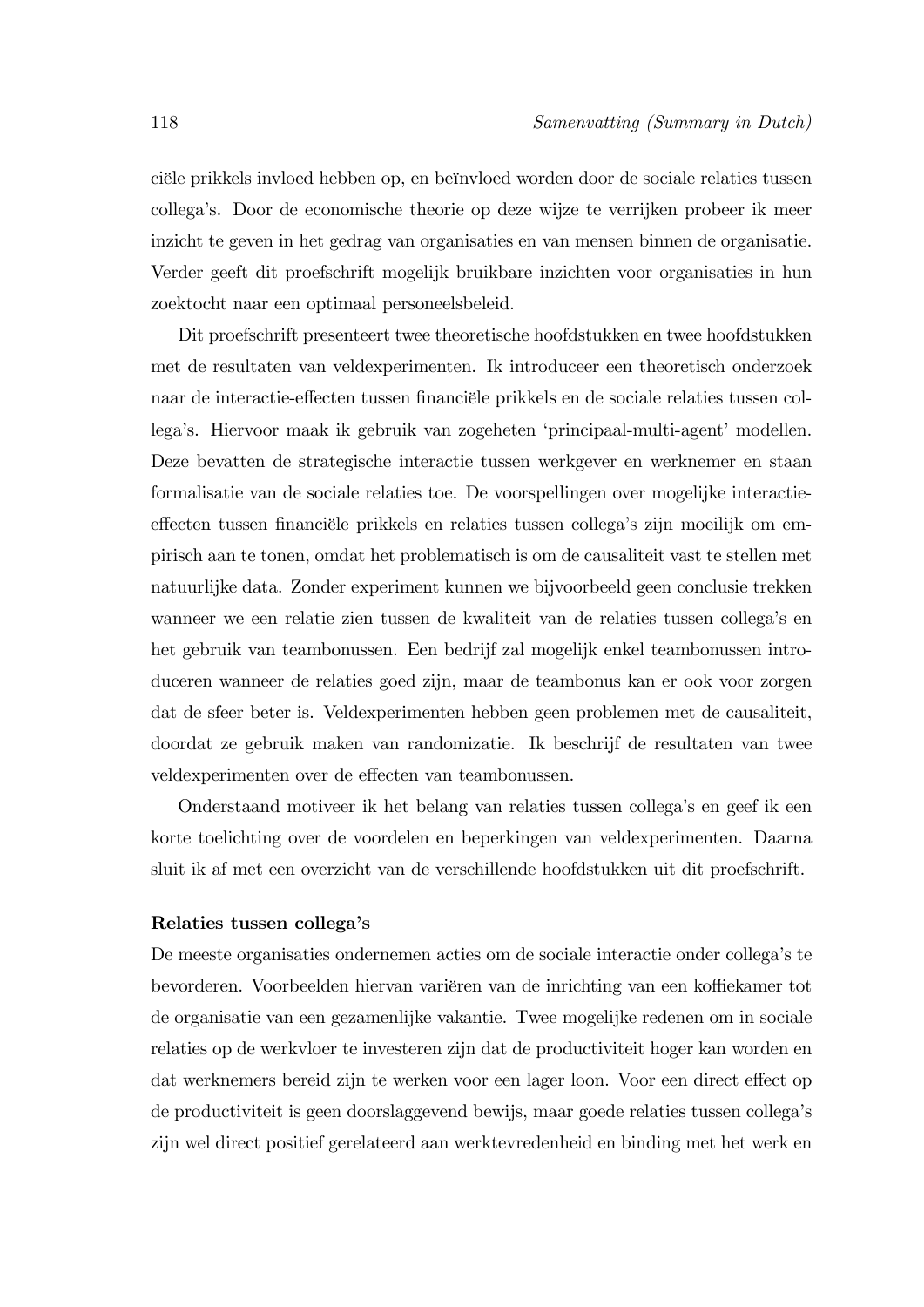daarnaast negatief aan stress, afwezigheid en verloop (o.a. Price and Mueller 1981, Riordan and Griffeth 1995, Nielsen et al. 2000 en Morrison 2004). Sociale interactie met collegaís is een hooggewaardeerd aspect van het werk voor veel werknemers en wordt veel gemist onder gepensioneerden (Krueger and Schkade 2009 en Shacklock 2005). Dit vertaalt zich in een negatieve relatie tussen de kwaliteit van de sociale relaties binnen een organisatie en het niveau van de lonen (Borzaga and Depedri 2005).

Naast een directe investering in sociale interactie op de werkvloer hebben organisaties een invloed op de werksfeer met de financiële prikkels die ze werknemers geven. Werknemers behandelen collegaís mogelijk anders wanneer hun inkomen afhangt van de inspanningen van deze collega's. Bestaande literatuur identificeert een aantal mogelijke manieren waarop financiële prikkels de acties jegens collega's beïnvloeden; een teambonus kan leiden tot meer behulpzaamheid (Fitzroy and Kraft 1986) of tot groepsdruk (Kandel and Lazear 1992) en een promotietoernooi kan leiden tot sabotage (Lazear 1989). Dit proefschrift draagt aan deze literatuur bij met een theoretisch model in hoofdstuk 2 en een veldexperiment in hoofdstuk 4.

Investeringen in de sociale interactie op de werkvloer zijn niet geheel zonder risico. Enige risicoís zijn roddel, verwaarlozing van productieve taken en verstoring van het beloningsbeleid. Een voorbeeld van dit laatste punt is dat medewerkers het effect van hun inspanning op het inkomen van een bevriende collega in acht nemen. Bandiera et al. (2005) liet een productiviteitstijging zien voor een bedrijf dat relatieve beloningsprikkels verving door een individuele prikkel, deze stijging gold met name voor werknemers die met meer vrienden samenwerkten. Dit proefschrift levert een bijdrage op dit vlak in hoofdstuk 3 met een theoretische analyse van een mogelijk verstorend effect van relaties tussen collega's in 'peer evaluation', ofwel collegaís die elkaar beoordelen.

#### Veldexperimenten

Volgens het empirisme komt kennis voort uit ervaring en observatie. Deze opvatting staat centraal in de beoefening van wetenschap, waar theorieën de empirische weerlegging moeten doorstaan. Simpele observaties zijn echter niet afdoende om een hypothese te falsificeren, aangezien men ook de 'counterfactual' moet waarnemen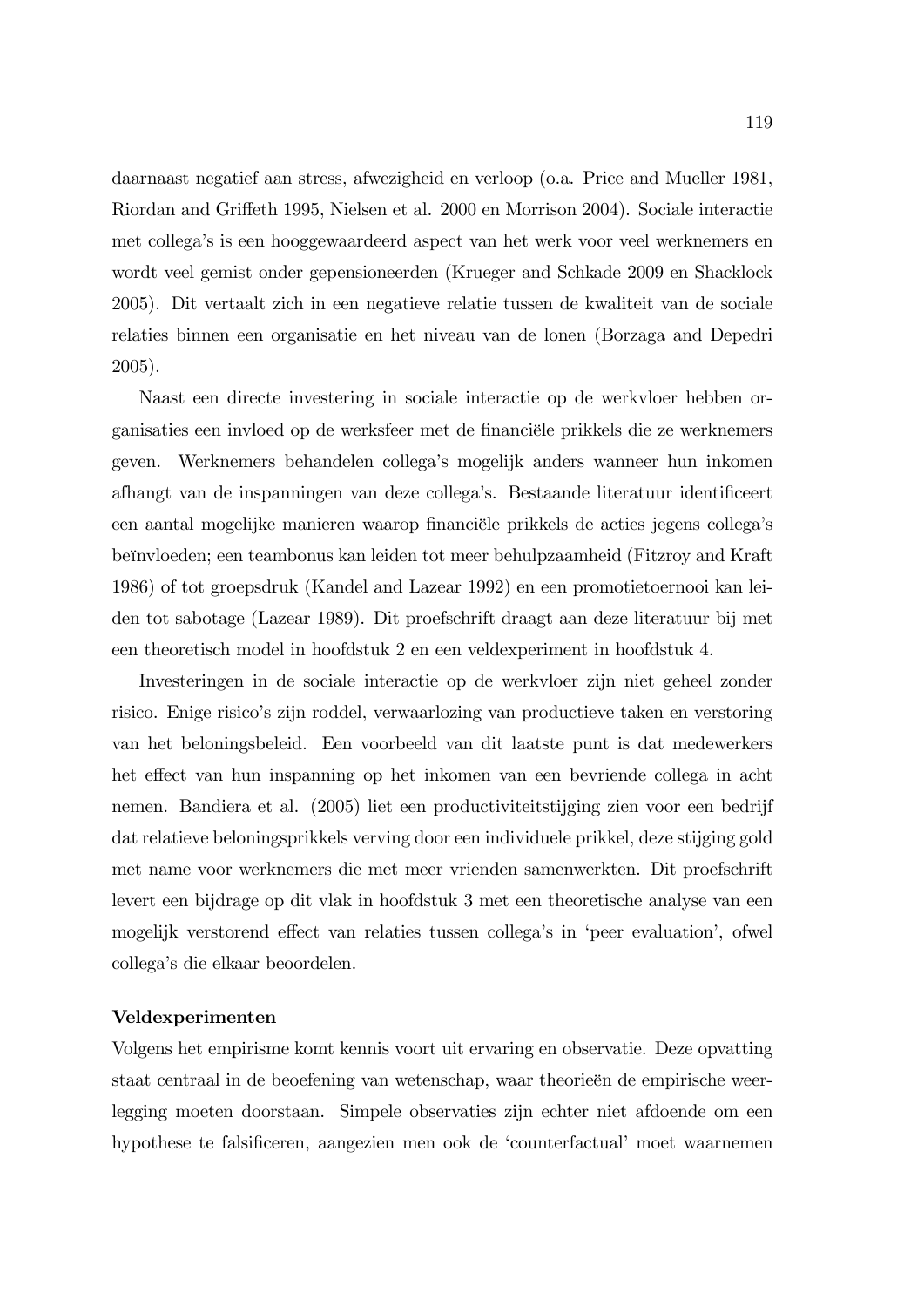voor doorslaggevend bewijs. Om bijvoorbeeld te kunnen concluderen dat bepaald beleid een positieve uitwerking heeft op de productiviteit is het niet voldoende om een stijging van de productiviteit te observeren. Deze stijging kan immers zijn veroorzaakt door factoren die niet aan het beleid gerelateerd zijn. Idealiter zou men tegelijkertijd dezelfde werknemers willen observeren in het scenario zonder het beleid, ofwel de 'counterfactual'. Bij experimenten worden 'counterfactuals' gecreëerd door middel van een willekeurige toewijzing aan een beleid; medewerkers die niet worden toegewezen vormen de controlegroep en dienen als de 'counterfactual'. Zonder experiment, ofwel met natuurlijk voorkomende observaties, is het de taak van de empirische econoom om met behulp van een identificatiemethode 'counterfactuals' te genereren; bijv. met behulp van instrumentele variabelen of matching. Veldexperimenten zijn de meeste recente toevoeging aan het gereedschap van de empirische econoom. Dit stuk over veldexperimenten pretendeert niet alomvattend te zijn, voor een uitgebreidere beschouwing van veldexperimenten in arbeidseconomie kan de lezer List en Rasul (2010) erop naslaan.

Volgens John List, de voorvechter van het veldexperiment in economie, slaan veldexperimenten een brug tussen experimenten in het laboratorium en natuurlijk voorkomende data. De interne validiteit, ofwel de geloofwaardigheid, van studies die natuurlijke data gebruiken is zo goed als de identificatiemethode die gebruikt is. Lab experimenten staan het toe om direct conclusies te trekken over causale verbanden, doordat deze gebruik maken van randomisatie. Maar lab experimenten worden ervan beticht dat ze niet representatief zijn (ofwel een lage externe validiteit hebben), bijvoorbeeld door kleine belangen, een kunstmatige omgeving, of de aanwezigheid van iemand die het experiment afneemt. Een natuurlijk veldexperiment combineert de voordelen van randomisatie en realiteit.<sup>2</sup>

Uiteraard zijn veldexperimenten geen wondermiddel. Wanneer de stap van het lab naar het veld wordt gemaakt gaat dat ten koste van de algehele controle over de omgeving. Daarnaast blijven er vraagtekens bestaan bij de externe validiteit, aangezien de resultaten specifiek kunnen zijn voor lokale omstandigheden. Zelfs

 $2E$ en natuurlijk experiment wordt gedefinieerd als een experiment waarbij de deelnemers in hun natuurlijke omgeving acteren en er niet van op de hoogte zijn dat er een experiment gaande is (Harrison en List 2004).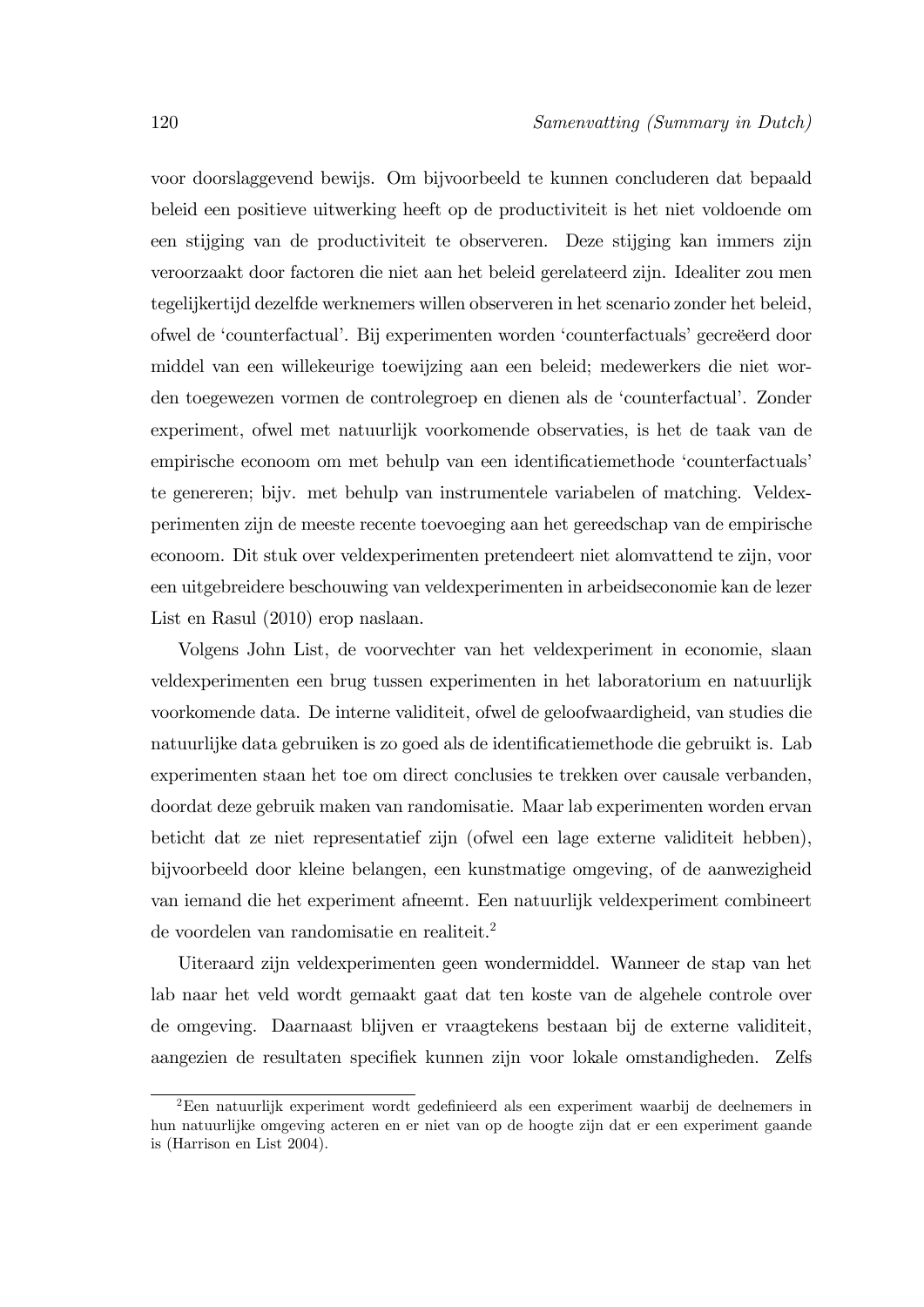wanneer de resultaten van een klein veldexperiment niet locatie specifiek zijn, dan generaliseren ze niet automatisch door mogelijke evenwichtseffecten. Neem bijvoorbeeld een experiment dat laat zien dat een bedrijf productievere werknemers aantrekt wanneer het prestatiebeloning invoert; dit resultaat kan onmogelijk opgaan wanneer alle bedrijven dit doen. De meeste discussies over de voordelen en beperkingen van veldexperimenten sluiten af door te zeggen dat ze bestaande methodes aanvullen.

Tenslotte is er een aantal gevaren waar wetenschappers op bedacht moeten zijn ongeacht de empirische methode. Een eerste gevaar is de ësample selection biasí, wat wil zeggen dat de bestudeerde steekproef zodanig verschilt van de populatie dat de resultaten worden beïnvloed. De resultaten van hoofdstuk 4 en 5 zijn mogelijk ook onderhevig aan de invloed van zelfselectie. De veldexperimenten vonden namelijk plaats in één van de 15 bedrijven die we hebben benaderd. Daardoor is het mogelijk dat dit bedrijf specifieke eigenschappen heeft, zoals een management dat openstaat voor experimenten, die de resultaten kunnen beinvloeden. De invloed van zelfselectie is niet enkel van toepassing op de experimentele methode, natuurlijk voorkomende data kunnen dit probleem ook ondervinden. Banerjee en Duáo (2009) geven als voorbeeld dat grote projecten politiek gevoeliger liggen om te evalueren aangezien deze vaak goed gepubliceerd worden; daardoor kan er zelfselectie ontstaan met betrekking tot welke projecten geëvalueerd mogen worden.

Een tweede gevaar is de ëpublicatie biasí. Er ontstaat een vertekening wanneer de kans op publicatie afhangt van de statistische significantie van resultaten.<sup>3</sup> Het achterwege blijven van nulresultaten wordt ook wel het 'ladekast probleem' genoemd, waar studies zonder significante resultaten bij wijze van beeldspraak in de ladekast verdwijnen (Rosenthal 1979). Volgens Rosenthal wordt dit probleem opgelost door replicatie, aangezien er een ongeloofwaardig grote ladekast moet zijn om de resultaten te ontkrachten. Toch is er mogelijk een probleem wanneer we de keuzevrijheid van onderzoekers m.b.t. controle variabelen combineren met een door theorie geïnspireerd vermoeden. Card en Krueger (1995) laten zien dat de literatuur over het

<sup>3</sup>Er zijn goede redenen voor tijdschriften om de voorkeur te geven aan studies met statistisch significante resultaten, aangezien de onderzoeksmethode of data mogelijk van hogere kwaliteit zijn. Met de ëpublicatie biasíwordt echter bedoeld dat de voorkeur wordt gegeven aan studies met statistisch significante resultaten boven studies met nulresultaten van vergelijkbare onderzoekskwaliteit.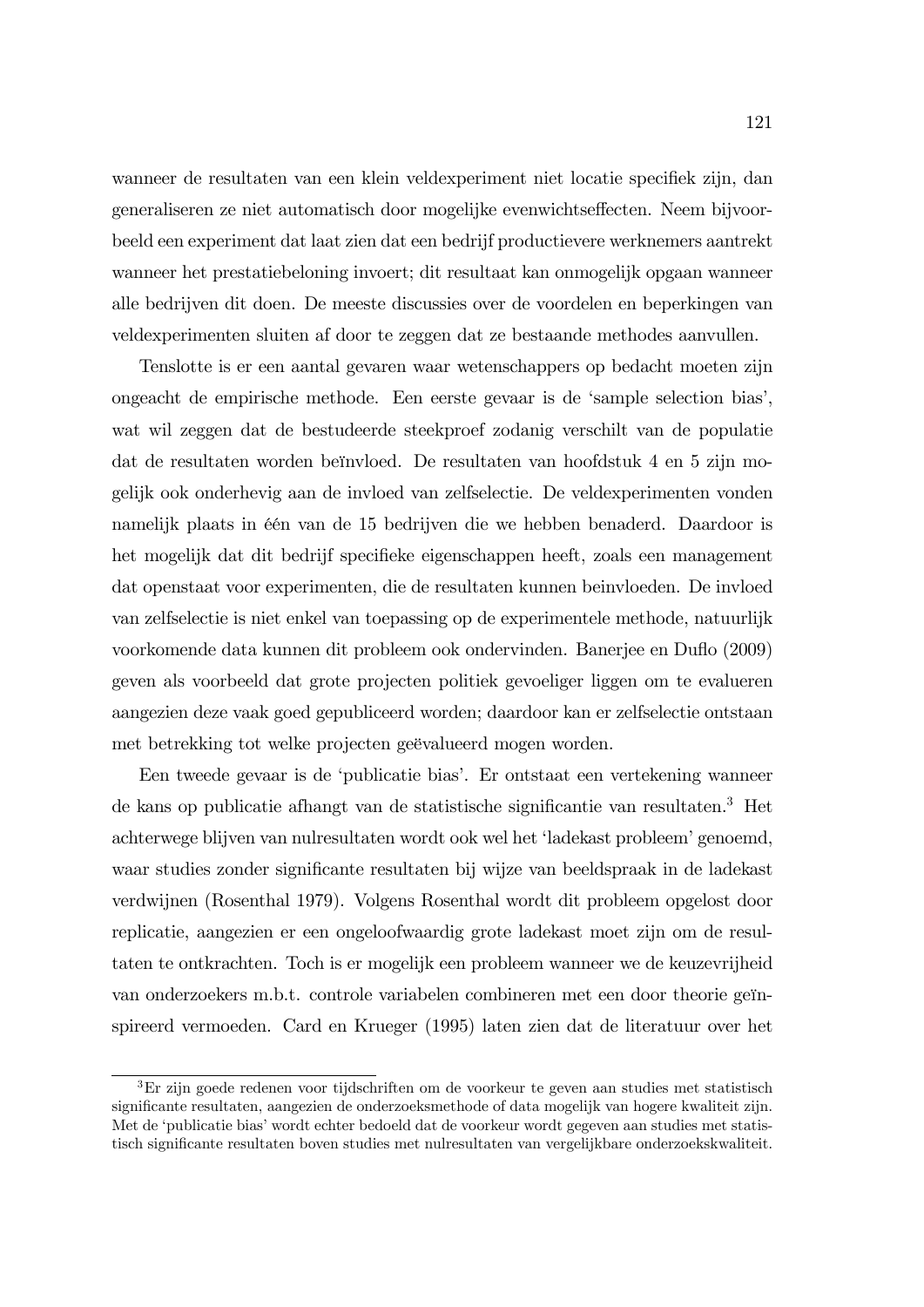e§ect van minimumlonen op de werkgelegenheid mogelijk lijdt onder de publicatie bias. Hun meta-analyse toont aan dat het geschatte effect tweemaal zo groot is als de standaard fout, onafhankelijk van de grootte van het effect, en dat de t-waarden niet toenemen met de wortel van het aantal observaties. In andere woorden wordt er door alle studies slechts voldaan aan de minimale eisen van statistische significantie, terwijl de statistische significantie zou moeten toenemen met het aantal observaties. Tenslotte is de publicatie bias niet beperkt tot de voorkeur voor significante resultaten. Replicatie studies hebben meer moeite om in toonaangevende bladen te publiceren, ondanks mogelijke significantie van de resultaten. Dit probleem is mogelijk ernstiger voor experimenten. Zoals Rodrik (2009) stelt dat ironisch genoeg studies met een lagere interne validiteit een grotere prikkel tot replicatie geven onder de naam van verbeterde identificatie.

### Overzicht van het proefschrift

#### Financiële prikkels en sociale interactie

In hoofdstuk 2 bestuderen we de mogelijkheid om sociale interactie tussen collegaís te bevorderen met behulp van financiële prikkels voor productieve taken. In het principaal-agent model dat we bestuderen kiezen werknemers niet alleen productieve acties, maar ook de sociale interactie met collega's. Sociale interactie is gemodelleerd als een uitruil van aandacht, waar het geven van aandacht kostbaar is. Het krijgen van aandacht is plezierig en beïnvloedt de sociale preferenties. Werknemers zijn conditioneel altruïstisch, ofwel altruïsme richting een collega neemt toe in de ontvangst van aandacht. De private kosten en externe baten zorgen ervoor dat werknemers te weinig aandacht aan elkaar geven.

Hoofdstuk 2 laat zien dat de manager de sociale interactie kan bevorderen met een teambonus of relatieve prestatiebeloning. Deze externaliteit in een werknemer zijn loon zorgt ervoor dat er de wens is om de inspanningen van een collega te beïnvloeden. De strategische reden om aandacht aan een collega te geven werkt als volgt: Het geven van aandacht leidt tot een reciproke reactie, aangezien collegaís conditioneel altruïstisch zijn. De altruïstische collega internaliseert het effect van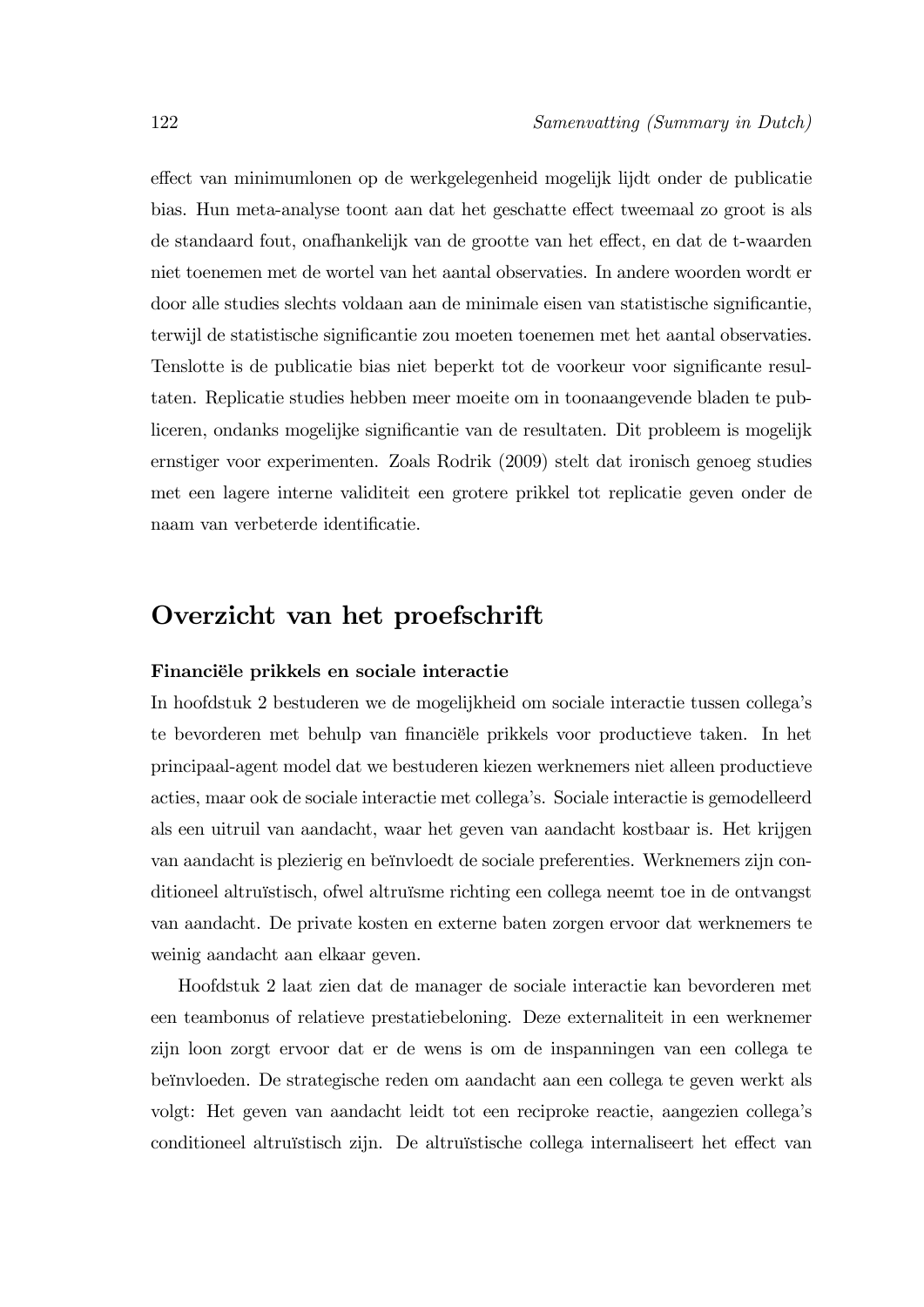zijn inspanning deels en past daarmee zijn inspanning in de gewenste richting aan, als reactie op de ontvangen aandacht. De manager creëert doelbewust een externaliteit van inspanning om het probleem van de aandachts-externaliteit op te lossen. Uiteindelijk herstelt de manager de prikkels voor productieve inspanning. Hij geeft zwakkere individuele prikkels in combinatie met een teambonus, terwijl relatieve prestatiebeloning gecompeseerd wordt met sterkere individuele prikkels.

De analyse in hoofdstuk 2 leidt tot andere voorspellingen dan de bestaande literatuur. Hoofdstuk 2 voorspelt dat, onder de veronderstelling van conditioneel altruïstische of reciproke werknemers, een teambonus alsook relatieve prestatiebeloning leiden tot meer sociale interactie en betere relaties tussen collega's. Als tegenpool voorspellen theorieën van groepsdruk in teams en sabotage in promotietoernooien slechtere relaties bij deze financiële prikkels (bijv. Kandel en Lazear 1992 en Lazear 1989). Theorieën van behulpzaamheid in teams of theorieën die uitgaan van een aversie tegen ongelijkheid voorspellen ook betere relaties bij een teambonus, maar enkel als er complementariteit in de productie bestaat of wanneer de teambonus leidt tot meer inkomensgelijkheid (bijv. FitzRoy en Kraft 1986 en Bartling 2011). Naast de voorspelling dat teambonussen en relatieve prestatiebeloning leiden tot betere relaties tussen collegaís heeft de analyse nog een andere beleidsimplicatie: Namelijk, dat sociale relaties van belang zijn voor het effect van financiële prikkels. Een teambonus geeft mogelijk te sterke prikkels, terwijl de prikkels te zwak zijn bij relatieve prestatiebeloning wanneer de sociale setting genegeerd wordt.

#### Beoordelingen door collega's en sociale relaties

In hoofdstuk 3 wordt bestudeerd hoe bestaande relaties tussen collegaís invloed kunnen hebben op een optimale inzet van financiële prikkels. Ik bekijk een setting waar twee collegaís betere informatie hebben over de prestaties van elkaar dan dat manager heeft. In het model betekent dit dat collegaís een signaal ontvangen over de inspanningen van de ander, terwijl de manager enkel de productie van het team observeert. De manager vraagt de werknemers om hun collega te beoordelen in de hoop hiermee een sterkere prikkel te geven dan met een teambonus. De teambonus is inefficiënt doordat werknemers deels willen meeliften op de inspanningen van hun collega. Ik begin de analyse vanuit ideale omstandigheden voor ëpeer evaluationí. Ik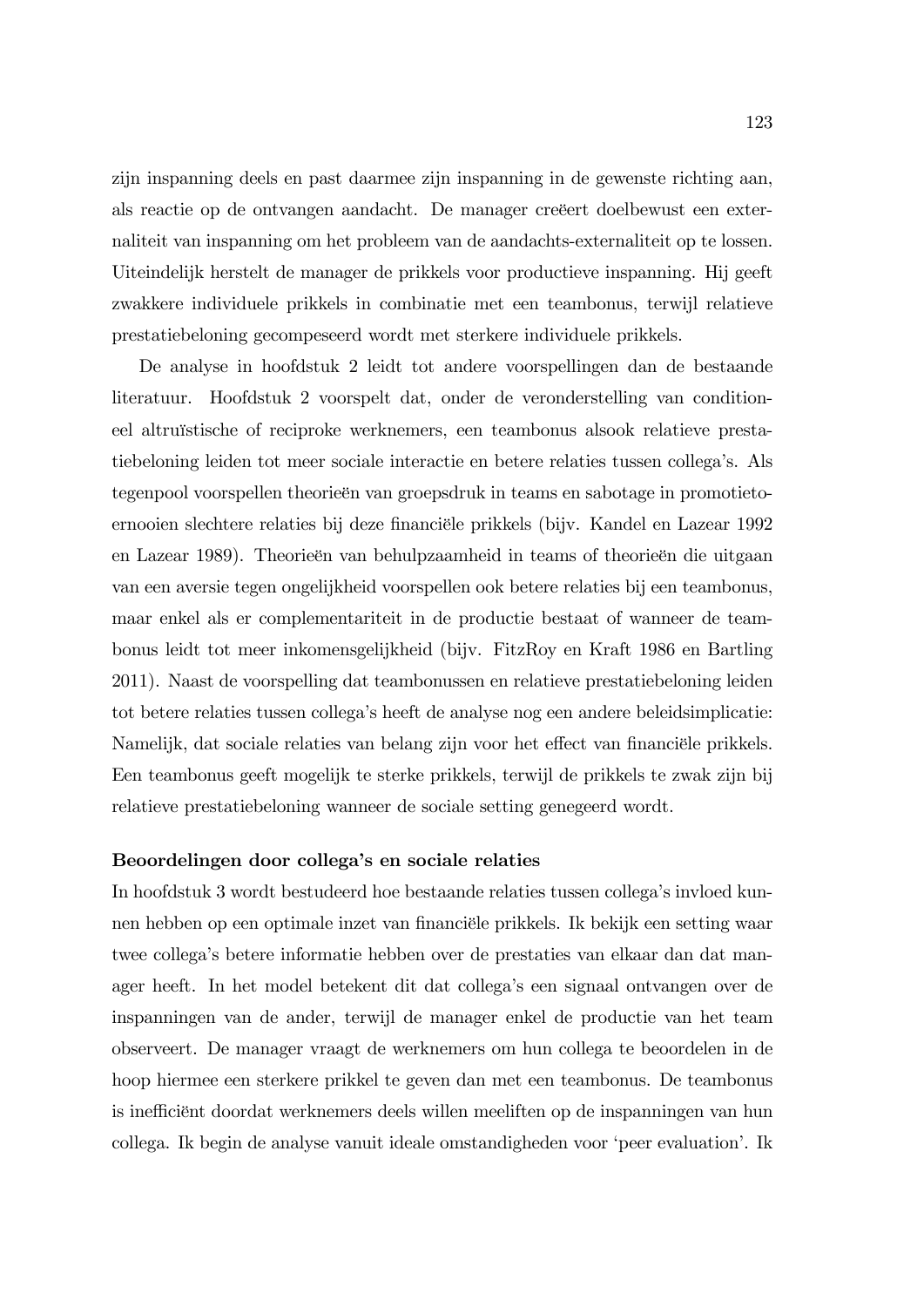veronderstel dat het voor werknemers kostbaar is om te liegen over het ontvangen signaal. In dit geval is een bonus voor het ontvangen van een positieve beoordeling even stimulerend als een individuele financiële prikkel zou zijn. Een eerlijke beoordeling geeft werknemers een prikkel tot inspanning, aangezien ze de kans willen verhogen dat de collega een positief signaal krijgt en daardoor een positieve beoordeling geeft.

Vervolgens introduceer ik relaties tussen collegaís. Deze hebben mogelijk een verstorend effect op de beoordelingen. Werknemers maken nu een afweging tussen hun kosten van liegen en het ontleende nut van de bonus voor een (on)geliefde collega. Lage kosten van liegen, sterke sociale relaties, of grote bonussen voor een positieve beoordeling leiden er toe dat vrienden elkaar positief beoordelen ongeacht het signaal dat ze krijgen, terwijl vijanden elkaar de bonus altijd misgunnen. Door de bonus te verlagen kan de manager er voor zorgen dat de beoordelingen een eerlijke weerspiegeling van het signaal blijven. Desalniettemin, biedt de manager altijd een dergelijke bonus aan in het optimale contract. De manager vult deze enkel aan met een teambonus wanneer de sociale relaties de bonus voor een positieve beoordeling erg beperken.

Het resultaat dat relaties tussen collegaís, zowel goed als slecht, de bonus voor een positieve beoordeling beperken leidt tot een testbare hypothese: ëPeer evaluationí wordt minder effectief naarmate relaties tussen collega's sterker worden. Daarnaast heeft dit resultaat een directe beleidsimplicatie voor managers: Managers moeten werknemers die relatief onverschillig tegenover elkaar staan elkaars prestaties laten beoordelen. Verder draagt hoofdstuk 3 bij aan een discussie binnen de management literatuur over de vraag of 'peer evaluation' gebruikt kan worden voor het bepalen van prestatiebeloning of dat het enkel voor educatieve doeleinden gebruikt kan worden (Edwards en Ewen 1996). Dit hoofdstuk laat zien dat sociale relaties tussen collegaís geen bezwaar vormen wanneer er een kleine bonus wordt gegeven. Bovendien laat het hoofdstuk zien dat er zelfs een prikkel uitgaat van beoordelingen die het signaal negeren. Dit komt doordat werknemers de kosten van liegen van een (on)geliefde collega kunnen beïnvloedden. Als voorbeeld kan gedacht worden aan vrienden die harder gaan werken omdat ze elkaar niet in de moeilijke positie willen brengen dat ze moeten liegen over elkaar prestaties.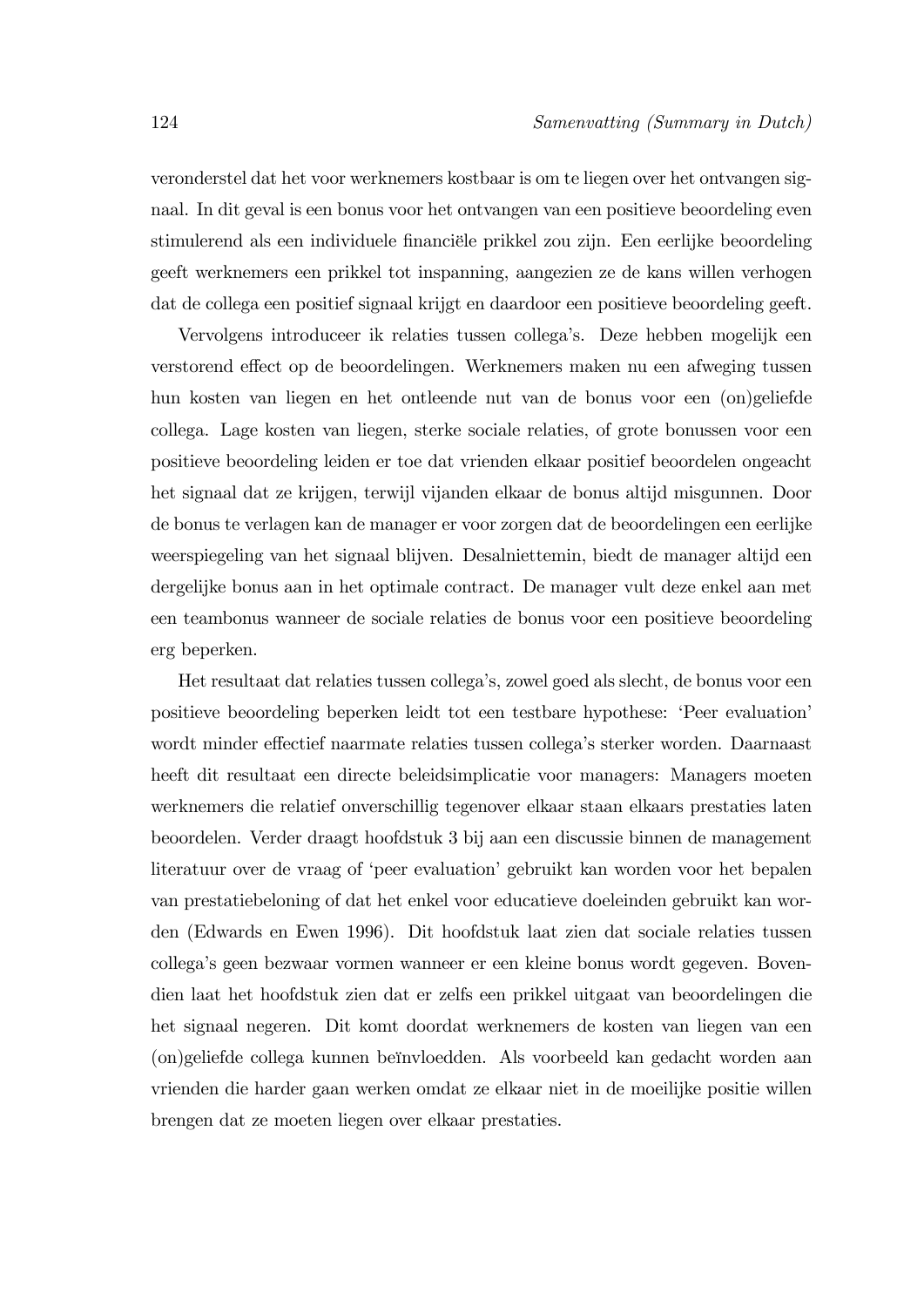In de hoofdstuk 4 en 5 worden de resultaten van twee veldexperimenten beschreven. Beide veldexperimenten vonden plaats in een Nederlandse winkelketen van 128 winkels. De winkels verkopen kleding en schoenen onder één merknaam. Het management was van plan om financiële prikkels te introduceren voor het verkopend personeel, die in tegenstelling tot Öliaalmanagers enkel een vast loon verdienden. Beide experimenten introduceerden een teambonus voor alle medewerkers in het Öliaal bij verbeterde prestaties over een tijdspanne van zes weken. Het verkopend personeel en de Öliaalmanagers waren niet op de hoogte van de samenwerking met de Erasmus Universiteit, wat deze experimenten classificeert als natuurlijke veldexperimenten.

#### Teambonussen en acties tegenover lakse collega's

Hoofdstuk 4 behandelt de aanleidingen voor, en consequenties van anti-shirking gedrag; ofwel acties die werknemers ondernemen wanneer ze een collega minder hard zien werken dan dat hij of zou moeten. Het hoofdstuk presenteert de resultaten van een experiment, waar alle medewerkers binnen een filiaal een bonus konden verdienen door het gemiddelde aantal producten per kassabon op winkelniveau voldoende te verhogen. Onze hypothese was dat anti-shirking gedrag zowel een effect kon hebben op de werking van de teambonus als door de teambonus beïnvloed kon worden. Vandaar dat we zowel voor als na het experiment een enquête hebben afgenomen om een indicatie van anti-shirking gedrag te krijgen.

De teambonus heeft niet tot extra verkopen tijdens het experiment geleid. Wel laat het hoofdstuk zien dat de teambonus een negatief effect heeft gehad op de bereidheid om anti-shirking gedrag te ondernemen door middel van een analyse van de verschillen tussen 'controlegroep filialen' en 'teambonus filialen' in de verschillen tussen beide enquêtes. We menen dat deze daling in de bereidheid voortkomt uit een ontevredenheid met mislukte pogingen om collegaís harder te laten werken door druk uit te oefenen. Als aanwijzingen voor deze uitleg vinden we een significant effect van de teambonus op de beantwoording van twee stellingen; in 'teambonus filialen' werd vaker "de collega nam het mij kwalijk" en minder vaak "de collega in kwestie verbeterde zijn gedrag" geantwoord. Daarnaast vinden we dat de relaties tussen collega's hebben geleden onder de teambonus. We ontkrachten de alternatieve verklaring dat er sprake zou zijn van een algemene ontevredenheid in het beantwoorden van de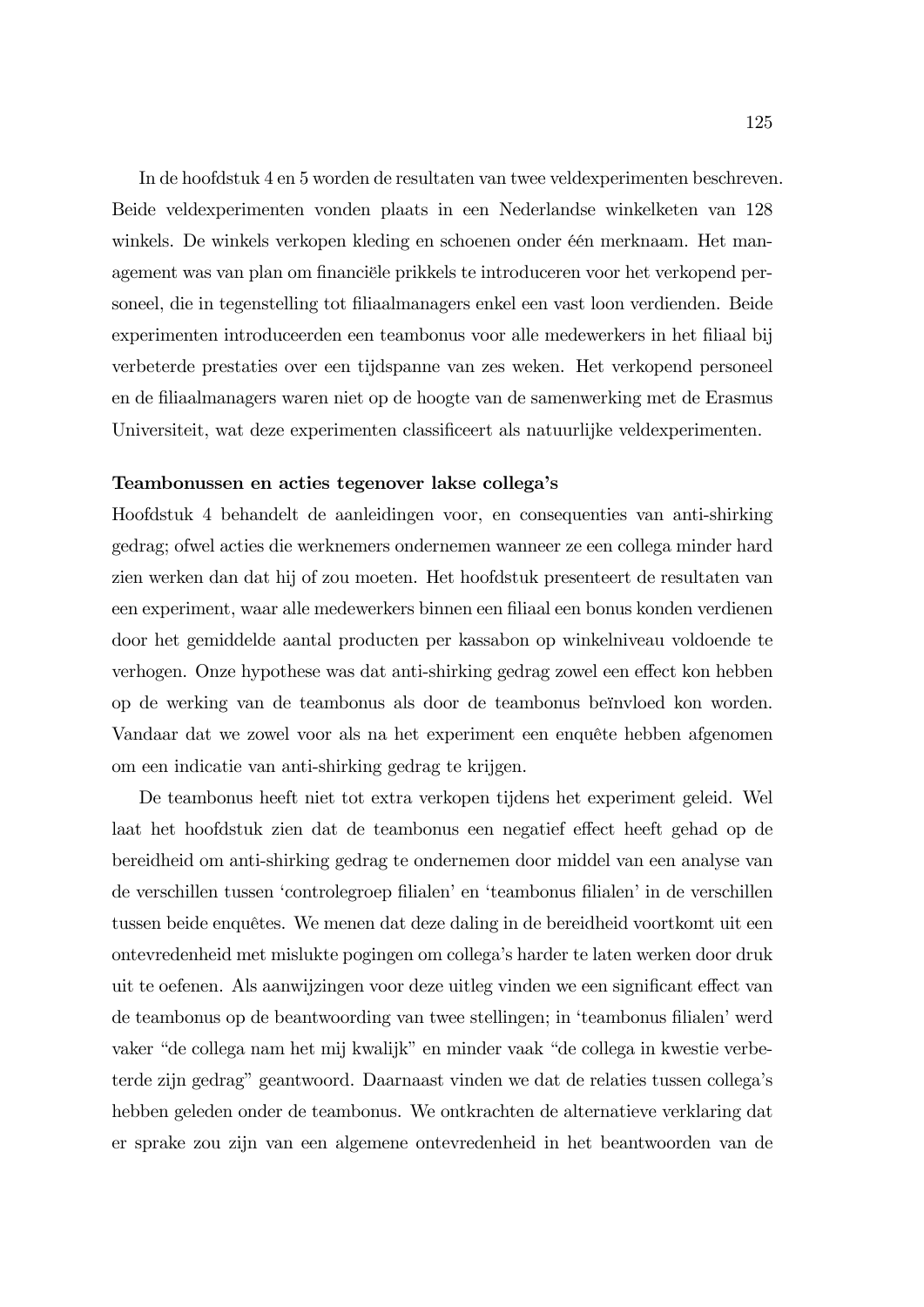tweede enquête voor 'teambonus filialen', doordat we laten zien dat de relaties met de manager en werktevredenheid niet zijn afgenomen door de teambonus.

Onze analyse levert een vooruitgang op Freeman et al. (2010) door gebruik te maken van onze experimentele opzet en doordat we anti-shirking gedrag kunnen relateren aan een harde prestatiemaatstaf. In eerdere studies is laten zien dat het goed voor de productiviteit kan zijn wanneer werknemers door hun collegaís worden geobserveerd (Mas en Moretti 2009 en Falk en Ichino 2006): Om goede prestaties te leveren is het belangrijk een sterke anti-shirking cultuur te creëren en te behouden. Een manier waarmee organisaties mogelijk een invloed hebben op antishirking gedrag is door aandacht van het management, aangezien hoofdstuk 4 laat zien dat de relaties tussen een manager en medewerkers positief gerelateerd zijn aan anti-shirking gedrag. Onze observatie dat een teambonus een negatieve uitwerking kan hebben op de anti-shirking cultuur is tegenspraak met Freeman et al. (2010).

#### Competitie en verschillen tussen mannen en vrouwen

Het veldexperiment in hoofdstuk 5 introduceert verkoopwedstrijden tussen groepjes van vijf Ölialen. In de eerste experimentele manipulatie is er een teambonus voor het winnende Öliaal en de tweede plek. Terwijl er bij de tweede manipulatie slechts om de eer gestreden wordt. Filialen in beide type verkoopwedstrijden behaalden significant hogere verkoopresultaten in vergelijking met de controle groep. We vinden geen verschil tussen beide type verkoopwedstrijden. Onze bevindingen sluiten aan bij recente literatuur. Azmat en Iriberri (2010) en Blanes i Vidal en Nossol (2009) laten zien dat mensen harder werken wanneer ze feedback krijgen over relatieve prestaties en Kosfeld en Neckermann (2011) toont aan dat een competitie met enkel een symbolische prijs ook stimulerend werkt.

Daarnaast draagt hoofdstuk 5 bij aan de literatuur over verschillen tussen mannen en vrouwen in competitie. Gneezy et al. (2003) liet zien dat vrouwen minder geprikkeld worden door competitie dan mannen, waarna verschillende lab experimenten deze bevinding repliceerden. Dit verschil zou een ondervertegenwoordiging van vrouwen aan de top mede kunnen verklaren, omdat er verschillende promotietoernooien gewonnen moeten worden voor topposities. In tegenstelling tot Gneezy et al. vinden wij dat het geslacht van de Öliaalmanager of het percentage vrouwen in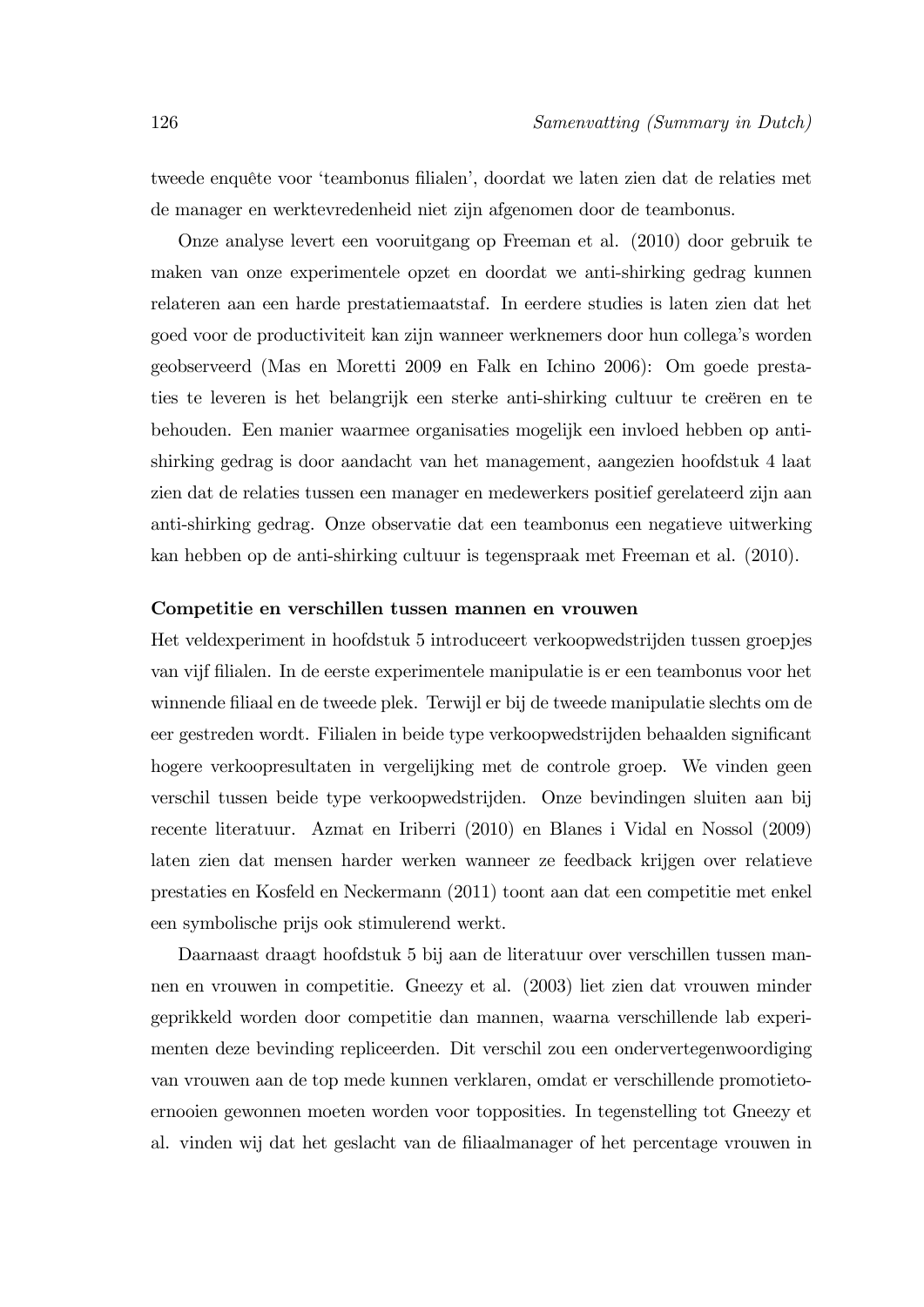de winkel niet uitmaakt voor het effect van de competitie. Hiermee presenteren we het tweede veldexperiment dat geen verschillen tussen mannen en vrouwen vindt in de stimulerende werking van competitie (Lavy 2008 laat dit zien voor leraren). Dit roept de vraag op of de bevindingen van het lab naar de werkplek generaliseren.

Tenslotte vinden we dat het positieve effect van competitie afhangt van een interactie tussen het geslacht van de Öliaalmanager en het percentage vrouwen in de winkel. Het stimulerende effect is enkel aanwezig wanneer er een voldoende percentage medewerkers het zelfde geslacht heeft als de Öliaalmanager. Dit resultaat is interessant omdat in de competitie voor topposities, prestaties niet enkel afhangen van de eigen inspanningen van een manager, maar ook van de prestaties van het team dat hij of zij leidt. Wanneer vrouwen ondervertegenwoordigd zijn in de arbeidsmarkt dan is het volgens onze bevindingen moeilijker voor vrouwelijke managers om de top te bereiken.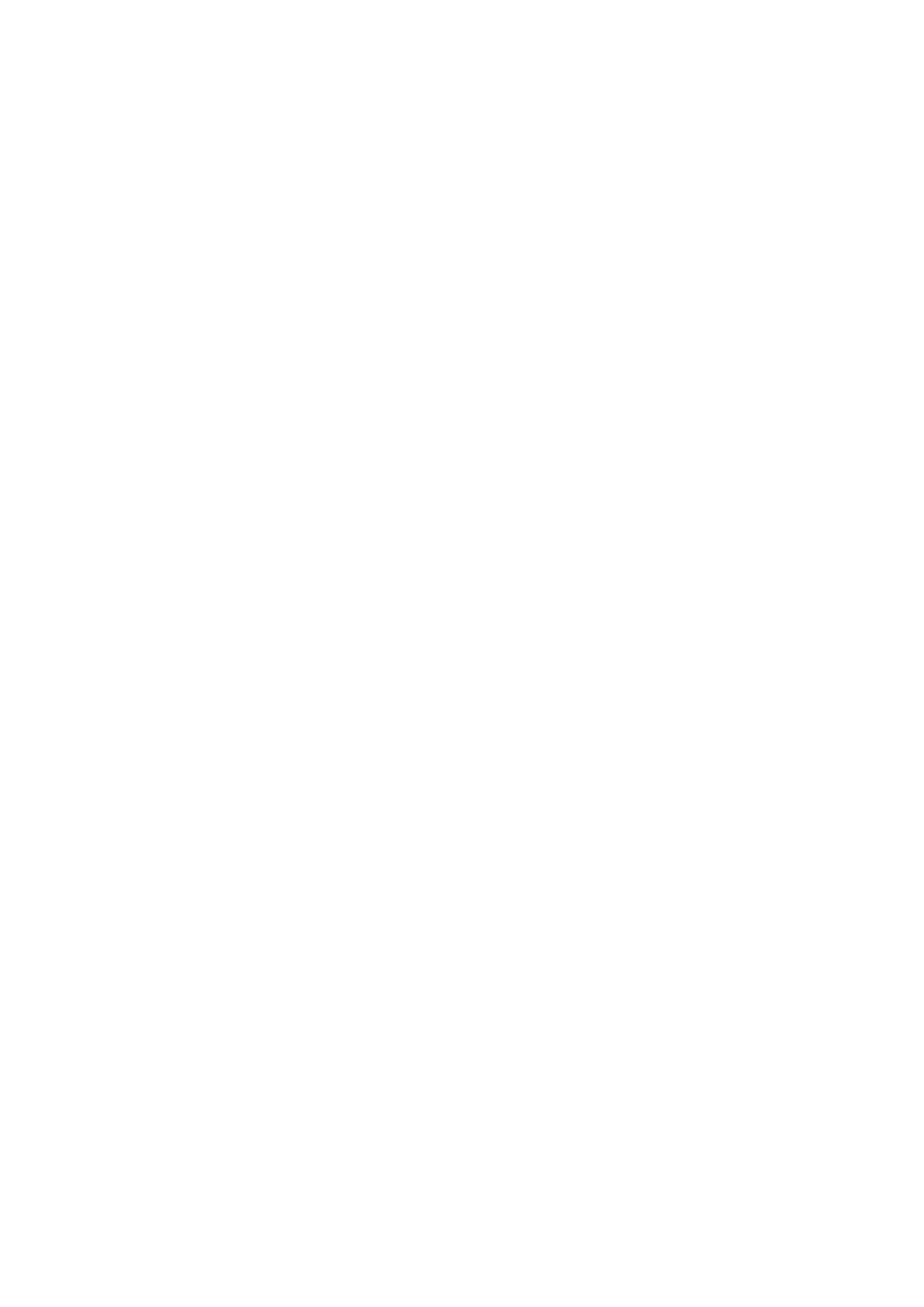## Bibliography

Antonioni, David (1996), Designing an Effective 360-Degree Appraisal Feedback Process, Organizational Dynamics,  $25(2)$ :  $24 - 38$ .

Antonioni, David and Heejoon Park (2001), The relationship between rater affect and three sources of 360-degree feedback ratings, Journal of Management, Vol. 27(4): 479-495.

Arellano, Manuel (1987), Computing Robust Standard Errors for Within-groups Estimators, Oxford Bulletin of Economics and Statistics,  $49(4)$ :  $431 - 434$ .

Auriol, Emmanuelle, and Régis Renault (2008), Status and incentives, RAND Journal of Economics,  $39(1)$ :  $305 - 326$ .

Azmat, Ghazala, and Nagore Iriberri (2010), The Importance of Relative Performance Feedback Information: Evidence from a Natural Experiment using High School Students, *Journal of Public Economics*,  $94(7-8)$ :  $435 - 452$ .

Bamberger, Peter A., Ido Erev, Michal Kimmel, and Tali Oref-Chen (2005),.Peer Assessment, Individual Performance, and Contribution to Group Processes: The Impact of Rater Anonymity, Group & Organization Management, Vol 30(4): 344-377.

Bandiera, Oriana, Iwan Barankay, and Imran Rasul (2005), Social Preferences and the Response to Incentives: Evidence from Personnel Data, Quarterly Journal of Economics,  $120(3)$ :  $917 - 962$ .

Bandiera, Oriana, Iwan Barankay, and Imran Rasul (2009), Team Incentives: Evidence from a Field Experiment, Mimeo, University College London.

Bandiera, Oriana, Iwan Barankay, and Imran Rasul (2010), Social Incentives in the Workplace, Review of Economic Studies, 77(2): 417-458.

Banerjee, Abhijit V. and Esther Duflo (2009), The Experimental Approach to Development Economics, Annual Review of Economics, 1:  $151 - 178$ .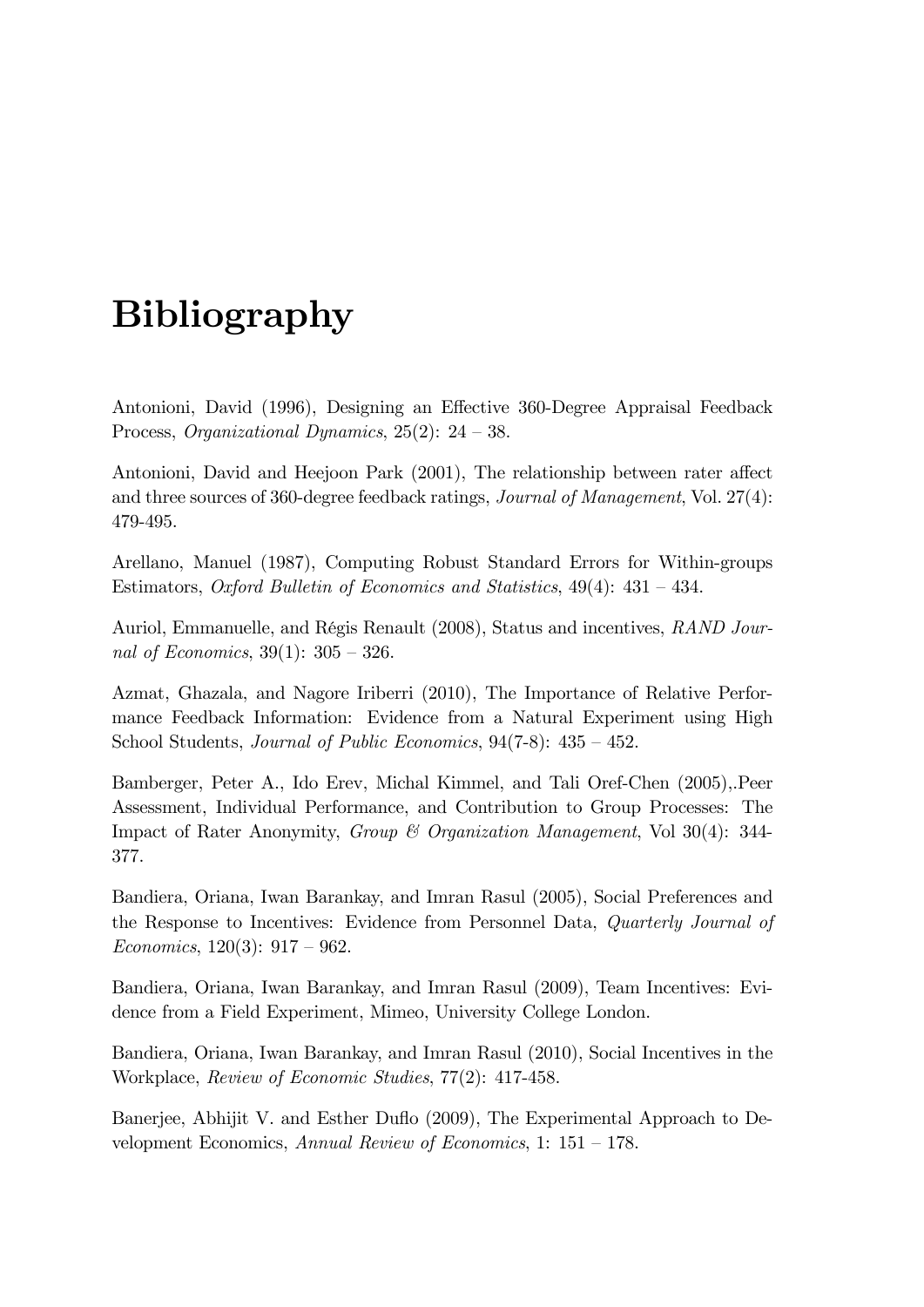Barron, John M. and Kathy Paulson Gjerde (1997), Peer Pressure in an Agency Relationship, *Journal of Labor Economics*,  $15(2)$ :  $234 - 254$ .

Barron, John M. and Manish M. Gupte (2009), Limits to Peer Appraisals: Peer Pressure and Team Cohesion, mimeo, Purdue University.

Bartling, Björn (2011), Relative Performance or Team Evaluation? Optimal Contracts for Other-Regarding Agents, Journal of Economic Behavior and Organization, forthcoming.

Baumeister Roy F. (1988), Should we stop studying sex differences altogether?, American psychologist,  $43(12)$ :  $1092 - 1095$ .

Baumeister, Roy F., and Mark R. Leary (1995), The need to belong: desire for interpersonal attachments as a fundamental human motivation, Psychological Bulletin,  $117(3): 497 - 529.$ 

Berman, Evan M., Jonathan P. West, and Maurice N. Richter, Jr. (2002), Workplace Relations: Friendship Patterns and Consequences (According to Managers), Public Administration Review,  $62(2)$ :  $217 - 230$ .

Bertrand, Marianne, Esther Duflo, and Sendhil Mullainathan (2004), How Much Should We Trust Differences-in-Differences Estimates?, Quarterly Journal of Economics, vol. 119(1), pp. 249-275.

Bertrand, Marianne, and Kevin F. Hallock (2001), The Gender Gap in Top Corporate Jobs, *Industrial and Labor Relations Review*,  $55(1)$ :  $3 - 21$ .

Besley, Timothy, and Maitreesh Ghatak (2008), Status Incentives, American Economic Review, vol.  $98(2)$ :  $206 - 211$ .

Blanes i Vidal, Jordi, and Mareike Nossol (2009), Tournaments without Prizes: Evidence from Personnel Records, Mimeo, London School of Economics.

Bohl, Don L. (1996), Minisurvey: 360-degree appraisals yield superior results, survey shows, Compensation and Benefits Review,  $28(5)$ :  $16 - 19$ .

Bolle, Friedel and Alexander Kritikos (2006), Reciprocity, Altruism, Solidarity: A Dynamic Model, *Theory and Decision*,  $60(4)$ :  $371 - 394$ .

Booth, Alison L., and Patrick J. Nolen (2009), Choosing to Compete: How Different are Girls and Boys?, IZA Discussion Paper No. 4027.

Borgatti, Stephen P. and Pacey C. Foster (2003). The Network Paradigm in Organizational Research: A Review and Typology, Journal of Management, 29(6): 991  $-1013.$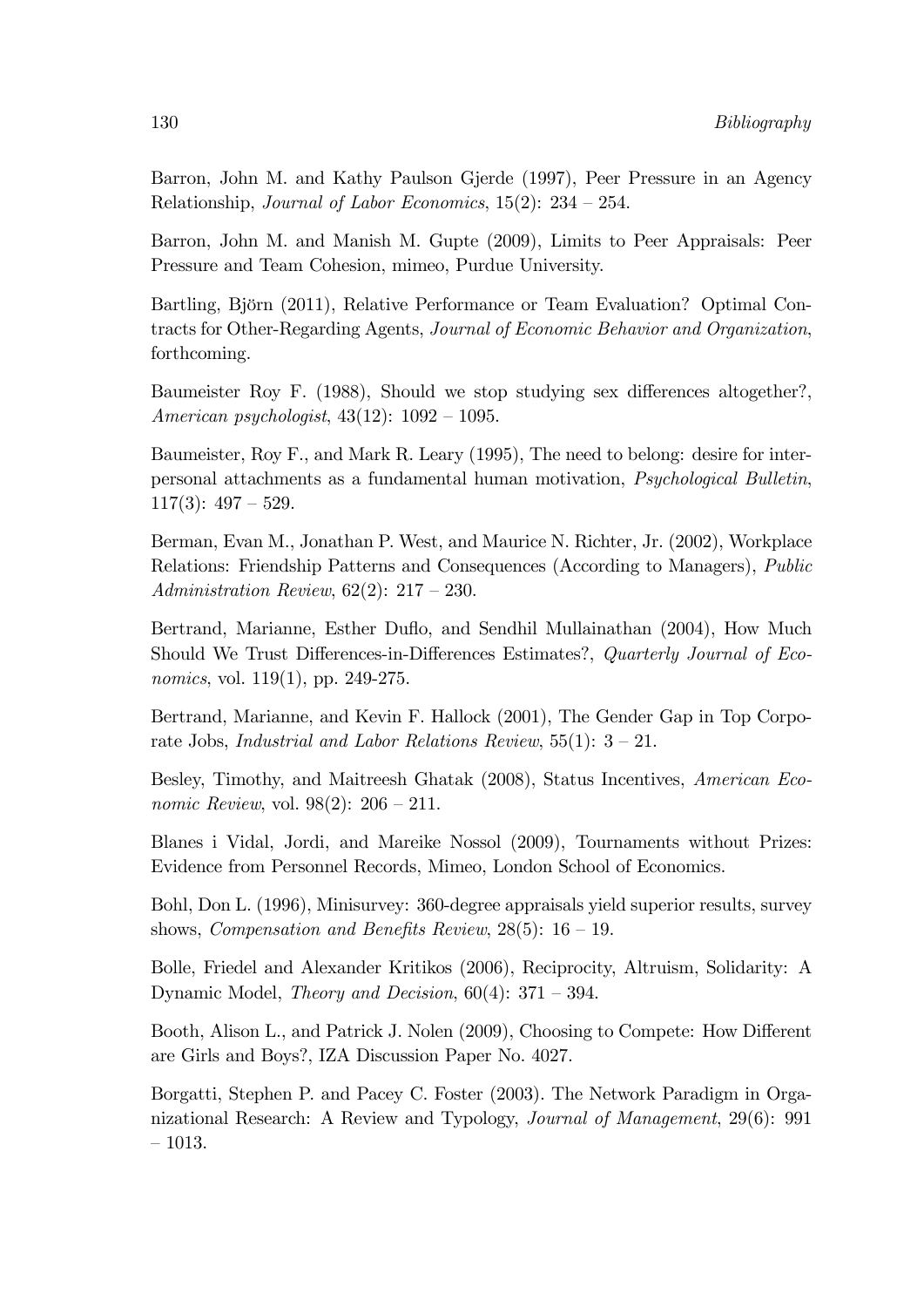Borzaga, Carlo and Sara Depedri (2005), Interpersonal Relations and Job Satisfaction: Some Empirical Results, in: Benedetto Gui and Robert Sugden (Eds.), Economics and Social Interaction; Accounting for Interpersonal Relations, Cambridge: Cambridge University Press.

Burks, Stephen, Jeffrey Carpenter, and Lorenz Goette (2009), Performance Pay and the Erosion of Worker Cooperation: Field Experimental Evidence, Journal of Economic Behavior and Organization, 70(3):  $458 - 469$ .

Card, David and Alan B. Krueger (1995), Time-Series Minimum-Wage Studies: A Meta-analysis, American Economic Review,  $85(2)$ :  $238 - 243$ .

Carmichael, Lorne H. (1988), Incentives in Academics: Why is There Tenure?, Journal of Political Economy,  $96(3)$ :  $453 - 472$ .

Carpenter, Jeffrey, Peter H. Matthews, and John Schirm (2010), Tournaments and Office Politics: Evidence from a Real Effort Experiment, American Economics Re*view*,  $100(1)$ :  $504 - 517$ .

Carpenter, Jeffrey and Erika Seki (2011), Do Social Preferences Increase Productivity? Field Experimental Evidence from Fishermen in Toyama Bay, Economic Inquiry, Vol. 49(2): 612-630.

Casas-Arce, Pablo, and F. Asis Martinez-Jerez (2009), Relative Performance Compensation, Contests, and Dynamic Incentives, Management Science,  $55(8)$ : 1306  $-$ 1320.

CIPD (2010), Annual Survey Report 2010: Reward Management, London.

Coates, Dennis E. (1998), Don't Tie 360 Feedback to Pay, Training,  $35(9)$ : 68 – 78.

Cohen, Don and Laurence Prusak (2001), In Good Company: How Social Capital Makes Organizations Work, Harvard Business School Press.

Cohn, Alain (2010), Field Experiments in Labor Economics, Ph.D thesis, University of Zurich.

Corneo, Giacomo and Rafael Rob (2003), Working in Public and Private Firms, *Journal of Public Economics*,  $87(7-8)$ :  $1335 - 1352$ .

Cox, James C., Daniel Friedman, and Steven Gjerstad (2007), A Tractable Model of Reciprocity and Fairness, *Games and Economic Behavior*,  $59(1)$ :  $17 - 45$ .

Cox, James C., Daniel Friendman and Vjollca Sadiraj (2008), Revealed Altruism, Econometrica, 76(1):  $31 - 69$ .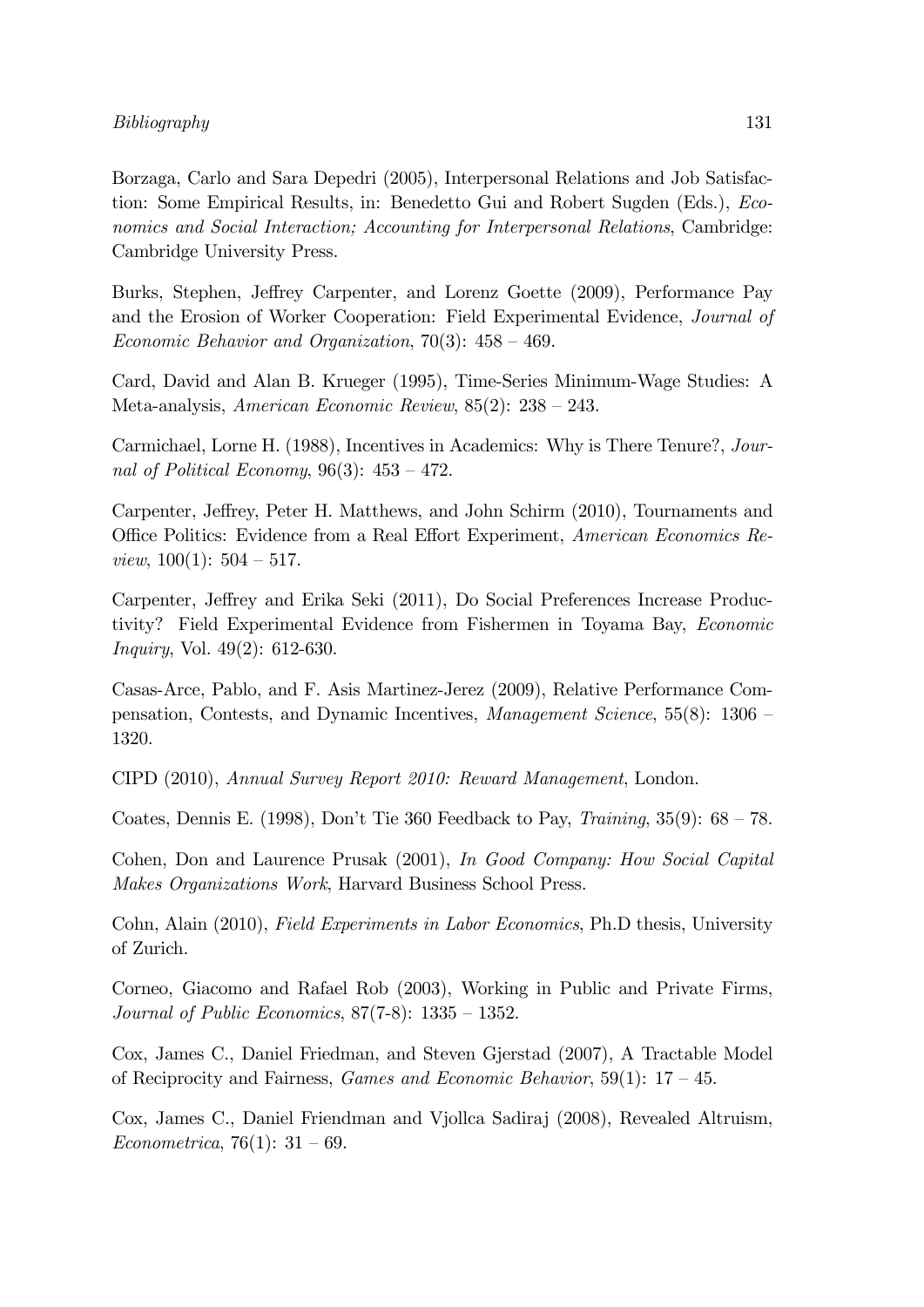Croson, Rachel, and Uri Gneezy (2008), Gender Differences in Preferences, *Journal* of Economic Literature,  $47(2): 1-27$ .

Dargnies, Marie-Pierre (2009), Does Team Competition Eliminate the Gender Gap in Entry in Competitive Environments?, Centre d'Economie de la Sorbonne Working Paper 2009.06.

Datta Gupta, Nabanita, Anders Poulsen, and Marie-Claire Villeval (2011), Male and Female Competitive Behavior: Experimental Evidence, Economic Inquiry, forthcoming.

Delfgaauw, Josse (2007), Wonderful and Woeful Work, Ph.D thesis, Tinbergen Institute, Erasmus University Rotterdam.

Demougin, Dominique and Claude Fluet (2006), Output and Wages with Inequality Averse Agents, Canadian Journal of Economics,  $39(2)$ :  $399 - 413$ .

Dohmen, Thomas, and Armin Falk (2011), Performance Pay and Multi-dimensional Sorting: Productivity, Preferences and Gender, American Economic Review, Vol 101 (2): 556-590.

Drago, Robert and Geoffrey K. Turnbull (1988), Individual versus Group Piece Rates under Team Technologies, Journal of the Japanese and International Economies,  $2(1): 1 - 10.$ 

Ducharme, Lori J. and Jack K. Martin (2000), Unrewarding Work, Coworker Support, and Job Satisfaction, *Work and Occupations*,  $27(2)$ :  $223 - 243$ .

Duchon, Dennis, Stephen G. Green, and Thomas D. Taber (1986), Vertical Dyad Linkage: A Longitudinal Assessment of Antecedents, Measures, and Consequences, Journal of Applied Psychology,  $71(1)$ :  $56 - 60$ .

Dur, Robert, Arjan Non, and Hein Roelfsema (2010), Reciprocity and Incentive Pay in the Workplace, *Journal of Economic Psychology*,  $31(4)$ :  $676 - 686$ .

Eagly, Alice (1995), The Science and Politics of Comparing Women and Men, Amer*ican Psychologist*,  $50(3)$ :  $145 - 158$ .

Edwards, Mark R. and Ann J. Ewen (1996), How to Manage Performance and Pay With 360-Degree Feedback, Compensation and Benefits Review,  $28(3)$ : 41 – 46.

Englmaier, Florian and Achim Wambach (2010), Optimal Incentive Contracts under Inequity Aversion, *Games and Economic Behavior*,  $69(2)$ :  $312 - 328$ .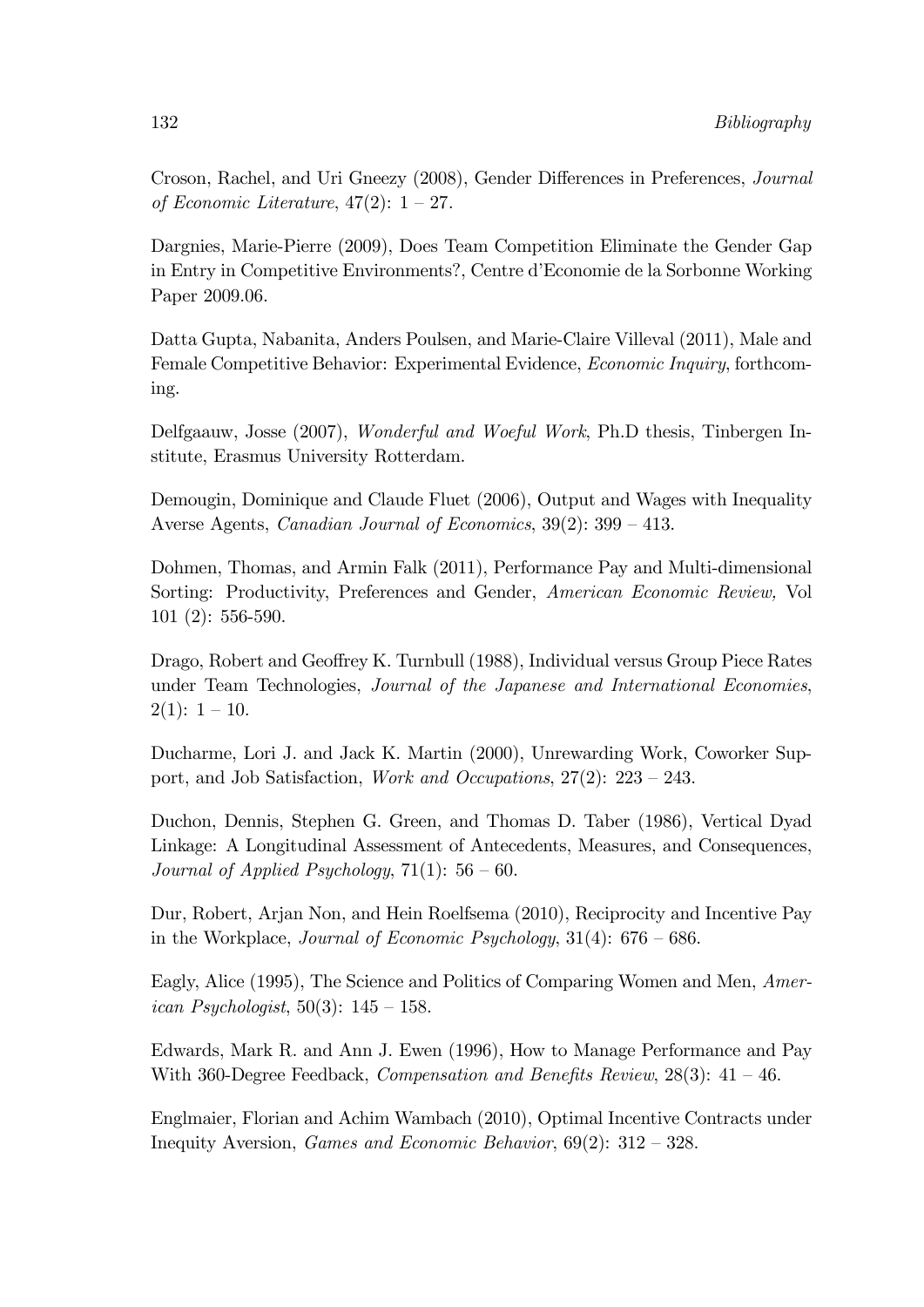Erev, Ido, Bornstein Gary and Galili Rachely (1993), Constructive Intergroup Competition as a Solution to the Free Rider Problem: A Field Experiment, Journal of Experimental Social Psychology, 29(6): 463-478.

Falk, Armin and James J. Heckman (2009), Lab Experiments Are a Major Source of Knowledge in the Social Sciences,  $Science$ ,  $326: 535 - 538$ .

Falk, Armin and Andrea Ichino (2006), Clean Evidence of Peer Effects, *Journal of* Labor Economics,  $24(1)$ :  $39 - 57$ .

Fischbacher, Urs and Franziska Heusi (2008), Lies in Disguise. An experimental study on cheating, TWI Working Paper 40.

Fischer, Paul and John S. Hughes (1997), Mutual Monitoring and Best Agency Contracts, Journal of Institutional and Theoretical Economics,  $153(2)$ :  $334 - 355$ .

FitzRoy, Felix R. and Kornelius Kraft (1986), Profitability and Profit-Sharing, Journal of Industrial Economics,  $35(2)$ : 113 – 130.

Fleenor, John W. and Stéphane Brutus (2001), Multisource Feedback for Personnel Decisions, in: David Bracken, Carol W. Timmreck, Allan H. Church (Eds.), The Handbook of Multisource Feedback, San Francisco, CA: Jossey-Bass.

Flory, Jeffrey A., Andreas Leibbrandt, and John A. List (2010), Do Competitive Workplaces Deter Female Workers? A Large-Scale Natural Field Experiment on Gender Differences in Job-Entry Decision, NBER Working Paper Number 16546.

Freeman, Richard B., Douglas Kruse, and Joseph Blasi (2008), The Same Yet Different: Worker Reports on Labor Practices in a Single Firm Across Countries, Labour Economics, 15(4): 749-770.

Freeman, Richard B., Douglas L. Kruse, and Joseph R. Blasi (2010), Worker Responses to Shirking under Shared Capitalism, In: Douglas L. Kruse, Richard B. Freeman and Joseph R. Blasi (Editors), Shared Capitalism at Work: Employee Ownership, Profit and Gain Sharing, and Broad-based Stock Options, 77-103, University of Chicago Press.

Frey, Bruno S., and Susanne Neckermann (2008), Awards - A View from Psychological Economics, *Journal of Psychology*,  $216(4)$ :  $198 - 208$ .

Gandhi, Mohandas K. 1929, Our Helplessness, Young India, March 21.

Garicano, Luis and Ignacio Palacios-Huerta (2005), Sabotage in Tournaments: Making the Beautiful Game a Bit Less Beautiful, CEPR Discussion Paper No. 5231.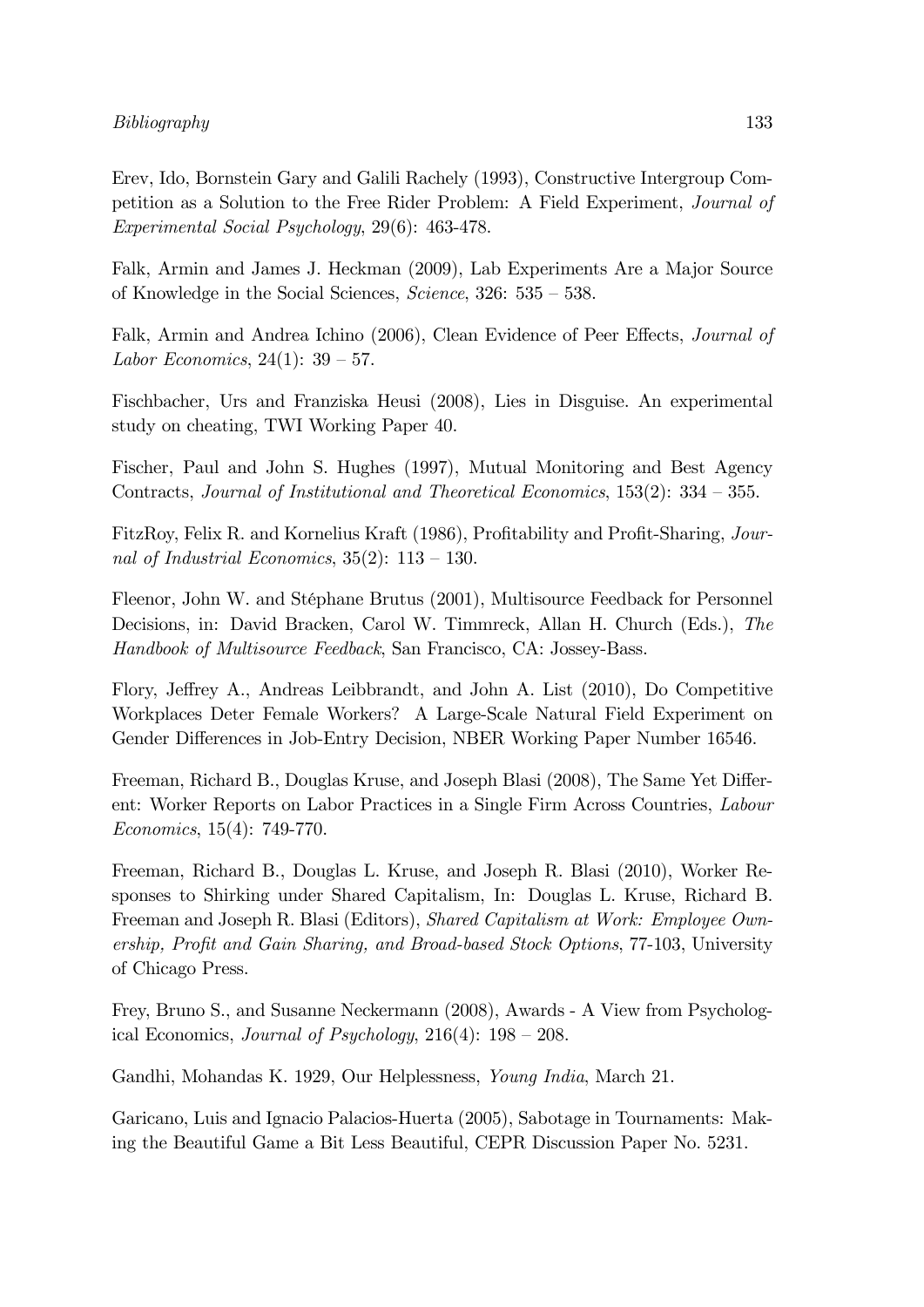Gneezy, Uri (2005), Deception: The Role of Consequences, American Economic *Review*, 95(1):  $384 - 394$ .

Gneezy, Uri, Ernan Haruvy, and Hadas Yafe (2004), The Inefficiency of Splitting the Bill, Economic Journal, 114: 265-280.

Gneezy, Uri, Kenneth L. Leonard, and John A. List (2009), Gender Differences in Competition: Evidence from a Matrilineal and a Patriarchal Society, Econometrica,  $77(5): 1637 - 1664.$ 

Gneezy, Uri, Muriel Niederle, and Aldo Rustichini (2003), Performance in Competitive Environments: Gender Differences, Quarterly Journal of Economics, 118(3):  $1049 - 1074.$ 

Gneezy, Uri, and Aldo Rustichini (2004), Gender and Competition at a Young Age, American Economic Review,  $94(2): 377 - 381$ .

Goel, Anand M. and Anjan V. Thakor (2006), Optimal Contracts when Agents Envy Each Other, Mimeo, DePaul University.

Green, Jerry R., and Nancy L. Stokey (1983), A Comparison of Tournaments and Contracts, Journal of Political Economy,  $91(3)$ :  $349 - 364$ .

Grund, Christian and Dirk Sliwka (2005), Envy and Compassion in Tournaments, Journal of Economics and Management Strategy,  $14(1)$ :  $187 - 207$ .

Gupte, Manish M. (2009), Developmental Peer Appraisals, mimeo, Purdue University.

Hamilton, Barton H., Jack A. Nickerson, and Hideo Owan (2003), Team Incentives and Worker Heterogeneity: An Empirical Analysis of the Impact of Teams on Productivity and Participation, *Journal of Political Economy*,  $111(3)$ :  $465 - 497$ .

Harrison, Glenn, and John A. List (2004), Field Experiments, Journal of Economic Literature,  $42(4)$ :  $1009 - 1055$ .

Hays, R B. (1988), Friendship, in: S.W. Duck (Ed.), Handbook of Personal Relationships, London: Wiley.

Heywood, John S., Uwe Jirjahn, and Georgi Tsertsvadze (2005), Getting along with Colleagues – Does Profit Sharing Help or Hurt?,  $Kyklos$ , 58(4): 557 – 573.

Heywood, John S. and Xiangdong Wei (2006), Performance Pay and Job Satisfaction, Journal of Industrial Relations,  $48(4)$ : 523 – 540.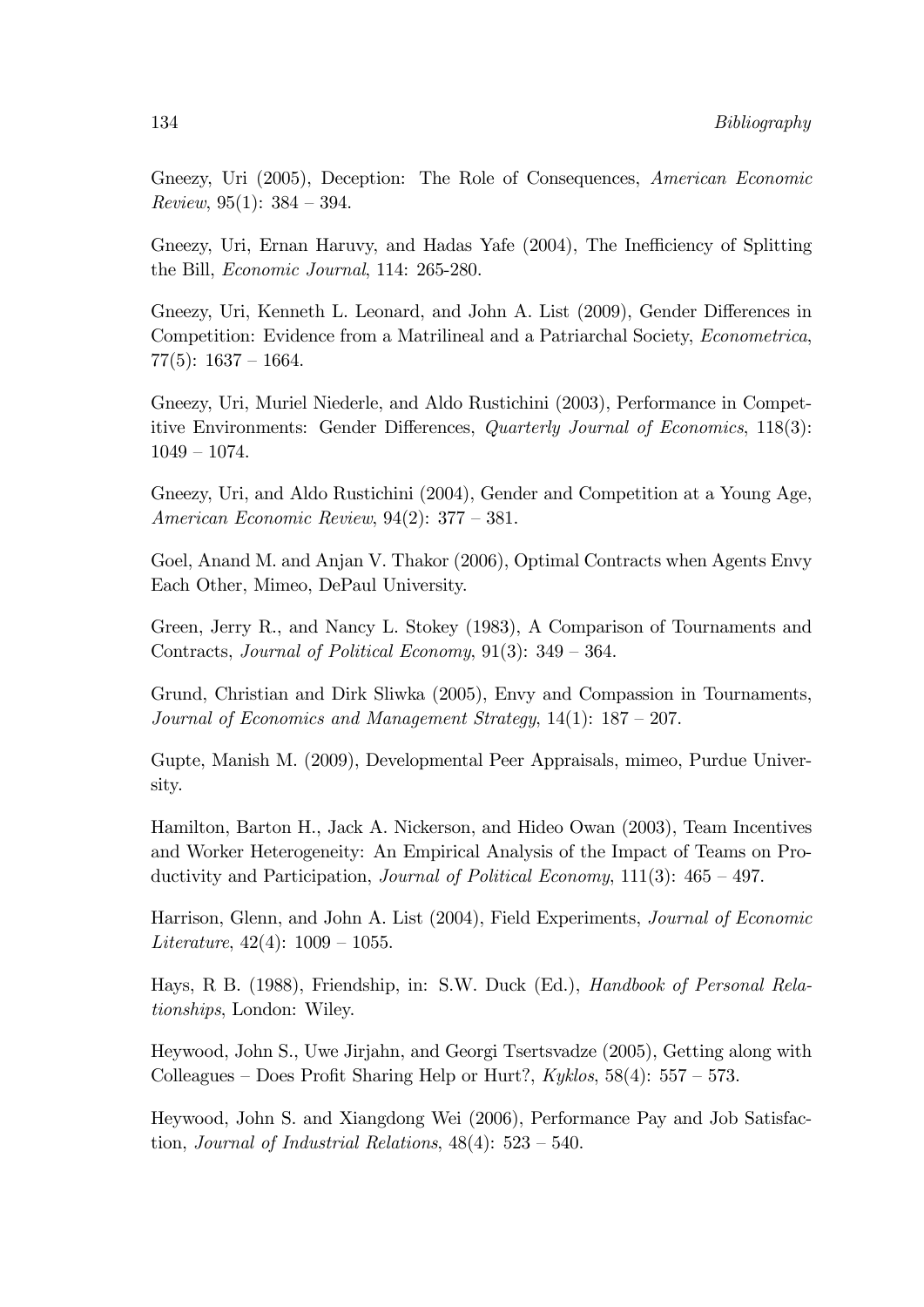Hodson, Randy (1997), Group Relations at Work, Work and Occupations, 24(4):  $426 - 452.$ 

Holmstrom, Bengt (1979), Moral hazard ands observability, Bell Journal of Economics,  $10(1)$ : 74 – 91.

Holmstrom, Bengt (1982), Moral Hazard in Teams, Bell Journal of Economics,  $13(2): 324 - 340.$ 

Homans, George C. (1950), The Human Group, New York: Harcourt, Brace, and World.

Hurkens, Sjaak and Navin Kartik (2009), Would I Lie to You? On Social Preferences and Lying Aversion, *Experimental Economics*,  $12(2)$ :  $180 - 192$ .

IPU (2008), Women in Politics: 2008, poster published by Inter-Parliamentary Union and United Nations Division for the Advancement of Women.

Itoh, Hideshi (1991a), Incentives to Help in Multi-agent Situations, Econometrica,  $59(3): 611 - 636.$ 

Itoh, Hideshi (1991b), Social Relations and Incentive Contracts, Kyoto University Economic Review,  $41(1)$ :  $35 - 55$ .

Itoh, Hideshi (2004), Moral hazard and other-regarding preferences, Japanese Economic Review,  $55(1)$ :  $18 - 45$ .

Ivanova-Stenzel, Radosveta and Dorothea Kuebler, 2005, Courtesy and Idleness: Gender Differences in Team Work and Team Competition, IZA Working Paper No. 1768.

Jurajda, Stepan, and Daniel Münich (2008), Gender Gap in Admission Performance under Competitive Pressure, CERGE-EI Working Paper no. 371.

Kandel, Eugene and Edward P. Lazear (1992), Peer pressure and partnerships, Journal of Political Economy,  $100(4)$ : 801 – 817.

Kartik, Navin (2009), Strategic communication with lying costs, Review of Economic Studies, 76(4):  $1359 - 1395$ 

Kosfeld, Michael and Susanne Neckermann (2011), Getting More Work for Nothing? Symbolic Awards and Worker Performance, American Economic Journal: Microeconomics, forthcoming.

Kosfeld, Michael and Ferdinand von Siemens (2011), Competition, Cooperation, and Corporate Culture, RAND Journal of Economics, Vol. 42(1): 23-43.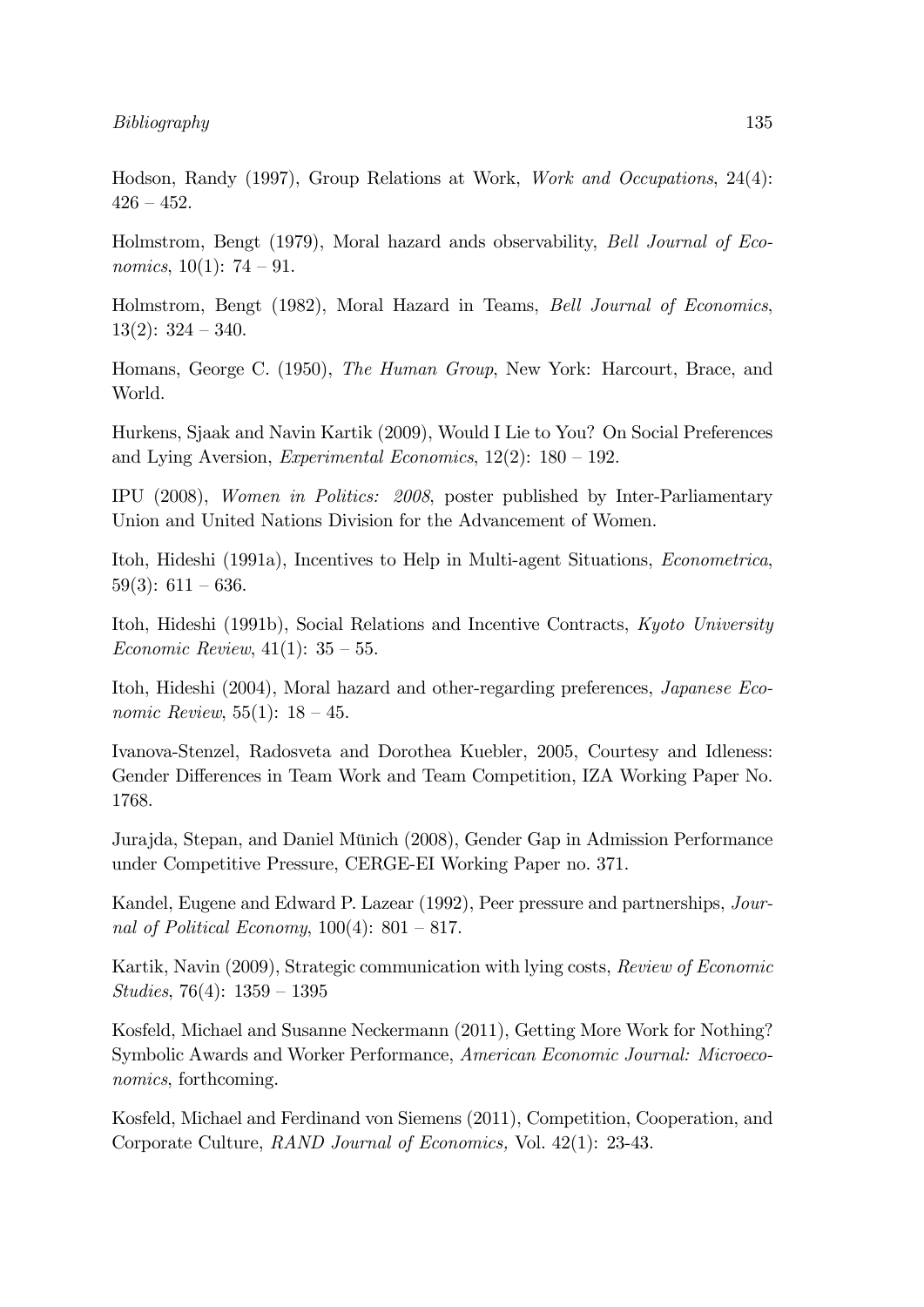Kosfeld, Michael and Ferdinand von Siemens (2009), Worker Self-Selection and the Profits from Cooperation, Journal of the European Economic Association, 7(2-3):  $573 - 582.$ 

Kozlowski, Steve W. J., Georgia T. Chao, and Robert F. Morrison (1998), Games raters play: Politics, strategies, and impression management in performance appraisal, in: James W. Smither (Ed.), Performance appraisal: State of the art in practice, San Francisco: Jossey-Bass.

Krueger, Alan B. and David Schkade (2009), Sorting in the Labor Market: Do Gregarious Workers Flock to Interactive Jobs?, *Journal of Human Resources*,  $43(4)$ :  $861 - 85.$ 

Lavy, Victor (2008), Gender Differences in Market Competitiveness in a Real Workplace: Evidence from Performance-Based Pay Tournaments among Teachers, NBER Working Paper 14338.

Lazear, Edward P. (1989), Pay Equality and Industrial Politics, Journal of Political Economy,  $97(3)$ :  $561 - 580$ .

Lazear, Edward P. and Paul Oyer (2009), Personnel Economics, in: Robert Gibbons and D. John Roberts (Eds.), Handbook of Organizational Economics, Princeton University Press, forthcoming.

Lazear, Edward P., and Sherwin Rosen (1981), Rank-Order Tournaments as Optimum Labor Contracts, *Journal of Political Economy*,  $89(5)$ :  $841 - 864$ .

Ledford, Gerald E., Edward E. Lawler III, and Susan A. Mohrman (1995), Reward Innovations in Fortune 1000 Companies, Compensation & Benefits Review, 27(4): 76-80.

Levitt, Steven D. and John A. List (2007), What do Laboratory Experiments Measuring Social Preferences tell us about the Real World, Journal of Economic Perspectives,  $21(2): 153 - 174.$ 

List, John A. (2006), Field Experiments: A Bridge between Lab and Naturally Occurring Data, Advances in Economic Analysis  $\mathcal{E}$  Policy, 6(2): Article 8.

List, John A. and Imran Rasul (2010), Field Experiments in Labour Economics, in: Orley C. Ashenfelter and David Card (Eds.), Handbook of Labor Economics, Vol. 4, Elsevier.

Love, Kevin G. (1981), Comparison of peer assessment methods: Reliability, validity, friendship bias, and user reaction, Journal of Applied Psychology, Vol. 66(4): 451- 457.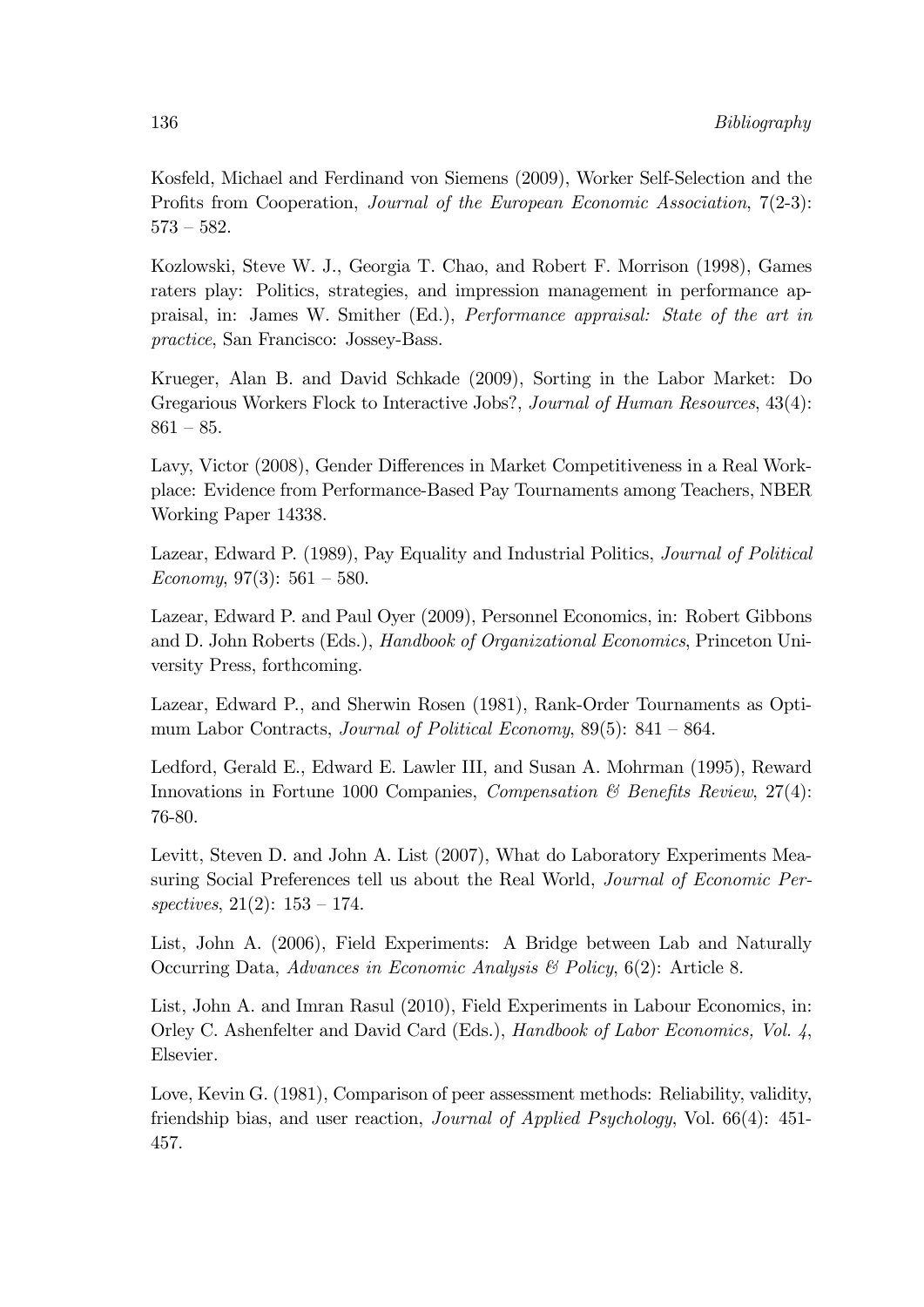Ma, Ching-To (1988), Unique Implementation of Incentive Contracts with Many Agents, Review of Economic Studies,  $55(4)$ :  $555-571$ .

Mai-Dalton, Renate R., and Jeremiah J. Sullivan (1981), The Effects of Manager's Sex on the Assignment to a Challenging or a Dull Task and Reasons for the Choice, Academy of Management Journal,  $24(3)$ : 603 – 612.

March, James G., and Herbert A. Simon (1958), Organizations, New York: John Wiley.

Marx, Leslie M. and Francesco Squintani (2009), Individual Accountability in Teams with Adverse Selection, *Journal of Economic Behavior*  $\mathcal{B}$  *Organization*, 72(1): 260  $-273.$ 

Mas, Alexandre and Enrico Moretti (2007), Peers at Work, American Economic *Review*, 99(1):  $112 - 145$ .

McNeilly, Kevin M., and Frederick A. Russ (2000), Does Relational Demography Matter in a Personal Selling Context?, Journal of Personal Selling and Sales Management,  $20(2)$ :  $279 - 288$ .

McPherson, Miller, Lynn Smith-Lovin, and James M. Cook (2001), Birds of a Feather: Homophily in Social Networks, Annual Review of Sociology, 27: 415 – 444.

Moldovanu, Benny, Aner Sela, and Xianwen Shi (2007), Contests for Status, Journal of Political Economy,  $115(2)$ :  $338 - 363$ .

Morrison, Rachel (2004), Informal Relationships in the Workplace: Associations with Job Satisfaction, Organisational Commitment and Turnover Intentions, New Zealand Journal of Psychology,  $33(3)$ : 114 – 128.

Mossholder, Kevin W., Randall P. Settoon, and Stephanie C. Henagan (2005), A Relational Perspective on Turnover: Examining Structural, Attitudinal, and Behavioral Predictors, Academy of Management Journal,  $48(4)$ :  $607 - 618$ .

Nalebuff, Barry J., and Joseph E. Stiglitz (1983), Prices and Incentives: Towards a General Theory of Compensation and Competition, Bell Journal of Economics,  $14(1): 21 - 43.$ 

Niederle, Muriel, and Lise Vesterlund (2007), Do Women Shy Away from Competition? Do Men Compete Too Much?, Quarterly Journal of Economics, 122(3): 1067  $-1101.$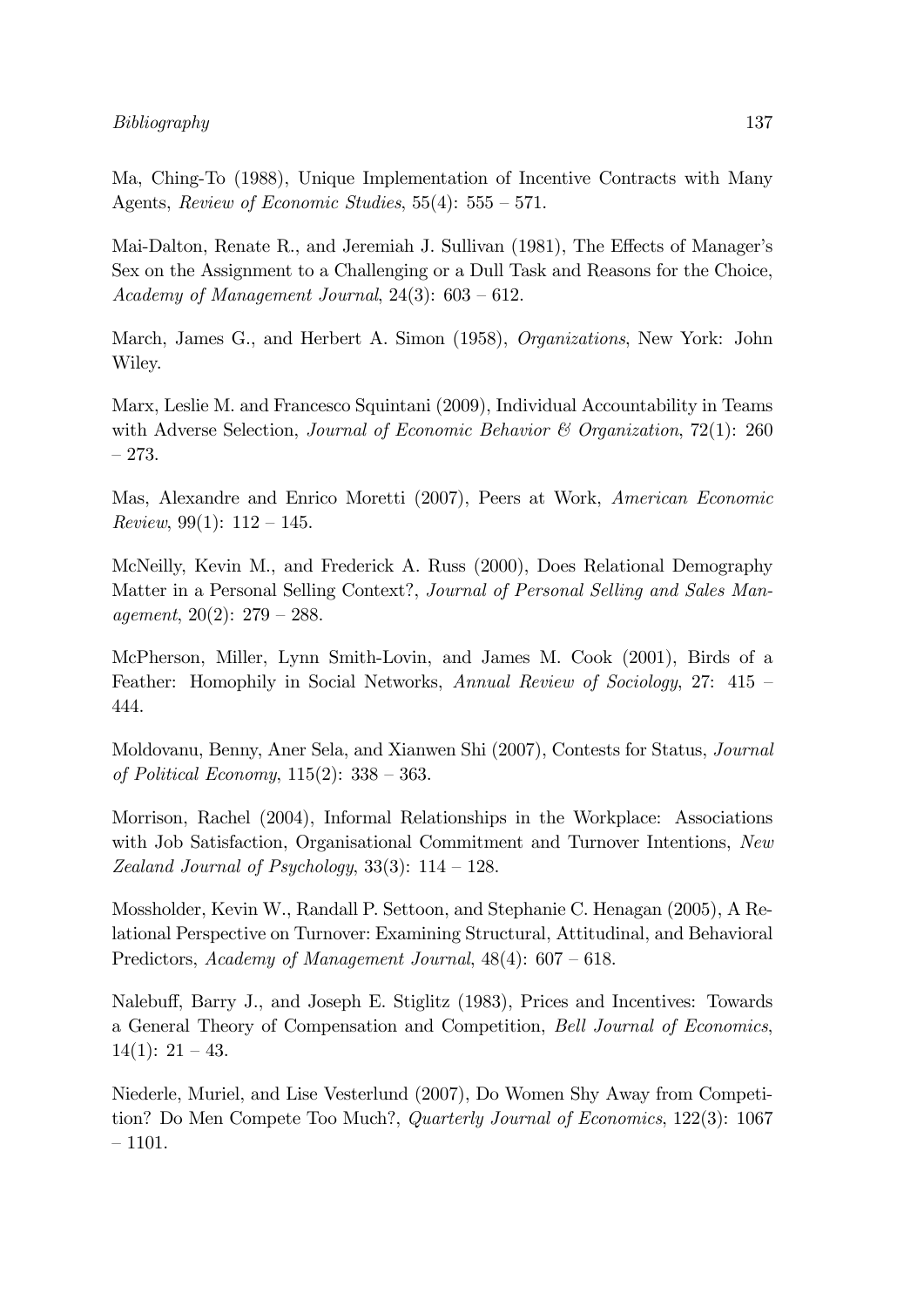Nielsen, Ivy K., Steve M. Jex, and Gary A. Adams (2000), Development and Validation of Scores on a Two-Dimensional Workplace Friendship Scale, Educational and Psychological Measurement,  $60(4)$ :  $628 - 643$ .

Örs, Evren, Frédéric Palomino, and Eloïc Peyrache (2008), Performance Gender-Gap: Does Competition Matter?, CEPR Discussion Paper No. 6891.

Paserman, Daniele M. (2007), Gender Differences in Performance in Competitive Environments: Evidence from Professional Tennis Players, mimeo, Hebrew University.

Peiperl, Maury A. (1999), Conditions for the success of peer evaluations, International Journal of Human Resource Management,  $10(3)$ :  $429 - 458$ .

Pelled, Lisa Hope, and Katherine R. Xin (2000), Relational Demography and Relationship Quality in Two Cultures, *Organization Studies*,  $21(6)$ :  $1077 - 1094$ .

Polachek, Solomom W. (1981), Occupational Self-Selection: A Human Capital Approach to Sex Differences in Occupational Structure, Review of Economics and Statistics,  $63(1)$ :  $60 - 69$ .

Prendergast, Candice (1999), The Provision of Incentives in Firms, Journal of Economic Literature,  $37(1)$ :  $7-63$ .

Price, James L. and Charles W. Mueller (1981), A Causal Model of Turnover for Nurses, Academy of Management Journal,  $24(3)$ : 543 – 565.

Reagans, Ray (2005), Preferences, Identity, and Competition: Predicting Tie Strength from Demographic Data, Management Science,  $51(9)$ : 1374 – 1383.

Reiley, David and John A. List (2008), Field Experiments, in: Steven N. Durlauf and Lawrence E. Blume (Eds), The New Palgrave Dictionary of Economics, Palgrave Macmillan Publishing.

Rey-Biel, Pedro (2007), Inequity Aversion and Team Incentives, Scandinavian Journal of Economics,  $108(2)$ :  $297 - 320$ .

Riordan, Christine M. and Rodger W. Griffeth (1995), The opportunity for friendship in the workplace: An underexplored construct, Journal of Business and Psychology,  $10(2)$ :  $141 - 154$ .

Rob, Rafael and Peter Zemsky (2002), Social Capital, Corporate Culture, and Incentive Intensity, RAND Journal of Economics,  $33(2)$ :  $243 - 257$ .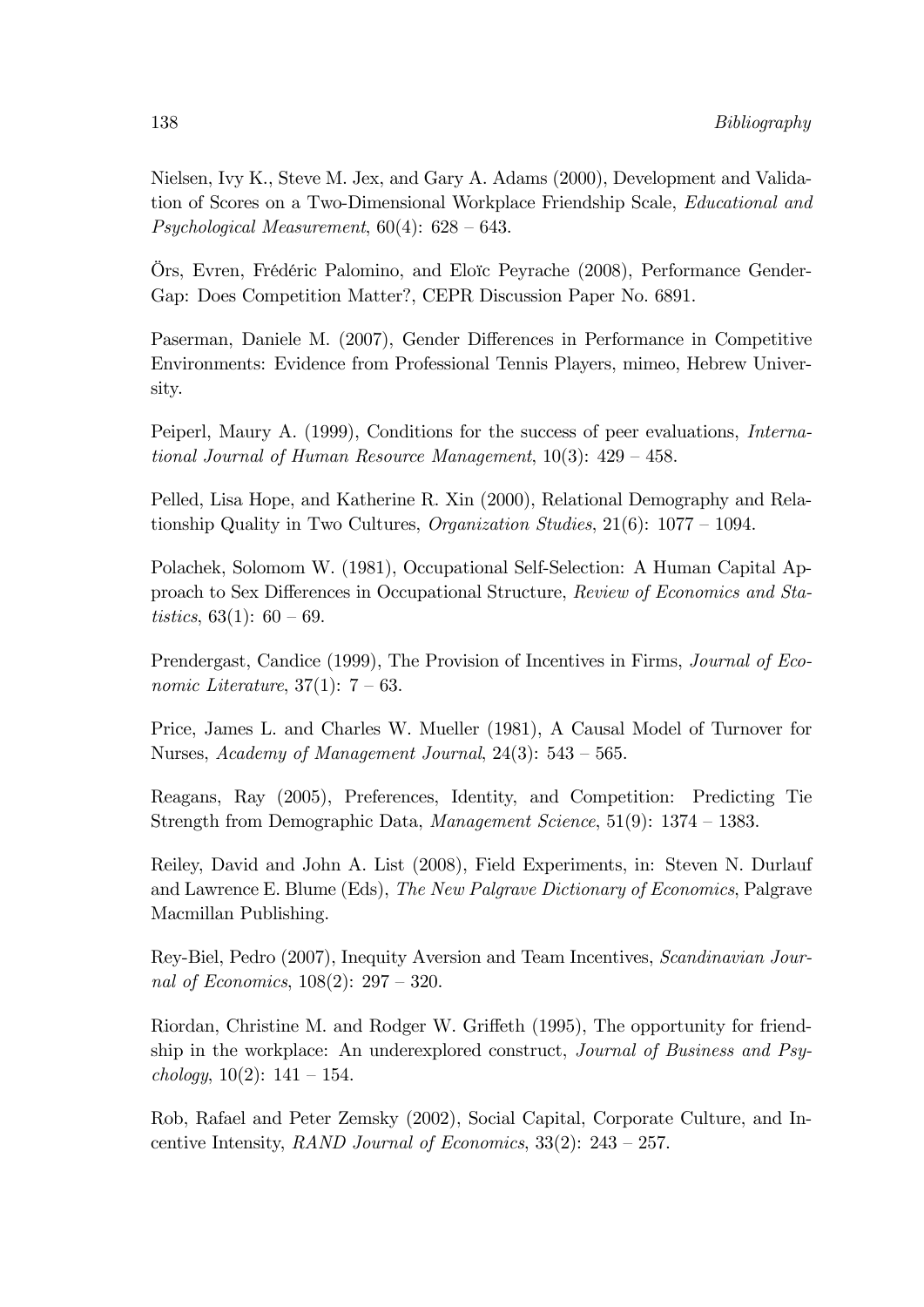Rodrik, Dani (2009), The New Development Economics: We Shall Experiment, but How Shall We Learn? in: Jessica Cohen and William Easterly (Eds.), What Works in Development? Thinking Big vs. Thinking Small, Brookings Institution Press, Washington, DC.

Roethlisberger, Fritz .J. and William J. Dickson (1939), Management and the Worker; Harvard University Press, Cambridge, MA.

Rohlen, Thomas P. (1975), The Company Work Group, in: Ezra F. Vogel (Ed.), Modern Japanese Organization and Decision-making, University of California Press.

Rosen, Sherwin (1986), The Theory of Equalizing Differences. In: O. Ashenfelter and R. Layard (Eds.) Handbook of Labor Economics, Vol. 1, pp.  $641 - 692$ , North Holland.

Rosenthal, Robert (1979), The "File Drawer Problem" and Tolerance for Null Results, Psychological Bulletin,  $86(3)$ :  $638 - 641$ .

Rotemberg, Julio J. (1994), Human Relations in the Workplace, Journal of Political Economy,  $102(4)$ : 684 – 717.

Rotemberg, Julio J. (2006), Altruism, Reciprocity and Cooperation in the Workplace, in: S. Kolm and Jean Mercier Ythier (Eds.), Handbook on the Economics of Giving, Reciprocity and Altruism, Vol. 2, pp.  $1371 - 1407$ , Amsterdam: North-Holland.

Shacklock, Kate H. (2005), Shall I stay?: The meaning of working to older workers in an organisational setting, Ph.D thesis, Griffith Business School, Griffith University.

Snizek, William E., and Cecily C. Neil (1992), Job Characteristics, Gender Stereotypes and Perceived Gender Discrimination in the Workplace, Organization Studies,  $13(3): 403 - 427.$ 

Sonnentag, Sabine (1998), Identifying High Performers: Do Peer Nominations Suffer from a Likeability Bias?, European Journal of Work and Organizational Psychology, Vol. 7(4): 501-515.

Towry, Kristy L. (2003), Control in a Teamwork Environment: The Impact of Social Ties on the Effectiveness of Mutual Monitoring Contracts, Accounting Review, 78(4):  $1069 - 1095.$ 

Tsui, Anne S. and Bruce Barry (2009), Interpersonal Affect and Rating Errors, Academy of Management Journal, 29(3), 586-599.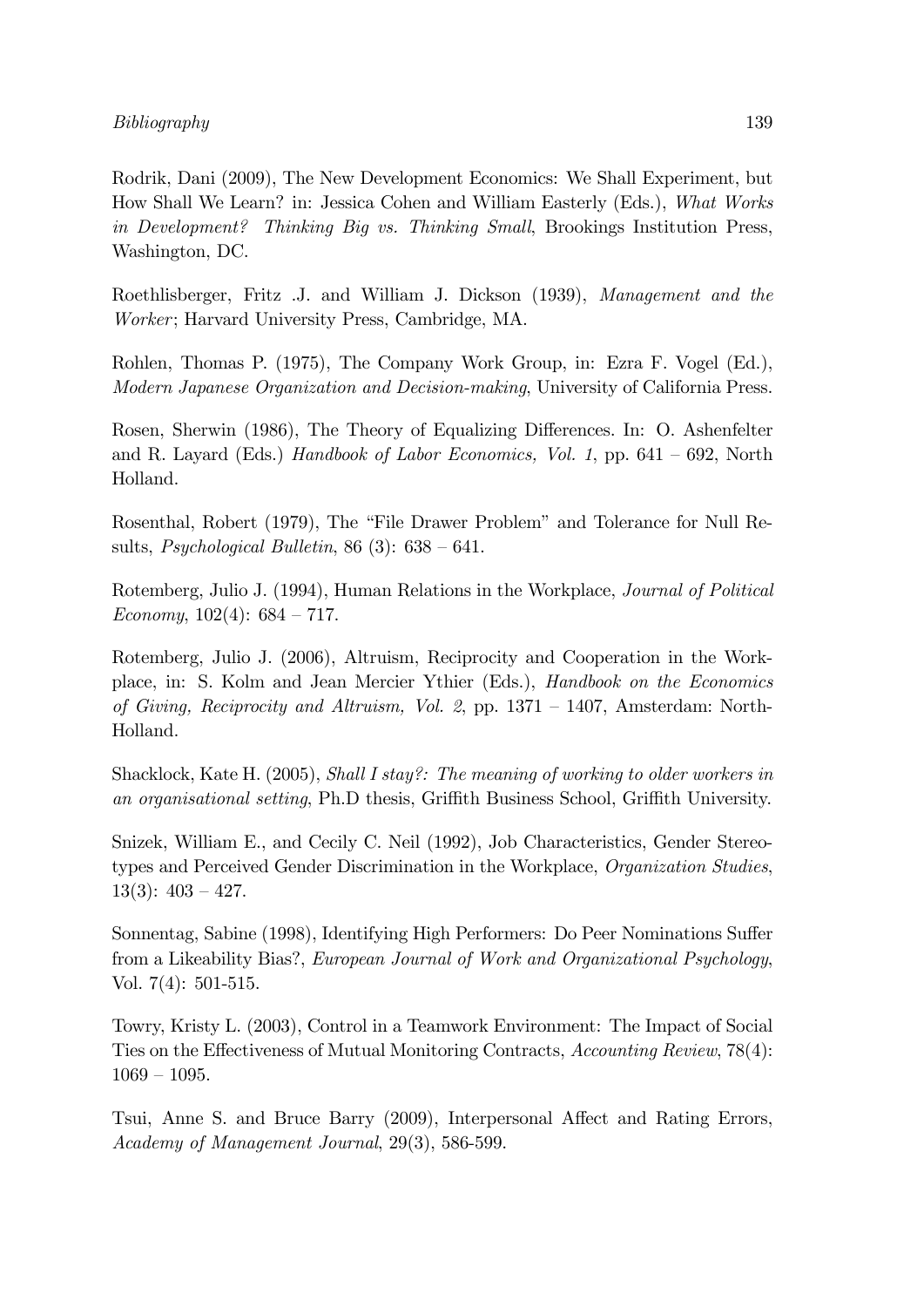Tsui, Anne S., and Charles A. OíReilly III (1989), Beyond Simple Demographic Effects: The Importance of Relational Demography in Superior-Subordinate Dyads, Academy of Management Journal,  $32(2)$ :  $402 - 423$ .

Van Dijk, Frans, Joep Sonnemans, and Frans van Winden (2002), Social ties in a public good experiment, *Journal of Public Economics*,  $85(2)$ :  $275 - 299$ .

Van Dijk, Frans and Frans van Winden (1997), Dynamics of social ties and public good provision. Journal of Public Economics,  $64(3)$ :  $323 - 341$ .

Van Echtelt, Patricia and Stella Hoff (2008), Wel of niet aan het werk: Achtergronden van het onbenut arbeidspotentieel onder werkenden, werklozen en arbeidsongeschikten, Den Haag: Social and Cultural Planning Office of the Netherlands.

Varma, Arup, and Linda K. Stroh (2001), The Impact of Same-Sex LMX Dyads on Performance Evaluations, Human Resource Management,  $40(4)$ : 309 – 320.

Wagner, R., Harter, J., 2006. 12: The Elements of Great Managing, Gallup Press.

Wayne, Sandy, Robert C. Liden, and Raymond T. Sparrowe (1994), Developing Leader-Member Exchanges, American Behavioral Scientist, 37(5): 697 – 714.

Wirth, Linda (2001), *Breaking Through the Glass Ceiling: Women in Management*, Geneva: International Labour Office.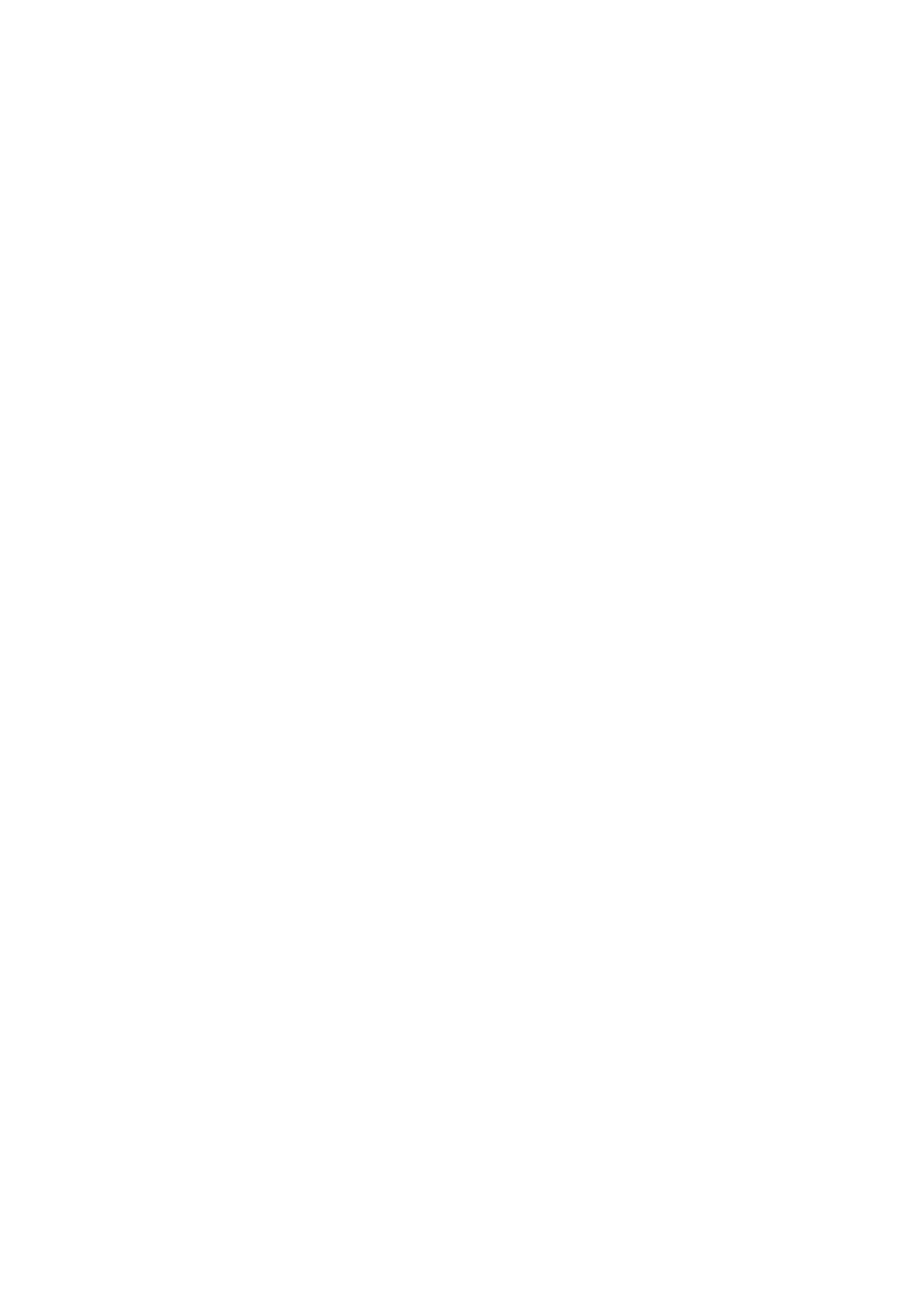The Tinbergen Institute is the Institute for Economic Research, which was founded in 1987 by the Faculties of Economics and Econometrics of the Erasmus Universiteit Rotterdam, Universiteit van Amsterdam and Vrije Universiteit Amsterdam. The Institute is named after the late Professor Jan Tinbergen, Dutch Nobel Prize laureate in economics in 1969. The Tinbergen Institute is located in Amsterdam and Rotterdam. The following books recently appeared in the Tinbergen Institute Research Series:

- 452. M.I. LÓPEZ YURDA, Four Essays on Applied Micro econometrics.
- 453. S. MEENTS, The Influence of Sellers and the Intermediary on Buyers' Trust in C2C Electronic Marketplaces.
- 454. S. VUJIC, Econometric Studies to the Economic and Social Factors of Crime.
- 455. F. HEUKELOM, Kahneman and Tversky and the Making of Behavioral Economics.
- 456. G. BUDAI-BALKE, Operations Research Models for Scheduling Railway Infrastructure Maintenance.
- 457. T.R. DANIËLS, Rationalised Panics: The Consequences of Strategic Uncertainty during Financial Crises.
- 458. A. VAN DIJK, Essays on Finite Mixture Models.
- 459. C.P.B.J. VAN KLAVEREN, The Intra-household Allocation of Time.
- 460. O.E. JONKEREN, Adaptation to Climate Change in Inland Waterway Transport.
- 461. S.C. GO, Marine Insurance in the Netherlands 1600-1870, A Comparative Institutional Approach.
- 462. J. NIEMCZYK, Consequences and Detection of Invalid Exogeneity Conditions.
- 463. I. BOS, Incomplete Cartels and Antitrust Policy: Incidence and Detection
- 464. M. KRAWCZYK, Affect and risk in social interactions and individual decisionmaking.
- 465. T.C. LIN, Three Essays on Empirical Asset Pricing.
- 466. J.A. BOLHAAR, Health Insurance: Selection, Incentives and Search.
- 467. T. FARENHORST-YUAN, Efficient Simulation Algorithms for Optimization of Discrete Event Based on Measure Valued Differentiation.
- 468. M.I. OCHEA, Essays on Nonlinear Evolutionary Game Dynamics.
- 469. J.L.W. KIPPERSLUIS, Understanding Socioeconomic Differences in Health An Economic Approach.
- 470. A. AL-IBRAHIM, Dynamic Delay Management at Railways: A Semi-Markovian Decision Approach.
- 471. R.P. FABER, Prices and Price Setting.
- 472. J. HUANG, Education and Social Capital: Empirical Evidences from Microeconomic Analyses.
- 473. J.W. VAN DER STRAATEN, Essays on Urban Amenities and Location Choice.
- 474. K.M. LEE, Filtering Non Linear State Space Models: Methods and Economic Applications.
- 475. M.J. REINDERS, Managing Consumer Resistance to Innovations.